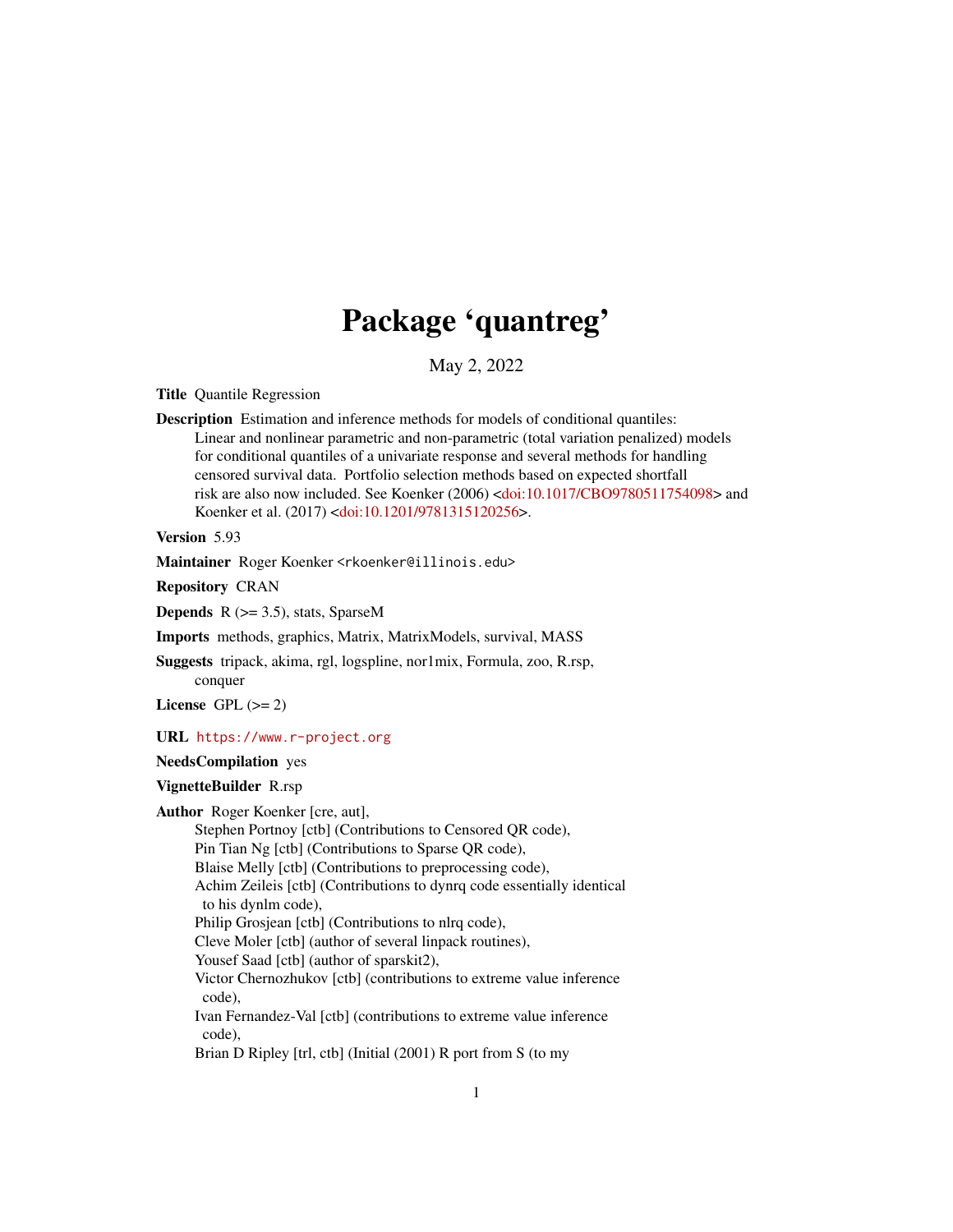everlasting shame -- how could I have been so slow to adopt R!) and<br>for numerous other suggestions and useful advice)

Date/Publication 2022-05-02 17:42:02 UTC

# R topics documented:

|                                                                                                            | $\overline{4}$ |
|------------------------------------------------------------------------------------------------------------|----------------|
|                                                                                                            | 5              |
|                                                                                                            | 8              |
|                                                                                                            | 9              |
|                                                                                                            | 10             |
|                                                                                                            | 11             |
|                                                                                                            | 14             |
|                                                                                                            | 15             |
| <b>Bosco</b>                                                                                               | 16             |
|                                                                                                            | 17             |
|                                                                                                            | 17             |
|                                                                                                            | 18             |
|                                                                                                            | 19             |
| dither                                                                                                     | 23             |
| dynrq                                                                                                      | 24             |
|                                                                                                            | 27             |
|                                                                                                            | 28             |
|                                                                                                            | 29             |
| KhmaladzeTest                                                                                              | 29             |
|                                                                                                            | 30             |
|                                                                                                            | 32             |
|                                                                                                            | 33             |
|                                                                                                            | 33             |
|                                                                                                            | 34             |
|                                                                                                            | 36             |
| lpra                                                                                                       | 37             |
|                                                                                                            | 38             |
|                                                                                                            | 39             |
|                                                                                                            | 40             |
|                                                                                                            | 41             |
|                                                                                                            | 43             |
| $nlrq. control \ldots \ldots \ldots \ldots \ldots \ldots \ldots \ldots \ldots \ldots \ldots \ldots \ldots$ | 44             |
|                                                                                                            | 45             |
|                                                                                                            |                |
|                                                                                                            | 47             |
|                                                                                                            | 47             |
| plot.rqs                                                                                                   | 48             |
|                                                                                                            | 49             |
|                                                                                                            | 51             |
|                                                                                                            | 53             |
|                                                                                                            | 55             |
| print.KhmaladzeTest                                                                                        | 57             |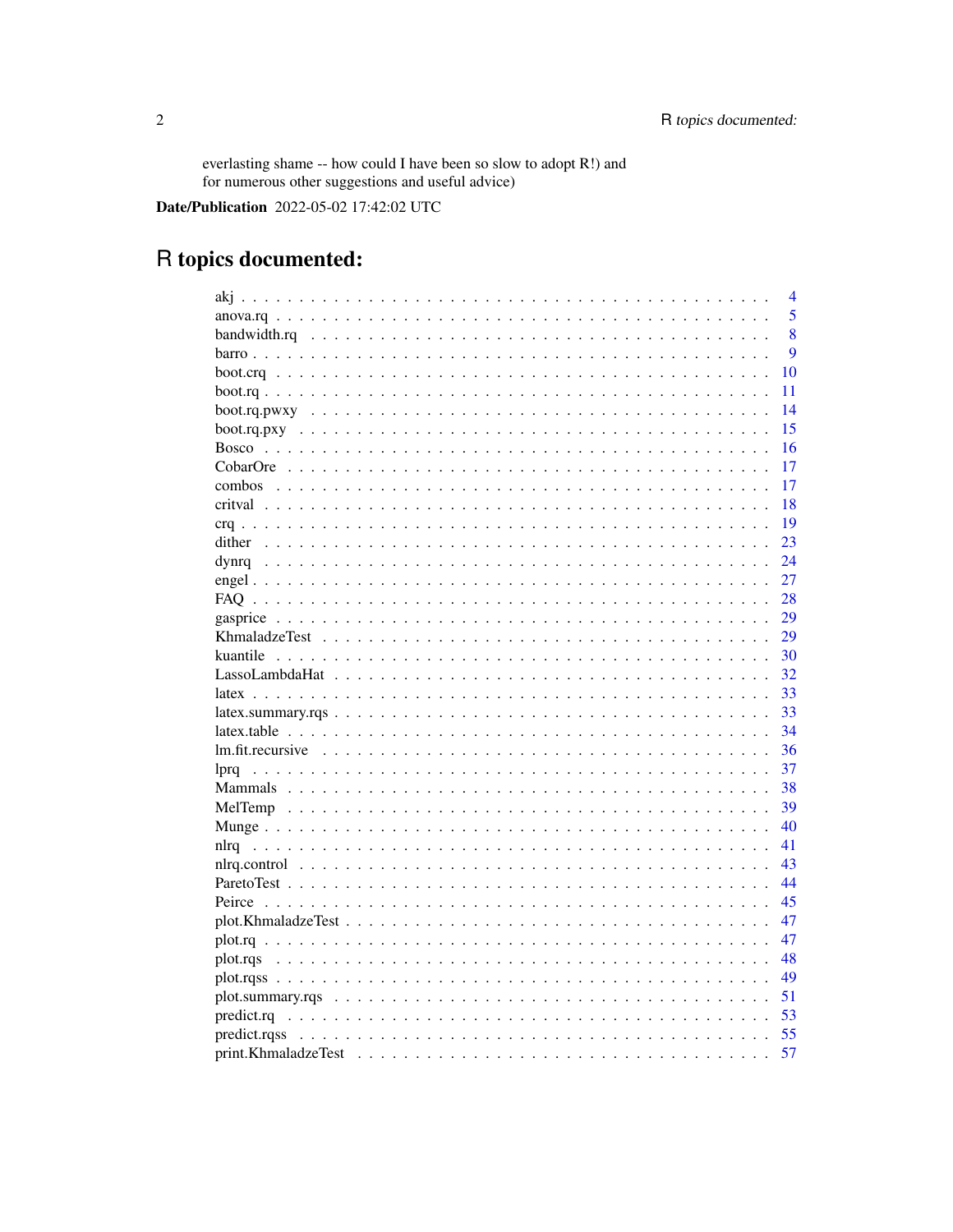|    | 58 |
|----|----|
|    | 59 |
|    | 61 |
|    | 63 |
|    | 65 |
|    | 66 |
|    | 67 |
| rq | 68 |
|    | 71 |
|    |    |
|    | 73 |
|    | 75 |
|    | 76 |
|    | 77 |
|    | 78 |
|    | 79 |
|    | 80 |
|    | 82 |
|    | 83 |
|    | 84 |
|    | 85 |
|    | 87 |
|    | 89 |
|    | 90 |
|    | 91 |
|    | 92 |
|    | 93 |
|    | 94 |
|    | 96 |
|    | 98 |
|    | 99 |
|    |    |
|    |    |
|    |    |
|    |    |
|    |    |

# **Index**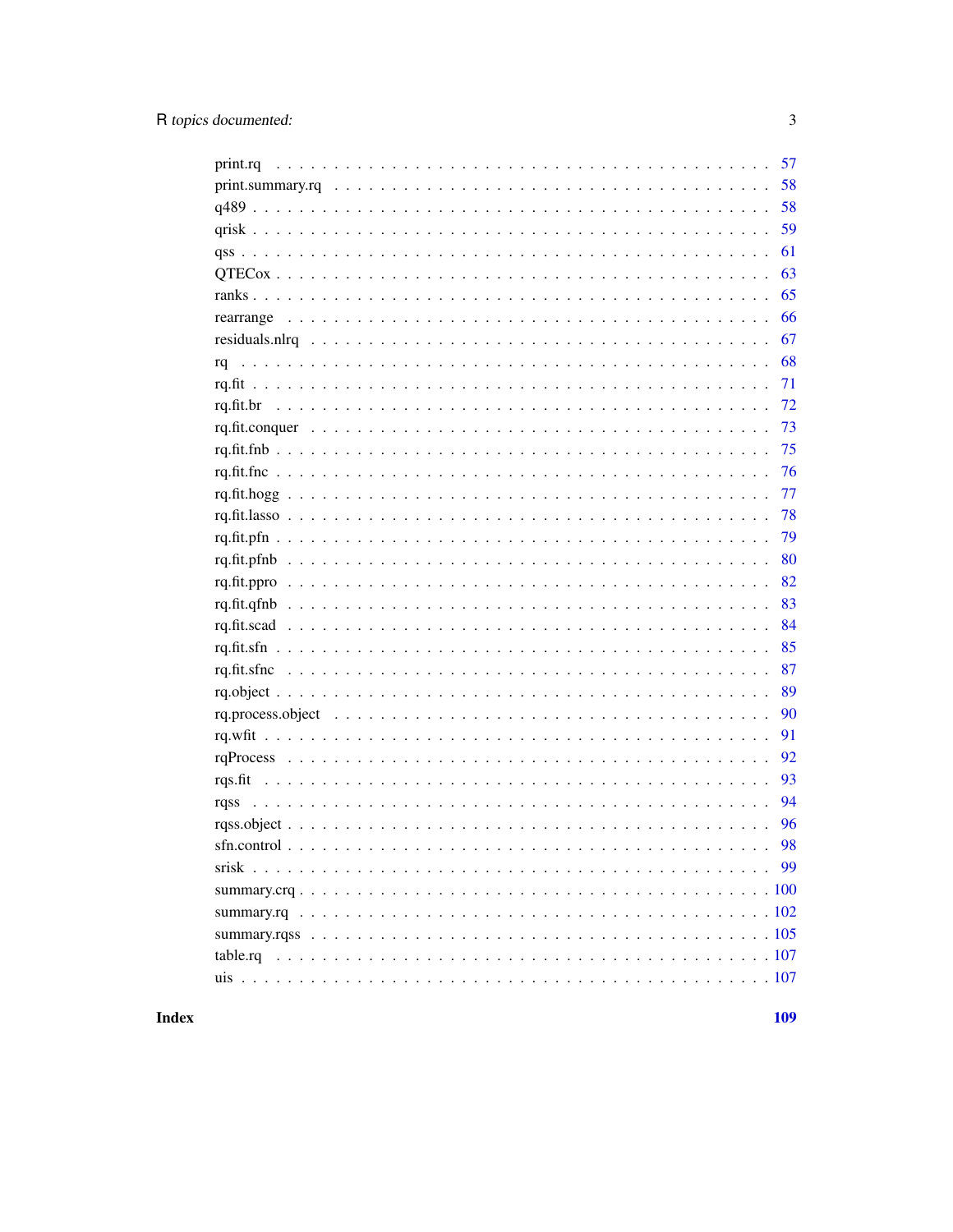# <span id="page-3-1"></span><span id="page-3-0"></span>Description

Univariate *adaptive* kernel density estimation a la Silverman. As used by Portnoy and Koenker (1989).

# Usage

akj(x, z =, p =, h = -1, alpha = 0.5, kappa = 0.9, iker1 = 0)

# Arguments

| $\mathsf{x}$ | points used for centers of kernel assumed to be sorted.                                                                               |
|--------------|---------------------------------------------------------------------------------------------------------------------------------------|
| z            | points at which density is calculated; defaults to an equispaced sequence cover-<br>ing the range of x.                               |
| p            | vector of probabilities associated with xs; defaults to 1/n for each x.                                                               |
| h            | initial window size (overall); defaults to Silverman's normal reference.                                                              |
| alpha        | a sensitivity parameter that determines the sensitivity of the local bandwidth to<br>variations in the pilot density; defaults to .5. |
| kappa        | constant multiplier for initial (default) window width                                                                                |
| iker1        | integer kernel indicator: 0 for normal kernel (default) while 1 for Cauchy kernel<br>(dcauchy).                                       |

# Value

a [list](#page-0-0) structure is with components

| dens  | the vector of estimated density values $f(z)$                 |
|-------|---------------------------------------------------------------|
| psi   | a vector of $\psi = -f'/f$ function values.                   |
| score | a vector of score $\psi' = (f'/f)^2 - f''/f$ function values. |
| -h    | same as the input argument h                                  |

# Note

if the score function values are of interest, the Cauchy kernel may be preferable.

# References

Portnoy, S and R Koenker, (1989) Adaptive L Estimation of Linear Models; *Annals of Statistics* 17, 362–81.

Silverman, B. (1986) *Density Estimation*, pp 100–104.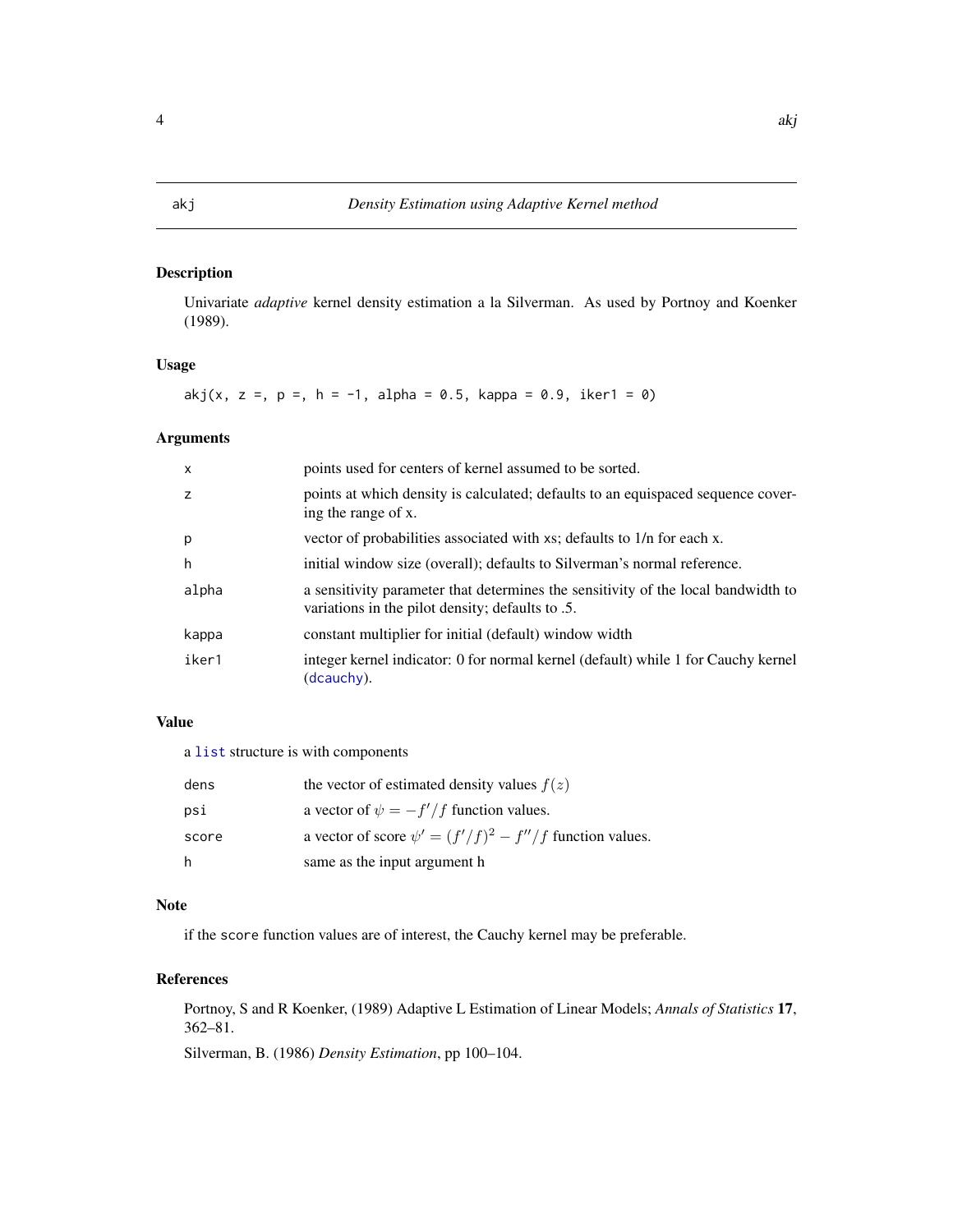#### <span id="page-4-0"></span>anova.rq 5

#### Examples

```
set.seed(1)
x < -c(\text{rnorm}(600), 2 + 2* \text{rnorm}(400))xx <- seq(-5, 8, length=200)
z \leftarrow akj(x, xx)plot(xx, z$dens, ylim=range(0,z$dens), type ="l", col=2)
abline(h=0, col="gray", lty=3)
plot(xx, z$psi, type = "l", col=2, main = expression(hat(psi(x))))plot(xx, z$score, type ="l", col=2,
     main = expression("score " * hat(psi) * "'" * (x)))
if(require("nor1mix")) {
m3 <- norMix(mu= c(-4, 0, 3), sig2 = c(1/3^2, 1, 2^2),
              w = c(.1, .5, .4)plot(m3, p.norm = FALSE)
 set.seed(11)
 x <- rnorMix(1000, m3)
 z2 \leftarrow akj(x, xx)lines(xx, z2$dens, col=2)
 z3 \leq akj(x, xx, kappa = 0.5, alpha = 0.88)lines(xx, z3$dens, col=3)
}
```
anova.rq *Anova function for quantile regression fits*

#### <span id="page-4-1"></span>Description

Compute test statistics for two or more quantile regression fits.

#### Usage

```
## S3 method for class 'rq'
anova(object, \ldots, test = "Wald", joint = TRUE, score =
                        "tau", se = "nid", iid = TRUE, R = 200, trim = NULL)
## S3 method for class 'rqs'
anova(object, \dots, se = "nid", iid = TRUE, joint = TRUE)
## S3 method for class 'rqlist'
anova(object, ..., test = "Wald", joint = TRUE,score = "tau", se = "nid", iid = TRUE, R = 200, trim = NULL)
rq.test.rank(x0, x1, y, v = NULL, score = "wilcoxon", weights = NULL, tau=.5,
      iid = TRUE, delta\theta = rep(\theta, NCOL(x1)), omega = 1, trim = NULL, pvalue = "F")
rq.test.anowar(x0,x1,y,tau,R)
## S3 method for class 'anova.rq'
print(x, \ldots)
```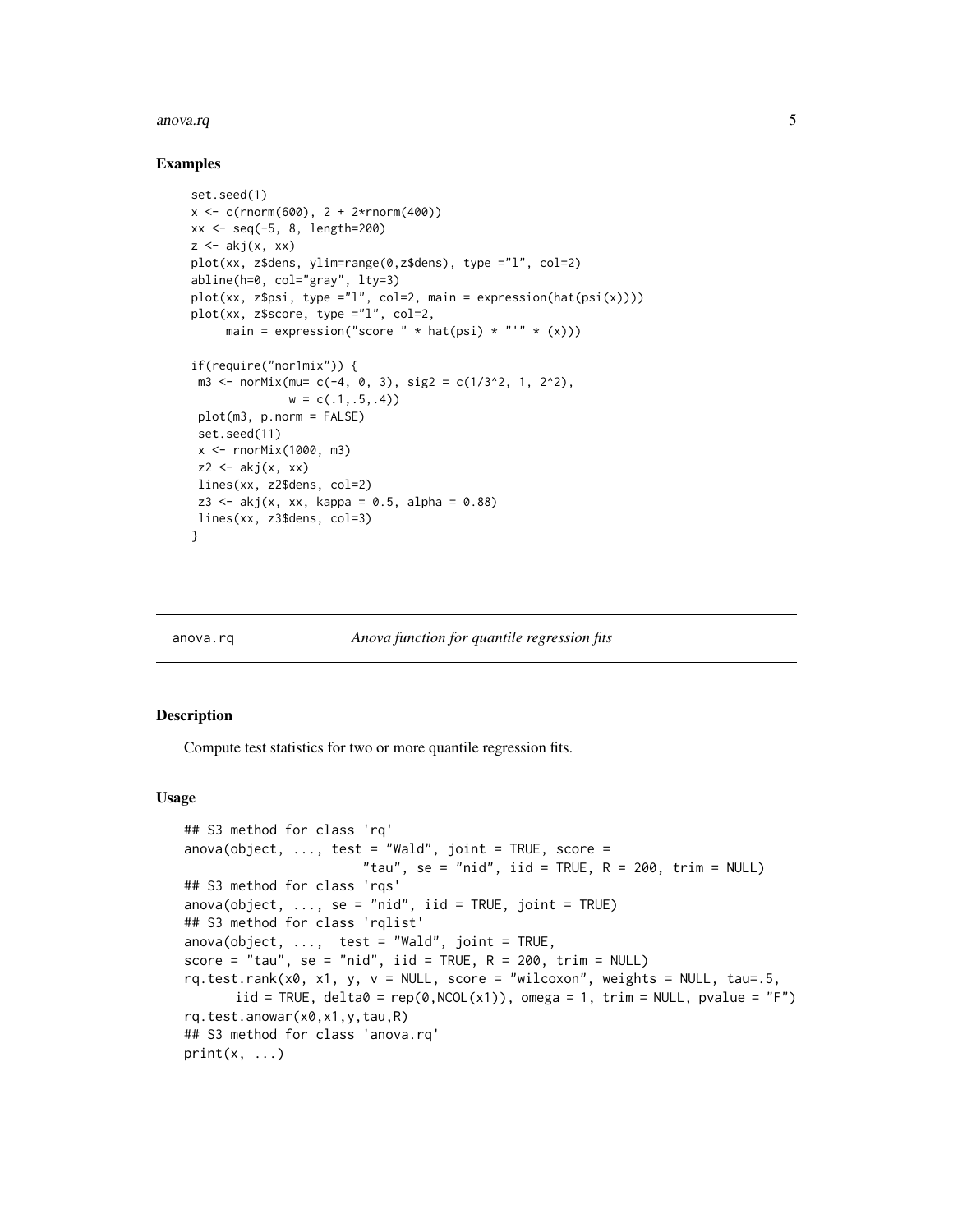# Arguments

| $object, \ldots$ | objects of class 'rq', originating from a call to 'rq'. or a single object of class<br>rqs, originating from a call to 'rq' with multiple taus specified.                                                                                                                                                                                                        |  |
|------------------|------------------------------------------------------------------------------------------------------------------------------------------------------------------------------------------------------------------------------------------------------------------------------------------------------------------------------------------------------------------|--|
| test             | A character string specifying the test statistic to use. Can be either 'Wald' or<br>'rank'.                                                                                                                                                                                                                                                                      |  |
| joint            | A logical flag indicating whether tests of equality of slopes should be done as<br>joint tests on all slope parameters, or whether (when joint = FALSE) separate<br>tests on each of the slope parameters should be reported. This option applies<br>only to the tests of equality of slopes in the case that estimated models corre-<br>spond to distinct taus. |  |
| score            | A character string specifying the score function to use, only needed or applicable<br>for the 'rank' form of the test.                                                                                                                                                                                                                                           |  |
| trim             | optional trimming proportion parameter(s) – only applicable for the Wilcoxon<br>score function $-$ when one value is provided there is symmetric trimming of<br>the score integral to the interval (trim, 1-trim), when there are two values<br>provided, then the trimming restricts the integration to (trim[1], trim[2]).                                     |  |
| х                | objects of class 'summary.rq', originating from a call to 'summary'.                                                                                                                                                                                                                                                                                             |  |
| х0               | design matrix for the null component of the rank and anowar tests.                                                                                                                                                                                                                                                                                               |  |
| x1               | design matrix for the alternative component of the rank and anowar tests.                                                                                                                                                                                                                                                                                        |  |
| У                | response vector for the alternative component of the rank and anowar tests.                                                                                                                                                                                                                                                                                      |  |
| v                | optional rq process fit                                                                                                                                                                                                                                                                                                                                          |  |
| se               | method for computing standard errors, either "nid" or "ker", note that "boot"<br>cannot be used for testing homogeneity of slopes.                                                                                                                                                                                                                               |  |
| tau              | quantile of interest for quantile specific forms of testing.                                                                                                                                                                                                                                                                                                     |  |
| iid              | logical flag for quantile specific forms of testing, if TRUE the test presumes that<br>the conditional densities take identical values, if it is FALSE then local densities<br>are estimated and used, see Koenker(2005) p. 90.                                                                                                                                  |  |
| delta0           | vector of hypothetical parameter values under test, typically zeros but can be<br>specified to be nonzero in cases where simulations are being used to evaluate<br>the validity of the non-central chisquare theory of the test.                                                                                                                                 |  |
| omega            | value to be used for the score and F dependent constant appearing in the non-<br>centrality parameter, this is only needed/useful when delta0 is specified to be<br>non-zero. In the usual Wilcoxon (untrimmed) case this value is the integral the<br>squared density.                                                                                          |  |
| pvalue           | type of p-value to be used, by default a pseudo F-statistic is produced and the<br>corresponding F p-value is computed, otherwise the more conventional chisquared<br>p-values are reported.                                                                                                                                                                     |  |
| weights          | optional weight vector to be used for fitting.                                                                                                                                                                                                                                                                                                                   |  |
| R                | The number of resampling replications for the anowar form of the test, used to<br>estimate the reference distribution for the test statistic.                                                                                                                                                                                                                    |  |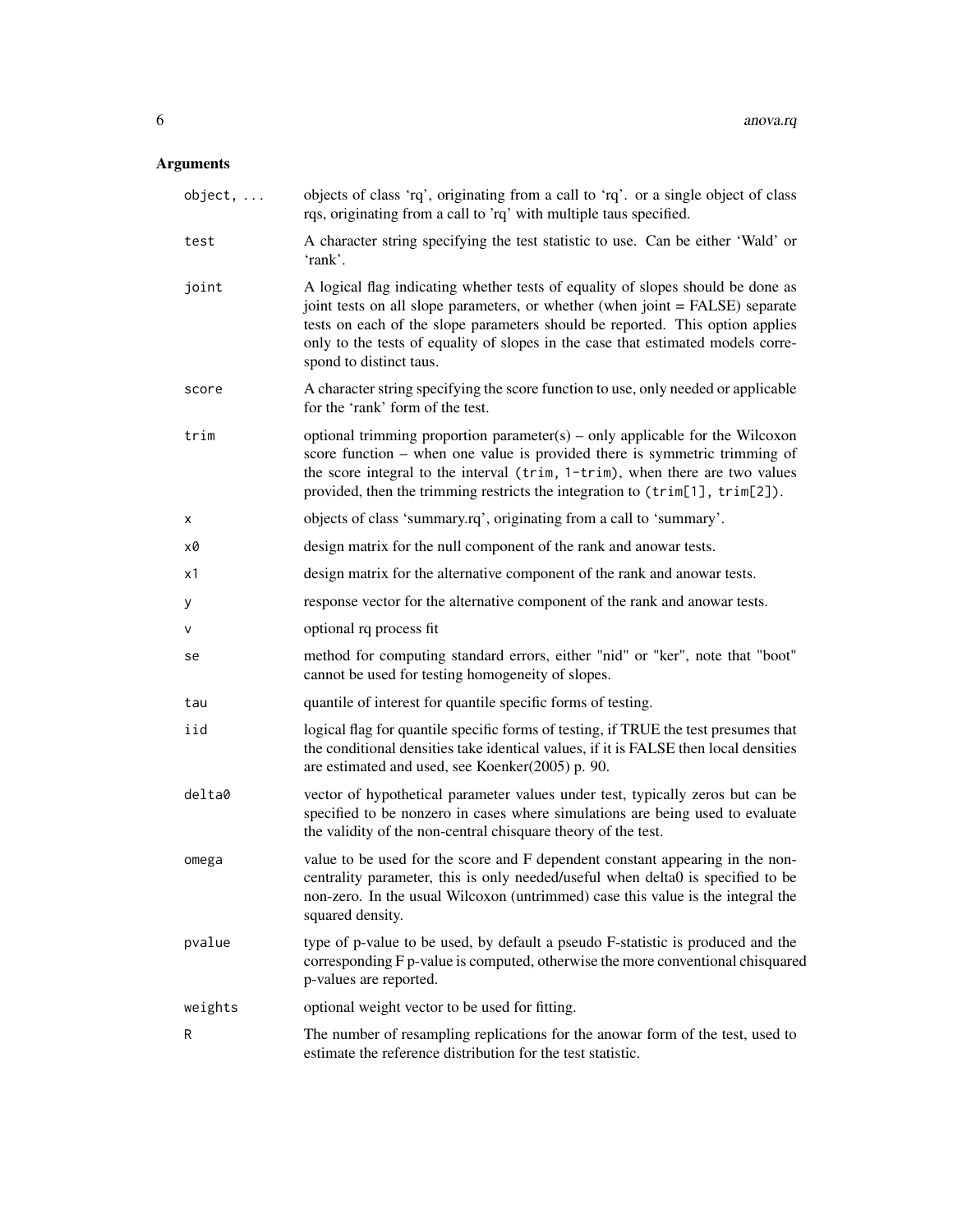#### anova.rq 7

#### Details

There are two (as yet) distinct forms of the test. In the first the fitted objects all have the same specified quantile (tau) and the intent is to test the hypothesis that smaller models are adequate relative to the largest specified model. In the second form of the test the linear predictor of the fits are all the same, but the specified quantiles (taus) are different.

In the former case there are three options for the argument 'test', by default a Wald test is computed as in Bassett and Koenker (1982). If test = 'anowar' is specified then the test is based on the procedure suggested in Chen, Ying, Zhang and Zhao (2008); the test is based on the difference in the QR objective functions at the restricted and unrestricted models with a reference distribution computed by simulation. The p-value of this form of the test is produced by fitting a density to the simulation values forming the reference distribution using the logspline function from the logspline package. The acronym anowar stands for analysis of weighted absolute residuals. If test='rank' is specified, then a rank test statistic is computed as described in Gutenbrunner, Jureckova, Koenker and Portnoy (1993). In the latter case one can also specify a form for the score function of the rank test, by default the Wilcoxon score is used, the other options are score='sign' for median (sign) scores, or score='normal' for normal (van der Waerden) scores. A fourth option is score='tau' which is a generalization of median scores to an arbitrary quantile, in this case the quantile is assumed to be the one associated with the fitting of the specified objects. The computing of the rank form of the test is carried out in the rq. test. rank function, see [ranks](#page-64-1) for further details on the score function options. The Wald form of the test is local in sense that the null hypothesis asserts only that a subset of the covariates are "insignificant" at the specified quantile of interest. The rank form of the test can also be used to test the global hypothesis that a subset is "insignificant" over an entire range of quantiles. The use of the score function score = "tau" restricts the rank test to the local hypothesis of the Wald test.

In the latter case the hypothesis of interest is that the slope coefficients of the models are identical. The test statistic is a variant of the Wald test described in Koenker and Bassett (1982).

By default, both forms of the tests return an F-like statistic in the sense that the an asymptotically Chi-squared statistic is divided by its degrees of freedom and the reported p-value is computed for an F statistic based on the numerator degrees of freedom equal to the rank of the null hypothesis and the denominator degrees of freedom is taken to be the sample size minus the number of parameters of the maintained model.

# Value

An object of class '"anova"' inheriting from class '"data.frame"'.

#### WARNING

An attempt to verify that the models are nested in the first form of the test is made, but this relies on checking set inclusion of the list of variable names and is subject to obvious ambiguities when variable names are generic. The comparison between two or more models will only be valid if they are fitted to the same dataset. This may be a problem if there are missing values and R's default of 'na.action = na.omit' is used. The rank version of the nested model tests involves computing the entire regression quantile process using parametric linear programming and thus can be rather slow and memory intensive on problems with more than several thousand observations.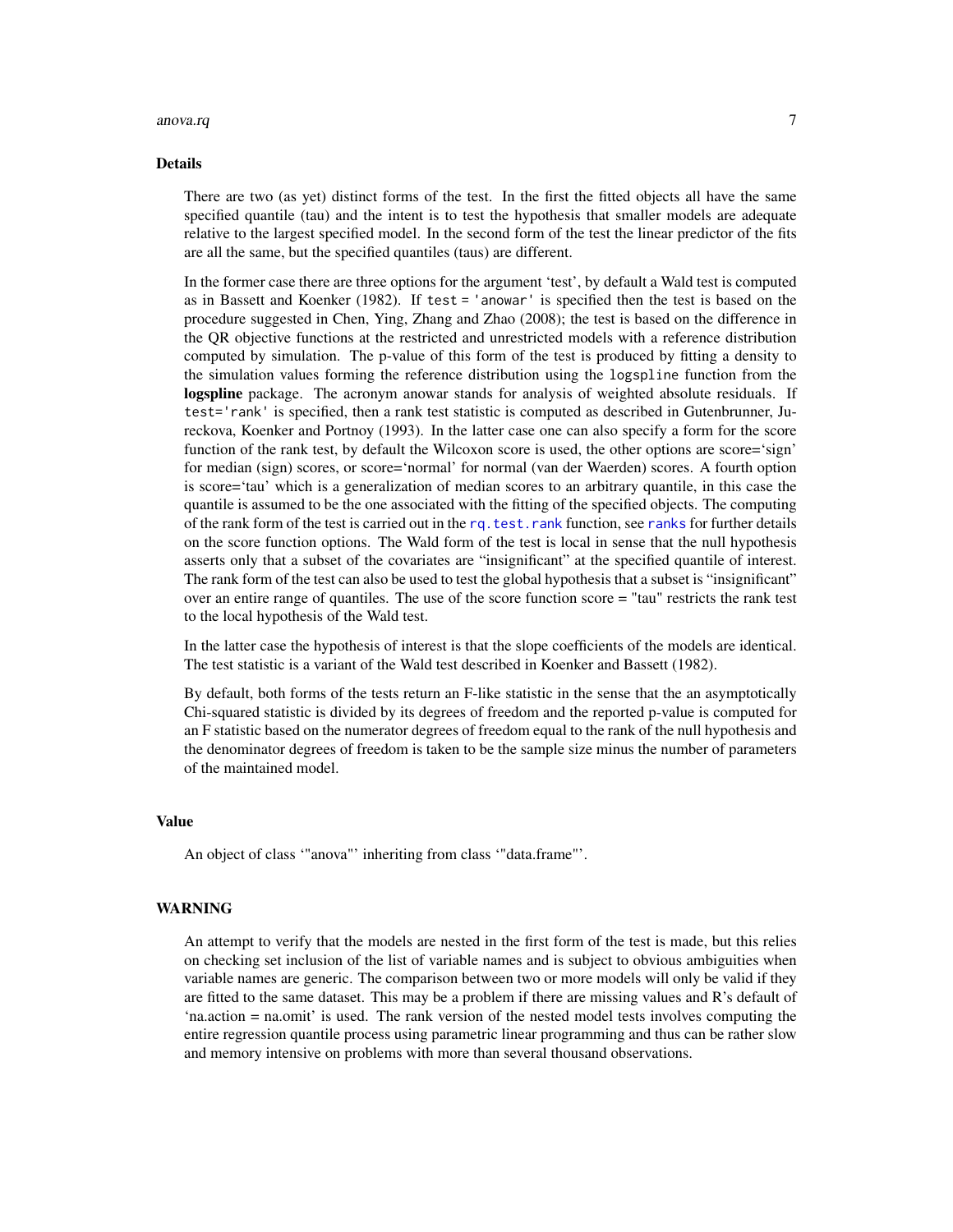#### <span id="page-7-0"></span>Author(s)

Roger Koenker

# References

[1] Bassett, G. and R. Koenker (1982). Tests of Linear Hypotheses and L1 Estimation, *Econometrica*, 50, 1577–83.

[2] Koenker, R. W. and Bassett, G. W. (1982). Robust Tests for Heteroscedasticity based on Regression Quantiles, *Econometrica*, 50, 43–61.

[3] Gutenbrunner, C., Jureckova, J., Koenker, R, and S. Portnoy (1993). Tests of Linear Hypotheses based on Regression Rank Scores, *J. of Nonparametric Statistics*, 2, 307–331.

[4] Chen, K. Z. Ying, H. Zhang, and L Zhao, (2008) Analysis of least absolute deviations, Biometrika, 95, 107-122.

[5] Koenker, R. W. (2005). Quantile Regression, Cambridge U. Press.

#### See Also

The model fitting function [rq](#page-67-1), and the functions for testing hypothesis on the entire quantile regres-sion process [KhmaladzeTest](#page-28-1). For further details on the rank tests see [ranks](#page-64-1).

#### Examples

```
data(barro)
fit0 \leq r q(y \text{.net} \leq \text{lgdp2} + \text{fse2} + \text{gedy2}, data = barro)
fit1 <- rq(y.net \sim lagdp2 + fse2 + gedy2 + Iy2 + gcony2, data = barro)fit2 \langle- rq(y.net \sim 1gdp2 + fse2 + gedy2 + Iy2 + gcony2, data = barro,tau=.75)
fit3 <- rq(y.net \sim 1gdp2 + fse2 + gedy2 + Iy2 + gcony2, data = barro, tau = .25)anova(fit1,fit0)
anova(fit1,fit2,fit3)
anova(fit1,fit2,fit3,joint=FALSE)
# Alternatively fitting can be done in one call:
fit <- rq(y.net \sim 1gdp2 + fse2 + gedy2 + Iy2 + gcony2,
  method = "fn", tau = 1:4/5, data = barro)
```
bandwidth.rq *bandwidth selection for rq functions*

#### Description

function to compute bandwidth for sparsity estimation

#### Usage

```
bandwidth.rq(p, n, hs=TRUE, alpha=0.05)
```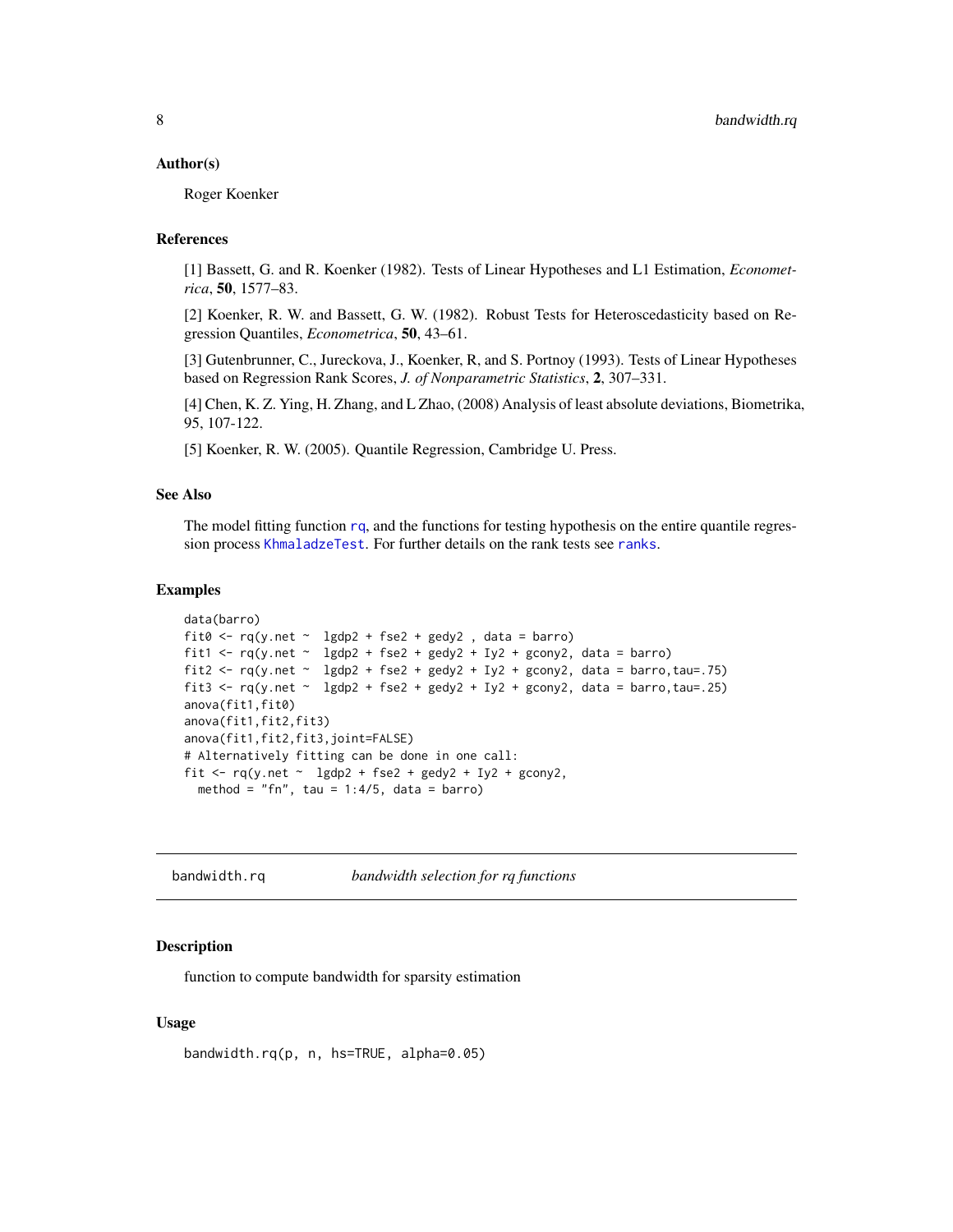#### <span id="page-8-0"></span>barro 1999, a constituito de la constituito de la constituito de la constituito de la constituito de la constituito de la constituito de la constituito de la constituito de la constituito de la constituito de la constituit

#### Arguments

|       | $quantile(s)$ of interest                     |
|-------|-----------------------------------------------|
| n     | sample size                                   |
| hs    | flag for hall-sheather method                 |
| alpha | alpha level for intended confidence intervals |

# Details

If hs=TRUE (default) then the Hall-Sheather(1988) rule  $O(n^{-1/3})$  is used, if hs=FALSE then the Bofinger  $O(n^{-1/5})$  is used.

#### Value

returns a vector of bandwidths corresponding to the argument p.

#### Author(s)

Roger Koenker rkoenker@uiuc.edu

# References

Hall and Sheather(1988, JRSS(B)),Bofinger (1975, Aus. J. Stat)

barro *Barro Data*

#### Description

Version of the Barro Growth Data used in Koenker and Machado(1999). This is a regression data set consisting of 161 observations on determinants of cross country GDP growth rates. There are 13 covariates with dimnames corresponding to the original Barro and Lee source. See https://www.nber.org/pub/barro.lee/. The first 71 observations are on the period 1965-75, remainder on 1987-85.

#### Usage

data(barro)

# Format

A data frame containing 161 observations on 14 variables:

- [,1] "Annual Change Per Capita GDP"
- [,2] "Initial Per Capita GDP"
- [,3] "Male Secondary Education"
- [,4] "Female Secondary Education"
- [,5] "Female Higher Education"
- [,6] "Male Higher Education"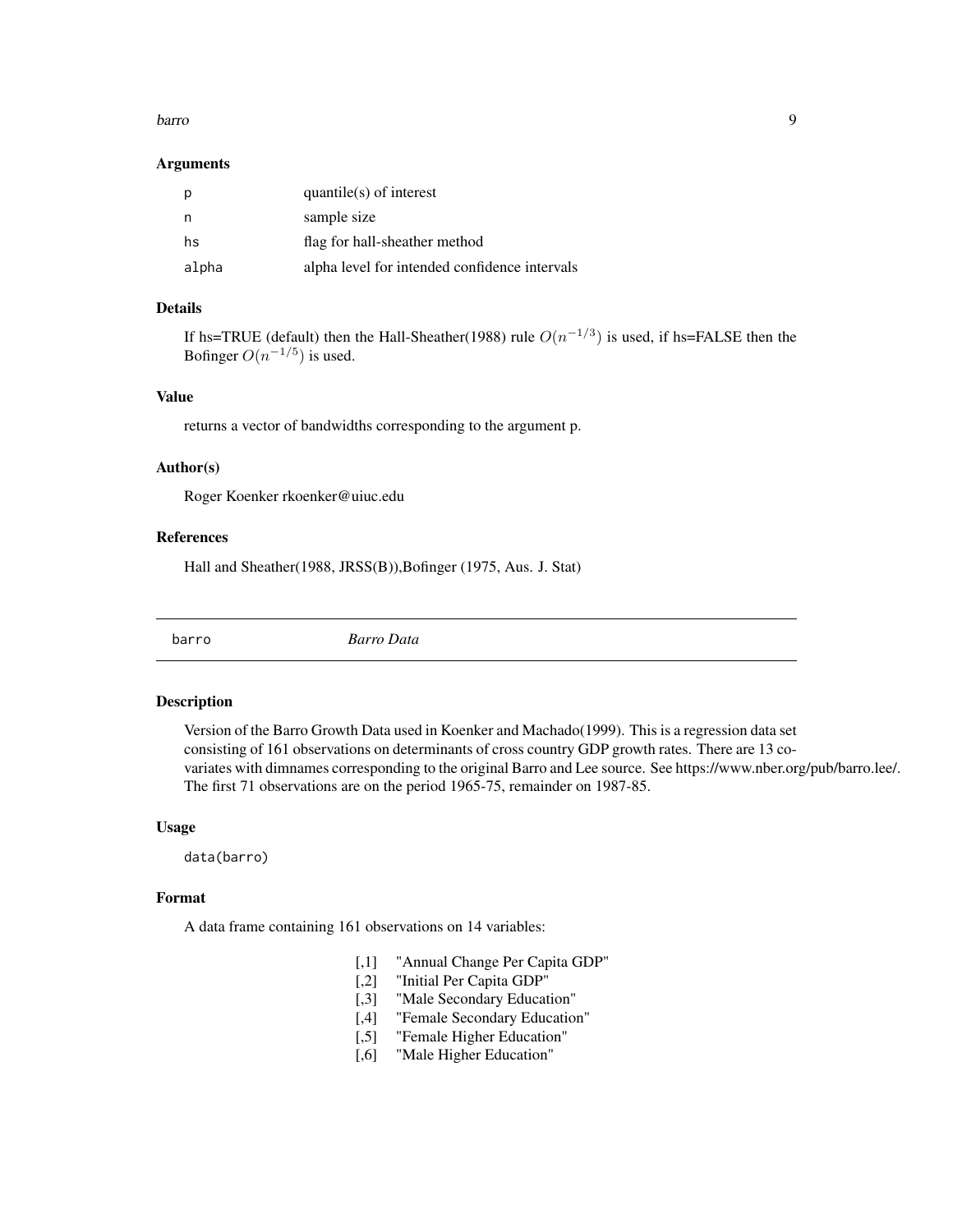- <span id="page-9-0"></span>[,7] "Life Expectancy"
- [,8] "Human Capital"
- [,9] "Education/GDP"
- [,10] "Investment/GDP"
- [,11] "Public Consumption/GDP"
- [,12] "Black Market Premium"
- [,13] "Political Instability"
- [,14] "Growth Rate Terms Trade"

# References

Koenker, R. and J.A.F. Machado (1999) Goodness of Fit and Related Inference Processes for Quantile Regression, JASA, 1296-1310.

| boot.cra |  |  |  |
|----------|--|--|--|
|          |  |  |  |

# boot.crq *Bootstrapping Censored Quantile Regression*

# Description

Functions used to estimated standard errors, confidence intervals and tests of hypotheses for censored quantile regression models using the Portnoy and Peng-Huang methods.

#### Usage

boot.crq(x, y, c, taus, method, ctype = "right",  $R = 100$ , mboot, bmethod = "jack", ...)

# Arguments

| X       | The regression design matrix                                                                                                                                                                                                                                                                                                                                                                                                                                                                      |
|---------|---------------------------------------------------------------------------------------------------------------------------------------------------------------------------------------------------------------------------------------------------------------------------------------------------------------------------------------------------------------------------------------------------------------------------------------------------------------------------------------------------|
| у       | The regression response vector                                                                                                                                                                                                                                                                                                                                                                                                                                                                    |
| C       | The censoring indicator                                                                                                                                                                                                                                                                                                                                                                                                                                                                           |
| taus    | The quantiles of interest                                                                                                                                                                                                                                                                                                                                                                                                                                                                         |
| method  | The fitting method: either "P" for Portnoy or "PH" for Peng and Huang.                                                                                                                                                                                                                                                                                                                                                                                                                            |
| ctype   | Either "right" or "left"                                                                                                                                                                                                                                                                                                                                                                                                                                                                          |
| R       | The number of bootstrap replications                                                                                                                                                                                                                                                                                                                                                                                                                                                              |
| bmethod | The bootstrap method to be employed. There are (as yet) three options: method<br>$=$ "jack" uses the delete-d jackknife method described by Portnoy (2013), method<br>$=$ "xy-pair" uses the xy-pair method, that is the usual multinomial resampling of<br>$xy$ -pairs, while method = "Bose" uses the Bose and Chatterjee (2003) weighted<br>resampling method with exponential weights. The "jack" method is now the<br>default.                                                               |
| mboot   | optional argument for the bootstrap method: for bmethod $=$ "jack" it specifies<br>the number, d, of the delete-d jackknife, for method $=$ "xy-pair" it specifies the<br>size of the bootstrap samples, that permits subsampling (m out of n) bootstrap.<br>By default in the former case it is set to 2 [sqrt(n)], for the latter the default is<br>n. Obviously mboot should be substantially larger than the column dimension<br>of x, and should be less than the sample size in both cases. |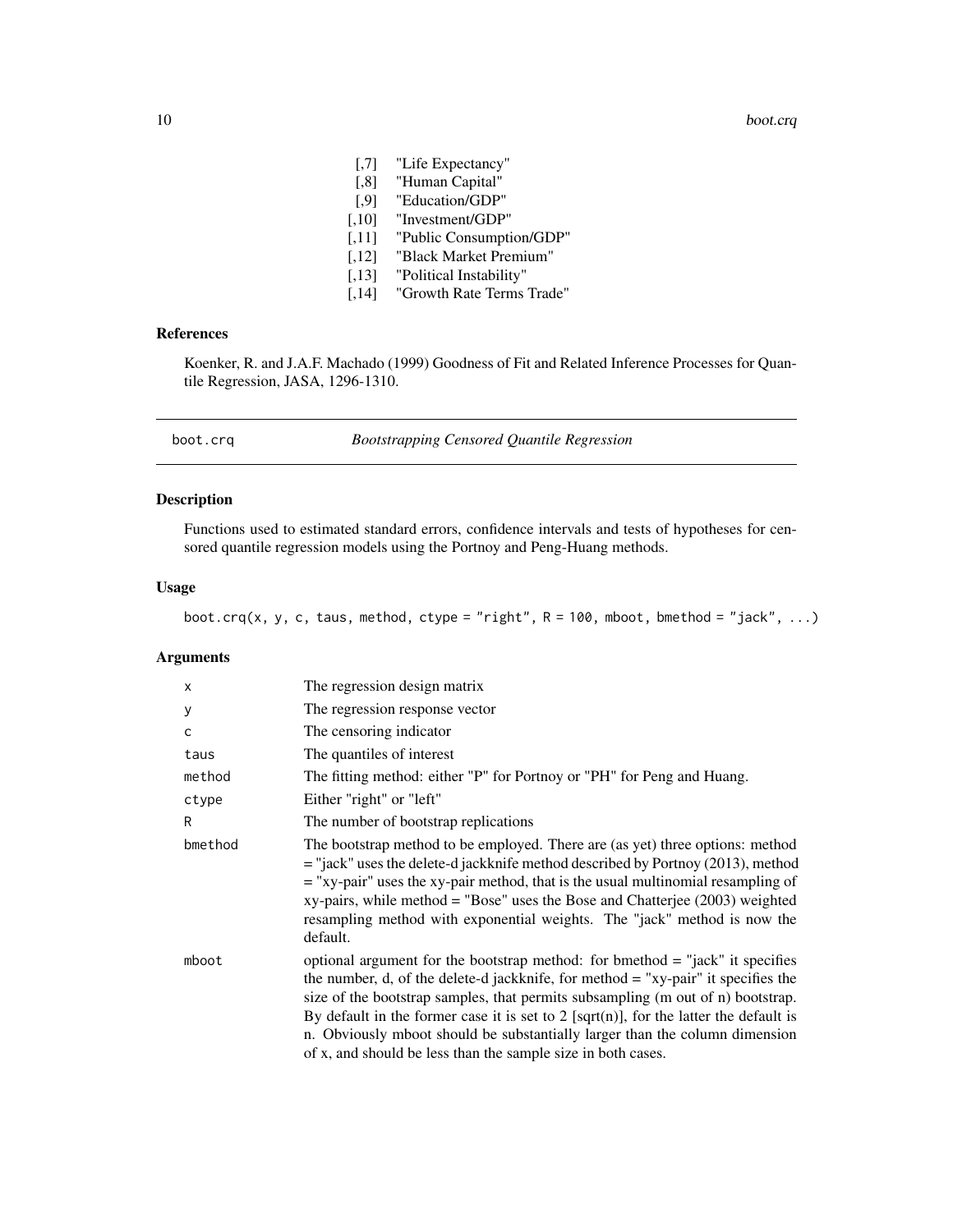#### <span id="page-10-0"></span>boot.rq and 11 and 12 and 12 and 12 and 12 and 12 and 12 and 12 and 12 and 12 and 12 and 12 and 12 and 12 and 12 and 12 and 12 and 12 and 12 and 12 and 12 and 12 and 12 and 12 and 12 and 12 and 12 and 12 and 12 and 12 and

# Details

There are several refinements that are still unimplemented. Percentile methods should be incorporated, and extensions of the methods to be used in anova.rq should be made. Note that bootstrapping for the Powell method "Powell" is done via [boot.rq](#page-10-1). For problems with  $n > 3000$  a message is printed indicated progress in the resampling.

# Value

A matrix of dimension R by p is returned with the R resampled estimates of the vector of quantile regression parameters. When mofn  $\lt$  n for the "xy" method this matrix has been deflated by the factor sqrt(m/n)

#### Author(s)

Roger Koenker

# References

Bose, A. and S. Chatterjee, (2003) Generalized bootstrap for estimators of minimizers of convex functions, *J. Stat. Planning and Inf*, 117, 225-239. Portnoy, S. (2013) The Jackknife's Edge: Inference for Censored Quantile Regression, *CSDA*, forthcoming.

#### See Also

[summary.crq](#page-99-1)

<span id="page-10-1"></span>boot.rq *Bootstrapping Quantile Regression*

# Description

These functions can be used to construct standard errors, confidence intervals and tests of hypotheses regarding quantile regression models.

#### Usage

```
boot.rq(x, y, tau = 0.5, R = 200, bsmethod = "xy", mofn = length(y),
coef = NULL, blbn = NULL, cluster = NULL, U = NULL, ...)
```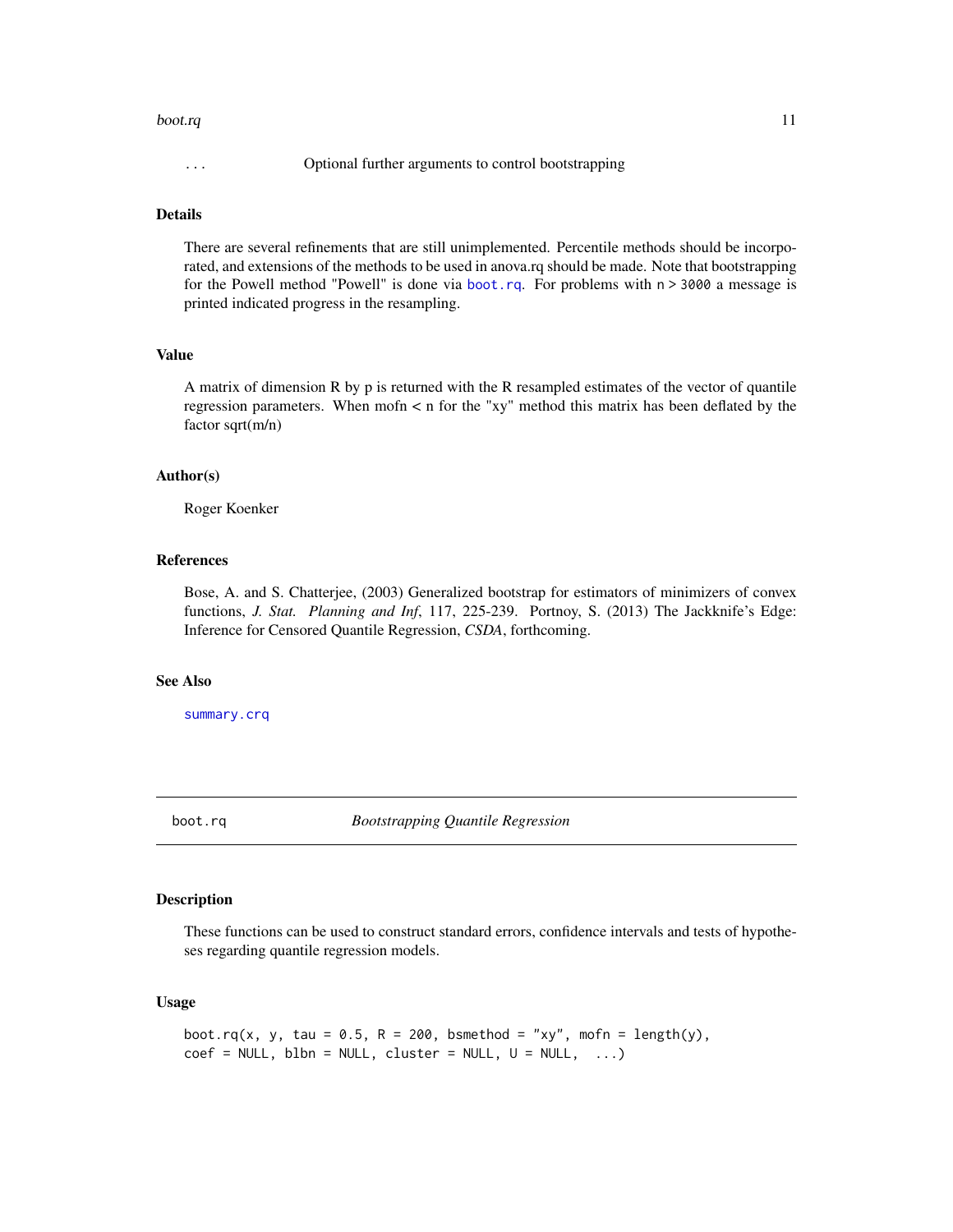# Arguments

| x        | The regression design matrix                                                                                                                                                                                                                                                                                                                                                                                                                                                                                                                                                                                                                                                                                                                                                                                                                                                                                                        |
|----------|-------------------------------------------------------------------------------------------------------------------------------------------------------------------------------------------------------------------------------------------------------------------------------------------------------------------------------------------------------------------------------------------------------------------------------------------------------------------------------------------------------------------------------------------------------------------------------------------------------------------------------------------------------------------------------------------------------------------------------------------------------------------------------------------------------------------------------------------------------------------------------------------------------------------------------------|
| У        | The regression response vector                                                                                                                                                                                                                                                                                                                                                                                                                                                                                                                                                                                                                                                                                                                                                                                                                                                                                                      |
| tau      | The quantile of interest                                                                                                                                                                                                                                                                                                                                                                                                                                                                                                                                                                                                                                                                                                                                                                                                                                                                                                            |
| R        | The number of bootstrap replications                                                                                                                                                                                                                                                                                                                                                                                                                                                                                                                                                                                                                                                                                                                                                                                                                                                                                                |
| bsmethod | The method to be employed. There are (as yet) five options: method $=$ "xy" uses<br>the xy-pair method, and method = "pwy" uses the method of Parzen, Wei and<br>Ying $(1994)$ method = "mcmb" uses the Markov chain marginal bootstrap of He<br>and Hu (2002) and Kocherginsky, He and Mu (2003). The "mcmb" method isn't<br>compatible with sparse $X$ matrices. The fourth method = "wxy" uses the gen-<br>eralized bootstrap of Bose and Chatterjee (2003) with unit exponential weights,<br>see also Chamberlain and Imbens (2003). The fifth method "wild" uses the wild<br>bootstrap method proposed by Feng, He and Hu (2011).                                                                                                                                                                                                                                                                                              |
| mofn     | optional argument for the bootstrap method "xy" that permits subsampling (m<br>out of n) bootstrap. Obviously mofn should be substantially larger than the<br>column dimension of x, and should be less than the sample size.                                                                                                                                                                                                                                                                                                                                                                                                                                                                                                                                                                                                                                                                                                       |
| coef     | coefficients from initial fitted object                                                                                                                                                                                                                                                                                                                                                                                                                                                                                                                                                                                                                                                                                                                                                                                                                                                                                             |
| blbn     | orginal sample size for the BLB model                                                                                                                                                                                                                                                                                                                                                                                                                                                                                                                                                                                                                                                                                                                                                                                                                                                                                               |
| cluster  | If non-NULL this argument should specify cluster id numbers for each observa-<br>tion, in which case the clustered version of the bootstrap based on the proposal of<br>Hagemann (2017). If present bsmethod is set to set to "cluster". If this option is<br>used and the fitting method for the original call was "sfn" then the bootstrapping<br>will be carried out with the "sfn" as well. This is usually substantially quicker<br>than the older version which employed the "br" variant of the simplex method.<br>Use of "sfn" also applies to the "pwy" method when the original fitting was done<br>with "sfn". Finally, if na.action = "omit" and length(object\$na.action)<br>> 0 then these elements are also removed from the cluster variable. Conse-<br>quently, the length of the cluster variable should always be the same as the<br>length of the original response variable before any na. action takes place. |
| U        | If non-NULL this argument should specify an array of indices or gradient evalu-<br>ations to be used by the corresponding bootstrap method as specified by bsmethod.<br>This is NOT intended as a user specified input, instead it is specified in summary. rqs<br>to ensure that bootstrap samples for multiple taus use the same realizations of<br>the random sampling.                                                                                                                                                                                                                                                                                                                                                                                                                                                                                                                                                          |
| .        | Optional arguments to control bootstrapping                                                                                                                                                                                                                                                                                                                                                                                                                                                                                                                                                                                                                                                                                                                                                                                                                                                                                         |
|          |                                                                                                                                                                                                                                                                                                                                                                                                                                                                                                                                                                                                                                                                                                                                                                                                                                                                                                                                     |

# Details

Their are several refinements that are still unimplemented. Percentile methods should be incorporated, and extensions of the methods to be used in anova.rq should be made. And more flexibility about what algorithm is used would also be good.

#### Value

A list consisting of two elements: A matrix B of dimension R by p is returned with the R resampled estimates of the vector of quantile regression parameters. When mofn < n for the "xy"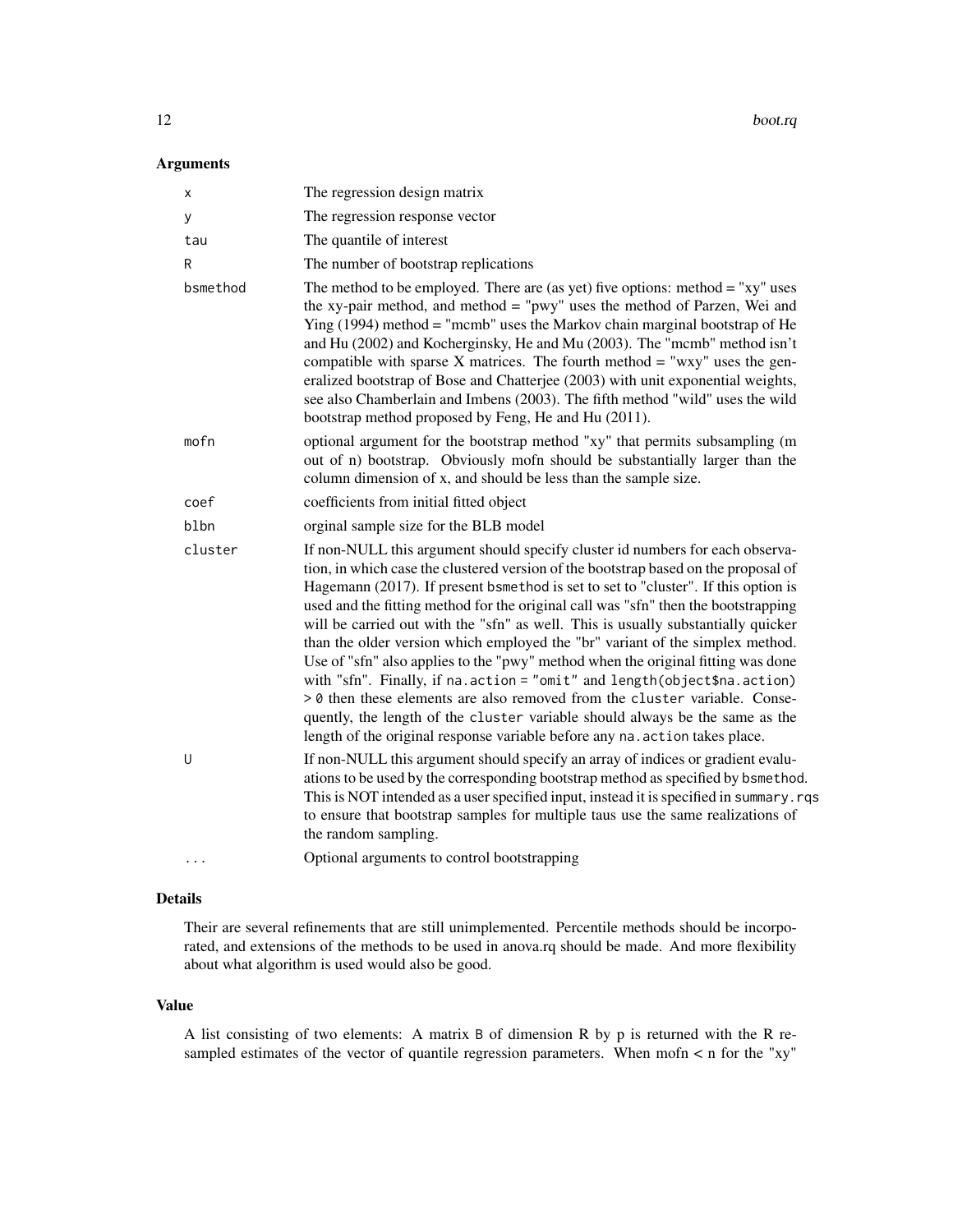#### boot.rq and 13

method this matrix has been deflated by the factor sqrt( $m/n$ ). A matrix U of sampled indices (for bsmethod in c("xy", "wxy")) or gradient evaluations (for bsmethod in c("pwy", "cluster")) used to generate the bootstrapped realization, and potentially reused for other taus when invoked from summary.rqs.

# Author(s)

Roger Koenker (and Xuming He and M. Kocherginsky for the mcmb code)

# References

[1] Koenker, R. W. (1994). Confidence Intervals for regression quantiles, in P. Mandl and M. Huskova (eds.), *Asymptotic Statistics*, 349–359, Springer-Verlag, New York.

[2] Kocherginsky, M., He, X. and Mu, Y. (2005). Practical Confidence Intervals for Regression Quantiles, Journal of Computational and Graphical Statistics, 14, 41-55.

[3] Hagemann, A. (2017) Cluster Robust Bootstrap inference in quantile regression models, Journal of the American Statistical Association , 112, 446–456.

[4] He, X. and Hu, F. (2002). Markov Chain Marginal Bootstrap. Journal of the American Statistical Association , Vol. 97, no. 459, 783-795.

[5] Parzen, M. I., L. Wei, and Z. Ying (1994): A resampling method based on pivotal estimating functions," Biometrika, 81, 341–350.

[6] Bose, A. and S. Chatterjee, (2003) Generalized bootstrap for estimators of minimizers of convex functions, *J. Stat. Planning and Inf*, 117, 225-239.

[7] Chamberlain G. and Imbens G.W. (2003) Nonparametric Applications of Bayesian Inference, Journal of Business & Economic Statistics, 21, pp. 12-18.

[8] Feng, Xingdong, Xuming He, and Jianhua Hu (2011) Wild Bootstrap for Quantile Regression, Biometrika, 98, 995–999.

# See Also

[summary.rq](#page-101-1)

#### Examples

```
y \le - rnorm(50)x \leftarrow \text{matrix}(rnorm(100), 50)fit \leq rq(y\leqx, tau = .4)
summary(fit,se = "boot", bsmethod= "xy")
summary(fit,se = "boot", bsmethod= "pwy")
#summary(fit,se = "boot", bsmethod= "mcmb")
```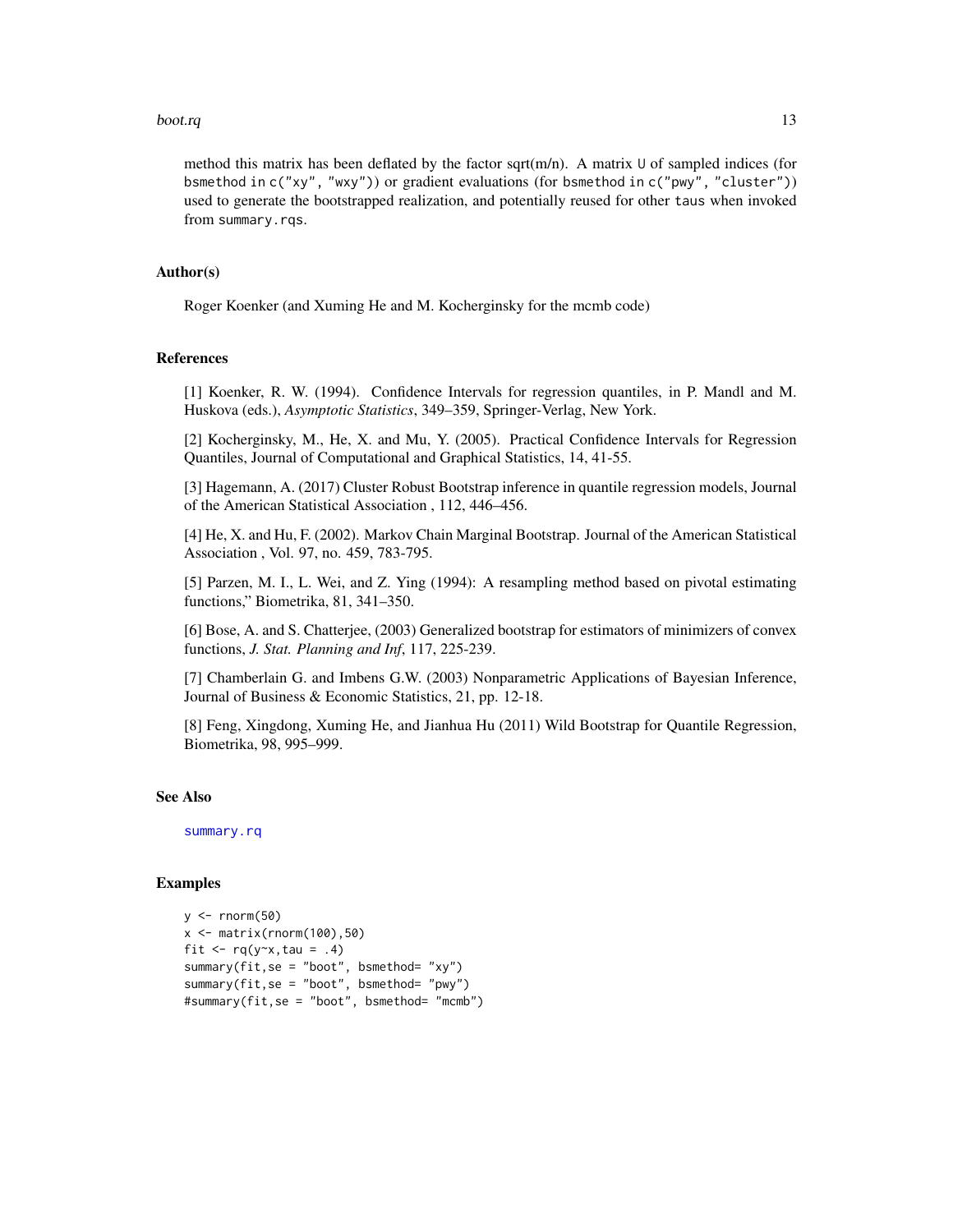# Description

Bootstrap method exploiting preprocessing strategy to reduce computation time for large problem. In contrast to [boot.rq.pxy](#page-14-1) which uses the classical multinomial sampling scheme and is coded in R, this uses the exponentially weighted bootstrap scheme and is coded in fortran and consequently is considerably faster in larger problems.

# Usage

```
boot.rq.pwxy(x, y, tau, coef, R = 200, m0 = NULL, eps = 1e-06, ...)
```
#### Arguments

| $\mathsf{x}$ | Design matrix                                                                                               |
|--------------|-------------------------------------------------------------------------------------------------------------|
| y            | response vector                                                                                             |
| tau          | quantile of interest                                                                                        |
| coef         | point estimate of fitted object                                                                             |
| R            | the number of bootstrap replications desired.                                                               |
| mØ           | constant to determine initial sample size, defaults to sqrt( $n * p$ ) but could use<br>some further tuning |
| eps          | tolerance for convergence of fitting algorithm                                                              |
|              | other parameters not yet envisaged.                                                                         |
|              |                                                                                                             |

# Details

The fortran implementation is quite similar to the R code for [boot.rq.pxy](#page-14-1) except that there is no multinomial sampling. Instead rexp(n) weights are used.

#### Value

returns a list with elements:

- 1. coefficientsa matrix of dimension  $ncol(x)$  by R
- 2. nit a 5 by m matrix of iteration counts
- 3. info an m-vector of convergence flags

#### Author(s)

Blaise Melly and Roger Koenker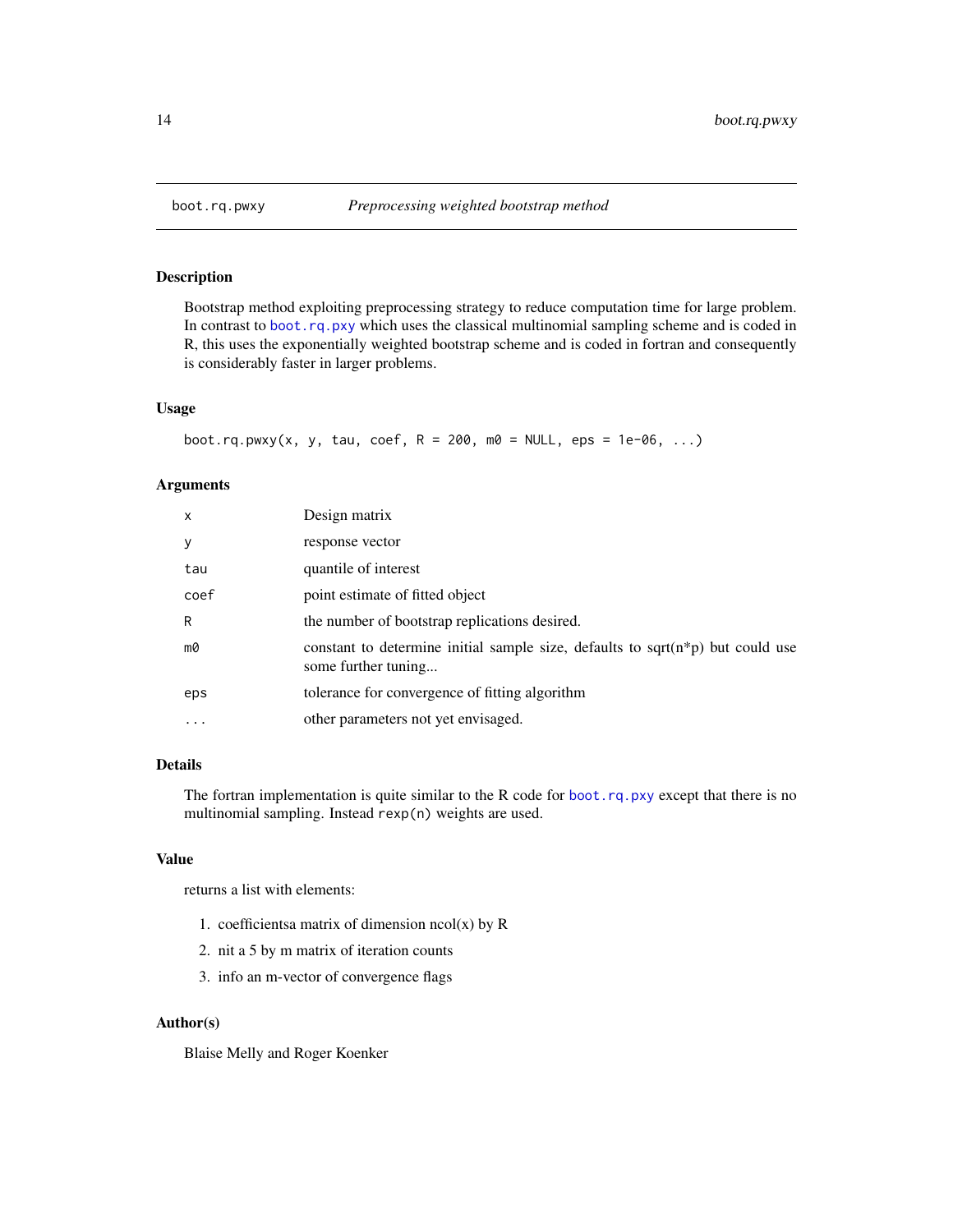# <span id="page-14-0"></span>boot.rq.pxy 15

# References

Chernozhukov, V. I. Fernandez-Val and B. Melly, Fast Algorithms for the Quantile Regression Process, 2019, arXiv, 1909.05782,

Portnoy, S. and R. Koenker, The Gaussian Hare and the Laplacian Tortoise, Statistical Science, (1997) 279-300

# See Also

[boot.rq.pxy](#page-14-1)

<span id="page-14-1"></span>boot.rq.pxy *Preprocessing bootstrap method*

# Description

Bootstrap method exploiting preprocessing strategy to reduce computation time for large problem.

# Usage

boot.rq.pxy(x, y, s, tau = 0.5, coef, method = "fn", Mm.factor = 3)

# Arguments

| $\mathsf{x}$ | Design matrix                                |
|--------------|----------------------------------------------|
|              | response vector                              |
| s            | matrix of multinomial draws for xy bootstrap |
| tau          | quantile of interest                         |
| coef         | point estimate of fitted object              |
| method       | fitting method for bootstrap                 |
| Mm.factor    | constant to determine initial sample size    |

# Details

See references for further details.

# Value

Returns matrix of bootstrap estimates.

#### Author(s)

Blaise Melly and Roger Koenker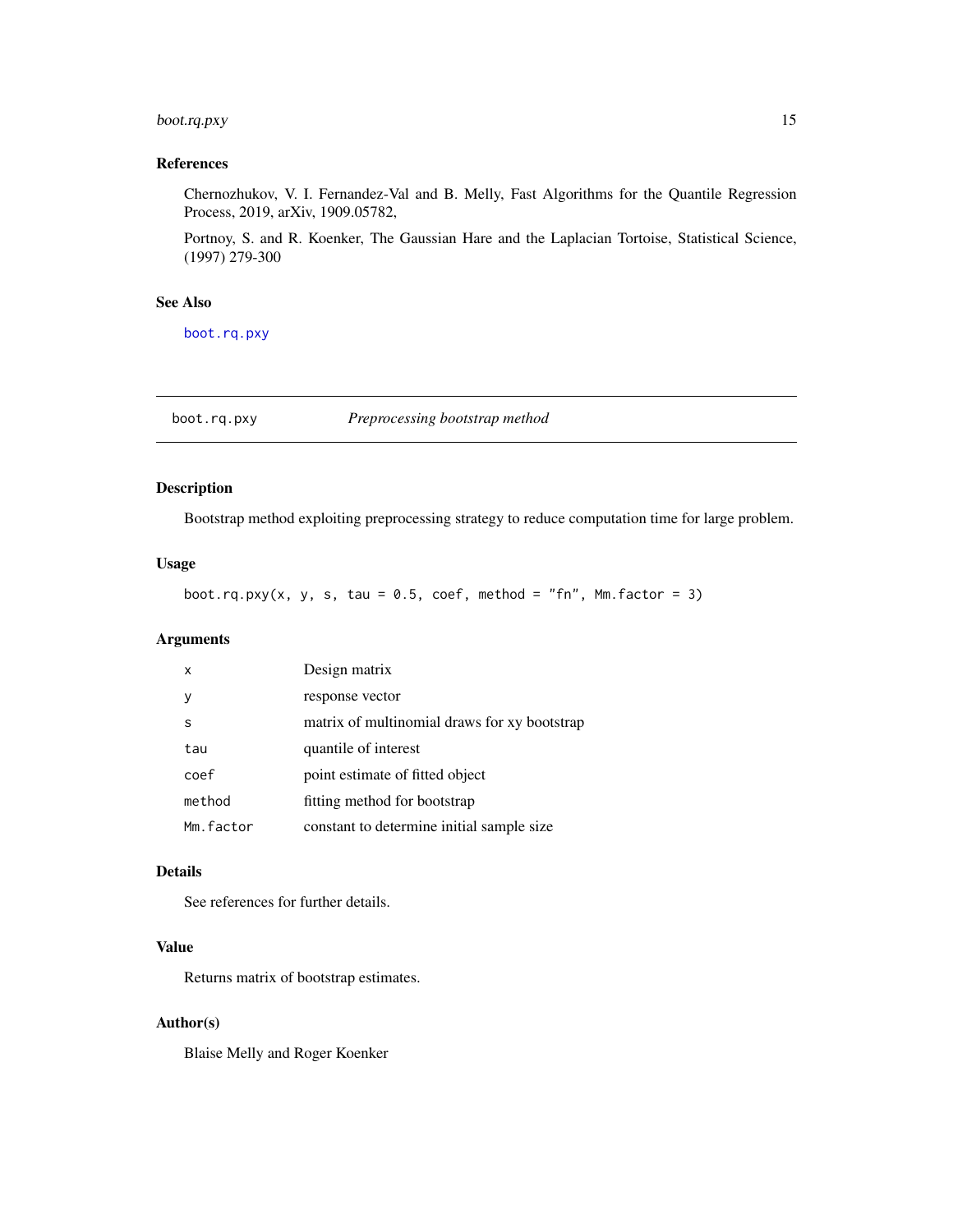#### <span id="page-15-0"></span>References

Chernozhukov, V. I. Fernandez-Val and B. Melly, Fast Algorithms for the Quantile Regression Process, 2019, arXiv, 1909.05782,

Portnoy, S. and R. Koenker, The Gaussian Hare and the Laplacian Tortoise, Statistical Science, (1997) 279-300

### See Also

[rq.fit.ppro](#page-81-1)

Bosco *Boscovich Data*

#### Description

Boscovich data used to estimate the ellipticity of the earth. There are five measurements of the arc length of one degree of latitude taken at 5 different latitudes. See Koenker (2005) for further details and references.

#### Usage

data(Bosco)

#### Format

A data frame containing 5 observations on 2 variables

- x sine squared of latitude measured in degrees
- y arc length of one degree of latitude measured in toise 56,700, one toise approximately equals 1.95 meters.

#### References

Koenker, R. (2005), "Quantile Regression", Cambridge.

# Examples

```
data(Bosco)
plot(0:10/10,0:10*100,xlab="sin^2(latitude)",
        ylab="arc-length of 1 degree of latitude", type="n")
points(Bosco)
text(Bosco, pos = 3, rownames(Bosco))
z \leq r q(y \sim x, \tau) tau = -1, data = Bosco)
title("Boscovitch Ellipticity of the Earth Example")
xb \leq c(.85, .9, .6, .6)yb <- c(400,600,450,600)
for(i in 1:4){
        abline(c(z$sol[4:5,i]))
```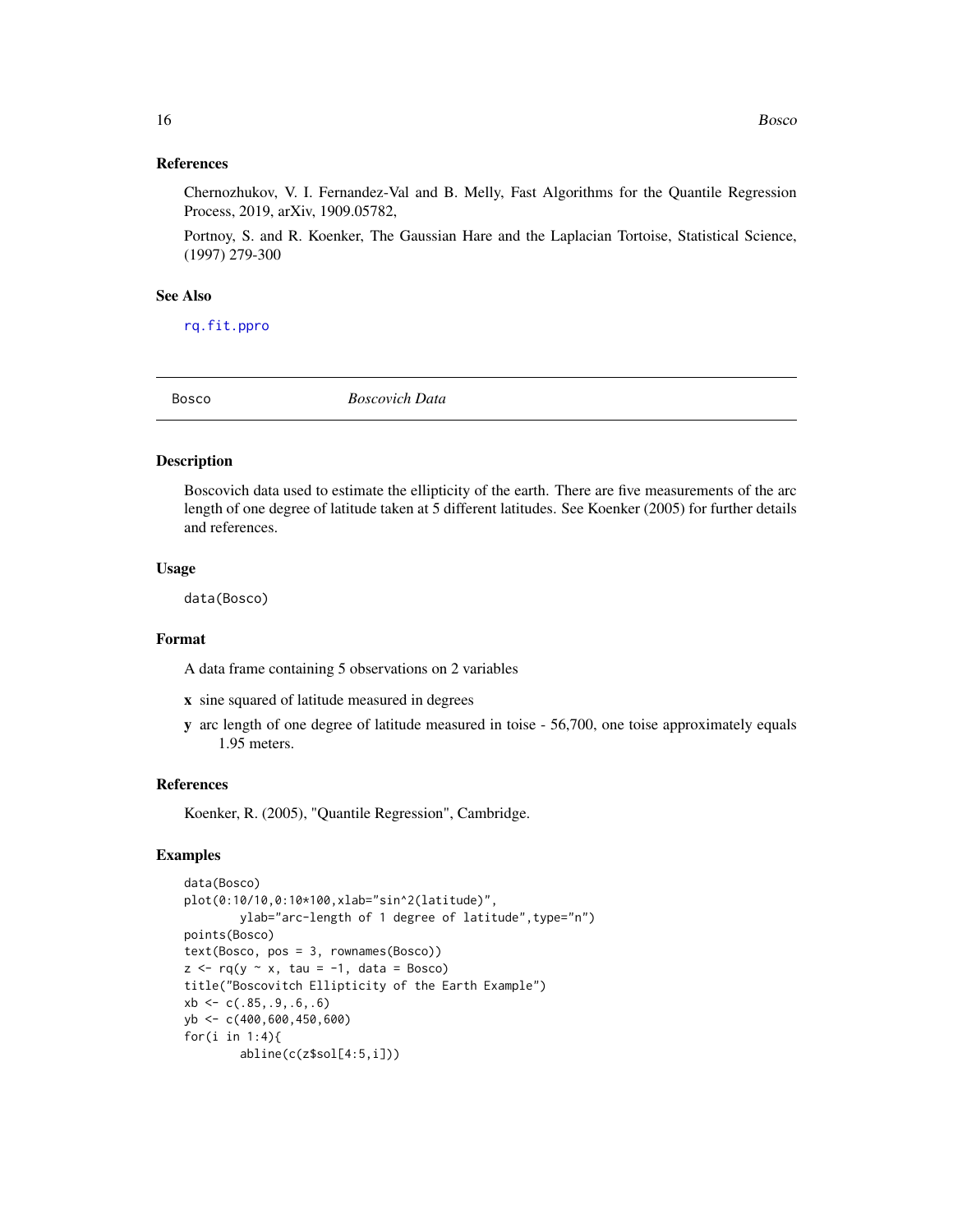#### <span id="page-16-0"></span>CobarOre 2012 17

```
interval \leftarrow paste("t=(",format(rownd(z$sol[1,i],2)),",",format(round(z$sol[1,i+1],2)),")",delim="")
text(xb[i],yb[i],interval)
}
```
CobarOre *Cobar Ore data*

#### Description

Cobar Ore data from Green and Silverman (1994). The data consists of measurements on the "true width" of an ore-bearing rock layer from a mine in Cobar, Australia.

#### Usage

data(CobarOre)

# Format

A data frame with 38 observations on the following 3 variables.

- x x-coordinate of location of mine site
- y y-coordinate of location of mine site
- z ore thickness

## Source

Green, P.J. and B.W. Silverman (1994) Nonparametric Regression Generalized Linear Models: A roughness penalty approach, Chapman Hall.

#### Examples

```
data(CobarOre)
plot(CobarOre)
```
combos *Ordered Combinations*

# Description

All m combinations of the first n integers taken p at a time are computed and return as an p by m matrix. The columns of the matrix are ordered so that adjacent columns differ by only one element. This is just a reordered version of combn in base R, but the ordering is useful for some applications.

#### Usage

combos(n,p)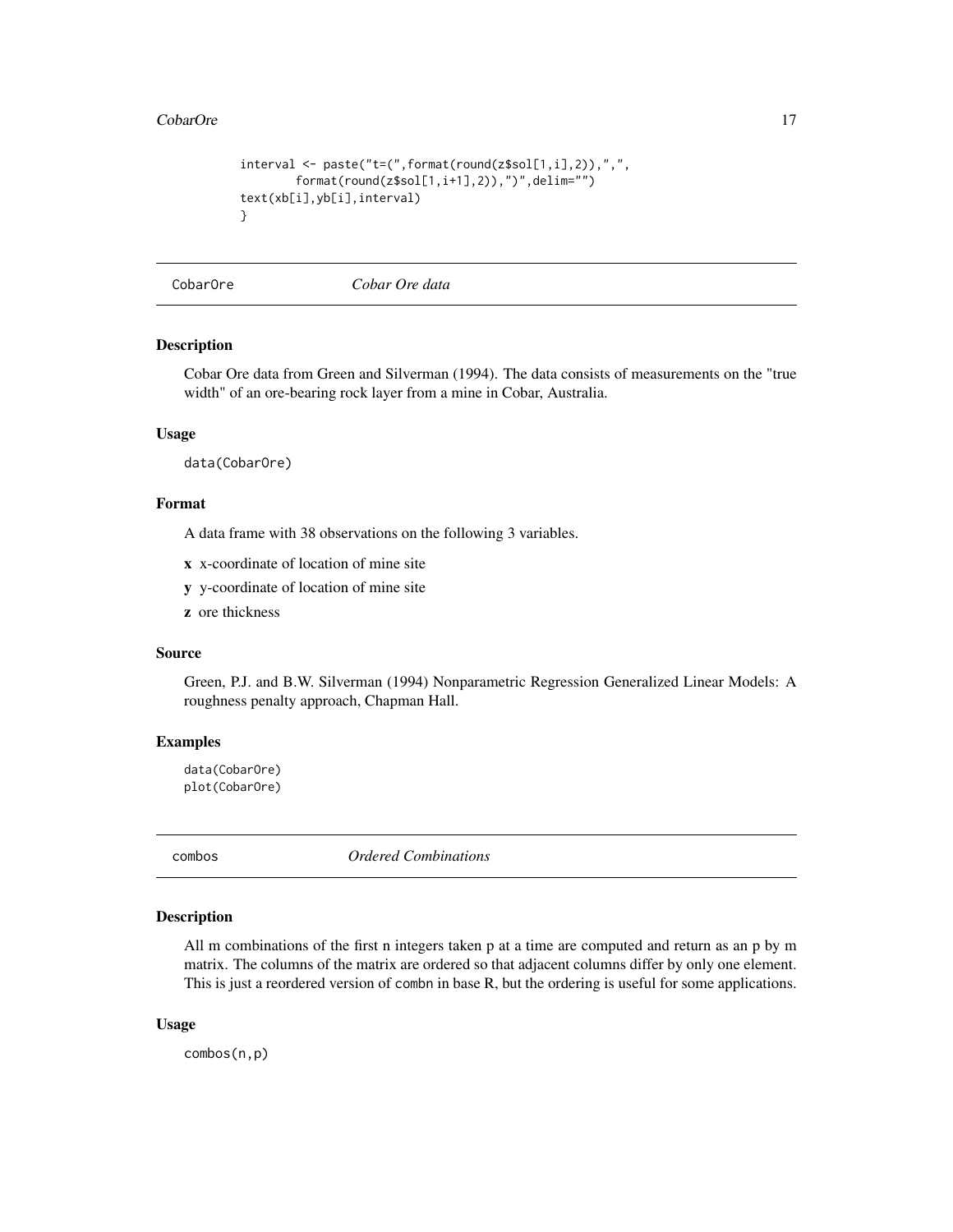<span id="page-17-0"></span>18 critual control of the control of the control of the control of the control of the control of the control of the control of the control of the control of the control of the control of the control of the control of the c

#### **Arguments**

| n | The n in n choose p |
|---|---------------------|
| D | The p in n choose p |

# Value

a matrix of dimension p by choose(n,p)

# Note

Implementation based on a Pascal algorithm of Limin Xiang and Kazuo Ushijima (2001) translated to ratfor for R. If you have rgl installed you might try demo("combos") for a visual impression of how this works.

#### References

Limin Xiang and Kazuo Ushijima (2001) "On O(1) Time Algorithms for Combinatorial Generation," *Computer Journal*, 44(4), 292-302.

#### Examples

 $H < -$  combos(20,3)

critval *Hotelling Critical Values*

# Description

Critical values for uniform confidence bands for rqss fitting

#### Usage

critval(kappa, alpha =  $0.05$ , rdf =  $0$ )

# Arguments

| kappa | length of the tube                                                                                                                                                 |
|-------|--------------------------------------------------------------------------------------------------------------------------------------------------------------------|
| alpha | desired non-coverage of the band, intended coverage is 1 - alpha                                                                                                   |
| rdf   | "residual" degrees of freedom of the fitted object. If rdf=0 then the Gaussian<br>version of the critical value is computed, otherwise the value is based on stan- |
|       | dard Student t theory.                                                                                                                                             |

# Details

The Hotelling tube approach to inference has a long and illustrious history. See Johansen and Johnstone (1989) for an overview. The implementation here is based on Sun and Loader (1994) and Loader's locfit package, although a simpler root finding approach is substituted for the iterative method used there. At this stage, only univariate bands may be constructed.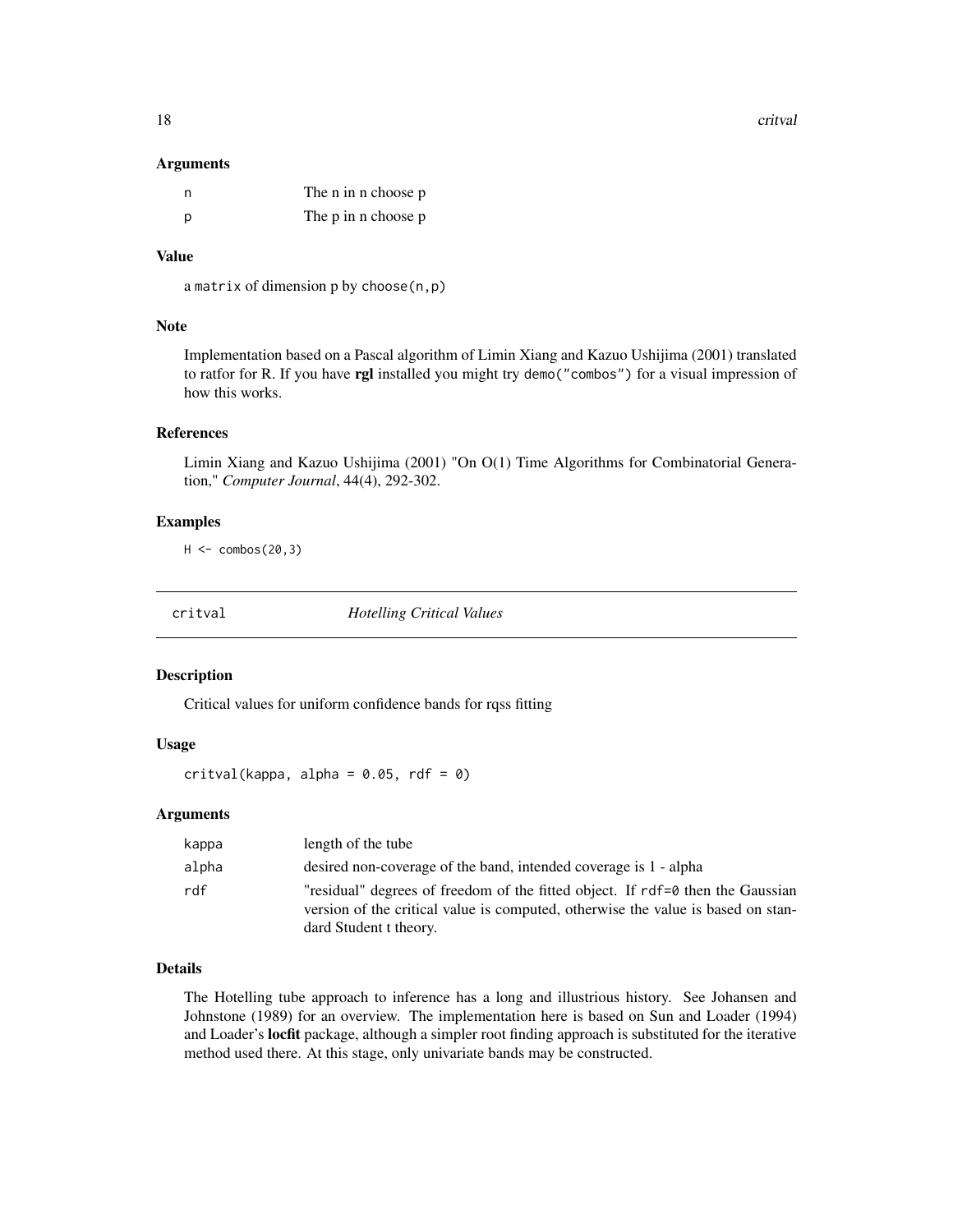# <span id="page-18-0"></span>Value

A scalar critical value that acts as a multiplier for the uniform confidence band construction.

#### References

Hotelling, H. (1939): "Tubes and Spheres in \$n\$-spaces, and a class of statistical problems," *Am J. Math*, 61, 440–460.

Johansen, S., I.M. Johnstone (1990): "Hotelling's Theorem on the Volume of Tubes: Some Illustrations in Simultaneous Inference and Data Analysis," *The Annals of Statistics*, 18, 652–684.

Sun, J. and C.V. Loader: (1994) "Simultaneous Confidence Bands for Linear Regression and smoothing," *The Annals of Statistics*, 22, 1328–1345.

#### See Also

[plot.rqss](#page-48-1)

crq *Functions to fit censored quantile regression models*

#### Description

Fits a conditional quantile regression model for censored data. There are three distinct methods: the first is the fixed censoring method of Powell (1986) as implemented by Fitzenberger (1996), the second is the random censoring method of Portnoy (2003). The third method is based on Peng and Huang (2008).

#### Usage

```
crq(formula, taus, data, subset, weights, na.action,
method = c("Powell", "Portnoy", "Portnoy2", "PengHuang"), contrasts = NULL, ...)
crq.fit.pow(x, y, yc, tau=0.5, weights=NULL, start, left=TRUE, maxit = 500)
crq.fit.pen(x, y, cen, weights=NULL, grid, ctype = "right")
crq.fit.por(x, y, cen, weights=NULL, grid, ctype = "right")
crq.fit.por2(x, y, cen, weights=NULL, grid, ctype = "right")
Curv(y, yc, ctype=c("left","right"))
## S3 method for class 'crq'
print(x, \ldots)## S3 method for class 'crq'
print(x, \ldots)## S3 method for class 'crq'
predict(object, newdata, ...)
## S3 method for class 'crqs'
predict(object, newdata, type = NULL, ...)
## S3 method for class 'crq'
coef(object, taus = 1:4/5,...)
```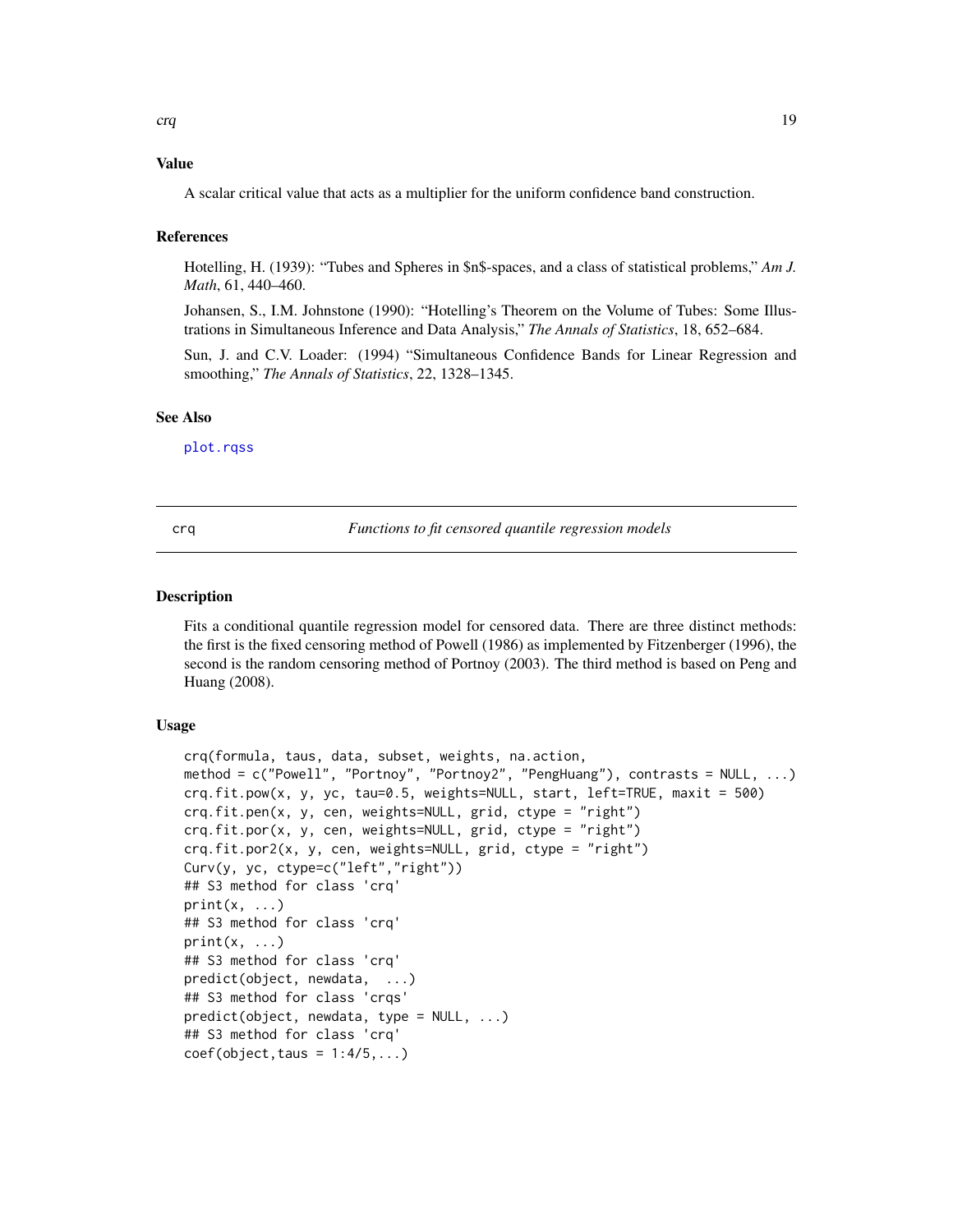# Arguments

| formula | A formula object, with the response on the left of the $\sim$ operator, and the terms<br>on the right. The response must be a Surv object as returned by either the Curv<br>or Surv function. For the Powell method, the Surv object should be created by<br>Curv and have arguments (event time, censoring time, type), where "type" can<br>take values either "left" or "right". The default (for historical reasons) for type<br>in this case is "left". For the Portnoy and Peng and Huang methods the Surv<br>should be created with the usual Surv function and have (event time, censoring<br>indicator).                                                                                                                                                                                                                                                                                                                                                                                                            |
|---------|-----------------------------------------------------------------------------------------------------------------------------------------------------------------------------------------------------------------------------------------------------------------------------------------------------------------------------------------------------------------------------------------------------------------------------------------------------------------------------------------------------------------------------------------------------------------------------------------------------------------------------------------------------------------------------------------------------------------------------------------------------------------------------------------------------------------------------------------------------------------------------------------------------------------------------------------------------------------------------------------------------------------------------|
| у       | The event time.                                                                                                                                                                                                                                                                                                                                                                                                                                                                                                                                                                                                                                                                                                                                                                                                                                                                                                                                                                                                             |
| newdata | An optional data frame in which to look for variables with which to predict. If<br>omitted, the fitted values are used.                                                                                                                                                                                                                                                                                                                                                                                                                                                                                                                                                                                                                                                                                                                                                                                                                                                                                                     |
| grid    | A vector of taus on which the quantile process should be evaluated. This should<br>be monotonic, and take values in $(0,1)$ . For the "Portnoy" method, grid = "pivot"<br>computes the full solution for all distinct taus. The "Portnoy" method also en-<br>forces an equally spaced grid, see the code for details.                                                                                                                                                                                                                                                                                                                                                                                                                                                                                                                                                                                                                                                                                                       |
| X       | An object of class crq or crq.                                                                                                                                                                                                                                                                                                                                                                                                                                                                                                                                                                                                                                                                                                                                                                                                                                                                                                                                                                                              |
| object  | An object of class crq or crq.                                                                                                                                                                                                                                                                                                                                                                                                                                                                                                                                                                                                                                                                                                                                                                                                                                                                                                                                                                                              |
| yс      | The censoring times for the "Powell" method.                                                                                                                                                                                                                                                                                                                                                                                                                                                                                                                                                                                                                                                                                                                                                                                                                                                                                                                                                                                |
| ctype   | Censoring type: for the "Powell" method, used in Curv, by default "left". If<br>you don't like "left", maybe you will like "right". Note that for fixed censoring<br>assumed in the "Powell" method, censoring times yc must be provided for all<br>observations and the event times y must satisfy the (respective) inequality con-<br>straints. For the Portnoy and Peng-Huang methods ctype is determined by the<br>specification of the response as specified in Surv.                                                                                                                                                                                                                                                                                                                                                                                                                                                                                                                                                  |
| type    | specifies either "left" or "right" as the form of censoring in the Surv function for<br>the "Portnoy" and "PengHuang" methods.                                                                                                                                                                                                                                                                                                                                                                                                                                                                                                                                                                                                                                                                                                                                                                                                                                                                                              |
| cen     | The censoring indicator for the "Portnoy" and "PengHuang" methods.                                                                                                                                                                                                                                                                                                                                                                                                                                                                                                                                                                                                                                                                                                                                                                                                                                                                                                                                                          |
| maxit   | Maximum number of iterations allowed for the "Powell" methods.                                                                                                                                                                                                                                                                                                                                                                                                                                                                                                                                                                                                                                                                                                                                                                                                                                                                                                                                                              |
| start   | The starting value for the coefs for the "Powell" method. Because the Fitzen-<br>berger algorithm stops when it achieves a local minimum of the Powell objective<br>function, the starting value acts as an a priori "preferred point". This is advanta-<br>geous in some instances since the global Powell solution can be quite extreme.<br>By default the starting value is the "naive rq" solution that treats all the cen-<br>sored observations as uncensored. If start is equal to "global" then an attempt<br>is made to compute to global optimum of the Powell objective. This entails an<br>exhaustive evaluation of all n choose p distinct basic solution so is rather imprac-<br>tical for moderately large problems. Otherwise, the starting value can specify<br>a set of p indices from 1:n defining an initial basic solution, or it may specify<br>a p-vector of initial regression coefficients. In the latter case the initial basic<br>solution is the one closest to the specified parameter vector. |
| left    | A logical indicator for left censoring for the "Powell" method.                                                                                                                                                                                                                                                                                                                                                                                                                                                                                                                                                                                                                                                                                                                                                                                                                                                                                                                                                             |
| taus    | The quantile( $s$ ) at which the model is to be estimated.                                                                                                                                                                                                                                                                                                                                                                                                                                                                                                                                                                                                                                                                                                                                                                                                                                                                                                                                                                  |
| tau     | The quantile at which the model is to be estimated.                                                                                                                                                                                                                                                                                                                                                                                                                                                                                                                                                                                                                                                                                                                                                                                                                                                                                                                                                                         |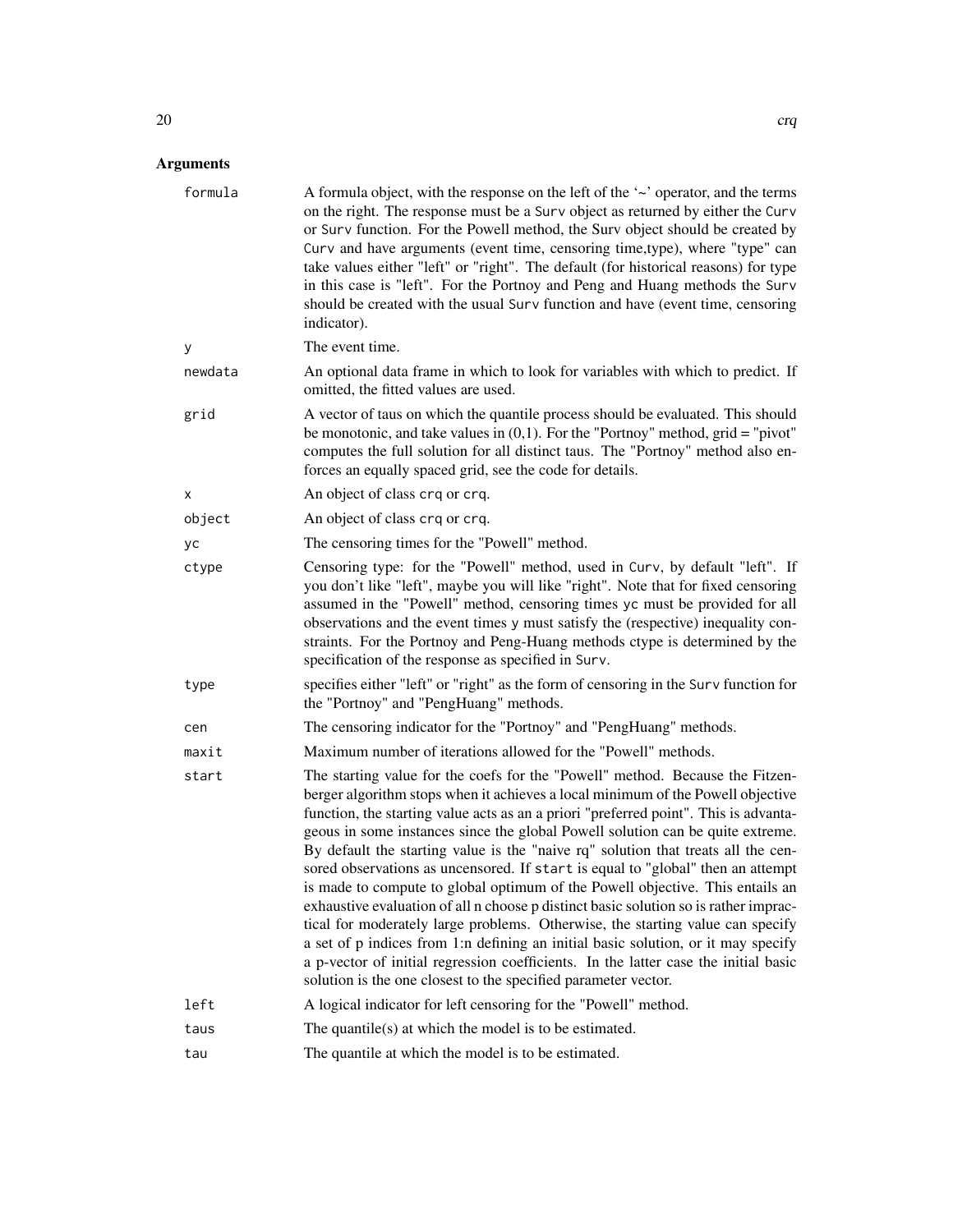| data      | A data.frame in which to interpret the variables named in the 'formula', in the<br>'subset', and the 'weights' argument.                                                                                                                                                                                                                                                                                              |
|-----------|-----------------------------------------------------------------------------------------------------------------------------------------------------------------------------------------------------------------------------------------------------------------------------------------------------------------------------------------------------------------------------------------------------------------------|
| subset    | an optional vector specifying a subset of observations to be used in the fitting<br>process.                                                                                                                                                                                                                                                                                                                          |
| weights   | vector of observation weights; if supplied, the algorithm fits to minimize the<br>sum of the weights multiplied into the absolute residuals. The length of weights<br>vector must be the same as the number of observations. The weights must be<br>nonnegative and it is strongly recommended that they be strictly positive, since<br>zero weights are ambiguous.                                                   |
| na.action | a function to filter missing data. This is applied to the model.frame after any<br>subset argument has been used. The default (with 'na.fail') is to create an error if<br>any missing values are found. A possible alternative is 'na.omit', which deletes<br>observations that contain one or more missing values.                                                                                                  |
| method    | The method used for fitting. There are currently two options: method "Pow-<br>ell" computes the Powell estimator using the algorithm of Fitzenberger (1996),<br>method "Portnoy" computes the Portnoy (2003) estimator. The method is "PengHuang"<br>uses the method of Peng and Huang (2007), in this case the variable "grid" can<br>be passed to specify the vector of quantiles at which the solution is desired. |
| contrasts | a list giving contrasts for some or all of the factors default = 'NULL' appearing<br>in the model formula. The elements of the list should have the same name as<br>the variable and should be either a contrast matrix (specifically, any full-rank<br>matrix with as many rows as there are levels in the factor), or else a function to<br>compute such a matrix given the number of levels.                       |
| .         | additional arguments for the fitting routine, for method "Powell" it may be useful<br>to pass starting values of the regression parameter via the argument "start", while<br>for methods "Portnoy" or "PengHuang" one may wish to specify an alternative<br>to the default grid for evaluating the fit.                                                                                                               |

#### Details

The Fitzenberger algorithm uses a variant of the Barrodale and Roberts simplex method. Exploiting the fact that the solution must be characterized by an exact fit to p points when there are p parameters to be estimated, at any trial basic solution it computes the directional derivatives in the 2p distinct directions and choses the direction that (locally) gives steepest descent. It then performs a onedimensional line search to choose the new basic observation and continues until it reaches a local mimumum. By default it starts at the naive rq solution ignoring the censoring; this has the (slight) advantage that the estimator is consequently equivariant to canonical transformations of the data. Since the objective function is no longer convex there can be no guarantee that this produces a global minimum estimate. In small problems exhaustive search over solutions defined by p-element subsets of the n observations can be used, but this quickly becomes impractical for large p and n. This global version of the Powell estimator can be invoked by specifying start = "global". Users interested in this option would be well advised to compute choose $(n, p)$  for their problems before trying it. The method operates by pivoting through this many distinct solutions and choosing the one that gives the minimal Powell objective. The algorithm used for the Portnoy method is described in considerable detail in Portnoy (2003). There is a somewhat simplified version of the Portnoy method that is written in R and iterates over a discrete grid. This version should be considered somewhat experimental at this stage, but it is known to avoid some difficulties with the more complicated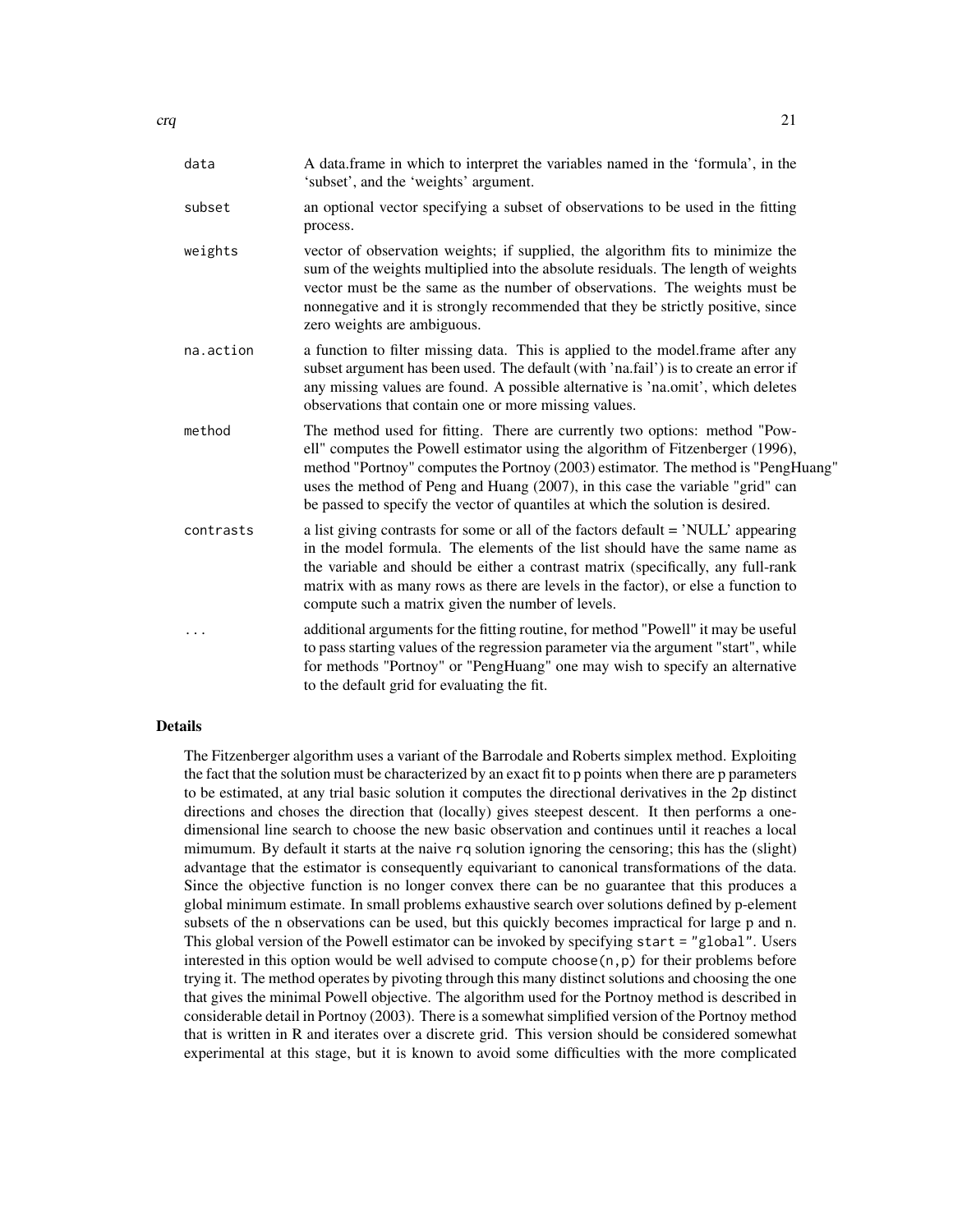fortran version of the algorithm that can occur in degenerate problems. Both the Portnoy and Peng-Huang estimators may be unable to compute estimates of the conditional quantile parameters in the upper tail of distribution. Like the Kaplan-Meier estimator, when censoring is heavy in the upper tail the estimated distribution is defective and quantiles are only estimable on a sub-interval of (0,1). The Peng and Huang estimator can be viewed as a generalization of the Nelson Aalen estimator of the cumulative hazard function, and can be formulated as a variant of the conventional quantile

regression dual problem. See Koenker (2008) for further details. This paper is available from the

Value

An object of class crq.

#### Author(s)

Steve Portnoy and Roger Koenker

package with vignette("crq").

# References

Fitzenberger, B. (1996): "A Guide to Censored Quantile Regressions," in *Handbook of Statistics*, ed. by C.~Rao, and G.~Maddala. North-Holland: New York.

Fitzenberger, B. and P. Winker (2007): "Improving the Computation of Censored Quantile Regression Estimators," CSDA, 52, 88-108.

Koenker, R. (2008): "Censored Quantile Regression Redux," *J. Statistical Software*, 27, [https:](https://www.jstatsoft.org/v27/i06) [//www.jstatsoft.org/v27/i06](https://www.jstatsoft.org/v27/i06).

Peng, L and Y Huang, (2008) Survival Analysis with Quantile Regression Models, *J. Am. Stat. Assoc.*, 103, 637-649.

Portnoy, S. (2003) "Censored Quantile Regression," *JASA*, 98,1001-1012.

Powell, J. (1986) "Censored Regression Quantiles," *J. Econometrics*, 32, 143–155.

#### See Also

[summary.crq](#page-99-1)

#### Examples

```
# An artificial Powell example
set.seed(2345)
x \le -\sqrt{\text{sqrt}(\text{rnorm}(100)^2)}y \le -0.5 + x + (.25 + .25*x) * rnorm(100)plot(x,y, type="n")
s \leftarrow (y > 0)points(x[s],y[s],cex=.9,pch=16)
points(x[!s],y[!s],cex=.9,pch=1)
yLatent <- y
y \leftarrow \text{pmax}(0, y)yc <- rep(0,100)
for(tau in (1:4)/5){
         f \leq -\text{crq(Curv(y,yc) \sim x, tau = tau, method = "Pow")}
```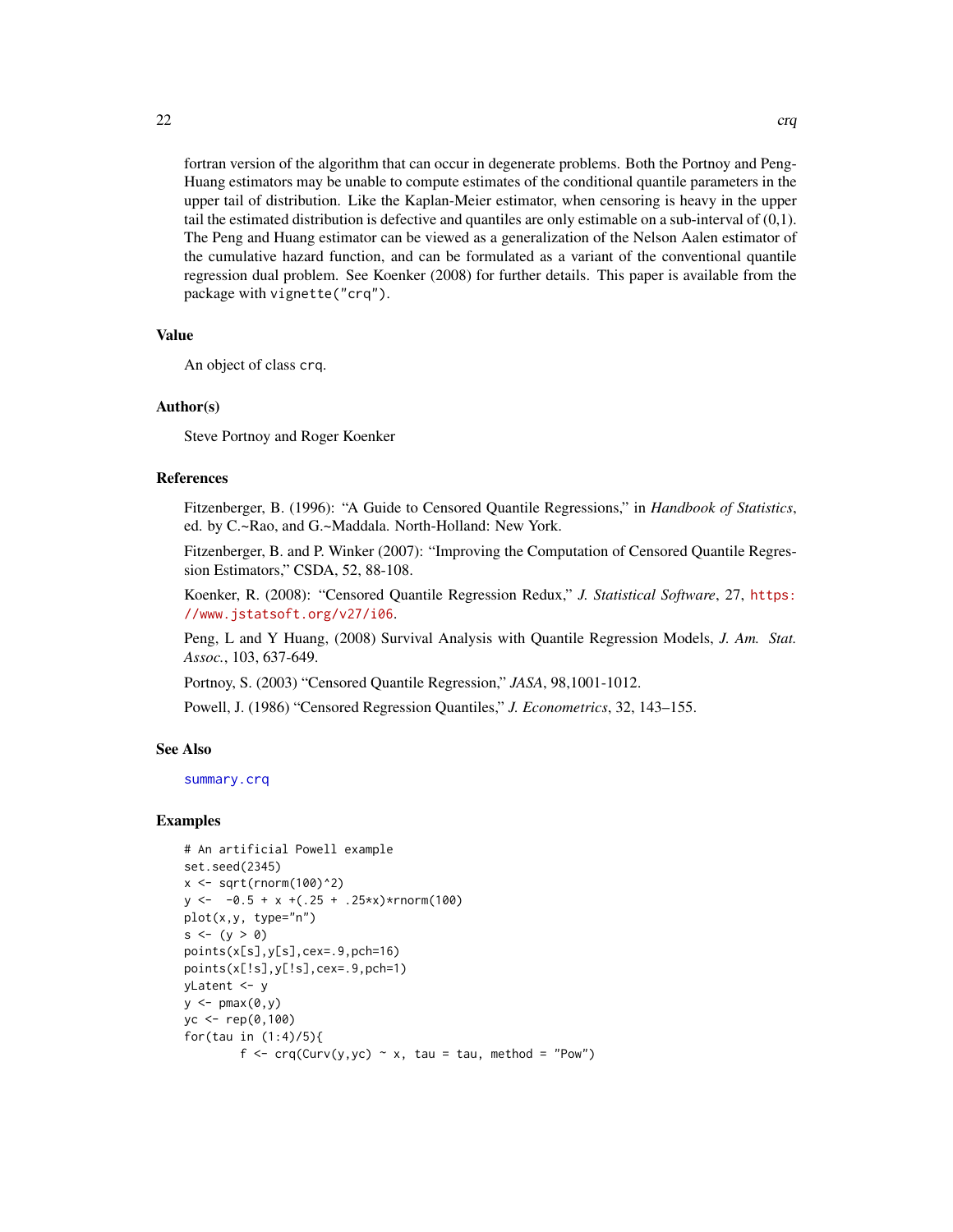<span id="page-22-0"></span>dither 23

```
xs \leftarrow sort(x)lines(xs,pmax(0,cbind(1,xs)%*%f$coef),col="red")
         abline(rq(y \sim x, \tau) tau = tau), col="blue")
         abline(rq(yLatent \sim x, tau = tau), col="green")
         }
legend(.15,2.5,c("Naive QR","Censored QR","Omniscient QR"),
         lty=rep(1,3),col=c("blue","red","green"))
# crq example with left censoring
set.seed(1968)
n <- 200
x < -rnorm(n)y \le -5 + x + \text{rnorm}(n)plot(x,y,cex = .5)c \le -4 + x + \text{norm}(n)d \leftarrow (y > c)points(x[!d], y[!d], cex = .5, col = 2)f \leftarrow \text{crq}(\text{survival}::\text{Surv}(\text{pmax}(y, c), d, \text{ type} = "left") \sim x, \text{ method} = "Portnoy")g \leftarrow summary(f)
for(i in 1:4) abline(coef(g[[i]])[,1])
```
dither *Function to randomly perturb a vector*

#### Description

With malice aforethought, dither adds a specified random perturbation to each element of the input vector, usually employed as a device to mitigate the effect of ties.

# Usage

 $dither(x, type = "symmetric", value = NULL)$ 

#### Arguments

| $\boldsymbol{\mathsf{x}}$ | x a numeric vector                    |
|---------------------------|---------------------------------------|
| type                      | type is either 'symmetric' or 'right' |
| value                     | value scale of dequantization         |

#### Details

The function dither operates slightly differently than the function jitter in base R, permitting strictly positive perturbations with the option type = "right" and using somewhat different default schemes for the scale of the perturbation. Dithering the response variable is frequently a useful option in quantile regression fitting to avoid deleterious effects of degenerate solutions. See, e.g. Machado and Santos Silva (2005). For a general introduction and some etymology see the Wikipedia article on "dither". For integer data it is usually advisable to use value = 1. When 'x' is a matrix or array dither treats all elements as a vector but returns an object of the original class.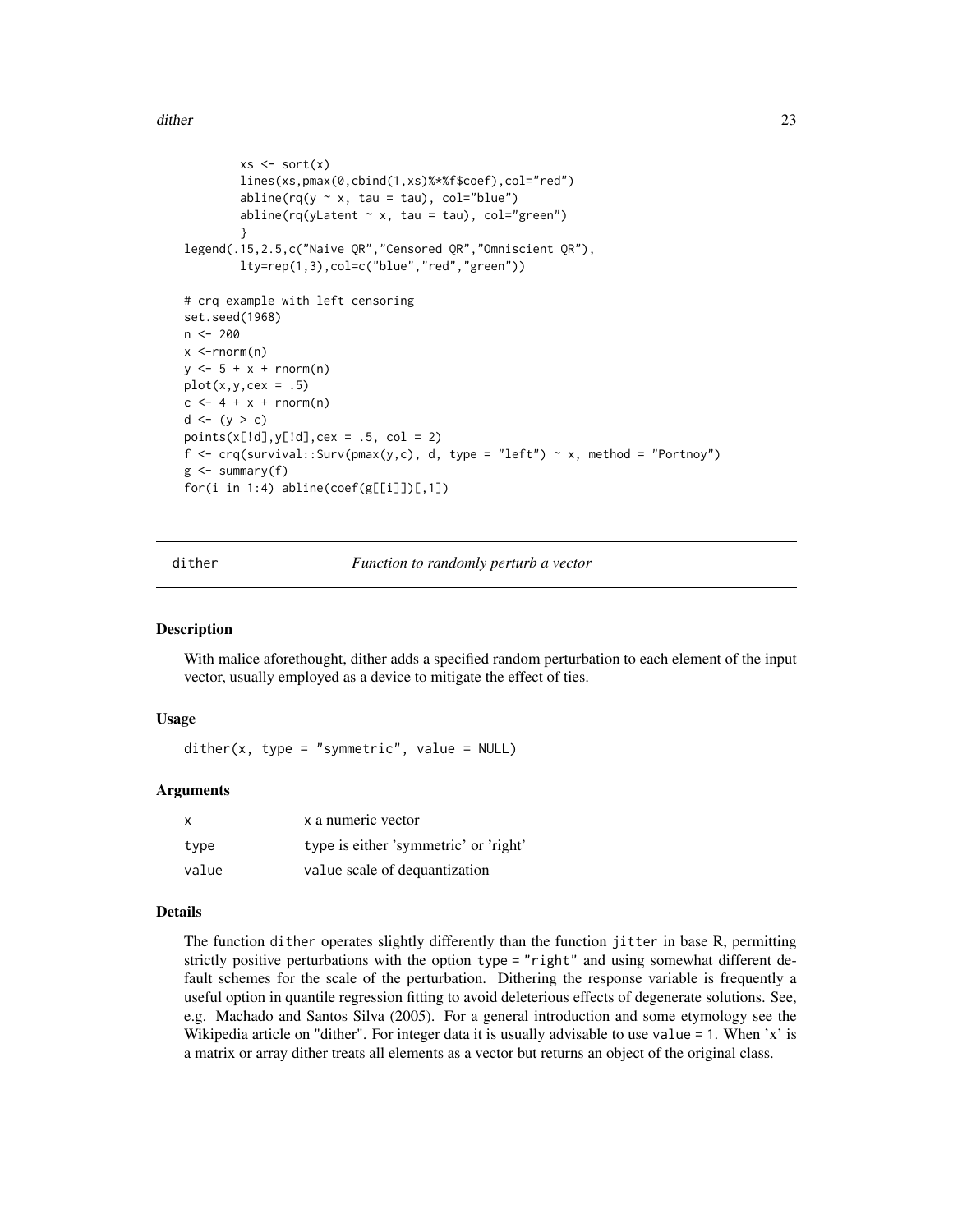# <span id="page-23-0"></span>Value

A dithered version of the input vector 'x'.

#### Note

Some further generality might be nice, for example something other than uniform noise would be desirable in some circumstances. Note that when dithering you are entering into the "state of sin" that John von Neumann famously attributed to anyone considering "arithmetical methods of producing random digits." If you need to preserve reproducibility, then set.seed is your friend.

#### Author(s)

R. Koenker

#### References

Machado, J.A.F. and Santos Silva, J.M.C. (2005), Quantiles for Counts, Journal of the American Statistical Association, vol. 100, no. 472, pp. 1226-1237.

# See Also

[jitter](#page-0-0)

## Examples

 $x < -$  rlnorm $(40)$ y <- rpois(40, exp(.5 + log(x))) f <-  $rq$ (dither(y, type = "right", value = 1) ~ x)

dynrq *Dynamic Linear Quantile Regression*

#### Description

Interface to [rq.fit](#page-70-1) and [rq.wfit](#page-90-1) for fitting dynamic linear quantile regression models. The interface is based very closely on Achim Zeileis's dynlm package. In effect, this is mainly "syntactic sugar" for formula processing, but one should never underestimate the value of good, natural sweeteners.

#### Usage

```
dynrq(formula, tau = 0.5, data, subset, weights, na.action, method = "br",
 contrast = NULL, start = NULL, end = NULL, ...
```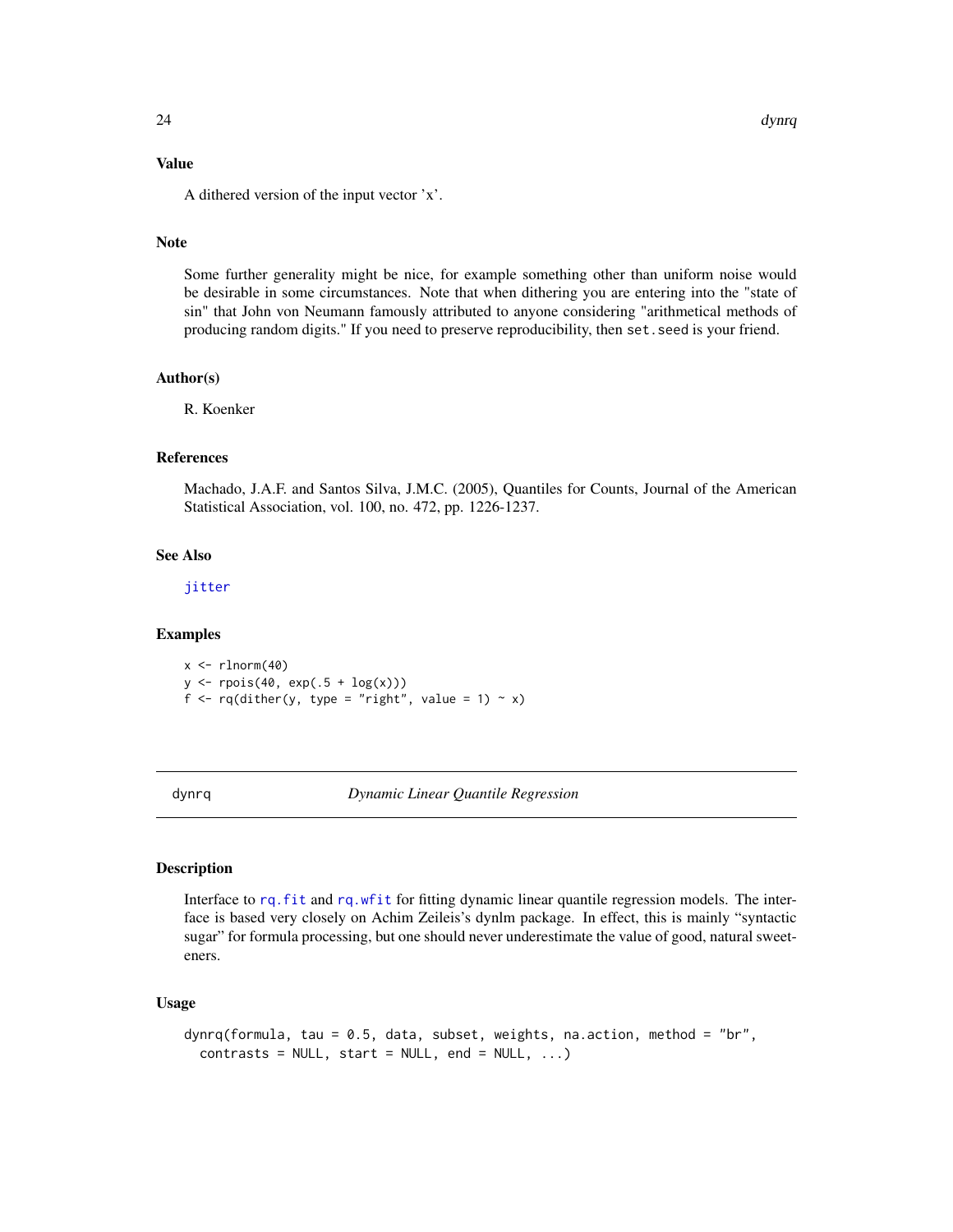#### dynrq and 25 and 25 and 26 and 26 and 26 and 26 and 26 and 26 and 26 and 26 and 26 and 26 and 26 and 26 and 26

#### **Arguments**

| a "formula" describing the linear model to be fit. For details see below and rq.                                                                                                                                                                                                                                                                                                  |
|-----------------------------------------------------------------------------------------------------------------------------------------------------------------------------------------------------------------------------------------------------------------------------------------------------------------------------------------------------------------------------------|
| the quantile( $s$ ) to be estimated, may be vector valued, but all all values must be<br>in $(0,1)$ .                                                                                                                                                                                                                                                                             |
| an optional "data. frame" or time series object (e.g., "ts" or "zoo"), contain-<br>ing the variables in the model. If not found in data, the variables are taken from<br>environment (formula), typically the environment from which rq is called.                                                                                                                                |
| an optional vector specifying a subset of observations to be used in the fitting<br>process.                                                                                                                                                                                                                                                                                      |
| an optional vector of weights to be used in the fitting process. If specified,<br>weighted least squares is used with weights weights (that is, minimizing sum(w*e^2));<br>otherwise ordinary least squares is used.                                                                                                                                                              |
| a function which indicates what should happen when the data contain NAs. The<br>default is set by the na. action setting of options, and is na. fail if that<br>is unset. The "factory-fresh" default is na.omit. Another possible value is<br>NULL, no action. Note, that for time series regression special methods like<br>na.contiguous, na.locf and na.approx are available. |
| the method to be used; for fitting, by default method = " $\text{br}$ " is used; method =<br>"fn" employs the interior point (Frisch-Newton) algorithm. The latter is advan-<br>tageous for problems with sample sizes larger than about 5,000.                                                                                                                                   |
| an optional list. See the contrasts. arg of model. matrix. default.                                                                                                                                                                                                                                                                                                               |
| start of the time period which should be used for fitting the model.                                                                                                                                                                                                                                                                                                              |
| end of the time period which should be used for fitting the model.                                                                                                                                                                                                                                                                                                                |
| additional arguments to be passed to the low level regression fitting functions.                                                                                                                                                                                                                                                                                                  |
|                                                                                                                                                                                                                                                                                                                                                                                   |

# Details

The interface and internals of dyn[rq](#page-67-1) are very similar to rq, but currently dynrq offers two advantages over the direct use of rq for time series applications of quantile regression: extended formula processing, and preservation of time series attributes. Both features have been shamelessly lifted from Achim Zeileis's package dynlm.

For specifying the formula of the model to be fitted, there are several functions available which allow for convenient specification of dynamics (via d() and L()) or linear/cyclical patterns (via  $trend()$ , season $()$ , and harmon $()$ ). These new formula functions require that their arguments are time series objects (i.e., "ts" or "zoo").

Dynamic models: An example would be  $d(y) \sim L(y, 2)$ , where  $d(x, k)$  is diff(x, lag = k) and  $L(x, k)$  is lag(x, lag = -k), note the difference in sign. The default for k is in both cases 1. For  $L()$ , it can also be vector-valued, e.g.,  $y \sim L(y, 1:4)$ .

Trends:  $y \sim \text{trend}(y)$  specifies a linear time trend where  $(1:n)/$  freq is used by default as the covariate, n is the number of observations and freq is the frequency of the series (if any, otherwise  $freq = 1$ ). Alternatively,  $trend(y, scale = FALSE)$  would employ  $1:n$  and  $time(y)$  would employ the original time index.

Seasonal/cyclical patterns: Seasonal patterns can be specified via season $(x, ref = NULL)$  and harmonic patterns via harmon(x, order = 1). season(x, ref = NULL) creates a factor with levels for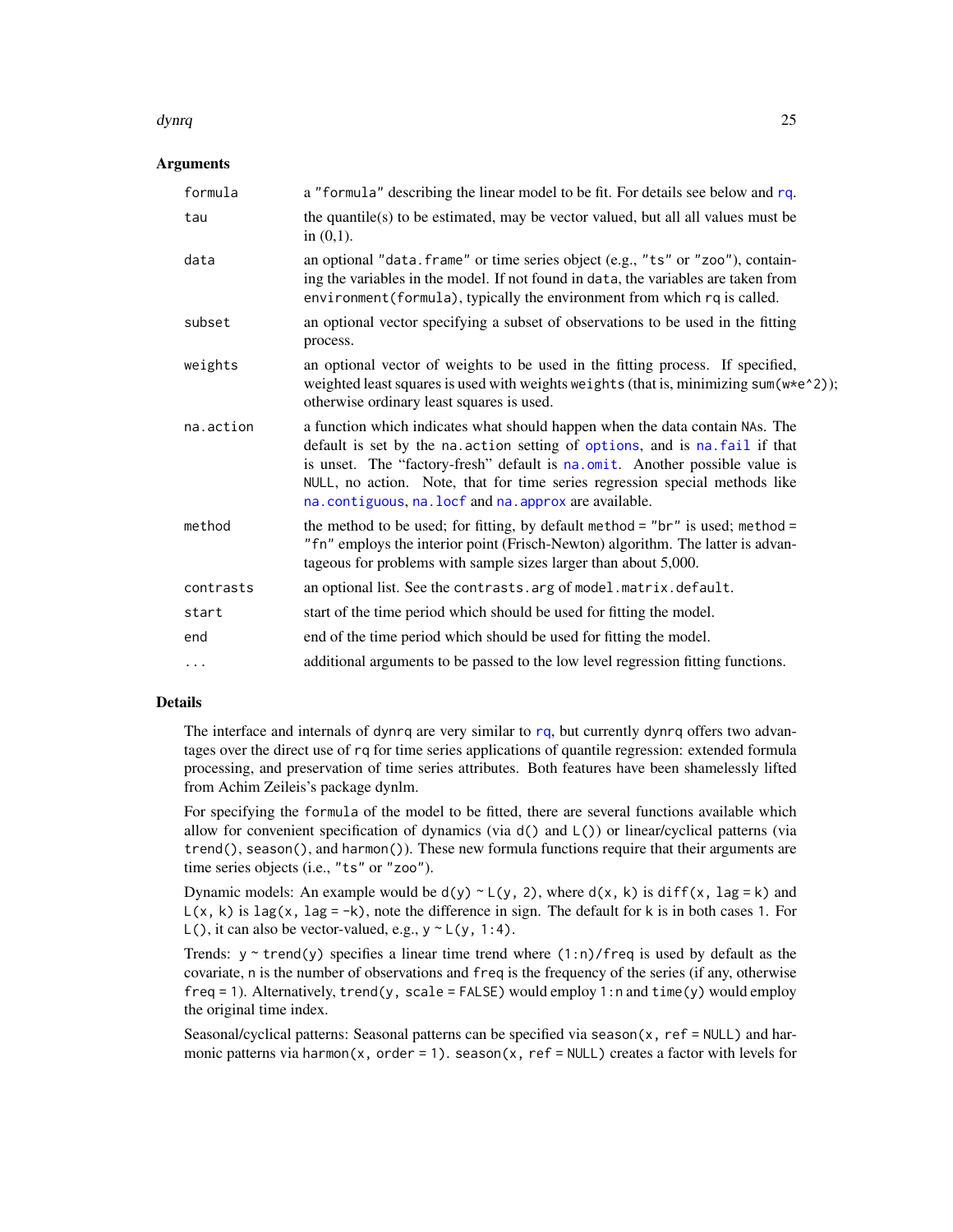each cycle of the season. Using the ref argument, the reference level can be changed from the default first level to any other. harmon $(x, \text{order} = 1)$  creates a matrix of regressors corresponding to  $cos(2 * o * pi * time(x))$  and  $sin(2 * o * pi * time(x))$  where o is chosen from 1: order.

See below for examples.

Another aim of dynrq is to preserve time series properties of the data. Explicit support is currently available for "ts" and "zoo" series. Internally, the data is kept as a "zoo" series and coerced back to "ts" if the original dependent variable was of that class (and no internal NAs were created by the na.action).

#### See Also

[zoo](#page-0-0), [merge.zoo](#page-0-0)

#### Examples

```
###########################
## Dynamic Linear Quantile Regression Models ##
###########################
if(require(zoo)){
## multiplicative median SARIMA(1,0,0)(1,0,0)_12 model fitted to UK seatbelt data
     uk <- log10(UKDriverDeaths)
     dfm <- dynrq(uk ~ L(uk, 1) + L(uk, 12))
    dfm
     dfm3 <- dynrq(uk ~ L(uk, 1) + L(uk, 12), tau = 1:3/4)
     summary(dfm3)
 ## explicitly set start and end
     dfm1 <- dynrq(uk ~ L(uk, 1) + L(uk, 12), start = c(1975, 1), end = c(1982, 12))
 ## remove lag 12
     dfm0 \leq update(dfm1, \sim . \sim L(uk, 12))
     tuk1 <- anova(dfm0, dfm1)
 ## add seasonal term
     dfm1 <- dynrq(uk ~ 1, start = c(1975, 1), end = c(1982, 12))
     dfm2 <- dynrq(uk ~ season(uk), start = c(1975, 1), end = c(1982, 12))
     tuk2 <- anova(dfm1, dfm2)
 ## regression on multiple lags in a single L() call
     dfm3 <- dynrq(uk ~ L(uk, c(1, 11, 12)), start = c(1975, 1), end = c(1982, 12))
     anova(dfm1, dfm3)
}
###############################
## Time Series Decomposition ##
###############################
## airline data
## Not run:
ap <- log(AirPassengers)
fm \le dynrq(ap \le trend(ap) + season(ap), tau = 1:4/5)
sfm <- summary(fm)
plot(sfm)
```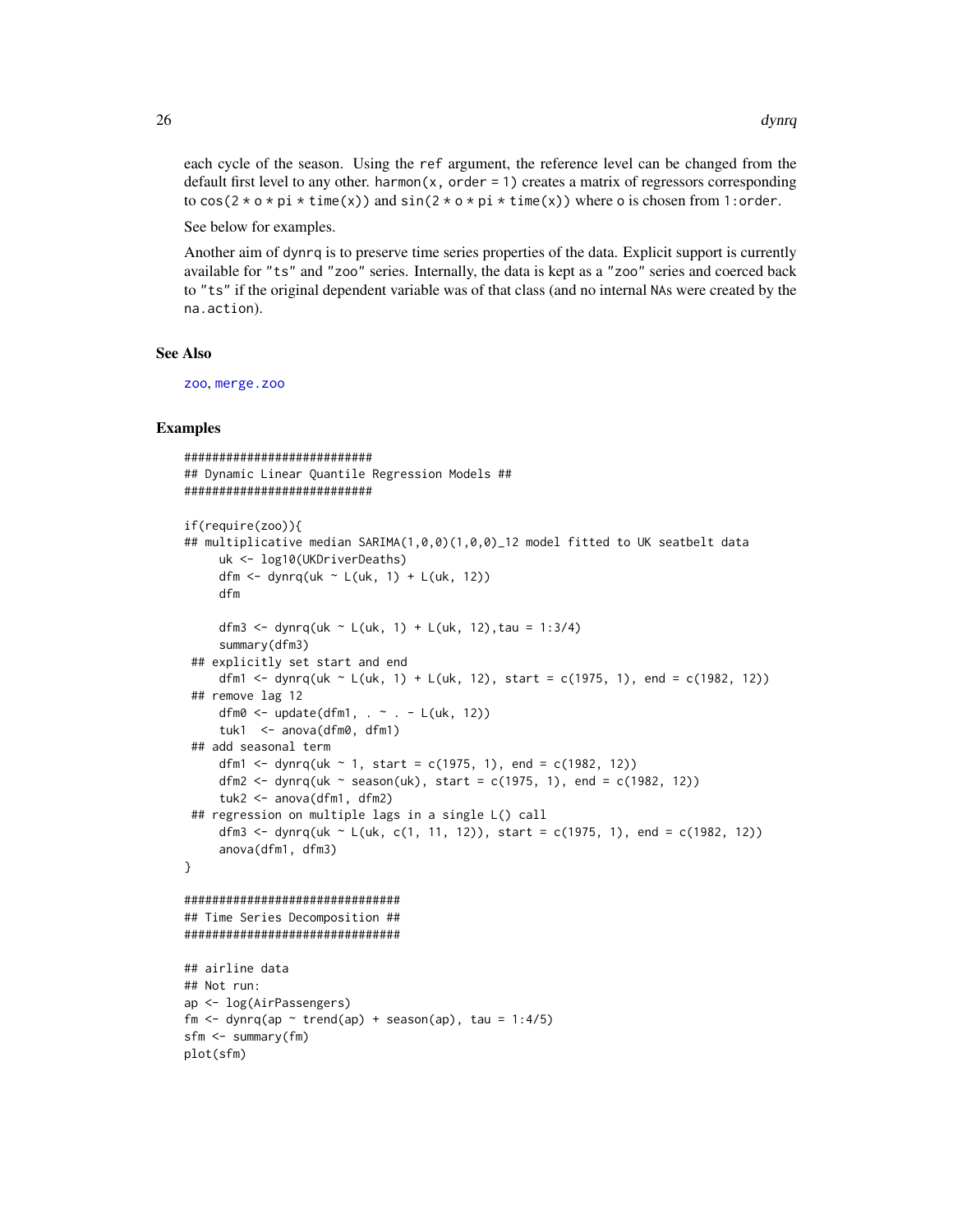<span id="page-26-0"></span>engel 27

```
## End(Not run)
## Alternative time trend specifications:
## time(ap) 1949 + (0, 1, ..., 143)/12
## trend(ap) (1, 2, ..., 144)/12
## trend(ap, scale = FALSE) (1, 2, ..., 144)###############################
## An Edgeworth (1886) Problem##
###############################
# DGP
## Not run:
fye \le- function(n, m = 20){
   a \leftarrow rep(0, n)s < - sample(0:9, m, replace = TRUE)
   a[1] <- sum(s)
   for(i in 2:n){
      s[sample(1:20,1)] <- sample(0:9,1)
      a[i] <- sum(s)
   }
   zoo::zoo(a)
}
x <- fye(1000)
f <- dynrq(x \sim L(x,1))
plot(x, cex = .5, col = "red")lines(fitted(f), col = "blue")
## End(Not run)
```
engel *Engel Data*

#### Description

Engel food expenditure data used in Koenker and Bassett(1982). This is a regression data set consisting of 235 observations on income and expenditure on food for Belgian working class households.

#### Usage

data(engel)

# Format

A data frame containing 235 observations on 2 variables

income annual household income in Belgian francs

foodexp annual household food expenditure in Belgian francs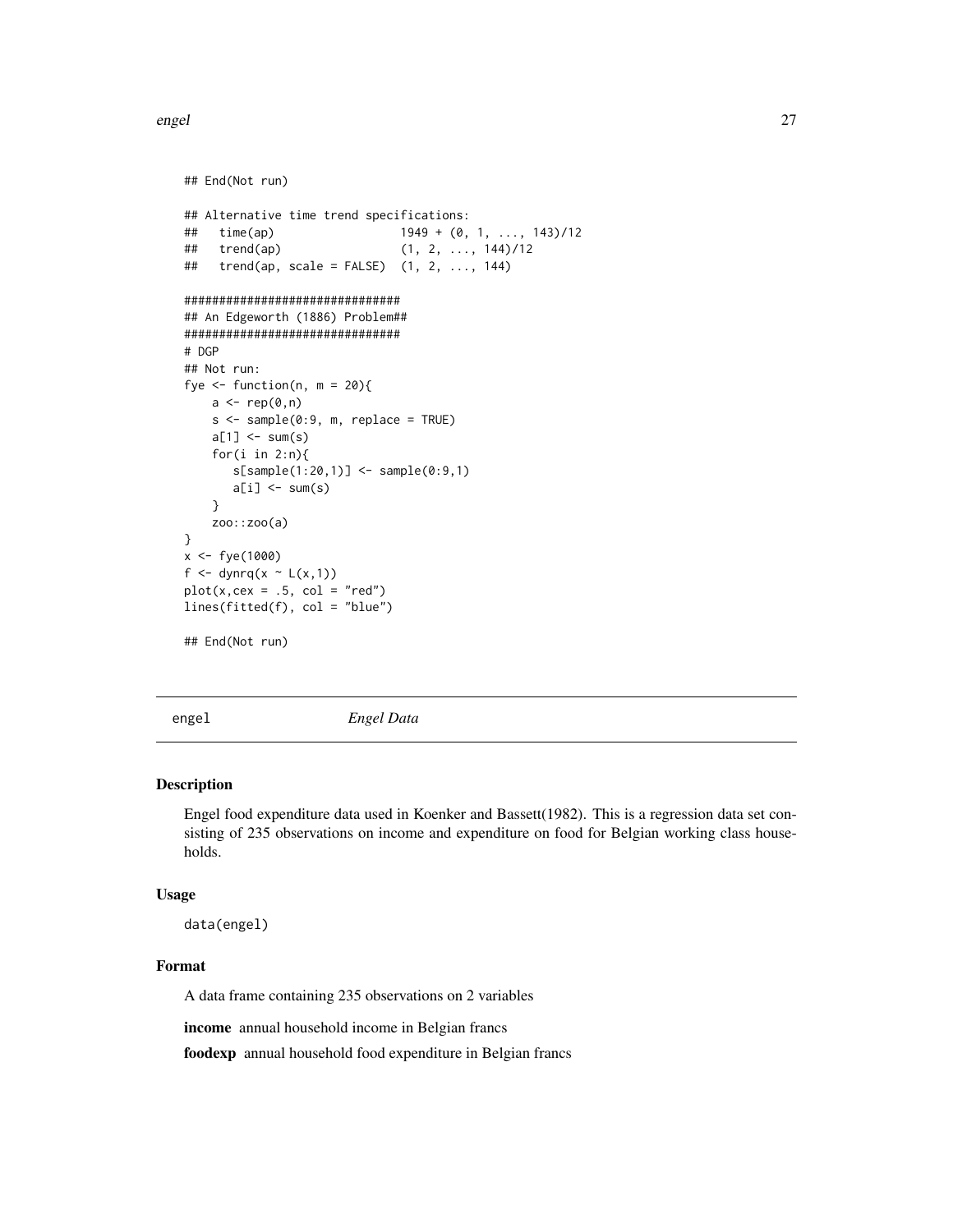#### <span id="page-27-0"></span>References

Koenker, R. and Bassett, G (1982) Robust Tests of Heteroscedasticity based on Regression Quantiles; *Econometrica* 50, 43–61.

# Examples

```
## See also demo("engel1")
## --------------
data(engel)
plot(engel, log = "xy",
    main = "'engel' data (log - log scale)")
plot(log10(foodexp) ~ log10(income), data = engel,
    main = "'engel' data (log10 - transformed)")
taus <- c(.15, .25, .50, .75, .95, .99)
rqs <- as.list(taus)
for(i in seq(along = taus)) {
 rqs[[i]] <- rq(log10(foodexp) ~ log10(income), tau = taus[i], data = engel)
 lines(log10(engel$income), fitted(rqs[[i]]), col = i+1)
}
legend("bottomright", paste("tau = ", taus), inset = .04,
      col = 2:(length(taus)+1), 1ty=1)
```
FAQ *FAQ and ChangeLog of a package*

#### Description

Show the FAQ or ChangeLog of a specified package

# Usage

FAQ(pkg = "quantreg") ChangeLog(pkg = "quantreg")

#### Arguments

pkg Package Name

# Details

Assumes that the FAQ and/or ChangeLog files exist in the proper "inst" directory.

#### Value

Has only the side effect of showing the files on the screen.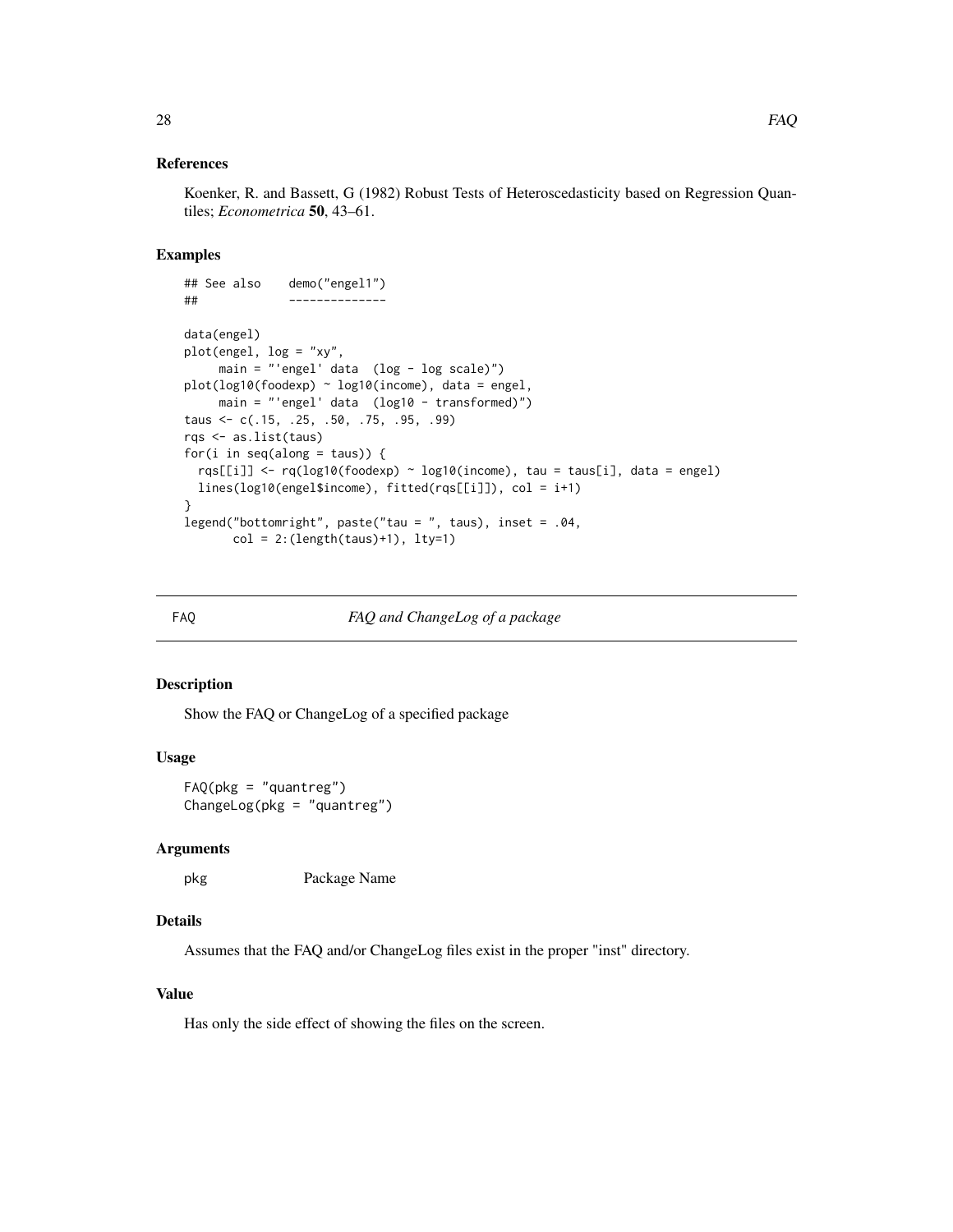<span id="page-28-0"></span>

# Description

Time Series of Weekly US Gasoline Prices: 1990:8 – 2003:26

# Usage

```
data("gasprice")
```
### Examples

data(gasprice)

<span id="page-28-1"></span>

| KhmaladzeTest | Tests of Location and Location Scale Shift Hypotheses for Linear |  |  |
|---------------|------------------------------------------------------------------|--|--|
|               | <i>Models</i>                                                    |  |  |

# Description

Tests of the hypothesis that a linear model specification is of the location shift or location-scale shift form. The tests are based on the Doob-Meyer Martingale transformation approach proposed by Khmaladze(1981) for general goodness of fit problems as adapted to quantile regression by Koenker and Xiao (2002).

# Usage

```
KhmaladzeTest(formula, data = NULL, taus = 1:99/100, nullH = "location",
trim = c(0.05, 0.95), h = 1, ...)
```
# Arguments

| formula | a formula specifying the model to fit by rqProcess                                                                                                            |
|---------|---------------------------------------------------------------------------------------------------------------------------------------------------------------|
| data    | a data frame within which to interpret the formula                                                                                                            |
| taus    | An equally spaced grid of points on which to evaluate the quantile regression<br>process, if any taus fall outside $(0,1)$ then the full process is computed. |
| nullH   | a character vector indicating whether the "location" shift hypothesis (default) or<br>the "location-scale" shift hypothesis should be tested.                 |
| trim    | a vector indicating the lower and upper bound of the quantiles to included in the<br>computation of the test statistics (only, not estimates).                |
| h       | an initial bandwidth for the call to $akj$ .                                                                                                                  |
| $\cdot$ | other arguments to be passed to summary.rg.                                                                                                                   |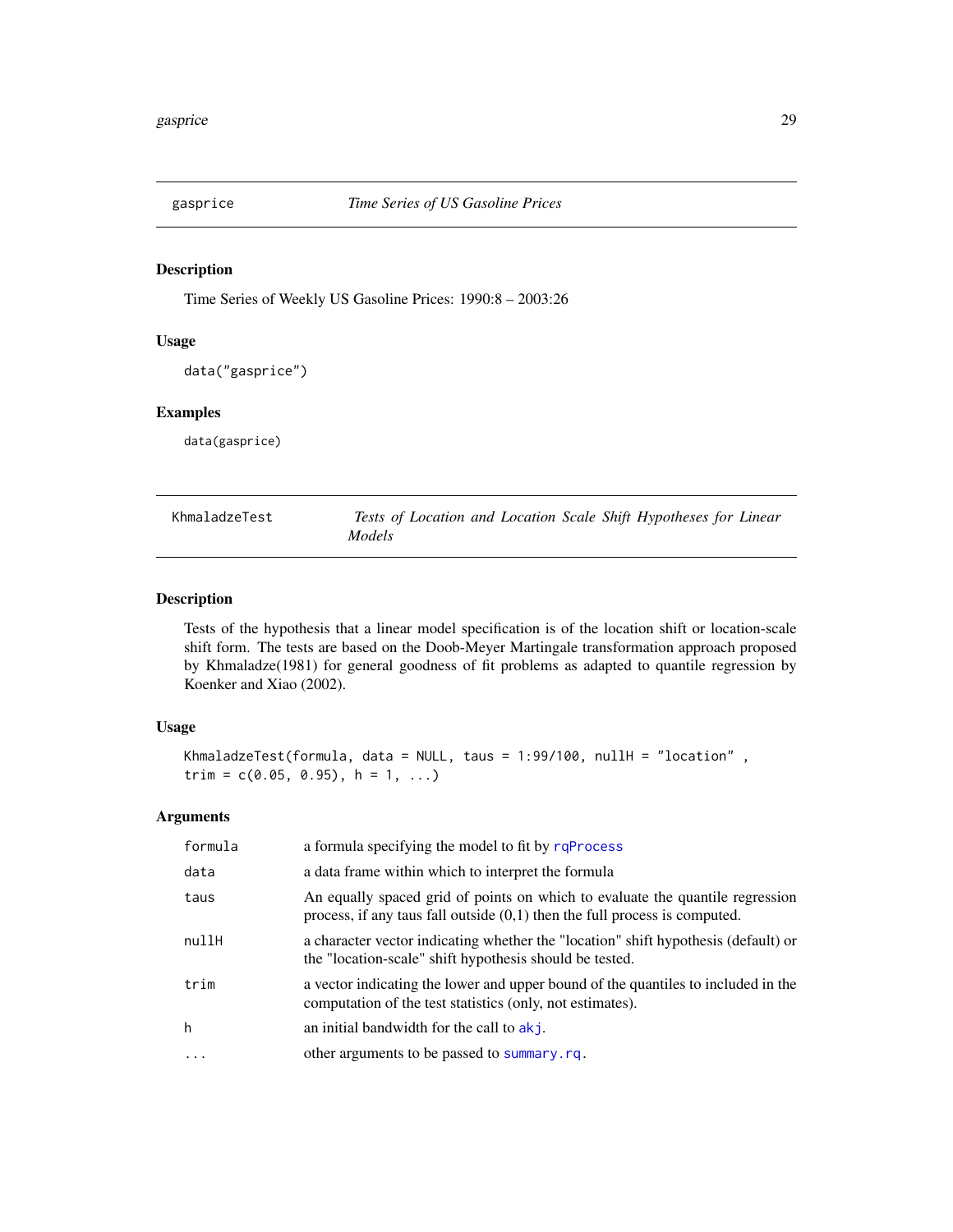# <span id="page-29-0"></span>Value

an object of class KhmaladzeTest is returned containing:

| nullH | The form of the null hypothesis.                                                                             |
|-------|--------------------------------------------------------------------------------------------------------------|
| Тn    | Joint test statistic of the hypothesis that all the slope parameters of the model<br>satisfy the hypothesis. |
| THn   | Vector of test statistics testing whether individual slope parameters satisfy the<br>null hypothesis.        |

# References

Khmaladze, E. (1981) "Martingale Approach in the Theory of Goodness-of-fit Tests," *Theory of Prob. and its Apps*, 26, 240–257.

Koenker, Roger and Zhijie Xiao (2002), "Inference on the Quantile Regression Process", *Econometrica*, 81, 1583–1612. [http://www.econ.uiuc.edu/~roger/research/inference/inference.](http://www.econ.uiuc.edu/~roger/research/inference/inference.html) [html](http://www.econ.uiuc.edu/~roger/research/inference/inference.html)

# Examples

```
data(barro)
T = KhmaladzeTest( y.net \sim lgdp2 + fse2 + gedy2 + Iy2 + gcony2,
data = barro, taus = seq(.05, .95, by = .01))
plot(T)
```
kuantile *Quicker Sample Quantiles*

#### Description

The function 'kuantile' computes sample quantiles corresponding to the specified probabilities. The intent is to mimic the generic (base) function 'quantile' but using a variant of the Floyd and Rivest (1975) algorithm which is somewhat quicker, especially for large sample sizes.

#### Usage

```
kuantile(x, probs = seq(0, 1, .25), na.rm = FALSE, names = TRUE, type = 7, ...)
```
# Arguments

| $\times$  | numeric vector whose sample quantiles are wanted.                                                      |
|-----------|--------------------------------------------------------------------------------------------------------|
| probs     | numeric vector of probabilities with values in $[0,1]$ .                                               |
| type      | an integer between 1 and 9 selecting one of the nine quantile algorithms detailed<br>below to be used. |
| na.rm     | logical: if true, any 'NA' and 'NaN''s are removed from 'x' before the quantiles<br>are computed.      |
| names     | logical: if true, the result has a 'names' attribute.                                                  |
| $\ddotsc$ | further arguments passed to or from other methods.                                                     |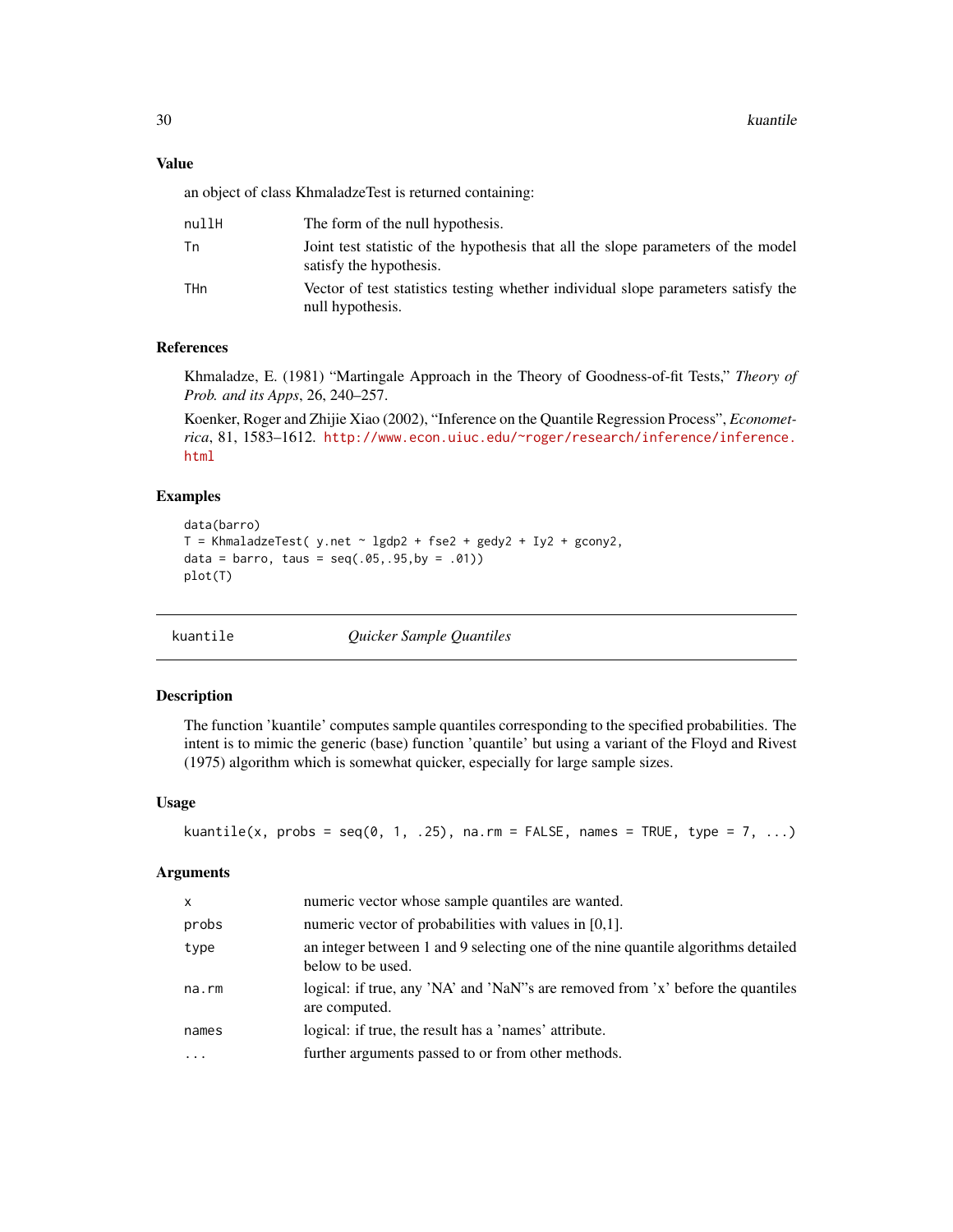#### kuantile 31

# Details

A vector of length 'length(p)' is returned. See the documentation for 'quantile' for further details on the types. The algorithm was written by K.C. Kiwiel. It is a modified version of the (algol 68) SELECT procedure of Floyd and Rivest (1975), incorporating modifications of Brown(1976). The algorithm has linear growth in the number of comparisons required as sample size grows. For the median, average case behavior requires  $1.5n + O((nlog n)^{1/2})$  comparisons. See Kiwiel (2005) and Knuth (1998) for further details. When the number of required elements of p is large, it may be preferable to revert to a full sort.

#### Value

A vector of quantiles of the same length as the vector p.

# Author(s)

K.C. Kiwiel, R interface: Roger Koenker

#### References

R.W. Floyd and R.L. Rivest: "Algorithm 489: The Algorithm SELECT—for Finding the \$i\$th Smallest of \$n\$ Elements", Comm. ACM 18, 3 (1975) 173,

T. Brown: "Remark on Algorithm 489", ACM Trans. Math. Software 3, 2 (1976), 301-304.

K.C. Kiwiel: On Floyd and Rivest's SELECT Algorithm, Theoretical Computer Sci. 347 (2005) 214-238.

D. Knuth, The Art of Computer Programming, Volume 3, Sorting and Searching, 2nd Ed., (1998), Addison-Wesley.

#### See Also

#### [quantile](#page-0-0)

#### Examples

kuantile(x <- rnorm(1001))# Extremes & Quartiles by default

```
### Compare different types
p \leftarrow c(0.1, 0.5, 1, 2, 5, 10, 50)/100res <- matrix(as.numeric(NA), 9, 7)
for(type in 1:9) res[type, ] <- y <- kuantile(x, p, type=type)
dimnames(res) <- list(1:9, names(y))
ktiles <- res
```

```
### Compare different types
p \leftarrow c(0.1, 0.5, 1, 2, 5, 10, 50) / 100res <- matrix(as.numeric(NA), 9, 7)
for(type in 1:9) res[type, ] <- y <- quantile(x, p, type=type)
dimnames(res) <- list(1:9, names(y))
qtiles <- res
```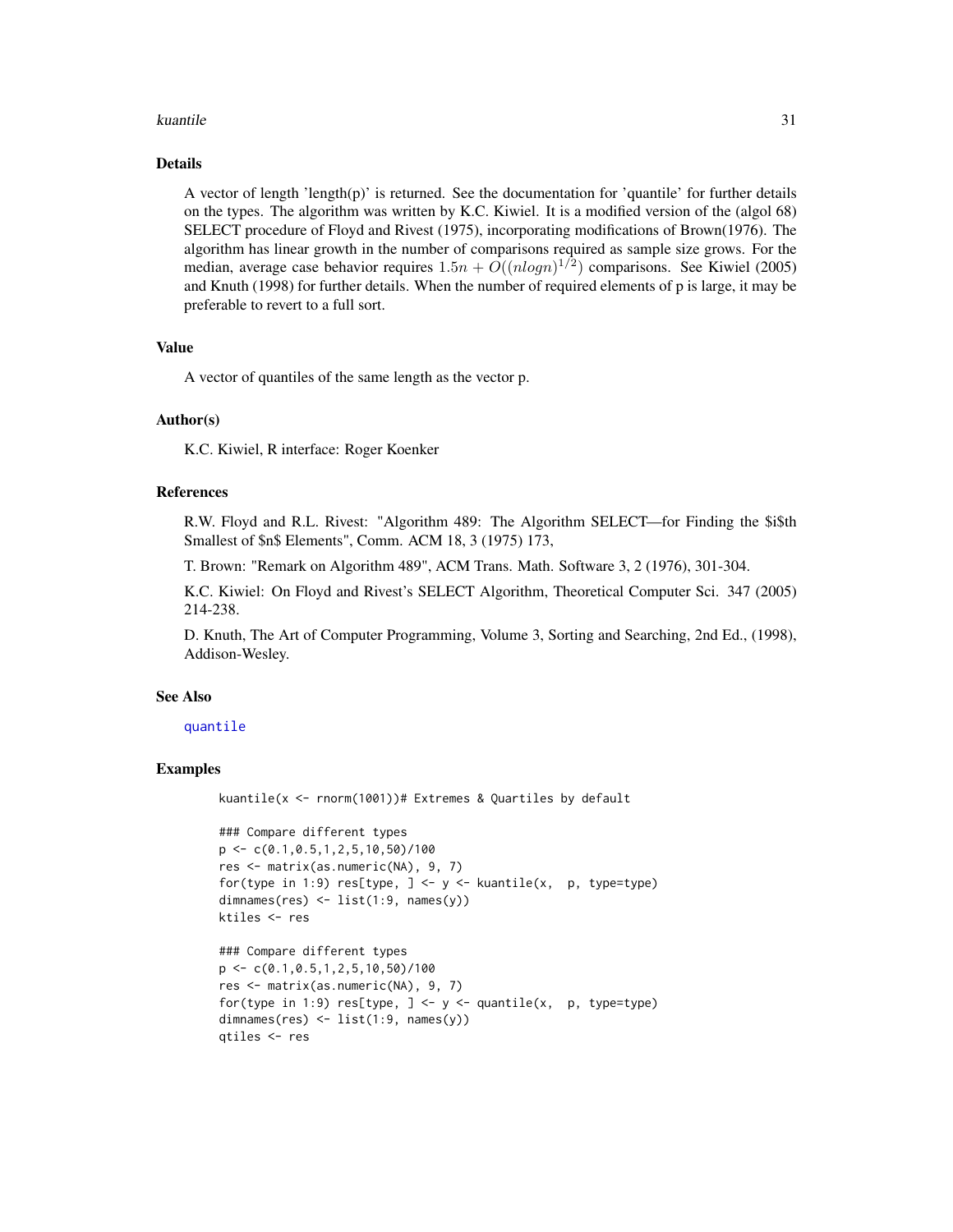```
max(abs(ktiles - qtiles))
```
#### LassoLambdaHat *Lambda selection for QR lasso problems*

#### Description

Default procedure for selection of lambda in lasso constrained quantile regression as proposed by Belloni and Chernozhukov (2011)

# Usage

LassoLambdaHat(X,  $R = 1000$ , tau = 0.5,  $C = 1$ , alpha = 0.95)

# Arguments

| $\mathsf{x}$ | Design matrix          |
|--------------|------------------------|
| R            | Number of replications |
| tau          | quantile of interest   |
| C            | Cosmological constant  |
| alpha        | Interval threshold     |

#### Details

As proposed by Belloni and Chernozhukov, a reasonable default lambda would be the upper quantile of the simulated values. The procedure is based on idea that a simulated gradient can be used as a pivotal statistic. Elements of the default vector are standardized by the respective standard deviations of the covariates. Note that the sqrt(tau(1-tau)) factor cancels in their (2.4) (2.6). In this formulation even the intercept is penalized. If the lower limit of the simulated interval is desired one can specify alpha =  $0.05$ .

### Value

vector of default lambda values of length p, the column dimension of X.

# References

Belloni, A. and V. Chernozhukov. (2011) l1-penalized quantile regression in high-dimensional sparse models. *Annals of Statistics*, 39 82 - 130.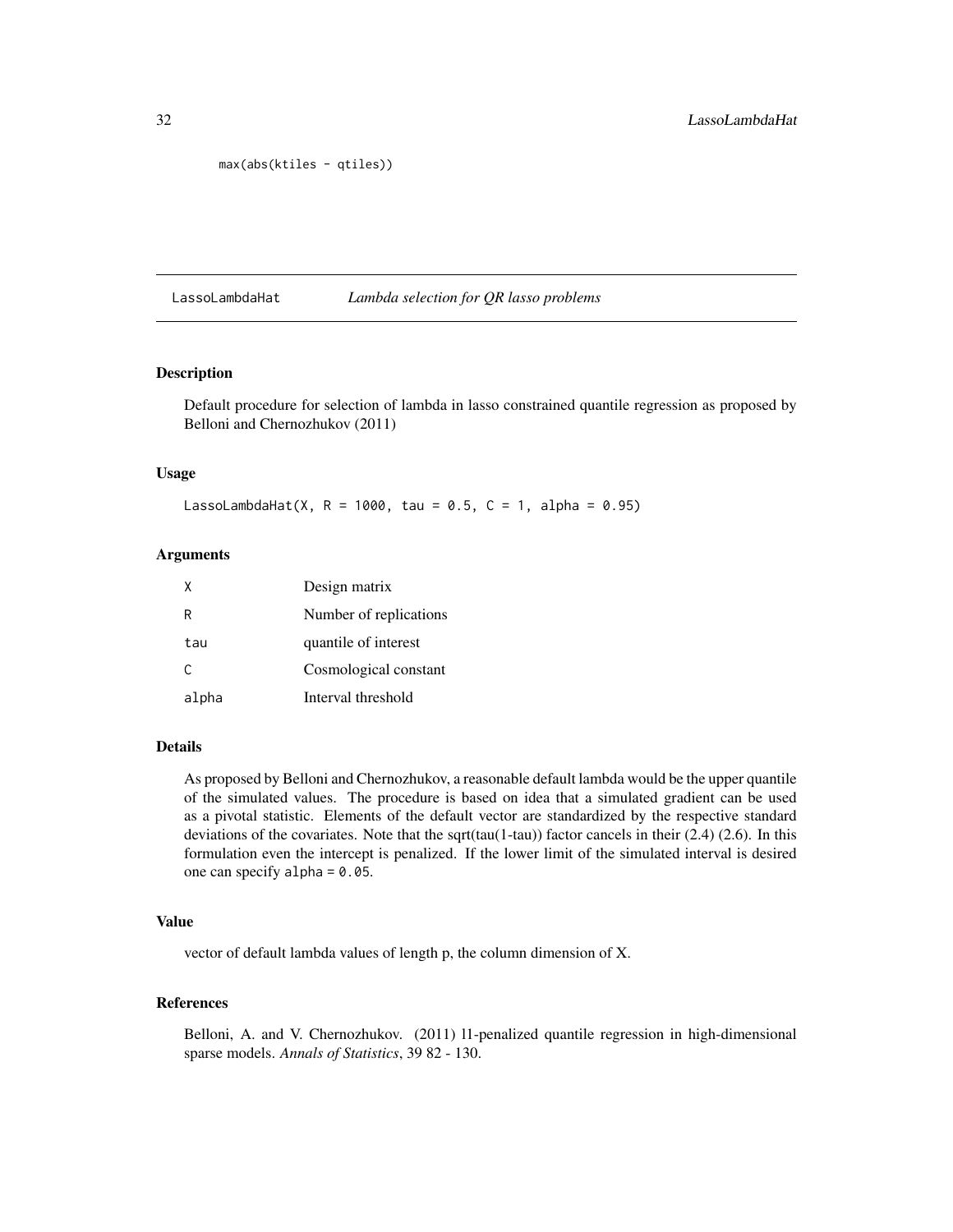<span id="page-32-0"></span>latex 33

# Examples

```
n <- 200
p \le -10x <- matrix(rnorm(n*p), n, p)
b \leq c(1,1, rep(0, p-2))y \le -x %*% b + rnorm(n)
f \leftarrow rq(y \sim x, \tau) tau = 0.8, method = "lasso")
# See f$lambda to see the default lambda selection
```
latex *Make a latex version of an R object*

# Description

Generic function for converting an R object into a latex file.

#### Usage

 $\text{latex}(x, \ldots)$ 

#### Arguments

| x                       | x is an R object   |
|-------------------------|--------------------|
| $\cdot$ $\cdot$ $\cdot$ | optional arguments |

#### See Also

[latex.table](#page-33-1), [latex.summary.rqs](#page-32-1)

<span id="page-32-1"></span>latex.summary.rqs *Make a latex table from a table of rq results*

# Description

Produces a file with latex commands for a table of rq results.

# Usage

```
## S3 method for class 'summary.rqs'
latex(x, transpose = FALSE, caption = "caption goes here."digits = 3, file = as.character(substitute(x)), \dots)
```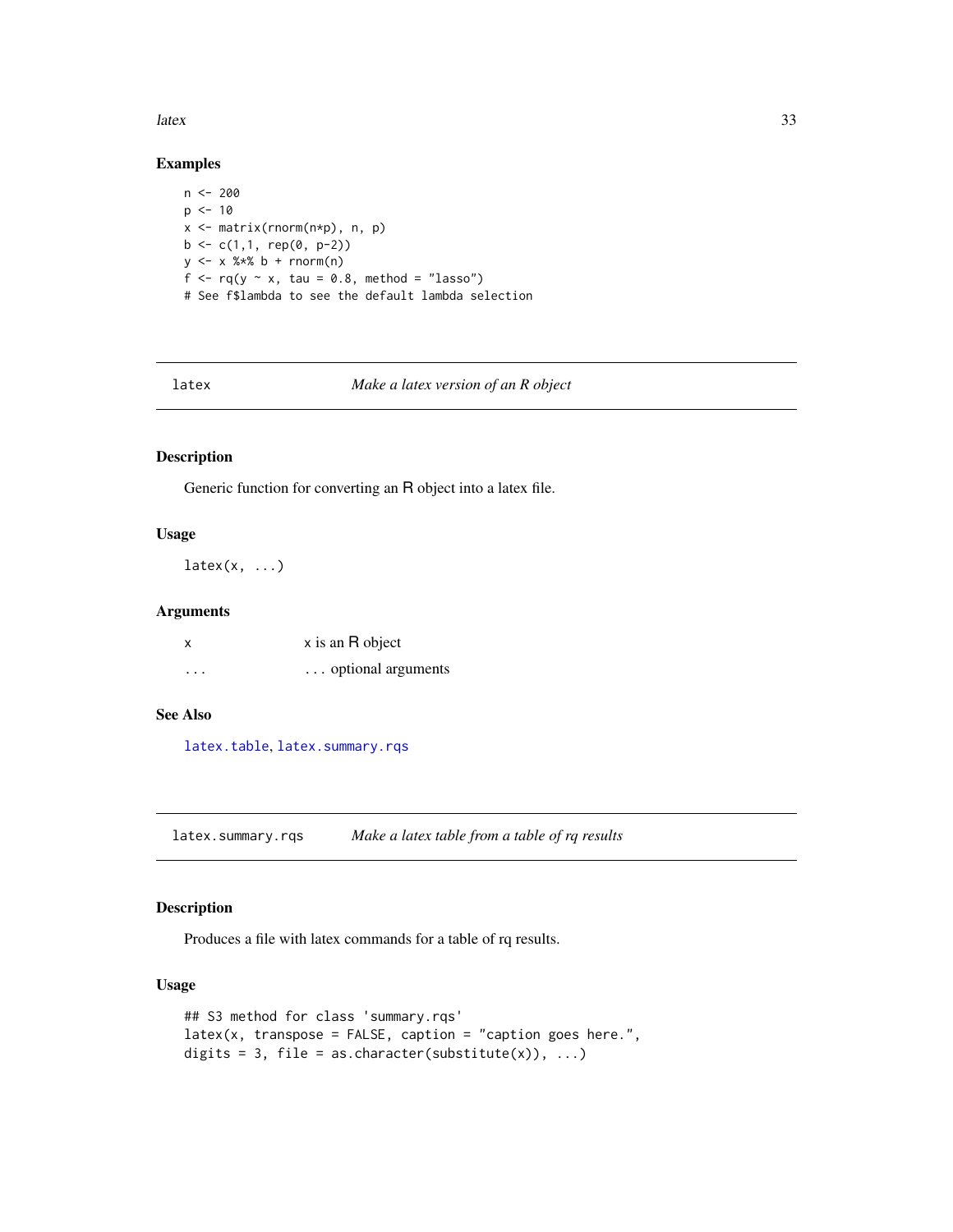# <span id="page-33-0"></span>Arguments

| x         | x is an object of class summary.rgs                                            |
|-----------|--------------------------------------------------------------------------------|
| transpose | if TRUE transpose table so that rows are quantiles and columns are covariates. |
| caption   | caption for the table                                                          |
| digits    | decimal precision of table entries.                                            |
| file      | name of file                                                                   |
| $\cdots$  | optional arguments for latex.table                                             |

#### Details

Calls latex.table.

#### Value

Returns invisibly after writing the file.

# Author(s)

R. Koenker

#### See Also

[summary.rqs](#page-101-2), [latex.table](#page-33-1)

# <span id="page-33-1"></span>latex.table *Writes a latex formatted table to a file*

# Description

Automatically generates a latex formatted table from the matrix x Controls rounding, alignment, etc, etc

#### Usage

```
## S3 method for class 'table'
latex(x, file=as.character(substitute(x)),
rowlabel=file, rowlabel.just="l", cgroup, n.cgroup, rgroup, n.rgroup=NULL,
digits, dec, rdec, cdec, append=FALSE, dcolumn=FALSE, cdot=FALSE,
longtable=FALSE, table.env=TRUE, lines.page=40, caption, caption.lot,
label=file, double.slash=FALSE,...)
```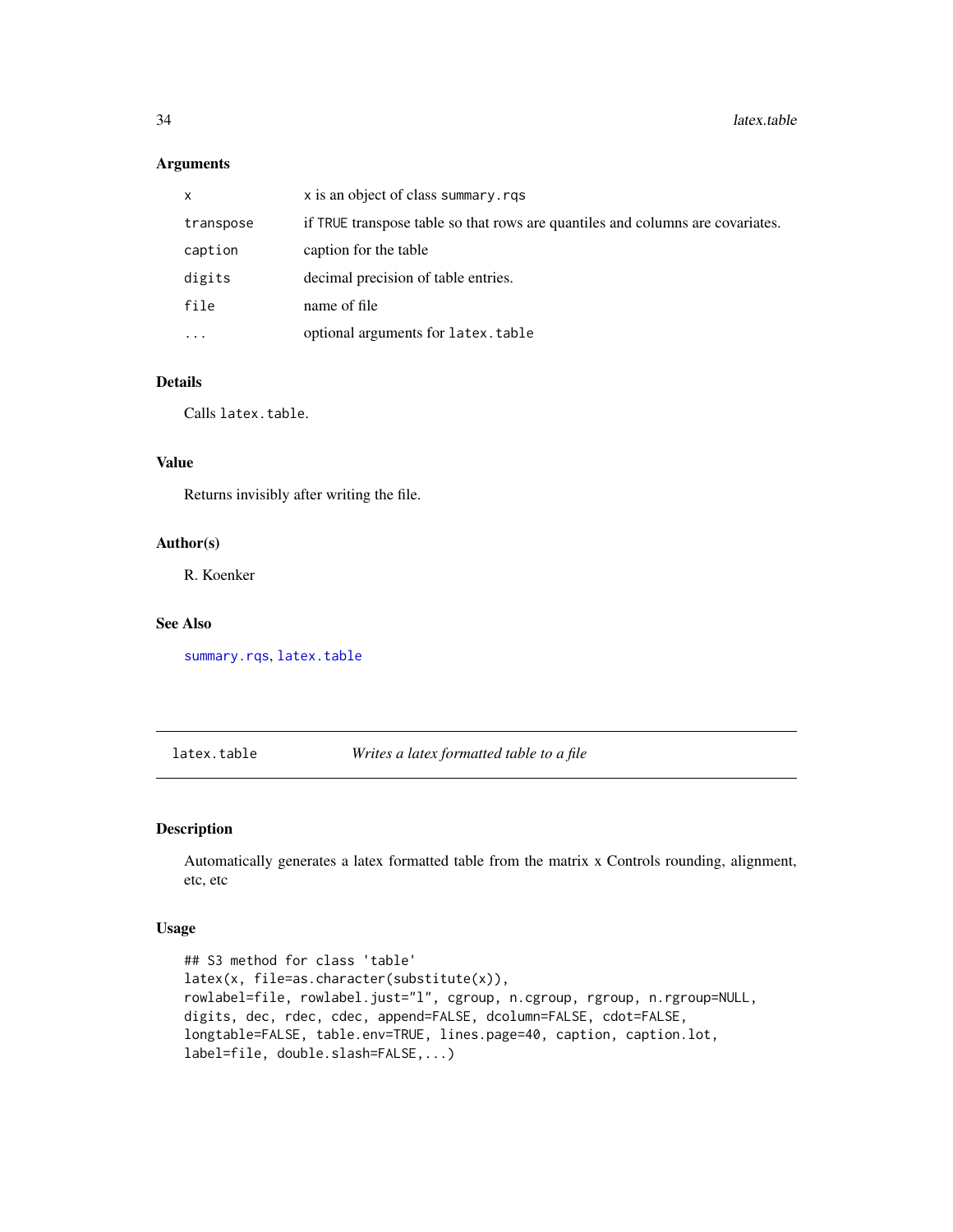# latex.table 35

# Arguments

| x             | A matrix x with dimnames                                                                                                                                                                                                                                                                                                                                                                                                                                                                                                                   |  |
|---------------|--------------------------------------------------------------------------------------------------------------------------------------------------------------------------------------------------------------------------------------------------------------------------------------------------------------------------------------------------------------------------------------------------------------------------------------------------------------------------------------------------------------------------------------------|--|
| file          | Name of output file (.tex will be added)                                                                                                                                                                                                                                                                                                                                                                                                                                                                                                   |  |
| rowlabel      | If 'x' has row dimnames, rowlabel is a character string containing the column<br>heading for the row dimnames. The default is the name of the argument for x.                                                                                                                                                                                                                                                                                                                                                                              |  |
| rowlabel.just | If 'x' has row dimnames, specifies the justification for printing them. Possi-<br>ble values are ' "I", "r", "c"'. The heading ('rowlabel') itself is left justified if<br>'rowlabel.just="l"', otherwise it is centered.                                                                                                                                                                                                                                                                                                                  |  |
| cgroup        | a vector of character strings defining major column headings. The default is to<br>have none.                                                                                                                                                                                                                                                                                                                                                                                                                                              |  |
| n.cgroup      | a vector containing the number of columns for which each element in cgroup is a<br>heading. For example, specify 'cgroup= $c("Major 1", "Major 2")'$ , 'n.cgroup= $c(3,3)'$<br>if "Major 1" is to span columns 1-3 and "Major 2" is to span columns 4-6.<br>'rowlabel' does not count in the column numbers. You can omit 'n.cgroup' if all<br>groups have the same number of columns.                                                                                                                                                     |  |
| rgroup        | a vector of character strings containing headings for row groups. 'n.rgroup' must<br>be present when 'rgroup' is given. The first 'n.rgroup[1]' rows are sectioned off<br>and 'rgroup[1]' is used as a bold heading for them. The usual row dimnames<br>(which must be present if 'rgroup' is) are indented. The next 'n.rgroup[2]' rows<br>are treated likewise, etc.                                                                                                                                                                     |  |
| n.rgroup      | integer vector giving the number of rows in each grouping. If 'rgroup' is not<br>specified, 'n.rgroup' is just used to divide off blocks of rows by horizontal lines.<br>If 'rgroup' is given but 'n.rgroup' is omitted, 'n.rgroup' will default so that each<br>row group contains the same number of rows.                                                                                                                                                                                                                               |  |
| digits        | causes all values in the table to be formatted to 'digits' significant digits. 'dec'<br>is usually preferred.                                                                                                                                                                                                                                                                                                                                                                                                                              |  |
| dec           | If 'dec' is a scalar, all elements of the matrix will be rounded to 'dec' decimal<br>places to the right of the decimal. 'dec' can also be a matrix whose elements<br>correspond to 'x', for customized rounding of each element.                                                                                                                                                                                                                                                                                                          |  |
| rdec          | a vector specifying the number of decimal places to the right for each row ('cdec'<br>is more commonly used than 'rdec')                                                                                                                                                                                                                                                                                                                                                                                                                   |  |
| cdec          | a vector specifying the number of decimal places for each column                                                                                                                                                                                                                                                                                                                                                                                                                                                                           |  |
| append        | defaults to 'F'. Set to 'T' to append output to an existing file.                                                                                                                                                                                                                                                                                                                                                                                                                                                                          |  |
| dcolumn       | Set to 'T' to use David Carlisles 'dcolumn' style for decimal alignment. Default<br>is 'F', which aligns columns of numbers by changing leading blanks to " $\sim$ ",<br>the LaTeX space-holder. You will probably want to use 'dcolumn' if you use<br>'rdec', as a column may then contain varying number of places to the right<br>of the decimal. 'dcolumn' can line up all such numbers on the decimal point,<br>with integer values right-justified at the decimal point location of numbers that<br>actually contain decimal places. |  |
| cdot          | Set to 'T' to use centered dots rather than ordinary periods in numbers.                                                                                                                                                                                                                                                                                                                                                                                                                                                                   |  |
| longtable     | Set to 'T' to use David Carlisles LaTeX 'longtable' style, allowing long tables<br>to be split over multiple pages with headers repeated on each page.                                                                                                                                                                                                                                                                                                                                                                                     |  |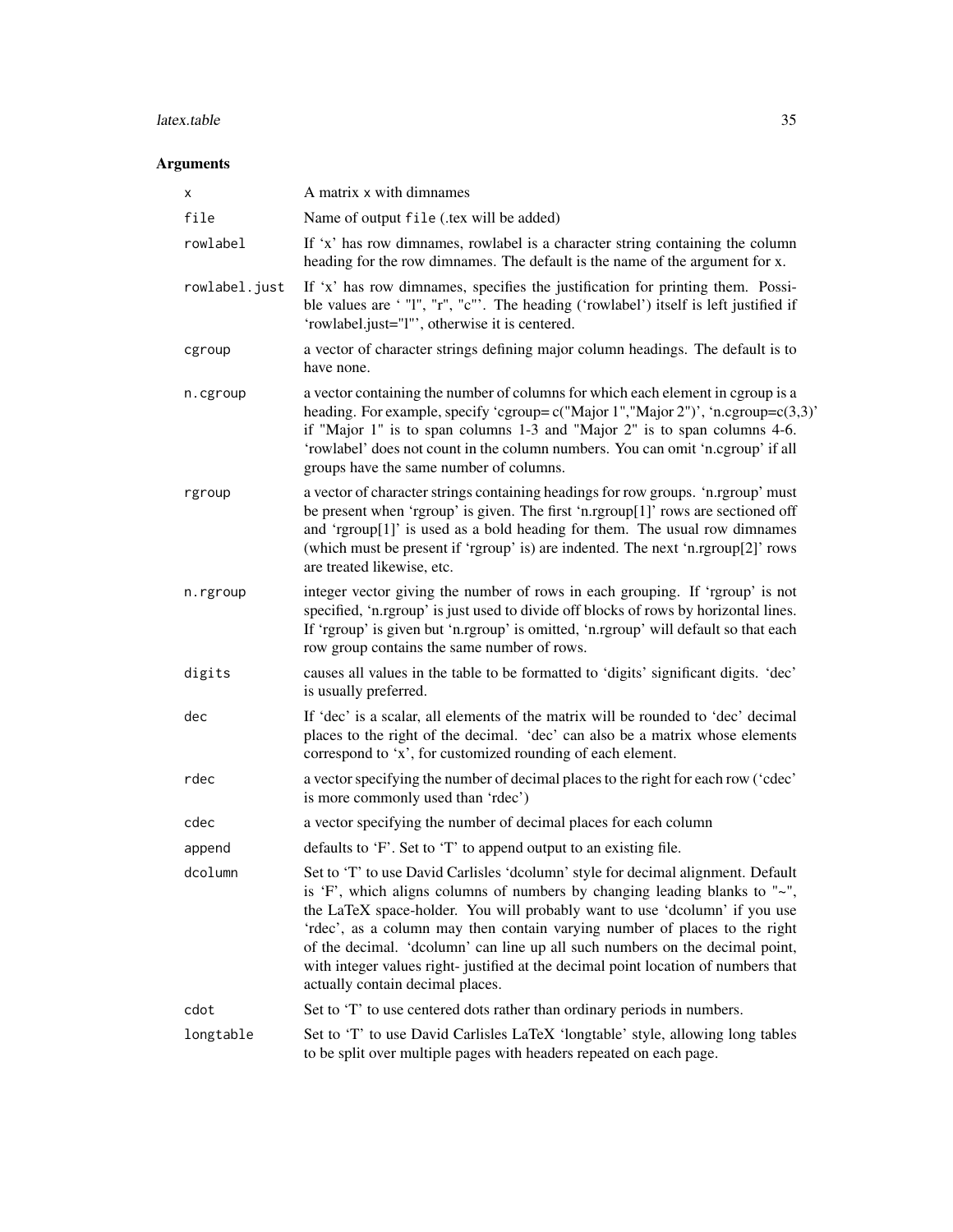<span id="page-35-0"></span>

| table.env    | Set 'table.env=FALSE' to suppress enclosing the table in a LaTeX 'table' envi-<br>ronment. 'table.env' only applies when 'longtable=FALSE'. You may not spec-<br>ify a 'caption' if 'table.env=FALSE'. |  |
|--------------|--------------------------------------------------------------------------------------------------------------------------------------------------------------------------------------------------------|--|
| lines.page   | Applies if 'longtable=TRUE'. No more than 'lines.page' lines in the body of a<br>table will be placed on a single page. Page breaks will only occur at 'rgroup'<br>boundaries.                         |  |
| caption      | a text string to use as a caption to print at the top of the first page of the table.<br>Default is no caption.                                                                                        |  |
| caption.lot  | a text string representing a short caption to be used in the "List of Tables". By<br>default, LaTeX will use 'caption'.                                                                                |  |
| label        | a text string representing a symbolic label for the table for referencing with<br>the LaTex '\ref{label}' command. The default is 'file'. 'label' is only used if<br>'caption' is given.               |  |
| double.slash | set to 'T' to output '\' as '\\' in LaTeX commands. Useful when you are reading<br>the output file back into an S vector for later output.                                                             |  |
| $\cdots$     | other optional arguments                                                                                                                                                                               |  |

# Value

returns invisibly

# Author(s)

Roger Koenker

#### References

Minor modification of Frank Harrell's Splus code

lm.fit.recursive *Recursive Least Squares*

# Description

This function fits a linear model by recursive least squares. It is a utility routine for the [KhmaladzeTest](#page-28-1) function of the quantile regression package.

# Usage

lm.fit.recursive(X, y, int=TRUE)

# Arguments

| X        | Design Matrix                      |
|----------|------------------------------------|
| <b>V</b> | Response Variable                  |
| int      | if TRUE then append intercept to X |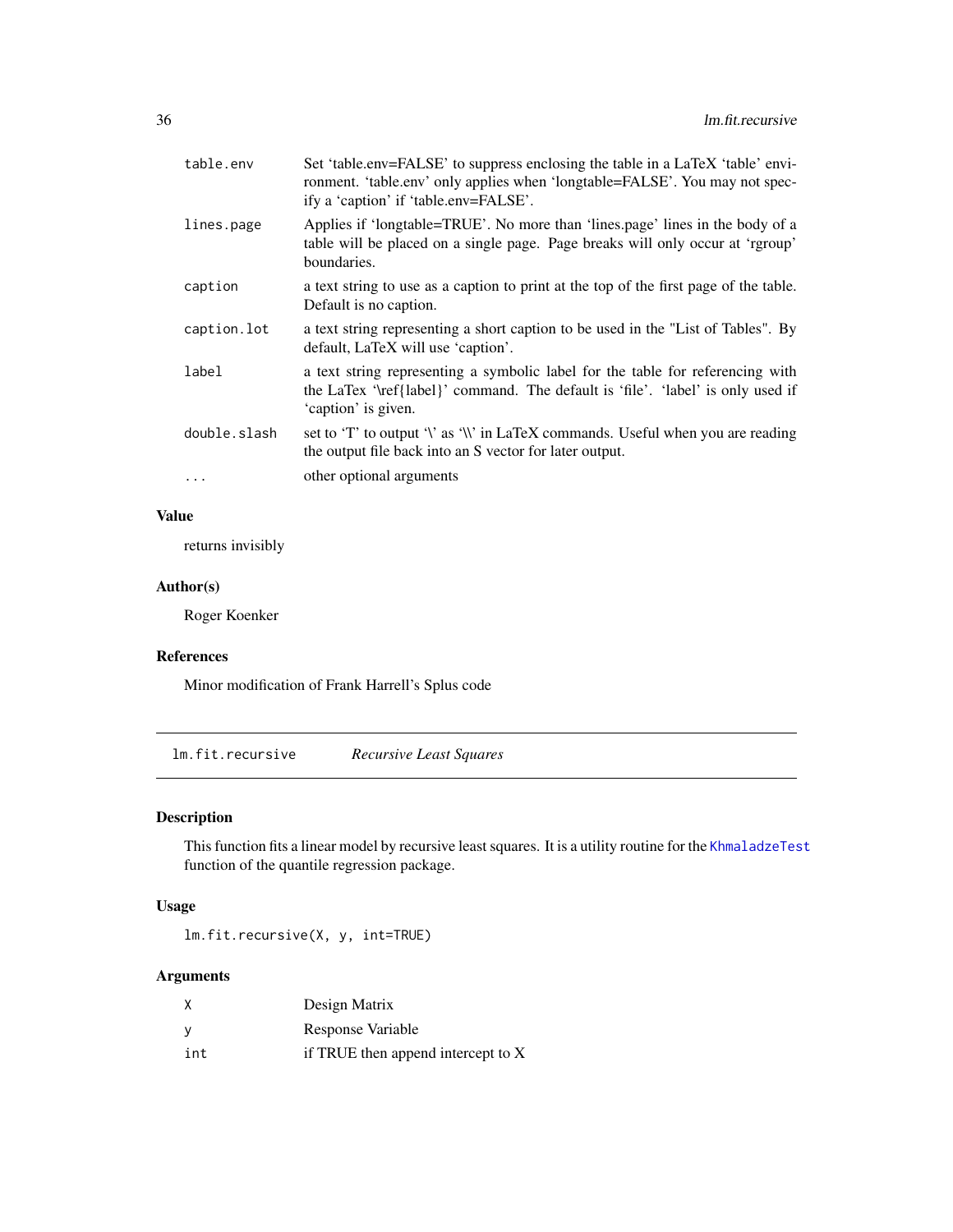## lprq 37

# Value

return p by n matrix of fitted parameters, where p. The ith column gives the solution up to "time" i.

## Author(s)

R. Koenker

# References

A. Harvey, (1993) Time Series Models, MIT

# lprq *locally polynomial quantile regression*

# Description

This is a toy function to illustrate how to do locally polynomial quantile regression univariate smoothing.

## Usage

 $lprq(x, y, h, tau = .5, m = 50)$ 

# Arguments

| x   | The conditioning covariate                                    |
|-----|---------------------------------------------------------------|
| у   | The response variable                                         |
| h   | The bandwidth parameter                                       |
| tau | The quantile to be estimated                                  |
| m   | The number of points at which the function is to be estimated |

## Details

The function obviously only does locally linear fitting but can be easily adapted to locally polynomial fitting of higher order. The author doesn't really approve of this sort of smoothing, being more of a spline person, so the code is left is its (almost) most trivial form.

# Value

The function compute a locally weighted linear quantile regression fit at each of the m design points, and returns:

| xх  | The design points at which the evaluation occurs           |
|-----|------------------------------------------------------------|
| fv  | The estimated function values at these design points       |
| dev | The estimated first derivative values at the design points |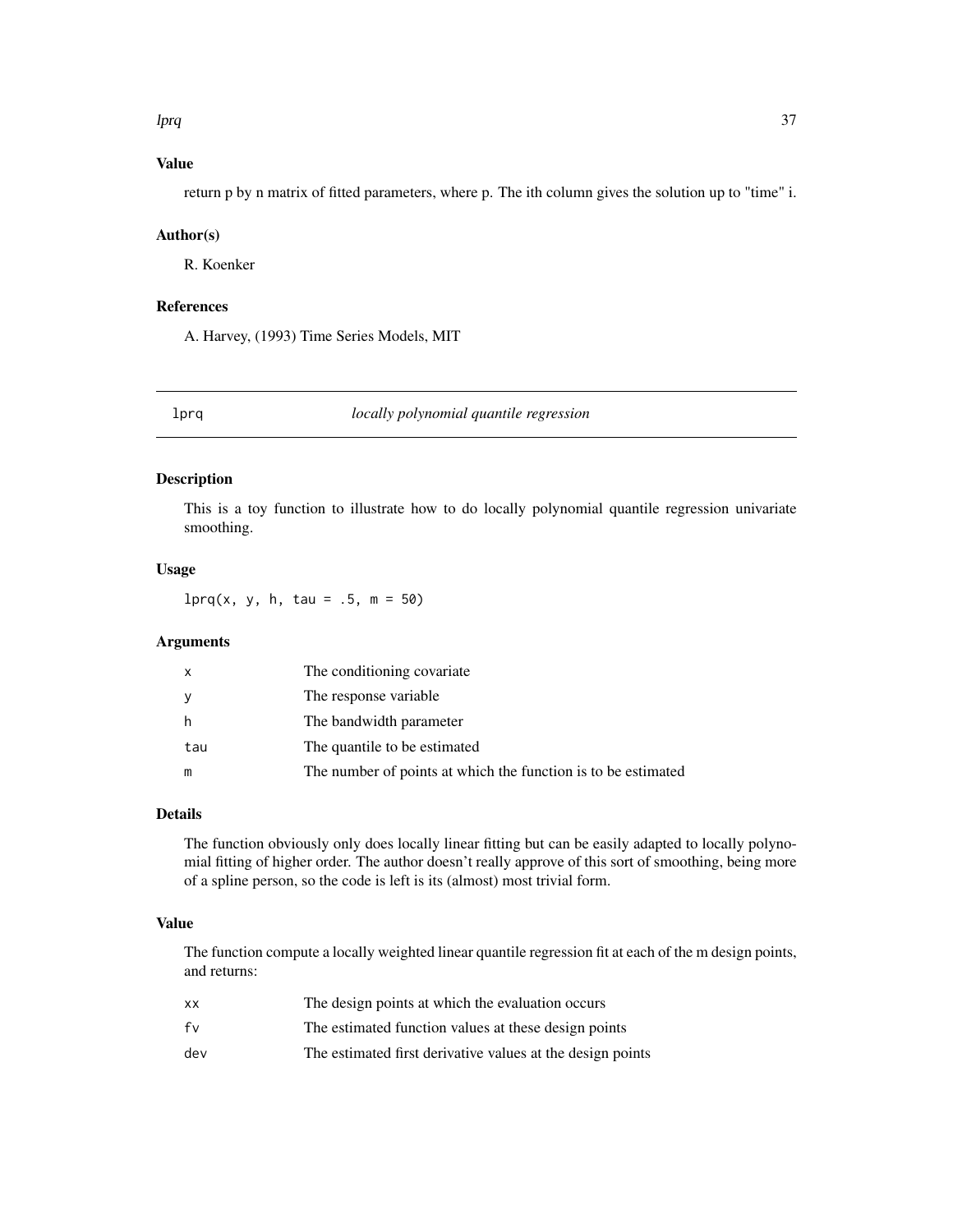#### 38 Mammals

# Note

One can also consider using B-spline expansions see bs.

## Author(s)

R. Koenker

# References

Koenker, R. (2004) Quantile Regression

# See Also

rqss for a general approach to oonparametric QR fitting.

# Examples

```
require(MASS)
data(mcycle)
attach(mcycle)
plot(times,accel,xlab = "milliseconds", ylab = "acceleration (in g)")
hs \leq -c(1, 2, 3, 4)for(i in hs){
        h = h s[i]fit <- lprq(times,accel,h=h,tau=.5)
        lines(fit$xx,fit$fv,lty=i)
        }
legend(50,-70,c("h=1","h=2","h=3","h=4"),lty=1:length(hs))
```
Mammals *Garland(1983) Data on Running Speed of Mammals*

# Description

Observations on the maximal running speed of mammal species and their body mass.

## Usage

```
data(Mammals)
```
## Format

A data frame with 107 observations on the following 4 variables.

weight Body mass in Kg for "typical adult sizes"

speed Maximal running speed (fastest sprint velocity on record)

hoppers logical variable indicating animals that ambulate by hopping, e.g. kangaroos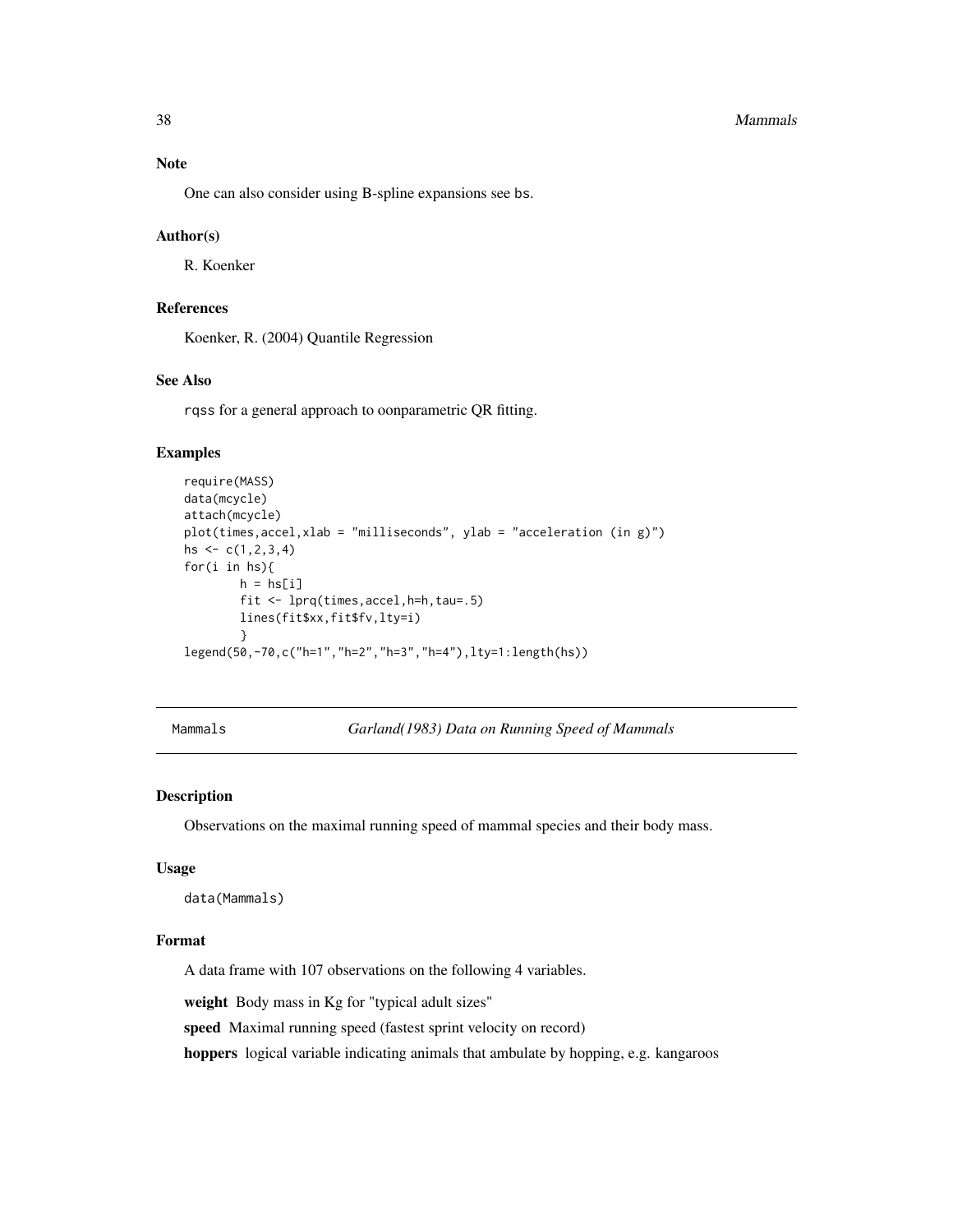#### MelTemp 39 and 30 and 30 and 30 and 30 and 30 and 30 and 30 and 30 and 30 and 30 and 30 and 30 and 30 and 30 and 30 and 30 and 30 and 30 and 30 and 30 and 30 and 30 and 30 and 30 and 30 and 30 and 30 and 30 and 30 and 30 a

specials logical variable indicating special animals with "lifestyles in which speed does not figure as an important factor": Hippopotamus, raccoon (Procyon), badger (Meles), coati (Nasua), skunk (Mephitis), man (Homo), porcupine (Erithizon), oppossum (didelphis), and sloth (Bradypus)

# Details

Used by Chappell (1989) and Koenker, Ng and Portnoy (1994) to illustrate the fitting of piecewise linear curves.

## Source

Garland, T. (1983) The relation between maximal running speed and body mass in terrestrial mammals, *J. Zoology*, 199, 1557-1570.

# References

Koenker, R., P. Ng and S. Portnoy, (1994) Quantile Smoothing Splines" *Biometrika*, 81, 673-680.

Chappell, R. (1989) Fitting Bent Lines to Data, with Applications ot Allometry, *J. Theo. Biology*, 138, 235-256.

## See Also

[rqss](#page-93-0)

#### Examples

```
data(Mammals)
attach(Mammals)
x < -\log(\text{weight})y <- log(speed)
plot(x,y, xlab="Weight in log(Kg)", ylab="Speed in log(Km/hour)",type="n")
points(x[hoppers],y[hoppers],pch = "h", col="red")
points(x[specials],y[specials],pch = "s", col="blue")
others <- (!hoppers & !specials)
points(x[others],y[others], col="black",cex = .75)
fit \leq rqss(y \sim qss(x, lambda = 1), tau = .9)
plot(fit)
```
MelTemp *Daily maximum temperatures in Melbourne, Australia*

## Description

Daily maximum temperatures in Melbourne, Australia, from 1981-1990. Leap days have been omitted.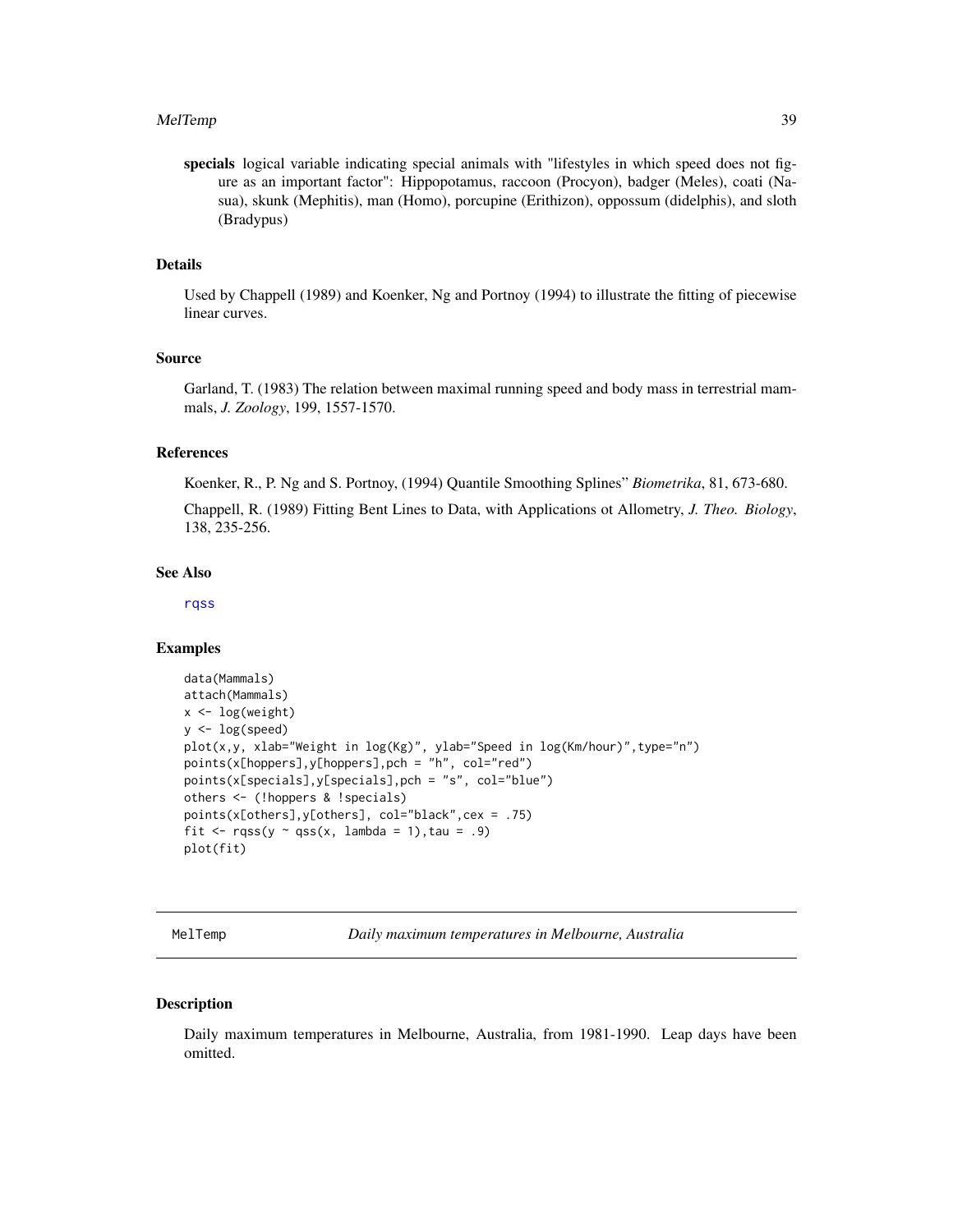#### Usage

data(MelTemp)

# Format

Time series of frequency 365

# Source

Hyndman, R.J., Bashtannyk, D.M. and Grunwald, G.K. (1996) "Estimating and visualizing conditional densities". \_Journal of Computational and Graphical Statistics\_, \*5\*, 315-336.

## Examples

data(MelTemp) demo(Mel)

Munge *Munge rqss formula*

## Description

function to recursively substitute arguments into rqss formula

# Usage

Munge(formula, ...)

# Arguments

| formula | A rqss formula                           |
|---------|------------------------------------------|
| .       | Arguments to be substituted into formula |

# Details

Intended (originally) for use with demo(MCV). Based on an R-help suggestion of Gabor Grothendieck.

# Value

A new formula after substitution

## See Also

demo(MCV)

## Examples

```
lams < -c(1.3, 3.3)f <- y ~ qss(x, lambda = lams[1]) + qss(z, lambda = lams[2]) + s
ff <- Munge(f, \text{ lams} = \text{lams})
```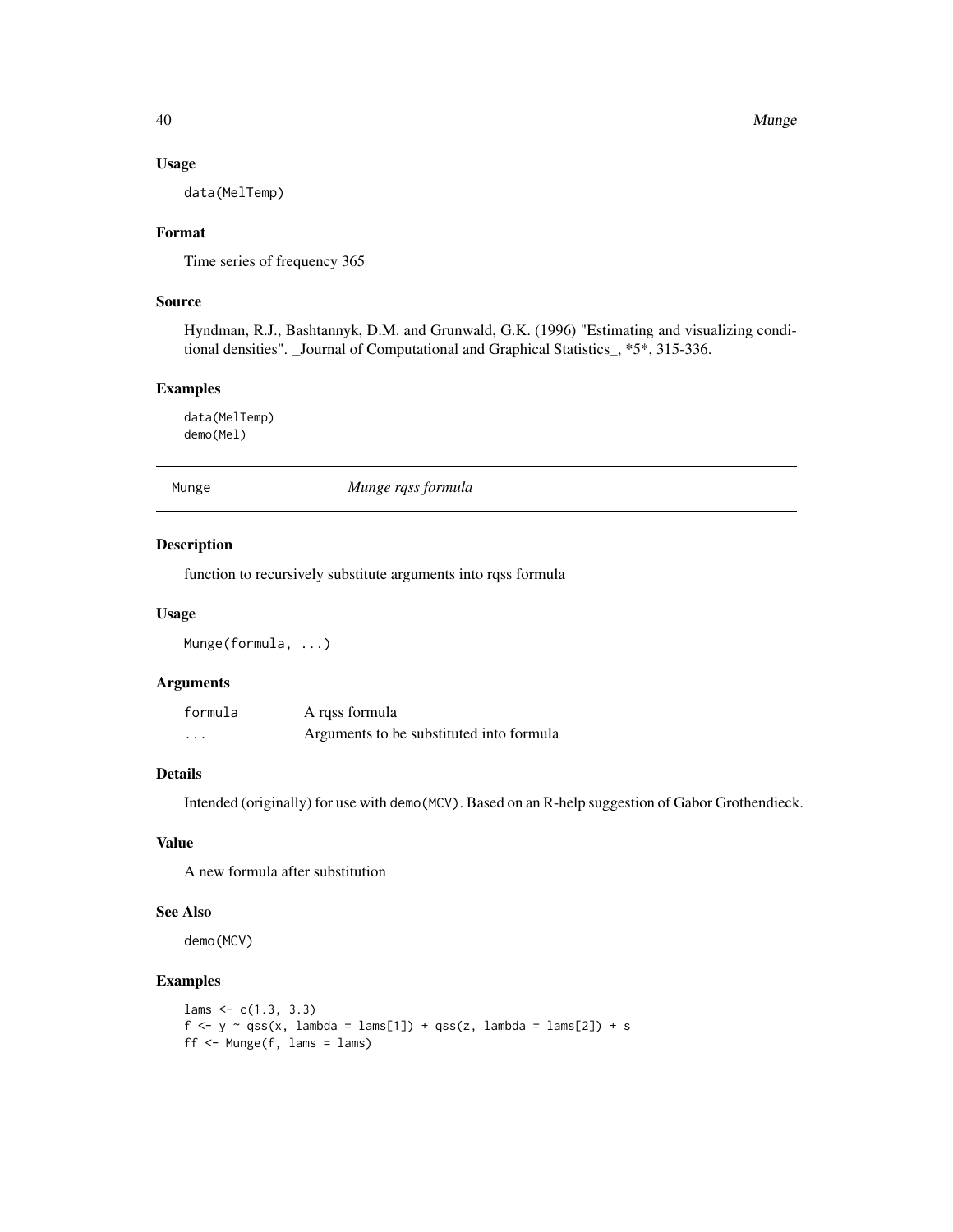# <span id="page-40-0"></span>Description

This function implements an R version of an interior point method for computing the solution to quantile regression problems which are nonlinear in the parameters. The algorithm is based on interior point ideas described in Koenker and Park (1994).

## Usage

```
nlrq(formula, data=parent.frame(), start, tau=0.5,
control, trace=FALSE,method="L-BFGS-B")
## S3 method for class 'nlrq'
summary(object, ...)
## S3 method for class 'summary.nlrq'
print(x, digits = max(5, .0ptions$ digits - 2), ...)
```
# Arguments

| formula      | formula for model in nls format; accept self-starting models                                                                                                                                                                                                                                                                                                                                               |
|--------------|------------------------------------------------------------------------------------------------------------------------------------------------------------------------------------------------------------------------------------------------------------------------------------------------------------------------------------------------------------------------------------------------------------|
| data         | an optional data frame in which to evaluate the variables in 'formula'                                                                                                                                                                                                                                                                                                                                     |
| start        | a named list or named numeric vector of starting estimates                                                                                                                                                                                                                                                                                                                                                 |
| tau          | a vector of quantiles to be estimated                                                                                                                                                                                                                                                                                                                                                                      |
| control      | an optional list of control settings. See 'nlrq.control' for the names of the set-<br>table control values and their effect.                                                                                                                                                                                                                                                                               |
| trace        | logical value indicating if a trace of the iteration progress should be printed.<br>Default is 'FALSE'. If 'TRUE' intermediary results are printed at the end of<br>each iteration.                                                                                                                                                                                                                        |
| method       | method passed to optim for line search, default is "L-BFGS-B" but for some<br>problems "BFGS" may be preferable. See optim for further details. Note that<br>the algorithm wants to pass upper and lower bounds for the line search to optim,<br>which is fine for the L-BFGS-B method. Use of other methods will produce<br>warnings about these arguments $-$ so users should proceed at their own risk. |
| object       | an object of class nlrq needing summary.                                                                                                                                                                                                                                                                                                                                                                   |
| $\mathsf{x}$ | an object of class summary.nlrq needing printing.                                                                                                                                                                                                                                                                                                                                                          |
| digits       | Significant digits reported in the printed table.                                                                                                                                                                                                                                                                                                                                                          |
| .            | Optional arguments passed to printing function.                                                                                                                                                                                                                                                                                                                                                            |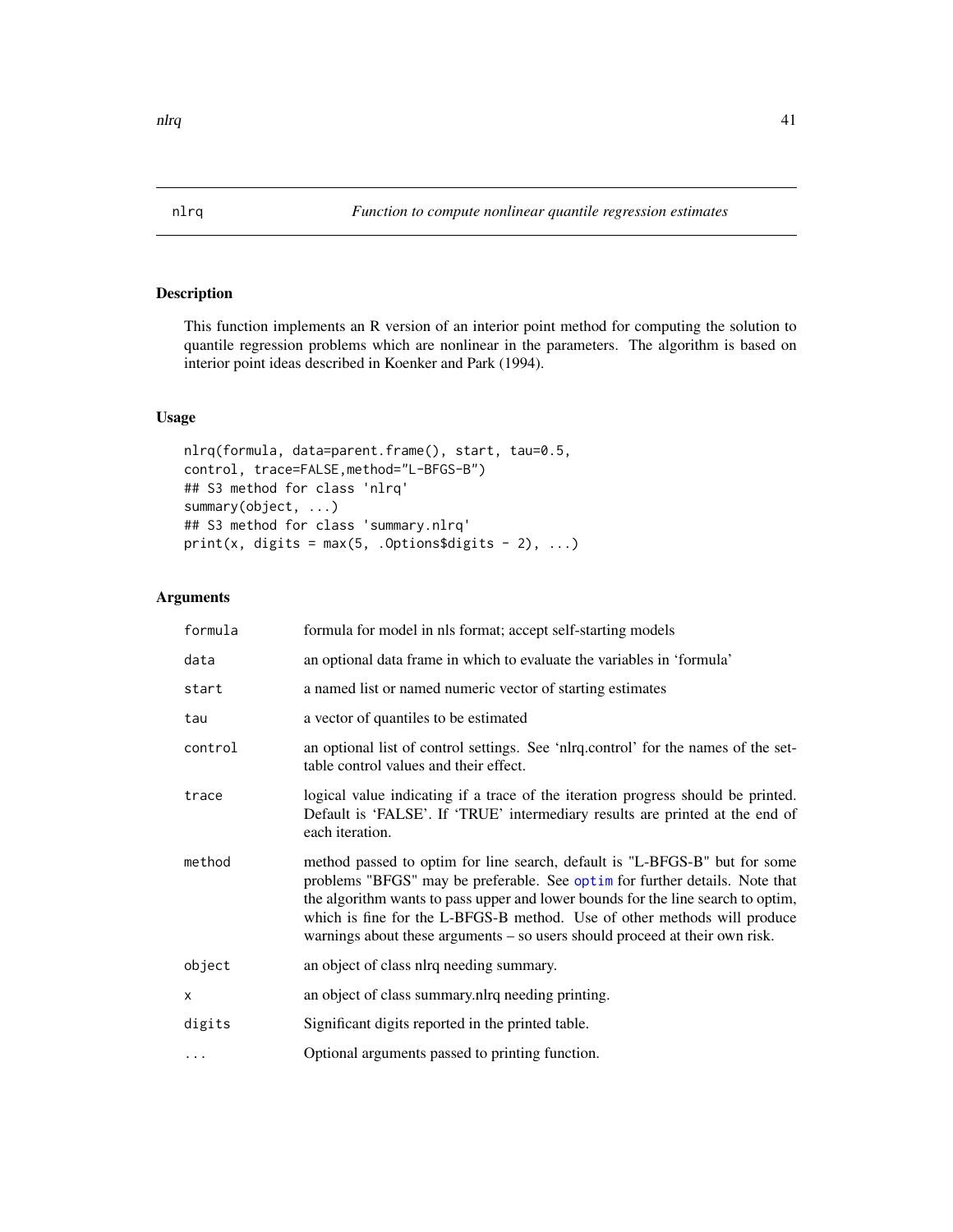## Details

An 'nlrq' object is a type of fitted model object. It has methods for the generic functions 'coef' (parameters estimation at best solution), 'formula' (model used), 'deviance' (value of the objective function at best solution), 'print', 'summary', 'fitted' (vector of fitted variable according to the model), 'predict' (vector of data points predicted by the model, using a different matrix for the independent variables) and also for the function 'tau' (quantile used for fitting the model, as the tau argument of the function). Further help is also available for the method 'residuals'. The summary method for nlrq uses a bootstrap approach based on the final linearization of the model evaluated at the estimated parameters.

## Value

A list consisting of:

|      | an 'nlrqModel' object similar to an 'nlsModel' in package nls                  |
|------|--------------------------------------------------------------------------------|
| data | the expression that was passed to 'nlrq' as the data argument. The actual data |
|      | values are present in the environment of the 'm' component.                    |

#### Author(s)

Based on S code by Roger Koenker modified for R and to accept models as specified by nls by Philippe Grosjean.

#### References

Koenker, R. and Park, B.J. (1994). An Interior Point Algorithm for Nonlinear Quantile Regression, Journal of Econometrics, 71(1-2): 265-283.

## See Also

[nlrq.control](#page-42-0) , [residuals.nlrq](#page-66-0)

## Examples

```
# build artificial data with multiplicative error
Dat <- NULL; Dat$x <- rep(1:25, 20)
set.seed(1)
Dat$y <- SSlogis(Dat$x, 10, 12, 2)*rnorm(500, 1, 0.1)
plot(Dat)
# fit first a nonlinear least-square regression
Dat.nls <- nls(y ~ SSlogis(x, Asym, mid, scal), data=Dat); Dat.nls
lines(1:25, predict(Dat.nls, newdata=list(x=1:25)), col=1)
# then fit the median using nlrq
Dat.nlrq <- nlrq(y ~ SSlogis(x, Asym, mid, scal), data=Dat, tau=0.5, trace=TRUE)
lines(1:25, predict(Dat.nlrq, newdata=list(x=1:25)), col=2)
# the 1st and 3rd quartiles regressions
Dat.nlrq <- nlrq(y ~ SSlogis(x, Asym, mid, scal), data=Dat, tau=0.25, trace=TRUE)
lines(1:25, predict(Dat.nlrq, newdata=list(x=1:25)), col=3)
Dat.nlrq <- nlrq(y ~ SSlogis(x, Asym, mid, scal), data=Dat, tau=0.75, trace=TRUE)
lines(1:25, predict(Dat.nlrq, newdata=list(x=1:25)), col=3)
```
 $42$  nlrq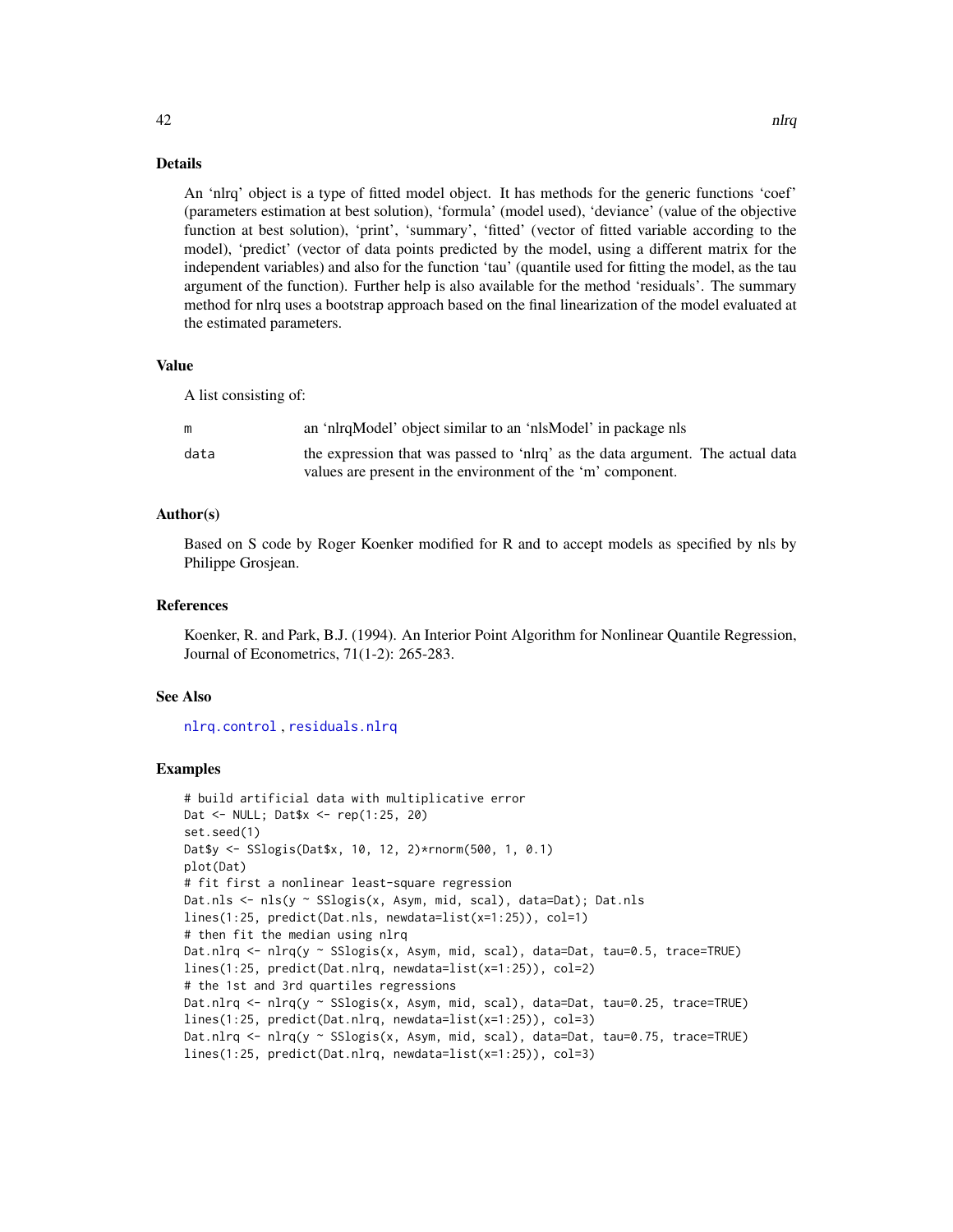# nlrq.control 43

```
# and finally "external envelopes" holding 95 percent of the data
Dat.nlrq <- nlrq(y ~ SSlogis(x, Asym, mid, scal), data=Dat, tau=0.025, trace=TRUE)
lines(1:25, predict(Dat.nlrq, newdata=list(x=1:25)), col=4)
Dat.nlrq <- nlrq(y ~ SSlogis(x, Asym, mid, scal), data=Dat, tau=0.975, trace=TRUE)
lines(1:25, predict(Dat.nlrq, newdata=list(x=1:25)), col=4)
leg <- c("least squares","median (0.5)","quartiles (0.25/0.75)",".95 band (0.025/0.975)")
legend(1, 12.5, legend=leg, lty=1, col=1:4)
```
<span id="page-42-0"></span>

nlrq.control *Set control parameters for nlrq*

# Description

Set algorithmic parameters for nlrq (nonlinear quantile regression function)

## Usage

nlrq.control(maxiter=100, k=2, InitialStepSize = 1, big=1e+20, eps=1e-07, beta=0.97)

# Arguments

| maxiter         | maximum number of allowed iterations                                                                                                                                                                             |  |
|-----------------|------------------------------------------------------------------------------------------------------------------------------------------------------------------------------------------------------------------|--|
| k               | the number of iterations of the Meketon algorithm to be calculated in each step,<br>usually 2 is reasonable, occasionally it may be helpful to set $k=1$                                                         |  |
| InitialStepSize |                                                                                                                                                                                                                  |  |
|                 | Starting value in optim to determine the step length of iterations. The default<br>value of 1 is sometimes too optimistic. In such cases, the value 0 forces optim<br>to just barely stick its toe in the water. |  |
| big             | a large scalar                                                                                                                                                                                                   |  |
| eps             | tolerance for convergence of the algorithm                                                                                                                                                                       |  |
| beta            | a shrinkage parameter which controls the recentering process in the interior<br>point algorithm.                                                                                                                 |  |

## See Also

[nlrq](#page-40-0)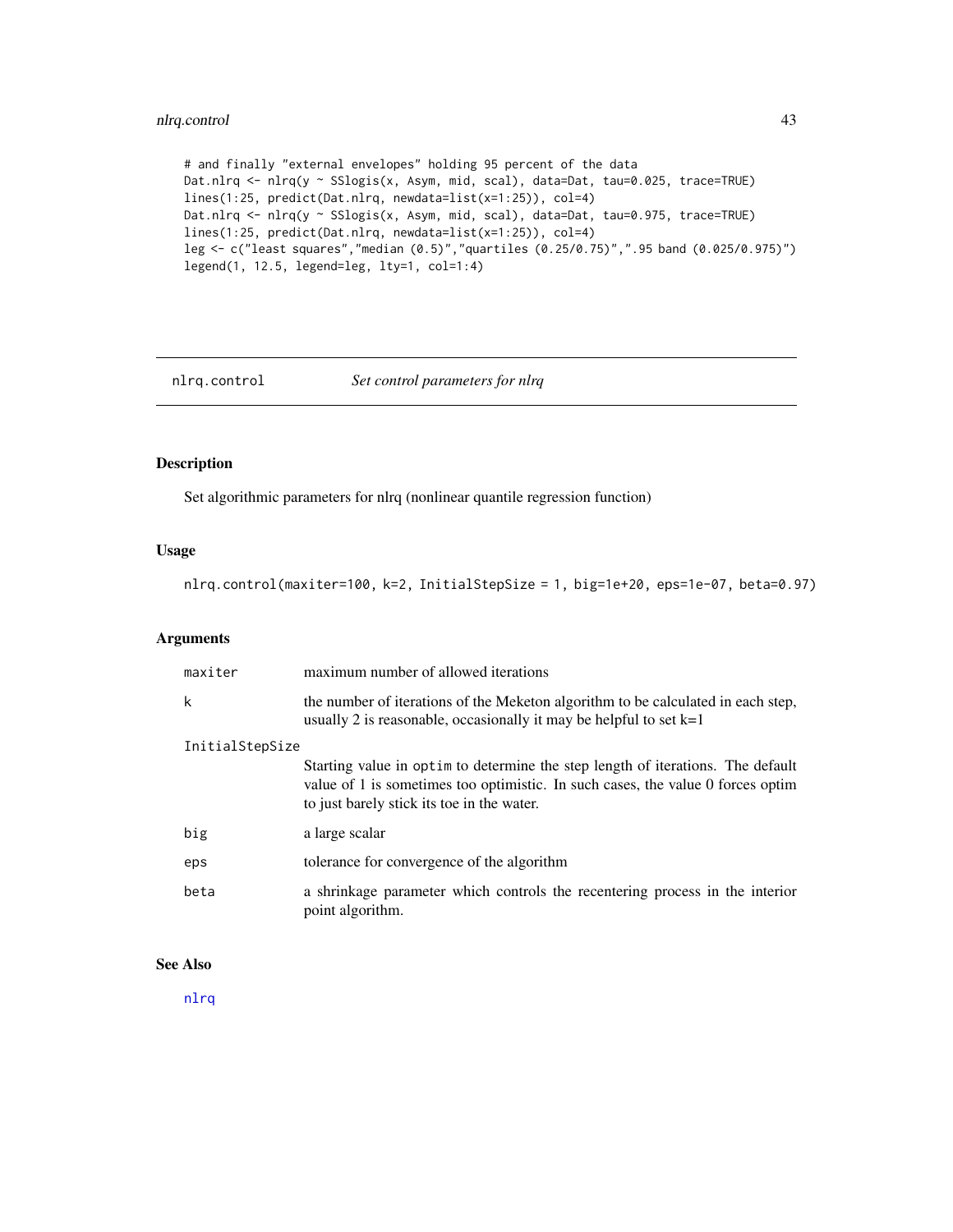## Description

Estimation and inference about the tail behavior of the response in linear models are based on the adaptation of the univariate Hill (1975) and Pickands (1975) estimators for quantile regression by Chernozhukov, Fernandez-Val and Kaji (2018).

#### Usage

```
ParetoTest(formula, tau = 0.1, data = NULL, flavor = "Hill", m = 2, cicov = .9, ...)
```
## **Arguments**

| formula  | a formula specifying the model to fit by rq                                                                                           |
|----------|---------------------------------------------------------------------------------------------------------------------------------------|
| tau      | A threshold on which to base the estimation                                                                                           |
| data     | a data frame within which to interpret the formula                                                                                    |
| flavor   | Currently limited to either "Hill" or "Pickands"                                                                                      |
| m        | a tuning parameter for the Pickands method.                                                                                           |
| cicov    | Desired coverage probability of confidence interval.                                                                                  |
| $\cdots$ | other arguments to be passed to summary. rq. by default the summary method<br>is the usual xy bootstrap, with $B = 200$ replications. |

## Value

an object of class ParetoTest is returned containing:

| z   | A named vector with components: the estimate, a bias corrected estimate, a<br>lower bound of the confidence interval, an upper bound of the confidence inter- |
|-----|---------------------------------------------------------------------------------------------------------------------------------------------------------------|
|     | val, and a Bootstrap Standard Error estimate.                                                                                                                 |
| tau | The tau threshold used to compute the estimate                                                                                                                |

#### References

Chernozhukov, Victor, Ivan Fernandez-Val, and Tetsuya Kaji, (2018) Extremal Quantile Regression, in Handbook of Quantile Regression, Eds. Roger Koenker, Victor Chernozhukov, Xuming He, Limin Peng, CRC Press.

Hill, B. M. (1975). A simple general approach to inference about the tail of a distribution. The Annals of Statistics 3(5), 1163-1174.

Pickands, J. (1975). Statistical inference using extreme order statistics. The Annals of Statistics 3(1), 119-131.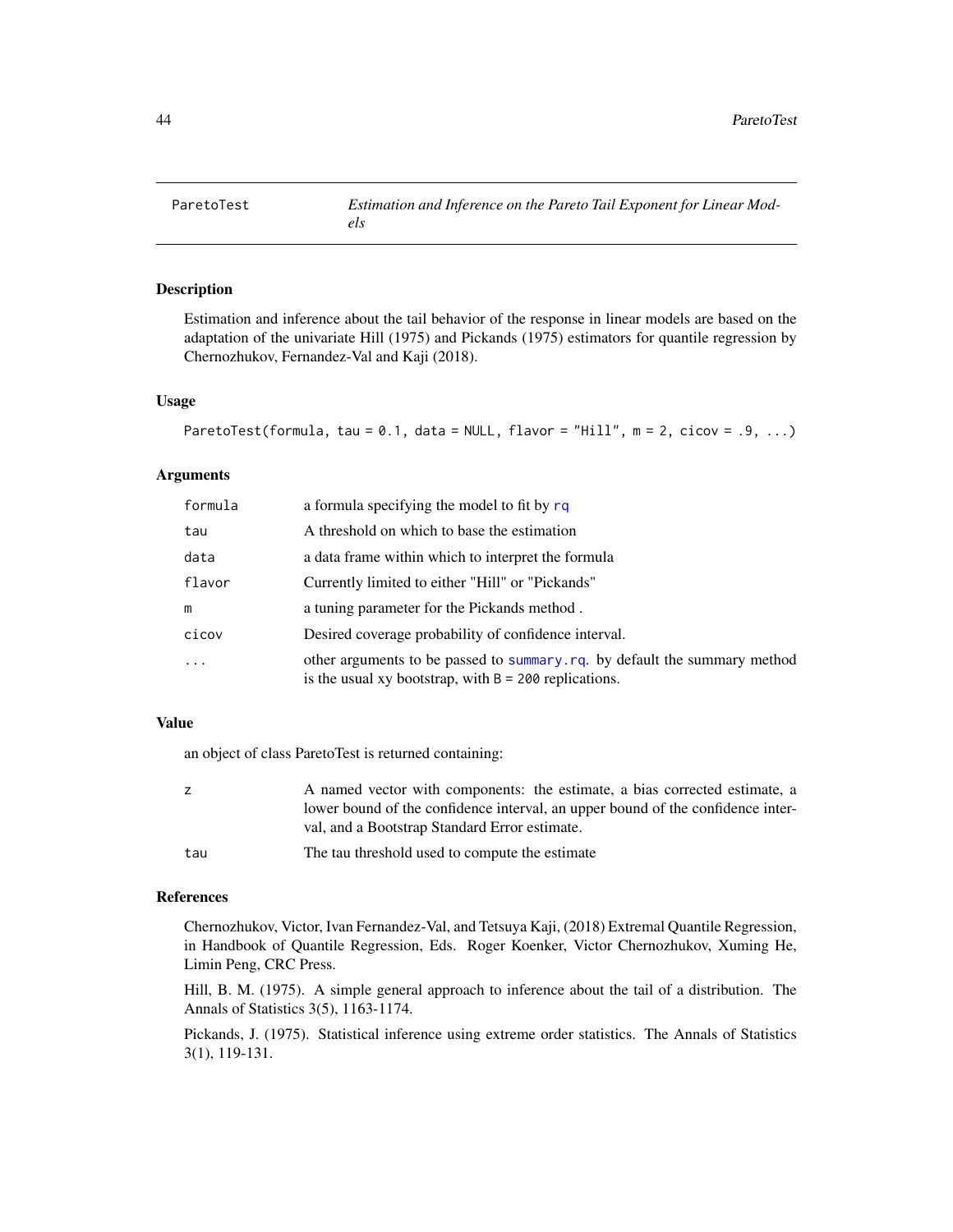#### Peirce **Assumes 25** and 25 and 25 and 26 and 26 and 26 and 26 and 26 and 26 and 26 and 26 and 26 and 26 and 26 and 26 and 26 and 26 and 26 and 26 and 26 and 26 and 26 and 26 and 26 and 26 and 26 and 26 and 26 and 26 and 26

## Examples

```
n = 500x = \text{norm}(n)y = x + rt(n, 2)Z = ParetoTest(y \sim x, .9, flavor = "Pickands")
```
#### Peirce *C.S. Peirce's Auditory Response Data*

#### Description

Data from sequence experiments conducted by C.S. Pierce in 1872 to determine the distribution of response times to an auditory stimulus.

## Usage

data(Peirce)

## Format

A link{list} of 24 objects each representing one day of the experiment. Each element of the list consists of three components: the date the measurements were made, an x component recording the response time in milliseconds, and an associated y component recording a count of the number of times that the response was recorded to be equal to be equal to the corresponding x entry. There are roughly 500 observations (counts) on each of the 24 days.

## Details

A detailed description of the experiment can be found in Peirce (1873). A young man of about 18 with no prior experience was employed to respond to a signal "consisting of a sharp sound like a rap, the answer being made upon a telegraph-operator's key nicely adjusted." The response times, made with the aid of a Hipp cronoscope were recorded to the nearest millisecond. The data was analyzed by Peirce who concluded that after the first day, when the the observer was entirely inexperienced, the curves representing the densities of the response times "differed very little from that derived from the theory of least squares," i.e. from the Gaussian density.

The data was subsequently analysed by Samama, in a diploma thesis supervised by Maurice Frechet, who reported briefly the findings in Frechet (1924), and by Wilson and Hilferty (1929). In both instances the reanalysis showed that Laplace's first law of error, the double exponential distribution, was a better representation for the data than was the Gaussian law. Koenker (2009) constains further discussion and an attempt to reproduce the Wilson and Hilferty analysis.

The data is available in two formats: The first in a "raw" form as 24 text files as scanned from the reprinted Peirce source, the second as an R dataset Peirce.rda containing the list. Only the latter is provided here, for the raw data and how to read see the more complete archive at: [http://www.](http://www.econ.uiuc.edu/~roger/research/frechet/frechet.html) [econ.uiuc.edu/~roger/research/frechet/frechet.html](http://www.econ.uiuc.edu/~roger/research/frechet/frechet.html) See the examples section below for some details on provisional attempt to reproduce part of the Wilson and Hilferty analysis. An open question regarding the dataset is: How did Wilson and Hilferty compute standard deviations for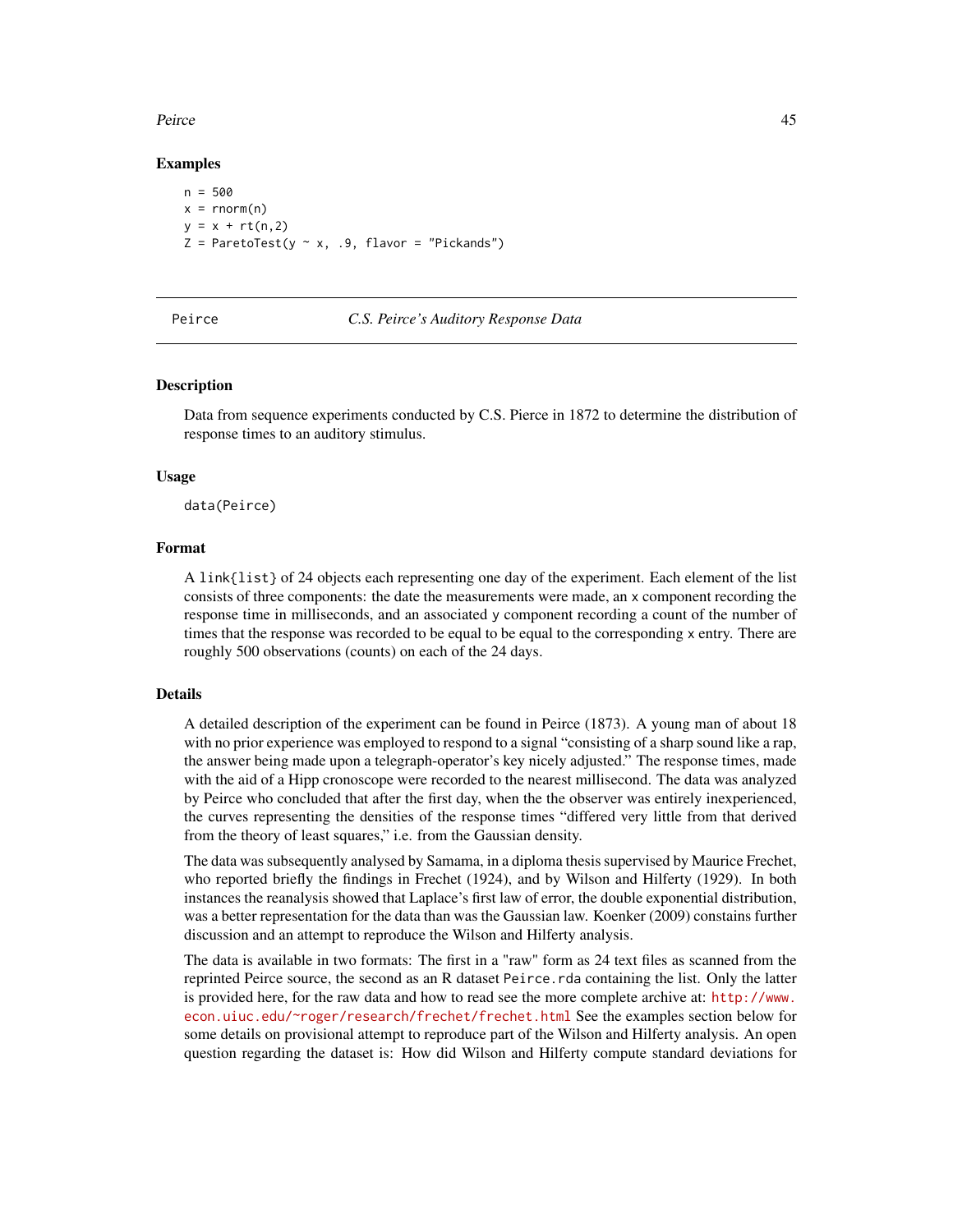the median as they appear in their table? The standard textbook suggestion of Yule (1917) yields far too small a bandwidth. The methods employed in the example section below, which rely on relatively recent proposals, are somewhat closer, but still deviate somewhat from the results reported by Wilson and Hilferty.

## Source

Peirce, C.~S. (1873): "On the Theory of Errors of Observation," *Report of the Superintendent of the U.S. Coast Survey*, pp. 200–224, Reprinted in *The New Elements of Mathematics*, (1976) collected papers of C.S. Peirce, ed. by C. Eisele, Humanities Press: Atlantic Highlands, N.J., vol. 3, part 1, 639–676.

#### References

Fr\'echet, M. (1924): "Sur la loi des erreurs d'observation," *Matematichiskii Sbornik*, 32, 5–8. Koenker, R. (2009): "The Median is the Message: Wilson and Hilferty's Reanalysis of C.S. Peirce's Experiments on the Law of Errors," *American Statistician*, 63, 20-25. Wilson, E.~B., and M.~M. Hilferty (1929): "Note on C.S. Peirces Experimental Discussion of the Law of Errors," *Proceedings of the National Academy of Sciences of the U.S.A.*, 15, 120–125. Yule, G.~U. (1917): *An Introduction to the Theory of Statistics*. Charles Griffen: London, 4 edn.

## Examples

# Make table like Wilson and Hilferty

```
data("Peirce")
set.seed(10) #Dither the counts
tab \leq matrix(0,24,11)
for(i in 1:24){
y <- rep(Peirce[[i]]$x, Peirce[[i]]$y) + runif(sum(Peirce[[i]]$y), -.5, .5)
f1 <- summary(rq(y~1),se="iid")$coef[1:2]
n \leftarrow length(y)
f0 <- 1/(2 * sum(abs(y-f1[1])/n)) #Laplace proposal
f0 <- (1/(2 * f0))/ sqrt(n)
f2 \leq \text{summary}(lm(y \sim 1))$coef[1:2]
outm <- sum(y < (f1[1] - 3.1 * sqrt(n) * f2[2]))outp <- sum(y > (f1[1] + 3.1 * sqrt(n) * f2[2]))outt <- outm + outp
inm <- y > (f1[1] - 0.25 * sqrt(n) * f2[2])
inp <- y < (f1[1] + 0.25 * sqrt(n) * f2[2])
int < -sum(im + inm)Eint \le round(n \ast (pnorm(.25) - pnorm(-.25)))
excess <- round(100*(int - Eint)/Eint)
tab[i,] <- c(f1, f0, f2, outm, outp, outt,int,Eint,excess)
cnames <- c("med","sdmed1","sdmed0","mean","sdmean","below","above","outliers",
"inliers","Einliers","ExcessIns")
dimnames(tab) <- list(paste("Day",1:24),cnames)
}
```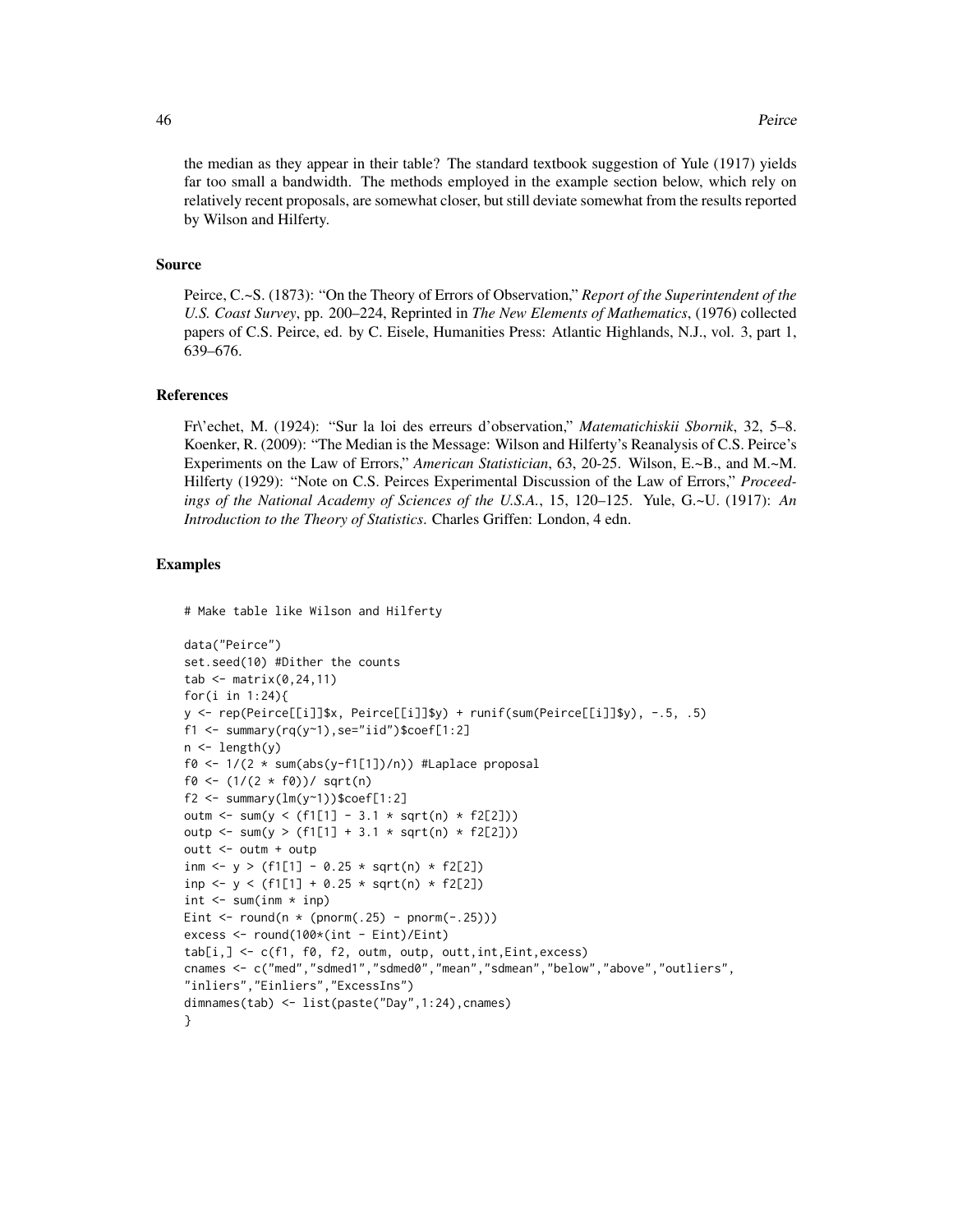plot.KhmaladzeTest *Plot a KhmaladzeTest object*

# Description

Plot an object generated by KhmaladzeTest

# Usage

## S3 method for class 'KhmaladzeTest'  $plot(x, \ldots)$ 

## Arguments

|   | Object returned from KhmaladzeTest representing the fit of the model. |
|---|-----------------------------------------------------------------------|
| . | Optional arguments.                                                   |

# See Also

[KhmaladzeTest](#page-28-0)

| plot.r | `a |  |
|--------|----|--|
|        |    |  |

plot the coordinates of the quantile regression process

# Description

Function to plot quantile regression process.

# Usage

```
## S3 method for class 'rq.process'
plot(x, nrow=3, ncol=2, ...)
```
# Arguments

| $\mathsf{x}$ | an object produced by rq() fitting |
|--------------|------------------------------------|
| nrow         | rows in mfrow                      |
| ncol         | columns in metow                   |
|              | optional arguments to plot         |

## Author(s)

Roger Koenker rkoenker@uiuc.edu

## See Also

[rq](#page-67-0)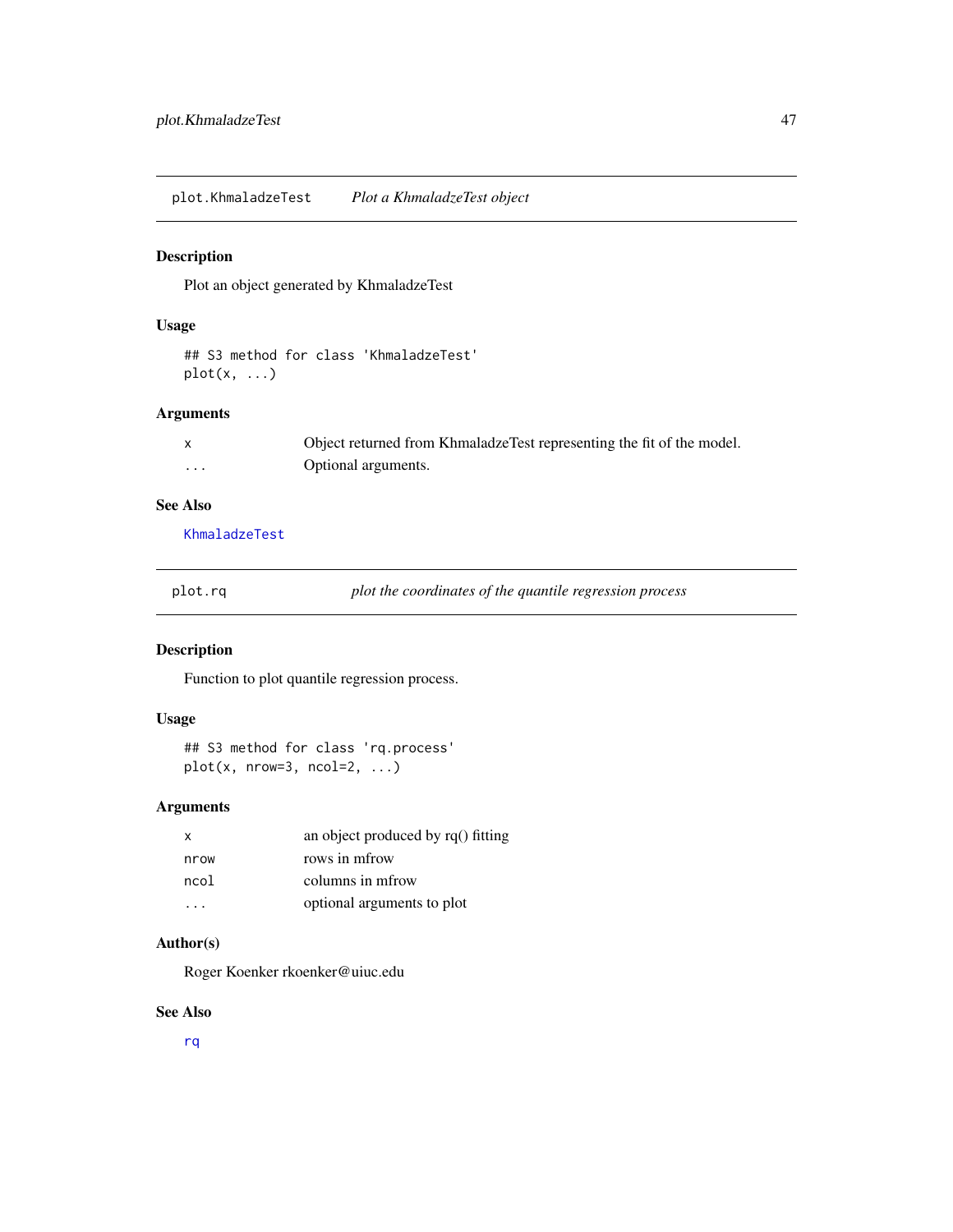<span id="page-47-0"></span>

# Description

A sequence of coefficient estimates for quantile regressions with varying tau parameters is visualized.

## Usage

```
## S3 method for class 'rqs'
plot(x, parm = NULL, obs = TRUE,m Frow = NULL, mar = NULL, ylim = NULL, main = NULL, col = 1:2, lty = 1:2,
 cex = 0.5, pch = 20, type = "b", xlab = "", ylab = "", ...)
```
# Arguments

| $\mathsf{x}$                | an object of class "rqs" as produce by $rq$ (with a vector of tau values).                                                                            |
|-----------------------------|-------------------------------------------------------------------------------------------------------------------------------------------------------|
| parm                        | a specification of which parameters are to be plotted, either a vector of numbers<br>or a vector of names. By default, all parameters are considered. |
| ols                         | logical. Should a line for the OLS coefficient (as estimated by $\text{lm}$ ) be added?                                                               |
| mfrow, mar, ylim, main      | graphical parameters. Suitable defaults are chosen based on the coefficients to<br>be visualized.                                                     |
| col, lty                    | graphical parameters. For each parameter, the first element corresponds to the<br>rq coefficients and the second to the 1m coefficients.              |
| cex, pch, type, xlab, ylab, | further graphical parameters passed.                                                                                                                  |

## Details

The plot method for "rqs" objects visualizes the coefficients only, confidence bands can be added by using the plot method for the associated "summary.rqs" object.

## Value

A matrix with all coefficients visualized is returned invisibly.

#### See Also

[rq](#page-67-0), [plot.summary.rqs](#page-50-0)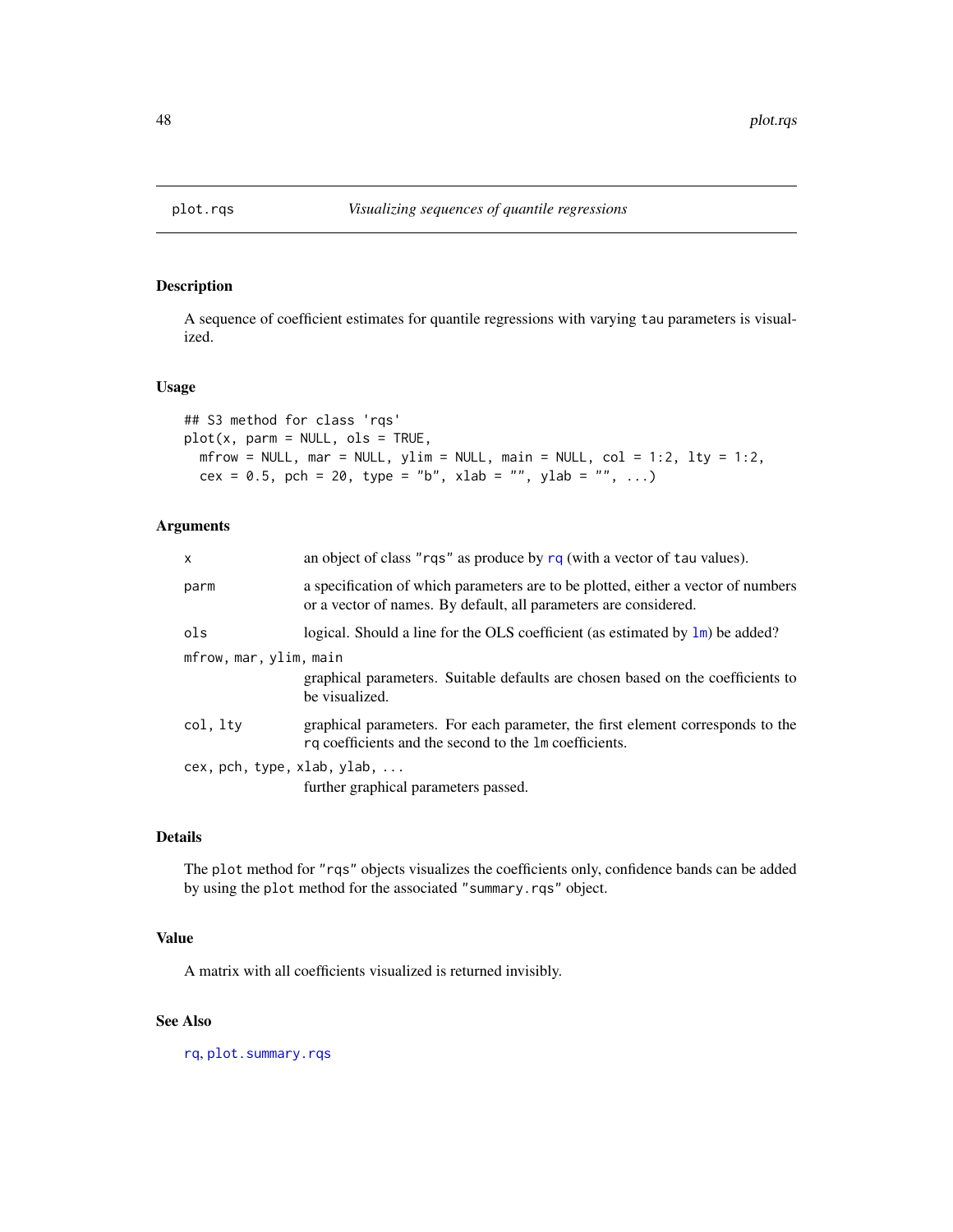#### plot.rqss 49

## Examples

```
## fit Engel models (in levels) for tau = 0.1, ..., 0.9
data("engel")
fm \leq rq(foodexp \sim income, data = engel, tau = 1:9/10)
## visualizations
plot(fm)
plot(fm, parm = 2, mar = c(5.1, 4.1, 2.1, 2.1), main = "", xlab = "tau",
  ylab = "income coefficient", cex = 1, pch = 19)
```
plot.rqss *Plot Method for rqss Objects*

## Description

Takes a fitted rqss object produced by rqss() and plots the component smooth functions that make up the ANOVA decomposition. Since the components "omit the intercept" the estimated intercept is added back in – this facilitates the comparison of quantile fits particularly. For models with a partial linear component or several qss components it may be preferable to plot the output of predict.rqss. Note that these functions are intended to plot rqss objects only, attempting to plot summary.rqss objects just generates a warning message.

## Usage

```
## S3 method for class 'rqss'
plot(x, rug = TRUE, jit = TRUE, bands = NULL, coverage = 0.95,add = FALSE, shade = TRUE, select = NULL, pages = \theta, titles = NULL,
bcol = NULL, ...## S3 method for class 'qss1'
plot(x, rug = TRUE, jit = TRUE, add = FALSE, ...)## S3 method for class 'qts1'
plot(x, rug = TRUE, jit = TRUE, add = FALSE, ...)## S3 method for class 'qss2'
plot(x, render = "contour", ncol = 100, zcol = NULL, ...)## S3 method for class 'summary.rqss'
plot(x, \ldots)
```
# Arguments

| x        | a fitted rass object produced by rass().                                                                                                                                                |
|----------|-----------------------------------------------------------------------------------------------------------------------------------------------------------------------------------------|
| $\cdots$ | additional arguments for the plotting algorithm                                                                                                                                         |
| rug      | if TRUE, a rugplot for the x-coordinate is plotted                                                                                                                                      |
| jit      | if TRUE, the x-values of the rug plot are jittered                                                                                                                                      |
| bands    | if TRUE, confidence bands for the smoothed effects are plotted, if "uniform"<br>then uniform bands are plotted, if "both" then both the uniform and the pointwise<br>bands are plotted. |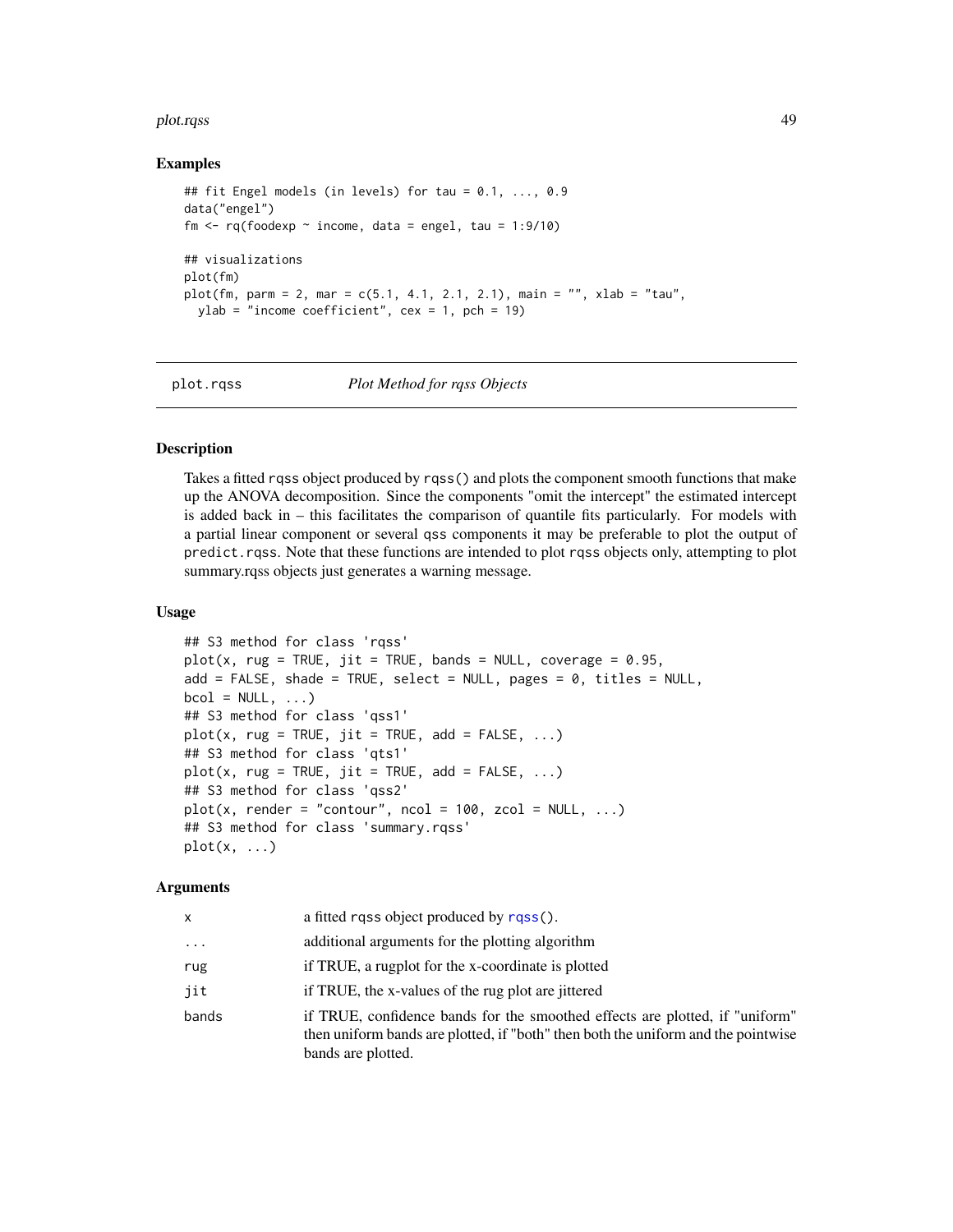| coverage   | desired coverage probability of confidence bands, if requested                                                                    |  |
|------------|-----------------------------------------------------------------------------------------------------------------------------------|--|
| select     | vector of indices of qss objects to be plotted, by default all                                                                    |  |
| pages      | number of pages desired for the plots                                                                                             |  |
| render     | a character specifying the rendering for bivariate fits; either "contour" (default)<br>or "rg1". The latter requires package rgl. |  |
| add        | if TRUE then add qss curve to existing (usually) scatterplot, otherwise initiate a<br>new plot                                    |  |
| shade      | if TRUE then shade the confidence band                                                                                            |  |
| titles     | title(s) as vector of character strings, by default titles are chosen for each plot as<br>"Effect of CovariateName"               |  |
| bcol       | vector of two colors for confidence bands                                                                                         |  |
| ncol, zcol | Only for render $=$ "rg1": number of colors and z values for color construction.                                                  |  |

## Details

For univariate qss components with Dorder  $= 0$  the fitted function is piecewise constant, not piecewise linear. In this case the constraints are limited to increasing, decreasing or none. If bands == "uniform" then the bands are uniform bands based on the Hotelling (1939) tube approach. See also Naiman (1986), Johansen and Johnstone (1990), Sun and Loader (1994), and Krivobokova, Kneib, and Claeskens (2009), in particular the computation of the "tube length" is based on the last of these references. If bands is non null, and not "uniform" then pointwise bands are returned. Since bands for bivariate components are not (yet) supported, if requested such components will be returned as NULL.

## Value

The function produces plots for the ANOVA components as a side effect. For "qss1" the "add = TRUE" can be used to overplot the fit on a scatterplot. When there are multiple pages required "par(ask = TRUE)" is turned on so that the plots may be examined sequentially. If bands != NULL then a list with three components for each qss component is returned (invisibly):

|     | The x coordinates of the confidence bands                                                                    |
|-----|--------------------------------------------------------------------------------------------------------------|
| blo | The y coordinates of the lower confidence curve, if bands = "both" then this is<br>a matrix with two columns |
| bhi | The y coordinates of the upper confidence curve, if bands = "both" then this is<br>a matrix with two columns |

## Author(s)

Roger Koenker

# References

[1] Hotelling, H. (1939): "Tubes and Spheres in \$n\$-spaces, and a class of statistical problems," *Am J. Math*, 61, 440–460.

[2] Johansen, S., and I.M. Johnstone (1990): "Hotelling's Theorem on the Volume of Tubes: Some Illustrations in Simultaneous Inference and Data Analysis," *The Annals of Statistics*, 18, 652–684.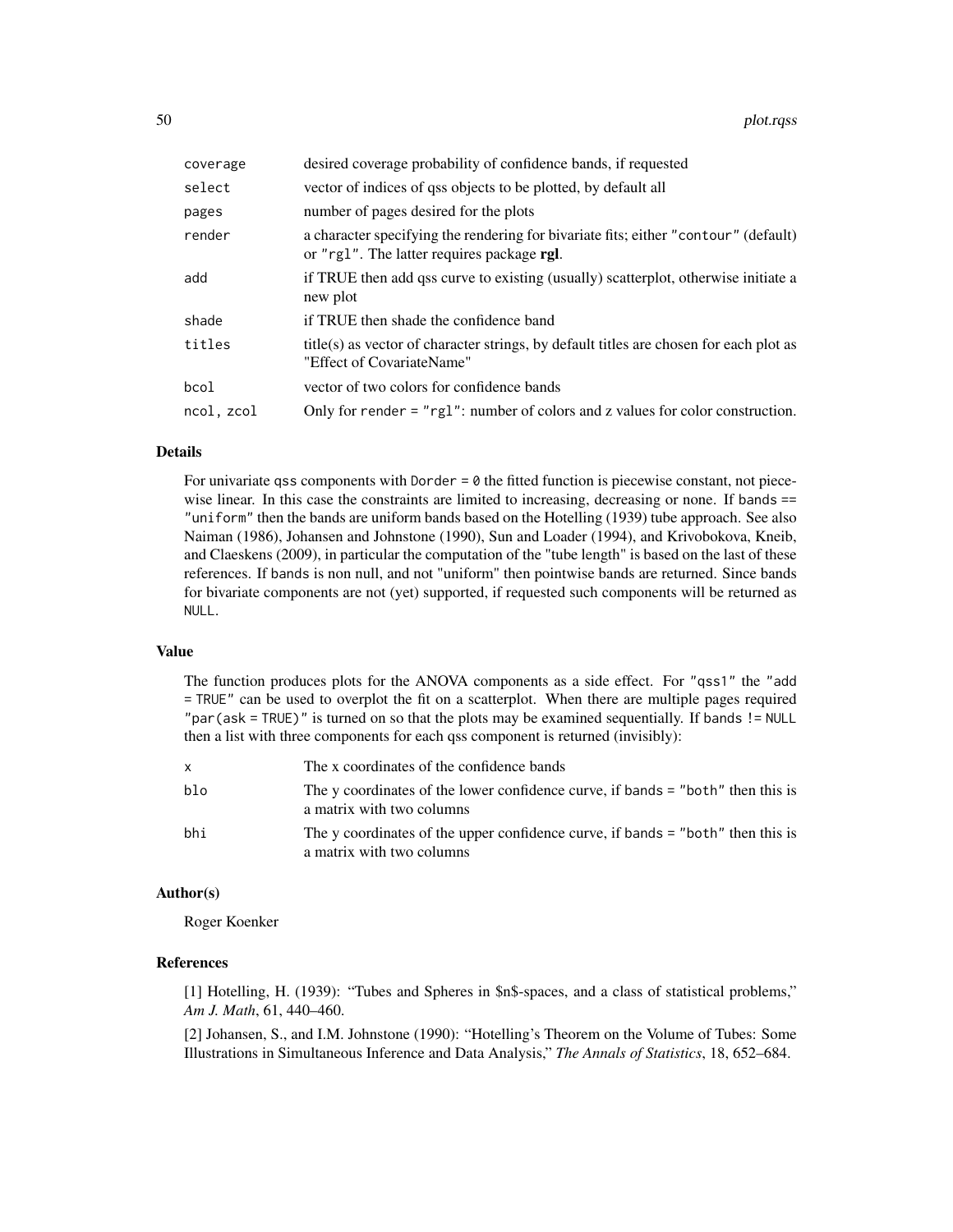[3] Naiman, D. (1986) Conservative confidence bands in curvilinear regression, *The Annals of Statistics*, 14, 896–906.

[4] Sun, J. and C.R. Loader, (1994) Simultaneous confidence bands for linear regression and smoothing, *The Annals of Statistics*, 22, 1328–1345.

[5] Krivobokova, T., T. Kneib, and G. Claeskens (2009) Simultaneous Confidence Bands for Penalized Spline Estimators, preprint.

[6] Koenker, R. (2010) Additive Models for Quantile Regression: Model Selection and Confidence Bandaids, preprint.

See Also

[rqss](#page-93-0)

# Examples

```
n < -200x \leftarrow sort(rchisq(n,4))z \leq x + \text{norm}(n)y \leq log(x) + .1*(log(x))^2 + log(x)*rnorm(n)/4 + zplot(x,y-z)
fN <- rqss(y~qss(x,constraint="N")+z)
plot(fN)
fI <- rqss(y~qss(x,constraint="I")+z)
plot(fI, col="blue")
fCI <- rqss(y~qss(x,constraint="CI")+z)
plot(fCI, col="red")
## A bivariate example
if(requireNamespace("tripack")){
if(requireNamespace("akima")){
data(CobarOre)
fCO <- rqss(z~qss(cbind(x,y),lambda=.08), data = CobarOre)
plot(fCO)
}}
```
<span id="page-50-0"></span>plot.summary.rqs *Visualizing sequences of quantile regression summaries*

# **Description**

A sequence of coefficient estimates for quantile regressions with varying tau parameters is visualized along with associated confidence bands.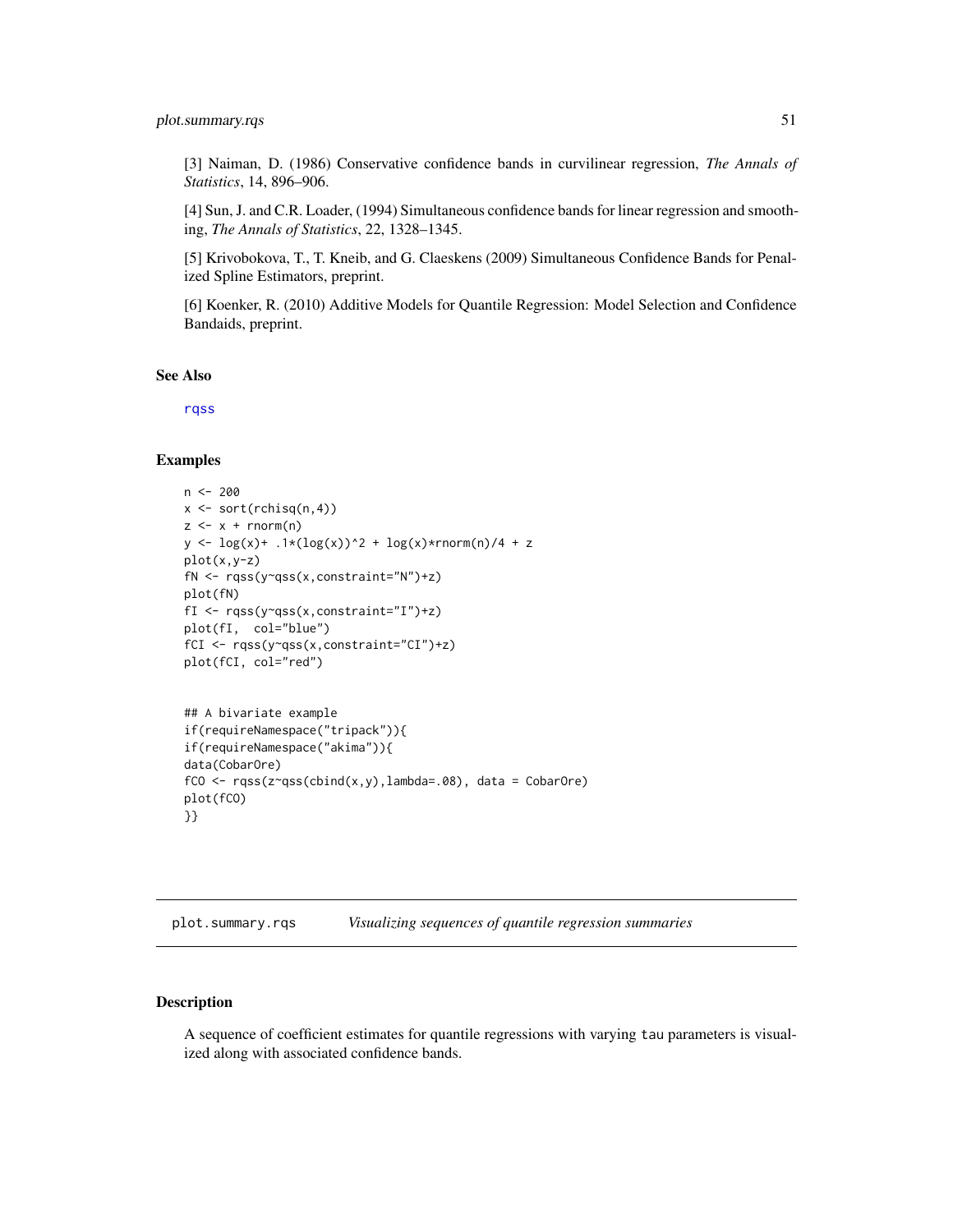## Usage

```
## S3 method for class 'summary.rqs'
plot(x, parm = NULL, level = 0.9, obs = TRUE,mfrow = NULL, mar = NULL, ylim = NULL, main = NULL,
 col = gray(c(0, 0.75)), border = NULL, lcol = 2, lty = 1:2,
 cex = 0.5, pch = 20, type = "b", xlab = "", ylab = "", ...)
```
# Arguments

| x                           | an object of class "summary.rqs" as produce by applying the summary method<br>to a rq object (with a vector of tau values).                                                                                                                                                                                                                         |  |
|-----------------------------|-----------------------------------------------------------------------------------------------------------------------------------------------------------------------------------------------------------------------------------------------------------------------------------------------------------------------------------------------------|--|
| parm                        | a specification of which parameters are to be plotted, either a vector of numbers<br>or a vector of names. By default, all parameters are considered.                                                                                                                                                                                               |  |
| level                       | Confidence level of bands. When using the rank based confidence intervals in<br>summary, which is the default method for sample sizes under 1000, you will<br>need to control the level of the intervals by passing the parameter alpha to<br>summary.rq, prior to calling $plot \, . \, summary \, . \, rqs.$ Note also that alpha = 1 -<br>level. |  |
| ols                         | logical. Should a line for the OLS coefficient and their confidence bands (as<br>estimated by $\text{lm}$ ) be added?                                                                                                                                                                                                                               |  |
| mfrow, mar, ylim, main      |                                                                                                                                                                                                                                                                                                                                                     |  |
|                             | graphical parameters. Suitable defaults are chosen based on the coefficients to<br>be visualized. It can be useful to use a common vertical scale when plotting as a<br>way of comparing confidence bands constructed by different methods. For this<br>purpose one can specify a ylim as a 2 by length (parm) matrix.                              |  |
| col                         | vector of color specification for rq coefficients and the associated confidence<br>polygon.                                                                                                                                                                                                                                                         |  |
| border                      | color specification for the confidence polygon. By default, the second element<br>of col is used.                                                                                                                                                                                                                                                   |  |
| lcol, lty                   | color and line type specification for OLS coefficients and their confidence bounds.                                                                                                                                                                                                                                                                 |  |
| cex, pch, type, xlab, ylab, |                                                                                                                                                                                                                                                                                                                                                     |  |
|                             | further graphical parameters passed to points.                                                                                                                                                                                                                                                                                                      |  |

# Details

The plot method for "summary.rqs" objects visualizes the coefficients along with their confidence bands. The bands can be omitted by using the plot method for "rqs" objects directly.

## Value

A list with components z, an array with all coefficients visualized (and associated confidence bands), and Ylim, a 2 by p matrix containing the y plotting limits. The latter component may be useful for establishing a common scale for two or more similar plots. The list is returned invisibly.

# See Also

[rq](#page-67-0), [plot.rqs](#page-47-0)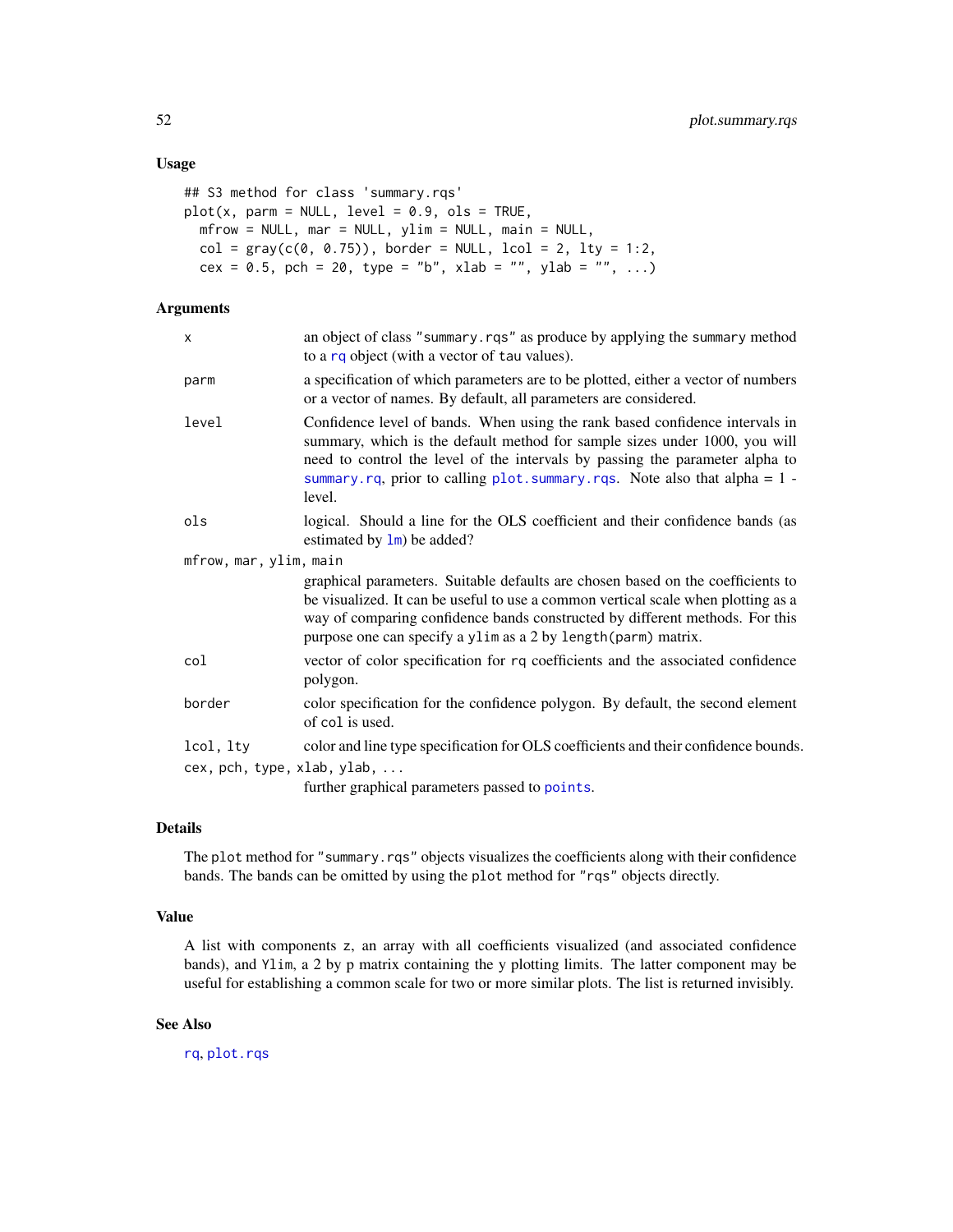#### predict.rq 53

## Examples

```
## fit Engel models (in levels) for tau = 0.1, ..., 0.9
data("engel")
fm \leq rq(foodexp \sim income, data = engel, tau = 1:9/10)
sfm <- summary(fm)
## visualizations
plot(sfm)
plot(sfm, parm = 2, mar = c(5.1, 4.1, 2.1, 2.1), main = "", xlab = "tau",
 ylab = "income coefficient", cex = 1, pch = 19)
```
predict.rq *Quantile Regression Prediction*

## Description

Prediction based on fitted quantile regression model

# Usage

```
## S3 method for class 'rq'
predict(object, newdata, type = "none", interval = c("none", "confidence"),
level = .95, na.action = na.pass, ...)
## S3 method for class 'rqs'
predict(object, newdata, type = "Qhat", stepfun = FALSE, na.action = na.pass, ...)
## S3 method for class 'rq.process'
predict(object, newdata, type = "Qhat", stepfun = FALSE, na.action = na.pass, ...)
```
# Arguments

| object   | object of class rq or rqs or rq.process produced by rq                                                                                                                                                                                                                                                                                                                                                                                                                                                                                                                                                                                                                                                                                           |  |
|----------|--------------------------------------------------------------------------------------------------------------------------------------------------------------------------------------------------------------------------------------------------------------------------------------------------------------------------------------------------------------------------------------------------------------------------------------------------------------------------------------------------------------------------------------------------------------------------------------------------------------------------------------------------------------------------------------------------------------------------------------------------|--|
| newdata  | An optional data frame in which to look for variables with which to predict. If<br>omitted, the fitted values are used.                                                                                                                                                                                                                                                                                                                                                                                                                                                                                                                                                                                                                          |  |
| interval | type of interval desired: default is 'none', when set to 'confidence' the function<br>returns a matrix predictions with point predictions for each of the 'newdata'<br>points as well as lower and upper confidence limits.                                                                                                                                                                                                                                                                                                                                                                                                                                                                                                                      |  |
| level    | converage probability for the 'confidence' intervals.                                                                                                                                                                                                                                                                                                                                                                                                                                                                                                                                                                                                                                                                                            |  |
| type     | For predict.rq, the method for 'confidence' intervals, if desired. If 'per-<br>centile' then one of the bootstrap methods is used to generate percentile in-<br>tervals for each prediction, if 'direct' then a version of the Portnoy and Zhou<br>(1998) method is used, and otherwise an estimated covariance matrix for the<br>parameter estimates is used. Further arguments to determine the choice of boot-<br>strap method or covariance matrix estimate can be passed via the  argument.<br>For predict.rqs and predict.rq.process when stepfun = TRUE, type is<br>"Qhat", "Fhat" or "fhat" depending on whether the user would like to have esti-<br>mates of the conditional quantile, distribution or density functions respectively. |  |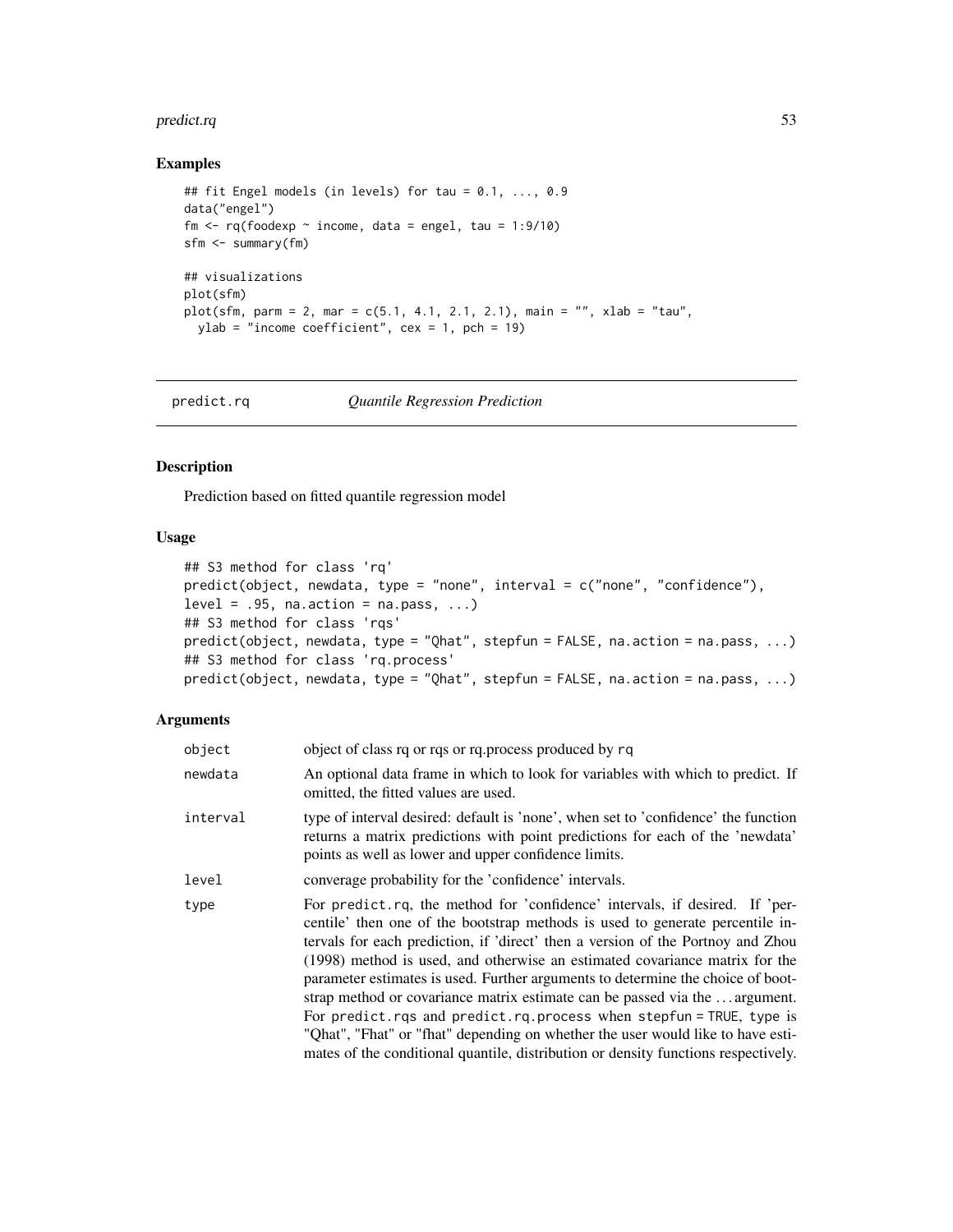|           | As noted below the two former estimates can be monotonized with the function<br>rearrange. When the "fhat" option is invoked, a list of conditional density func-<br>tions is returned based on Silverman's adaptive kernel method as implemented<br>in akj and approxfun.                                                                                  |
|-----------|-------------------------------------------------------------------------------------------------------------------------------------------------------------------------------------------------------------------------------------------------------------------------------------------------------------------------------------------------------------|
| stepfun   | If 'TRUE' return stepfunctions otherwise return matrix of predictions. these<br>functions can be estimates of either the conditional quantile or distribution func-<br>tions depending upon the type argument. When stepfun = FALSE a matrix of<br>point estimates of the conditional quantile function at the points specified by the<br>newdata argument. |
| na.action | function determining what should be done with missing values in 'newdata'.<br>The default is to predict 'NA'.                                                                                                                                                                                                                                               |
|           | Further arguments passed to or from other methods.                                                                                                                                                                                                                                                                                                          |

## Details

Produces predicted values, obtained by evaluating the quantile regression function in the frame 'newdata' (which defaults to 'model.frame(object)'. These predictions purport to estimate the conditional quantile function of the response variable of the fitted model evaluated at the covariate values specified in "newdata" and the quantile(s) specified by the "tau" argument. Several methods are provided to compute confidence intervals for these predictions.

## Value

A vector or matrix of predictions, depending upon the setting of 'interval'. In the case that there are multiple taus in object when object is of class 'rqs' setting 'stepfun = TRUE' will produce a stepfun object or a list of stepfun objects. The function rearrange can be used to monotonize these step-functions, if desired.

## Author(s)

R. Koenker

## References

Zhou, Kenneth Q. and Portnoy, Stephen L. (1998) Statistical inference on heteroscedastic models based on regression quantiles Journal of Nonparametric Statistics, 9, 239-260

# See Also

#### [rq](#page-67-0) [rearrange](#page-65-0)

## Examples

```
data(airquality)
airq <- airquality[143:145,]
f \leftarrow rq(0zone ~ ., data=airquality)predict(f,newdata=airq)
f \leq rq(Ozone \sim ., data=airquality, tau=1:19/20)
fp <- predict(f, newdata=airq, stepfun = TRUE)
```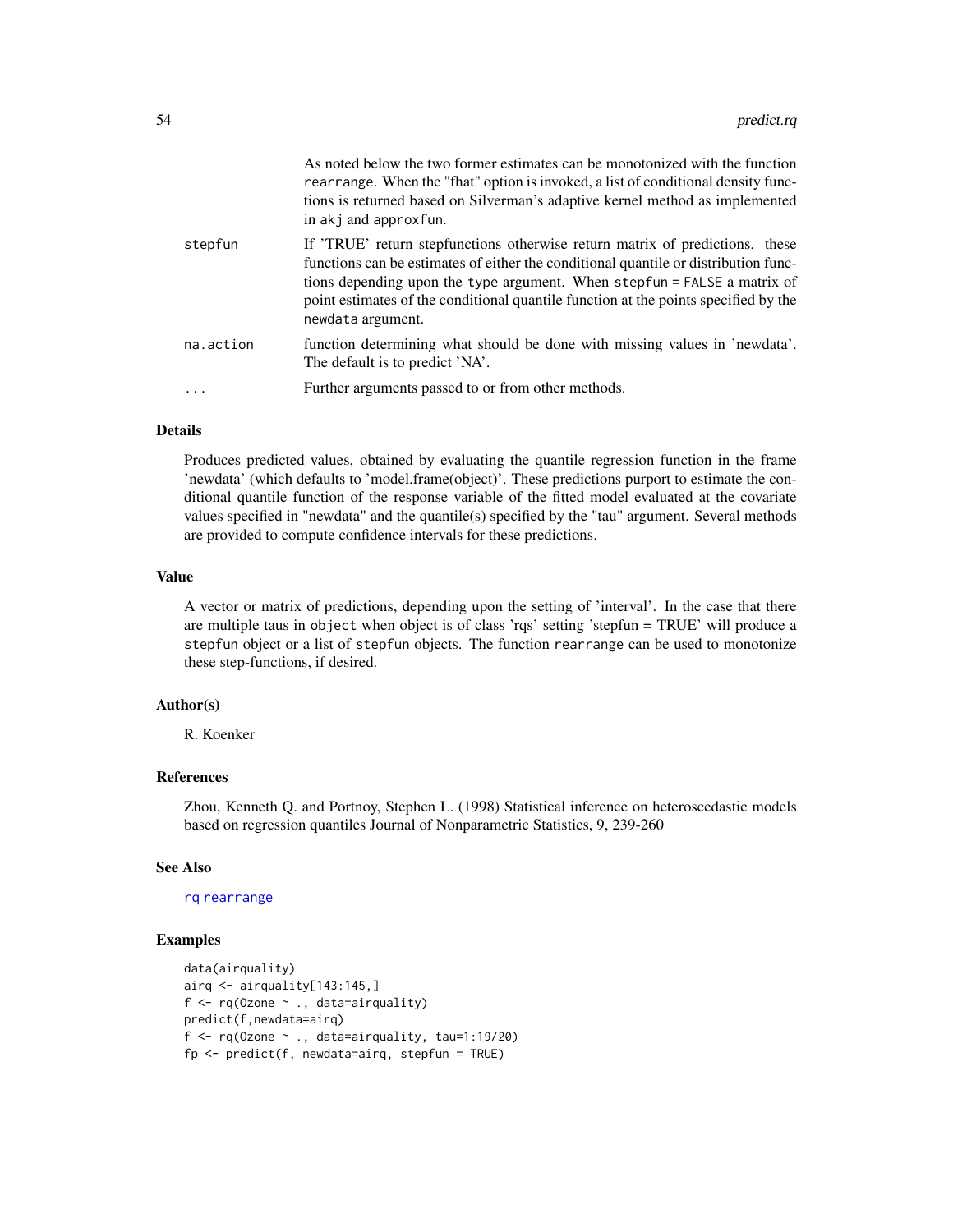# predict.rqss 55

```
fpr <- rearrange(fp)
plot(fp[[2]],main = "Conditional Ozone Quantile Prediction")
lines(fpr[[2]], col="red")
legend(.2,20,c("raw", "cooked"), \text{lty = } c(1,1), col=c("black", "red"))fp \leq predict(f, newdata=airq, type = "Fhat", stepfun = TRUE)
fpr <- rearrange(fp)
plot(fp[[2]],main = "Conditional Ozone Distribution Prediction")
lines(fpr[[2]], col="red")
legend(20,.4,c("raw", "cooked"), \text{lty = } c(1,1), col=c("black", "red"))
```
predict.rqss *Predict from fitted nonparametric quantile regression smoothing spline models*

## Description

Additive models for nonparametric quantile regression using total variation penalty methods can be fit with the [rqss](#page-93-0) function. Univarariate and bivariate components can be predicted using these functions.

## Usage

```
## S3 method for class 'rqss'
predict(object, newdata, interval = "none", level = 0.95, ...)
## S3 method for class 'qss1'
predict(object, newdata, ...)
## S3 method for class 'qss2'
predict(object, newdata, ...)
```
#### Arguments

| object   | is a fitted object produced by rqss                                                                                                                                                                                                                                                                                             |
|----------|---------------------------------------------------------------------------------------------------------------------------------------------------------------------------------------------------------------------------------------------------------------------------------------------------------------------------------|
| newdata  | a data frame describing the observations at which prediction is to be made. For<br>qss components, newdata should lie in strictly within the convex hull of the<br>fitting data. Newdata corresponding to the partially linear component of the<br>model may require caution concerning the treatment of factor levels, if any. |
| interval | If set to confidence then a level confidence interval for the predictions is<br>returned.                                                                                                                                                                                                                                       |
| level    | intended coverage probability for the confidence intervals                                                                                                                                                                                                                                                                      |
|          | optional arguments                                                                                                                                                                                                                                                                                                              |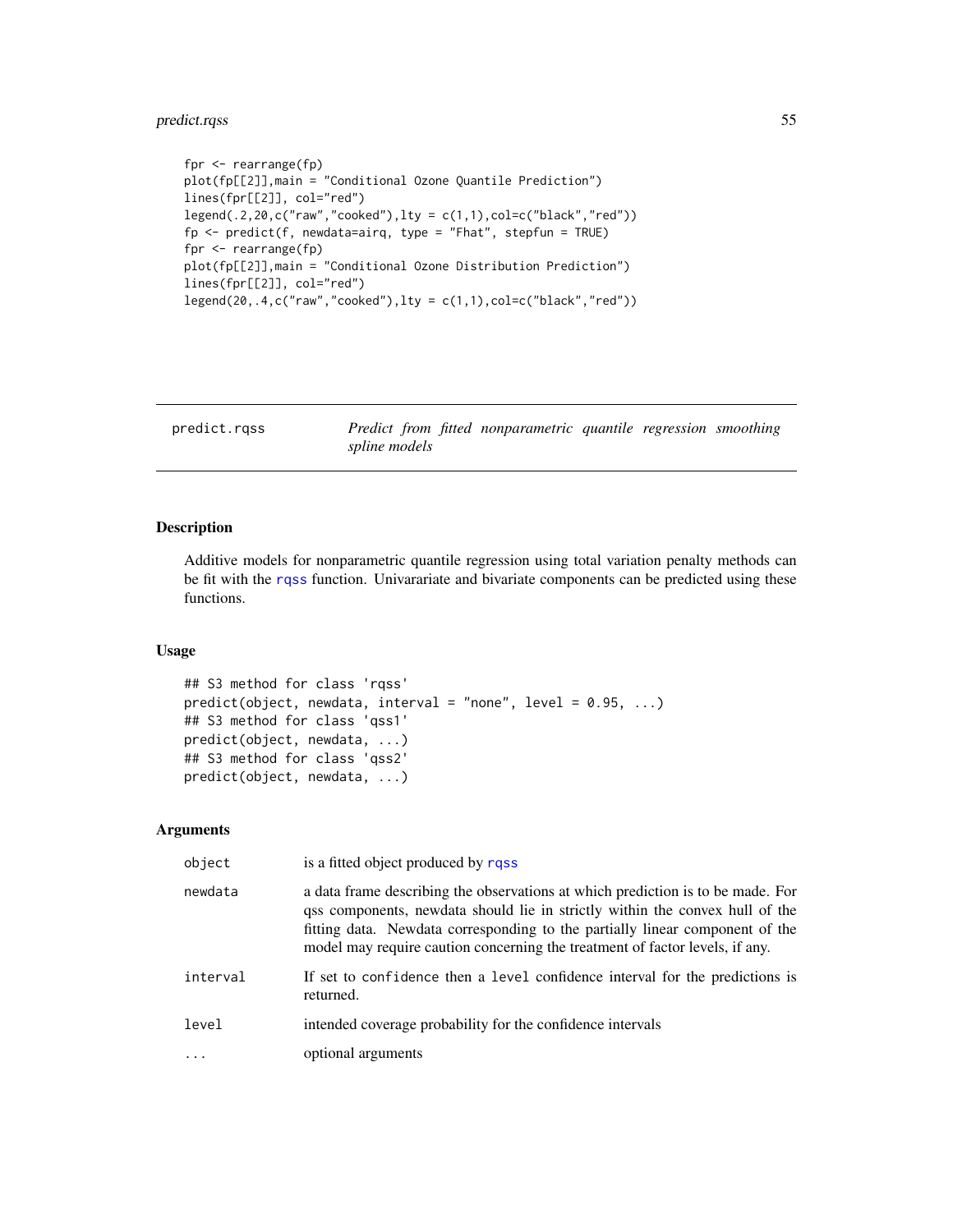## Details

For both univariate and bivariate prediction linear interpolation is done. In the bivariate case, this involves computing barycentric coordinates of the new points relative to their enclosing triangles. It may be of interest to plot individual components of fitted rqss models: this is usually best done by fixing the values of other covariates at reference values typical of the sample data and predicting the response at varying values of one qss term at a time. Direct use of the predict.qss1 and predict.qss2 functions is discouraged since it usually corresponds to predicted values at absurd reference values of the other covariates, i.e. zero.

## Value

A vector of predictions, or in the case that interval = "confidence") a matrix whose first column is the vector of predictions and whose second and third columns are the lower and upper confidence limits for each prediction.

## Author(s)

R. Koenker

#### See Also

[rqss](#page-93-0)

## Examples

```
n < -200lam < - 2x \leftarrow sort(rchisq(n,4))z \leq -exp(rnorm(n)) + xy \leq log(x) + .1*(log(x))^2 + z/4 + log(x)*rnorm(n)/4plot(x, y - z/4 + mean(z)/4)Ifit \leq rqss(y \sim qss(x, constraint="I") + z)
sfit \leq rqss(y \sim qss(x,lambda = lam) + z)
xz \leq - data.frame(z = mean(z),
                   x = \text{seq}(\text{min}(x) + .01, \text{max}(x) - .01, \text{by} = .25)lines(xz[["x"]], predict(Ifit, xz), col=2)
lines(xz[["x"]], predict(sfit, xz), col=3)
legend(10,2,c("Increasing","Smooth"),lty = 1, col = c(2,3))
title("Predicted Median Response at Mean Value of z")
```

```
## Bivariate example -- loads pkg "tripack"
if(requireNamespace("tripack")){
if(requireNamespace("akima")){
data(CobarOre)
fit \leq rqss(z \sim qss(cbind(x,y), lambda=.08),
            data= CobarOre)
plot(fit, col="grey",
     main = "CobarOre data -- rqss(z \sim qss(clind(x,y)))")
T <- with(CobarOre, tripack::tri.mesh(x, y))
set.seed(77)
```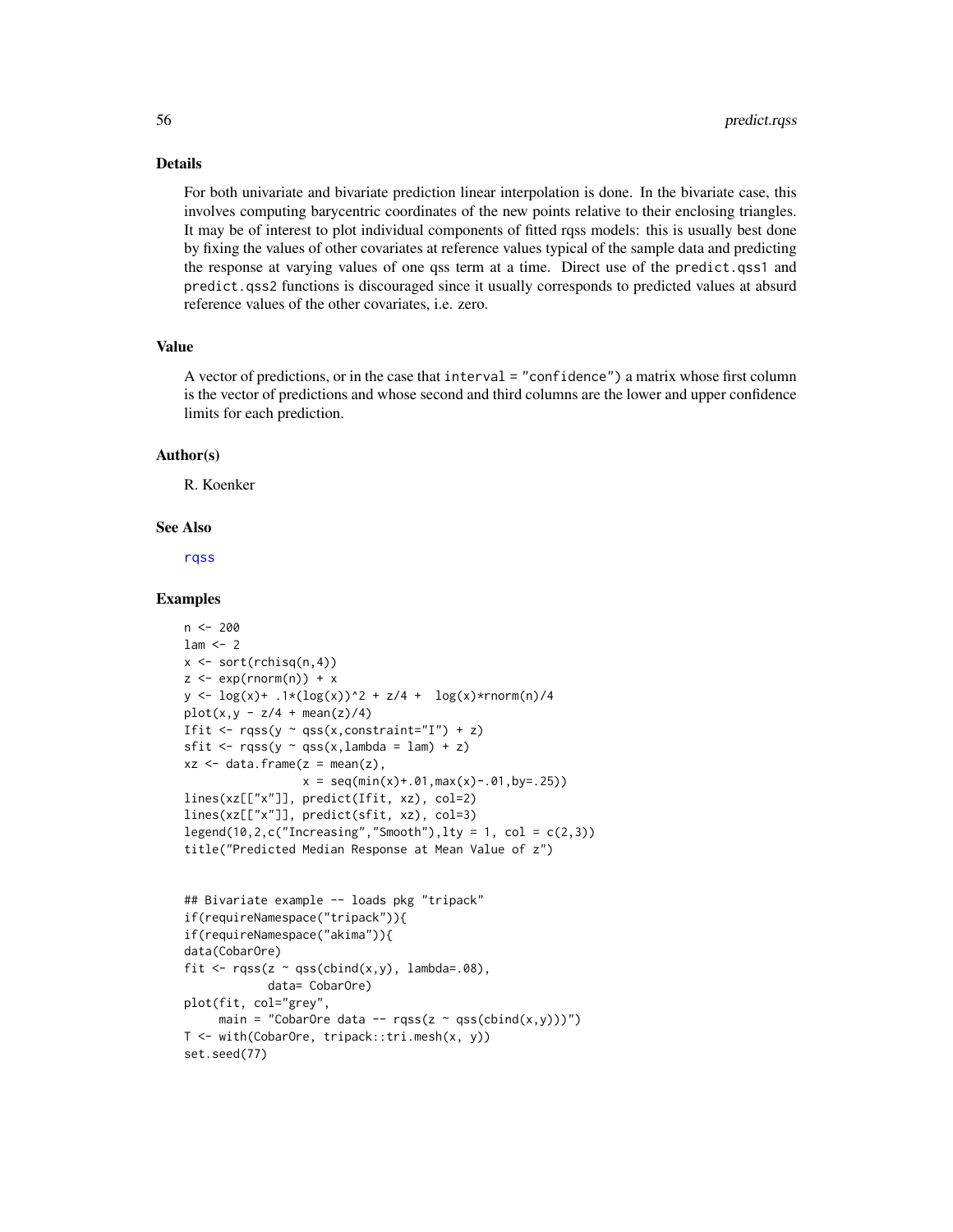# print.KhmaladzeTest 57

```
ndum <- 100
xd <- with(CobarOre, runif(ndum, min(x), max(x)))
yd <- with(CobarOre, runif(ndum, min(y), max(y)))
table(s <- tripack::in.convex.hull(T, xd, yd))
pred \leq predict(fit, data.frame(x = xd[s], y = yd[s]))
contour(akima::interp(xd[s],yd[s], pred),
        col="red", add = TRUE)
}}
```
print.KhmaladzeTest *Print a KhmaladzeTest object*

# Description

Print an object generated by KhmaladzeTest

# Usage

```
## S3 method for class 'KhmaladzeTest'
print(x, \ldots)
```
# Arguments

|          | Object returned from KhmaladzeTest representing the fit of the model. |
|----------|-----------------------------------------------------------------------|
| $\cdots$ | Optional arguments.                                                   |

# See Also

[KhmaladzeTest](#page-28-0)

print.rq *Print an rq object*

## Description

Print an object generated by rq

# Usage

```
## S3 method for class 'rq'
print(x, \ldots)## S3 method for class 'rqs'
print(x, \ldots)
```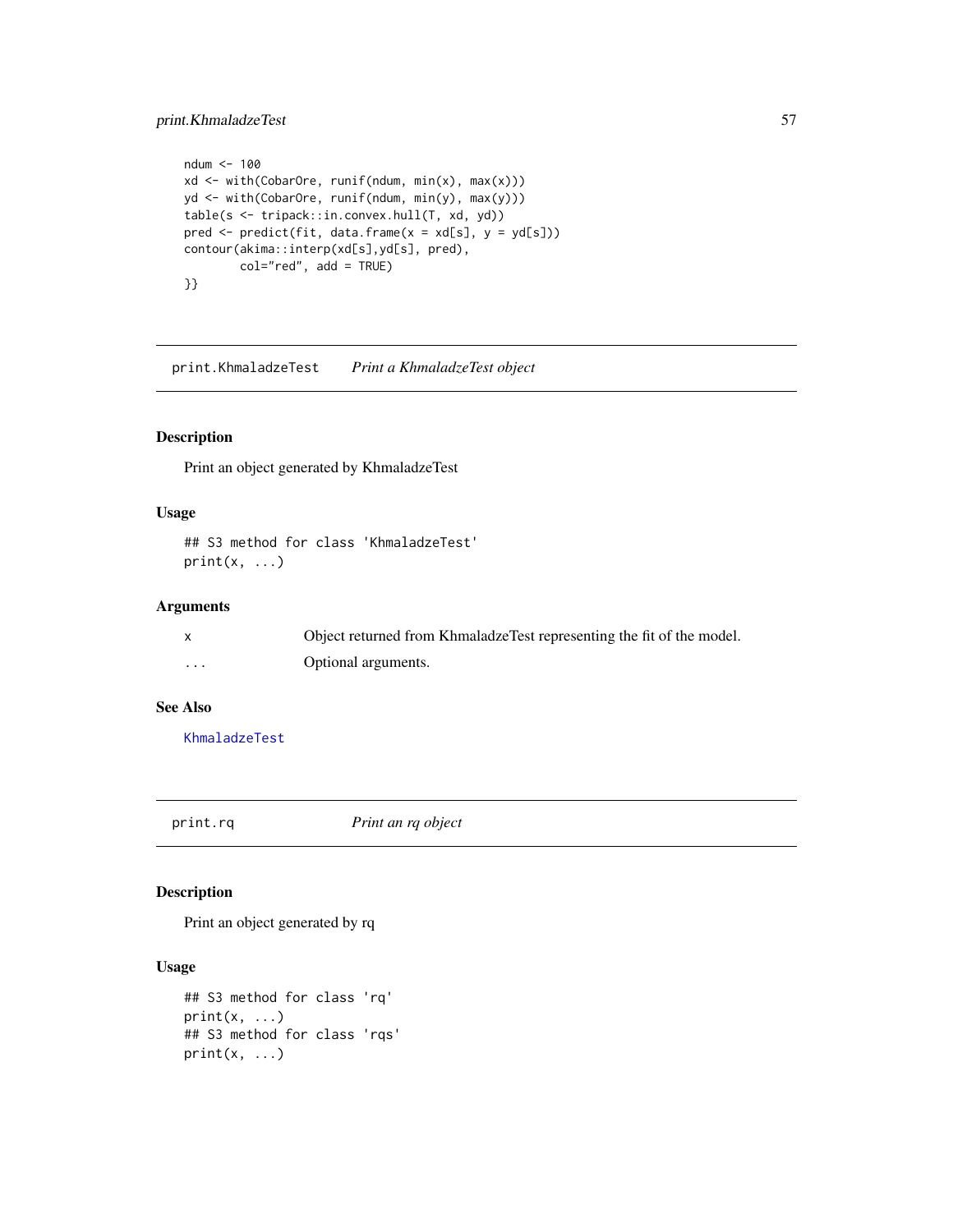# Arguments

|          | Object returned from rq representing the fit of the model. |
|----------|------------------------------------------------------------|
| $\cdots$ | Optional arguments.                                        |

# See Also

[rq](#page-67-0)

print.summary.rq *Print Quantile Regression Summary Object*

# Description

Print summary of quantile regression object

# Usage

```
## S3 method for class 'summary.rq'
print(x, digits=max(5, .0ptions$ digits - 2), ...)## S3 method for class 'summary.rqs'
print(x, \ldots)
```
# Arguments

|                         | This is an object of class "summary. $rq$ " produced by a call to summary. $rq()$ . |
|-------------------------|-------------------------------------------------------------------------------------|
| digits                  | Significant digits reported in the printed table.                                   |
| $\cdot$ $\cdot$ $\cdot$ | Optional arguments passed to printing function                                      |

# See Also

[summary.rq](#page-101-0)

q489 *Even Quicker Sample Quantiles*

# Description

The function q489 computes a single sample quantile using a fortran implementation of the Floyd and Rivest (1975) algorithm. In contrast to the more elaborate function kuantile that uses the Kiweil (2005) implementation it does not attempt to replicate the nine varieties of quantiles as documented in the base function. quantile

## Usage

 $q489(x, \text{tau} = .5)$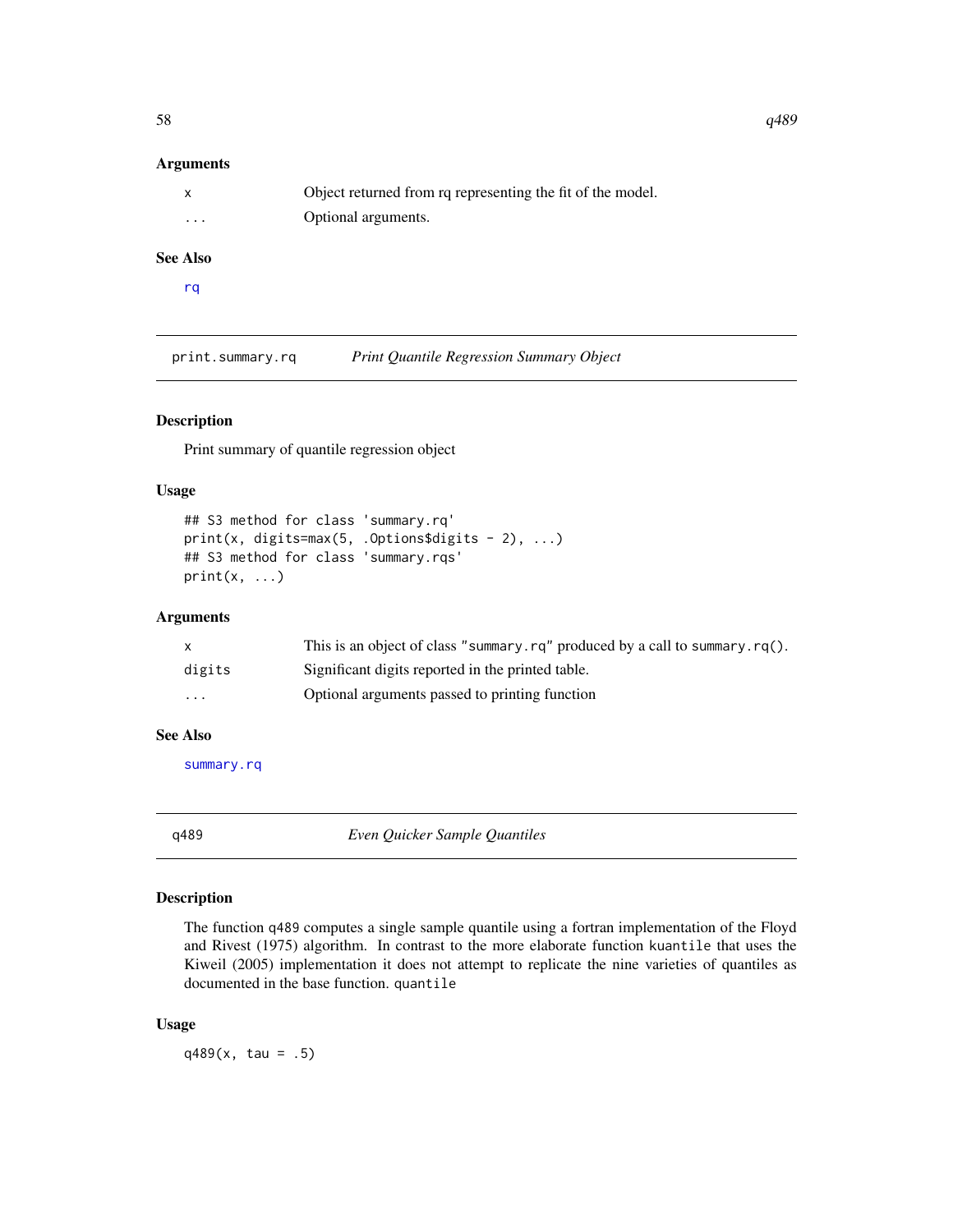#### qrisk to the contract of the contract of the contract of the contract of the contract of the contract of the contract of the contract of the contract of the contract of the contract of the contract of the contract of the c

#### Arguments

|     | numeric vector             |
|-----|----------------------------|
| tau | the quantile of intereste. |

# Details

This is a direct translation of the Algol 68 implementation of Floyd and Rivest (1975), implemented in Ratfor. For the median, average case behavior requires  $1.5n + O((nlog n)^{1/2})$  comparisons. In preliminary experiments it seems to be somewhat faster in large samples than the implementation kuantile of Kiwiel (2005). See Knuth (1998) for further details. No provision is made for nonuniqueness of the quantile. so, when  $\tau n$  is an integer there may be some discrepancy.

#### Value

A scalar quantile of the same length as the vector p.

## Author(s)

R.W.Floyd and R.L.Rivest, R implementation: Roger Koenker

## References

R.W. Floyd and R.L. Rivest: "Algorithm 489: The Algorithm SELECT—for Finding the \$i\$th Smallest of \$n\$ Elements", Comm. ACM 18, 3 (1975) 173,

K.C. Kiwiel: On Floyd and Rivest's SELECT Algorithm, Theoretical Computer Sci. 347 (2005) 214-238.

D. Knuth, The Art of Computer Programming, Volume 3, Sorting and Searching, 2nd Ed., (1998), Addison-Wesley.

#### See Also

[quantile](#page-0-0)

## Examples

medx <- q489(rnorm(1001))

qrisk *Function to compute Choquet portfolio weights*

## Description

This function solves a weighted quantile regression problem to find the optimal portfolio weights minimizing a Choquet risk criterion described in Bassett, Koenker, and Kordas (2002).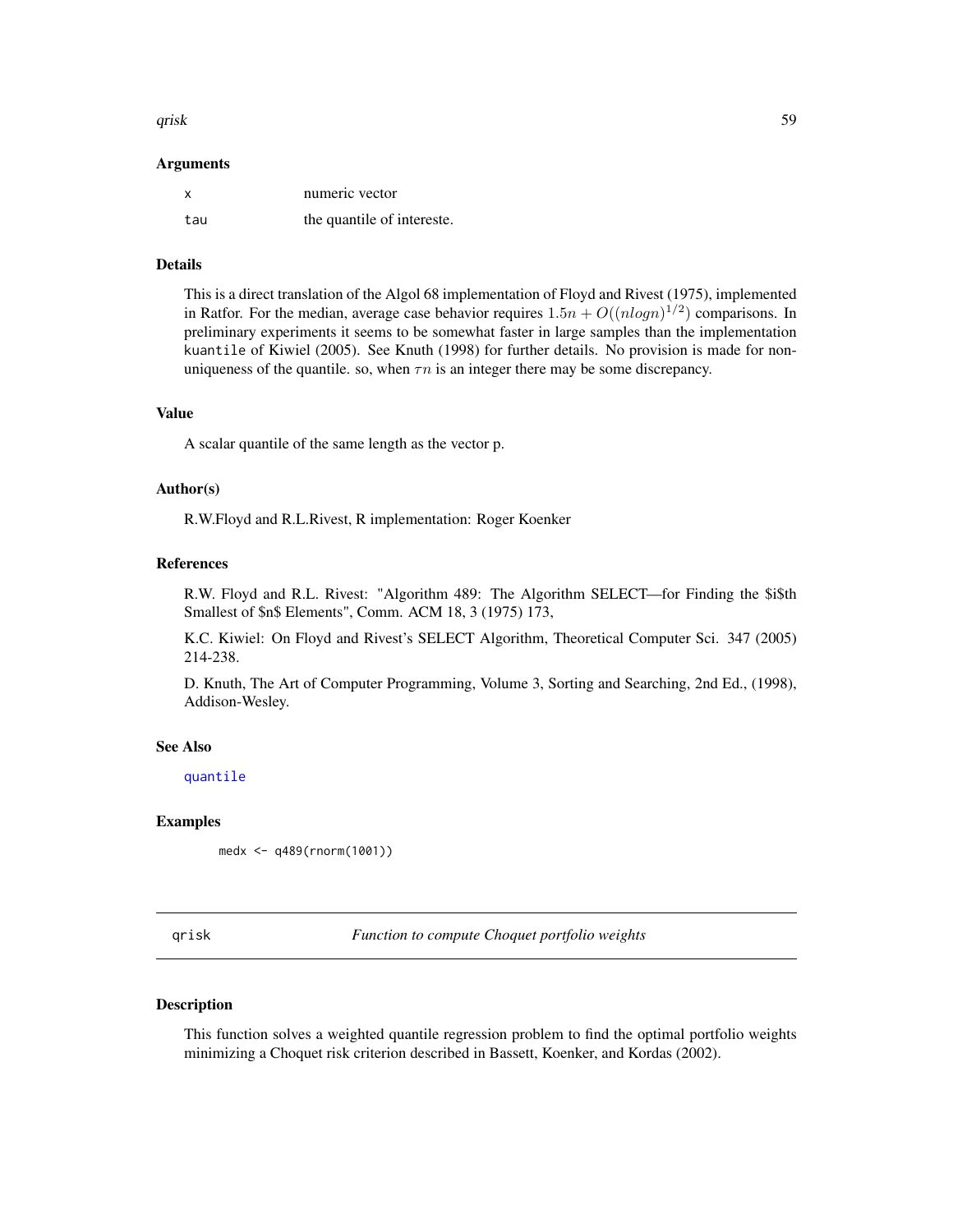# Usage

qrisk(x, alpha =  $c(0.1, 0.3)$ , w =  $c(0.7, 0.3)$ , mu = 0.07,  $R = NULL, r = NULL, lambda = 10000)$ 

## Arguments

| x      | n by q matrix of historical or simulated asset returns                        |  |
|--------|-------------------------------------------------------------------------------|--|
| alpha  | vector of alphas receiving positive weights in the Choquet criterion          |  |
| W      | weights associated with alpha in the Choquet criterion                        |  |
| mu     | targeted rate of return for the portfolio                                     |  |
| R      | matrix of constraints on the parameters of the quantile regression, see below |  |
| r      | rhs vector of the constraints described by R                                  |  |
| lambda | Lagrange multiplier associated with the constraints                           |  |

# Details

The function calls rq.fit.hogg which in turn calls the constrained Frisch Newton algorithm. The constraints Rb=r are intended to apply only to the slope parameters, not the intercept parameters. The user is completely responsible to specify constraints that are consistent, ie that have at least one feasible point. See examples for imposing non-negative portfolio weights.

## Value

| pihat | the optimal portfolio weights                       |
|-------|-----------------------------------------------------|
| muhat | the in-sample mean return of the optimal portfolio  |
| grisk | the in-sample Choquet risk of the optimal portfolio |

# Author(s)

R. Koenker

## References

<http://www.econ.uiuc.edu/~roger/research/risk/risk.html>

Bassett, G., R. Koenker, G Kordas, (2004) Pessimistic Portfolio Allocation and Choquet Expected Utility, J. of Financial Econometrics, 2, 477-492.

# See Also

[rq.fit.hogg](#page-76-0), [srisk](#page-98-0)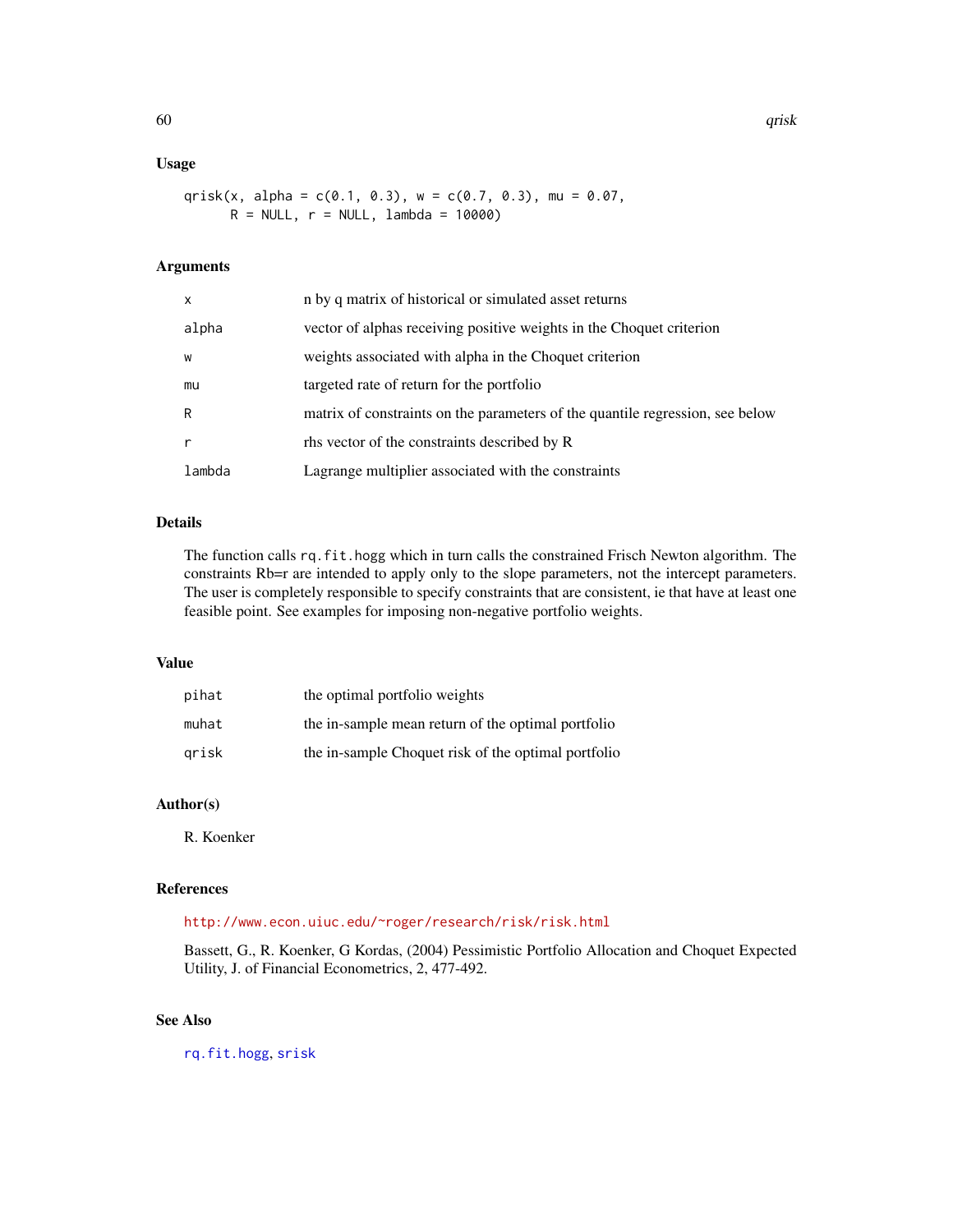$qss$  61

# Examples

```
#Fig 1: ... of Choquet paper
         mu1 <- .05; sig1 <- .02; mu2 <- .09; sig2 <- .07
         x \le -10:40/100u \leftarrow \text{seq}(\text{min}(c(x)),\text{max}(c(x)),\text{length=100})f1 \leftarrow \text{dnorm}(u, mu1, sig1)F1 <- pnorm(u,mu1,sig1)
         f2 <- dchisq(3-sqrt(6)*(u-mu1)/sig1,3)*(sqrt(6)/sig1)
         F2 \le pchisq(3-sqrt(6)*(u-mu1)/sig1,3)
         f3 \leq dnorm(u, mu2, sig2)
         F3 \leq pnorm(u, mu2, sig2)f4 <- dchisq(3+sqrt(6)*(u-mu2)/sig2,3)*(sqrt(6)/sig2)
         F4 \leftarrow pchisq(3+sqrt(6)*(u-mu2)/sig2,3)
         plot(rep(u,4),c(f1,f2,f3,f4),type="n",xlab="return",ylab="density")
         lines(u,f1,lty=1,col="blue")
         lines(u,f2,lty=2,col="red")
         lines(u,f3,lty=3,col="green")
         lines(u,f4,lty=4,col="brown")
         legend(.25,25,paste("Asset ",1:4),lty=1:4,col=c("blue","red","green","brown"))
#Now generate random sample of returns from these four densities.
n <- 1000
if(TRUE){ #generate a new returns sample if TRUE
x1 \leftarrow \text{rnorm}(n)x1 <- (x1-mean(x1))/sqrt(var(x1))
x1 \leftarrow x1*sig1 + mu1x2 \leftarrow -rchisq(n,3)x2 <- (x2-mean(x2))/sqrt(var(x2))
x2 \leftarrow x2*sig1 + mu1x3 \le- rnorm(n)x3 \leftarrow (x3 - \text{mean}(x3)) / \text{sqrt}(var(x3))x3 \le -x3 \times \text{sig2} + \text{mu2}x4 \leq rchisq(n,3)
x4 \leftarrow (x4-mean(x4))/sqrt(var(x4))x4 \leq x4 \cdot \text{sig2} + \text{mu2}}
library(quantreg)
x \le - \text{cbind}(x1, x2, x3, x4)qfit <- qrisk(x)
sfit \le srisk(x)# Try new distortion function
qfit1 <- qrisk(x,alpha = c(.05,.1), w = c(.9,.1), mu = 0.09)
# Constrain portfolio weights to be non-negative
qfit2 <- qrisk(x,alpha = c(.05,.1), w = c(.9,.1), mu = 0.09,
        R = \text{rbind}(\text{rep}(-1,3), \text{diag}(3)), r = c(-1, \text{rep}(\emptyset,3)))
```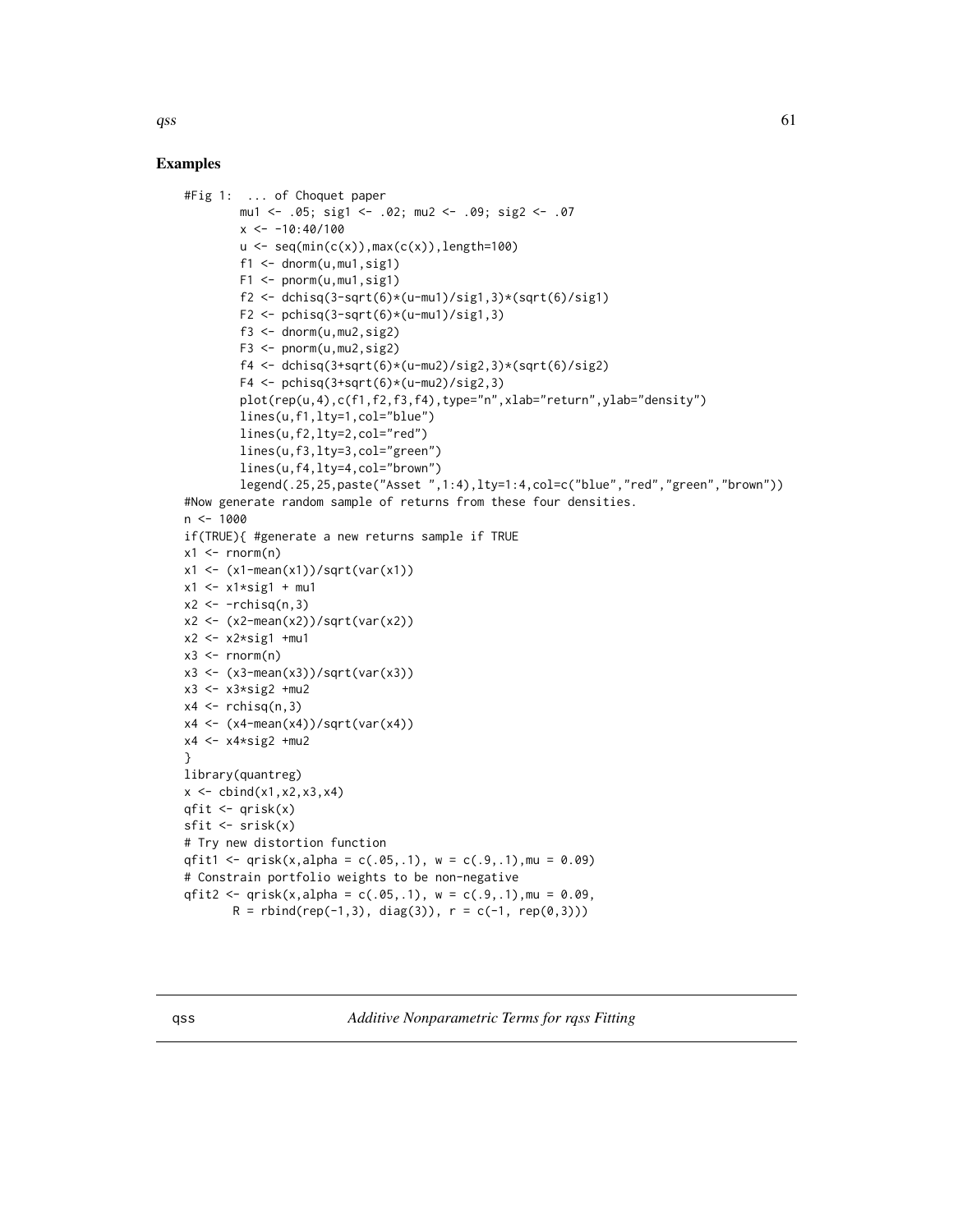In the formula specification of rqss nonparametric terms are specified with qss. Both univariate and bivariate specifications are possible, and qualitative constraints may also be specified for the qss terms.

# Usage

```
qss(x, constant = "N", lambda = 1, ndum = 0, dummies = NULL,Dorder = 1, w = \text{rep}(1, \text{length}(x)))
```
# Arguments

| х          | The covariate determining the nonparametric component, if x is a matrix with<br>two columns then the qss function will construct a penalized triogram term.                                                                                                                                                                                                                                                                                                                                                                                                                                                                        |
|------------|------------------------------------------------------------------------------------------------------------------------------------------------------------------------------------------------------------------------------------------------------------------------------------------------------------------------------------------------------------------------------------------------------------------------------------------------------------------------------------------------------------------------------------------------------------------------------------------------------------------------------------|
| lambda     | The smoothing parameter governing the tradeoff between fidelity and the penalty<br>component for this term. Larger lambdas produce smoother fits. In future ver-<br>sions there should be an automatic mechanism for default choice of the lambdas.<br>For now, this is the responsibility of the user.                                                                                                                                                                                                                                                                                                                            |
| constraint | Optional specification of qualitative constraints on the fitted univariate qss func-<br>tions, take the values: "N","I","D","V","C" "VI","VD","CI","CD" for none, in-<br>creasing, decreasing, convex, concave, convex and increasing, etc. And for bi-<br>variate qss components can take the values "N","V","C" for none, convex, and<br>concave. Note that confidence bands for constrained fits of this sort, while avail-<br>able from plot. rqss as of yet lack a formal justification.                                                                                                                                      |
| ndum       | number of dummy vertices: this is only relevant for qss2 terms. In addition<br>to vertices at the observed $(x,y)$ points ndum dummy vertices are generated –<br>distributed uniformly over the rectangle given by the Cartesian product of the<br>ranges of $x$ and $y$ – observations that fall in the convex hull of the observations<br>are retained. So the actual number of dummy vertices used is smaller than ndum.<br>The values of these vertices are returned in the list dummies, so that they can be<br>reused.                                                                                                       |
| Dorder     | Order of the total variation penalty, the default of 1 implies a penalty on the first<br>derivative of the fitted function, a value of 0 implies total variation of the fitted<br>function itself will be penalized. Note that only monotonicity constraints, "I"<br>and "D" are allowed when Dorder = $\theta$ , and result in estimates that are equivalent<br>to a form of isotonic regression when lambda is sufficiently near zero. Results<br>in this case from the package isotone may differ slightly when plotted due to<br>multiple solutions so it is prudent to evaluate the objective function for both<br>solutions. |
| dummies    | list of dummy vertices as generated, for example by triogram.fidelity when ndum<br>$> 0$ . Should be a list with x and y components. These points should lie inside<br>the convex hull of the real xy points, but no explicit checking of this assertion is<br>currently done.                                                                                                                                                                                                                                                                                                                                                     |
| W          | weights not yet unimplemented                                                                                                                                                                                                                                                                                                                                                                                                                                                                                                                                                                                                      |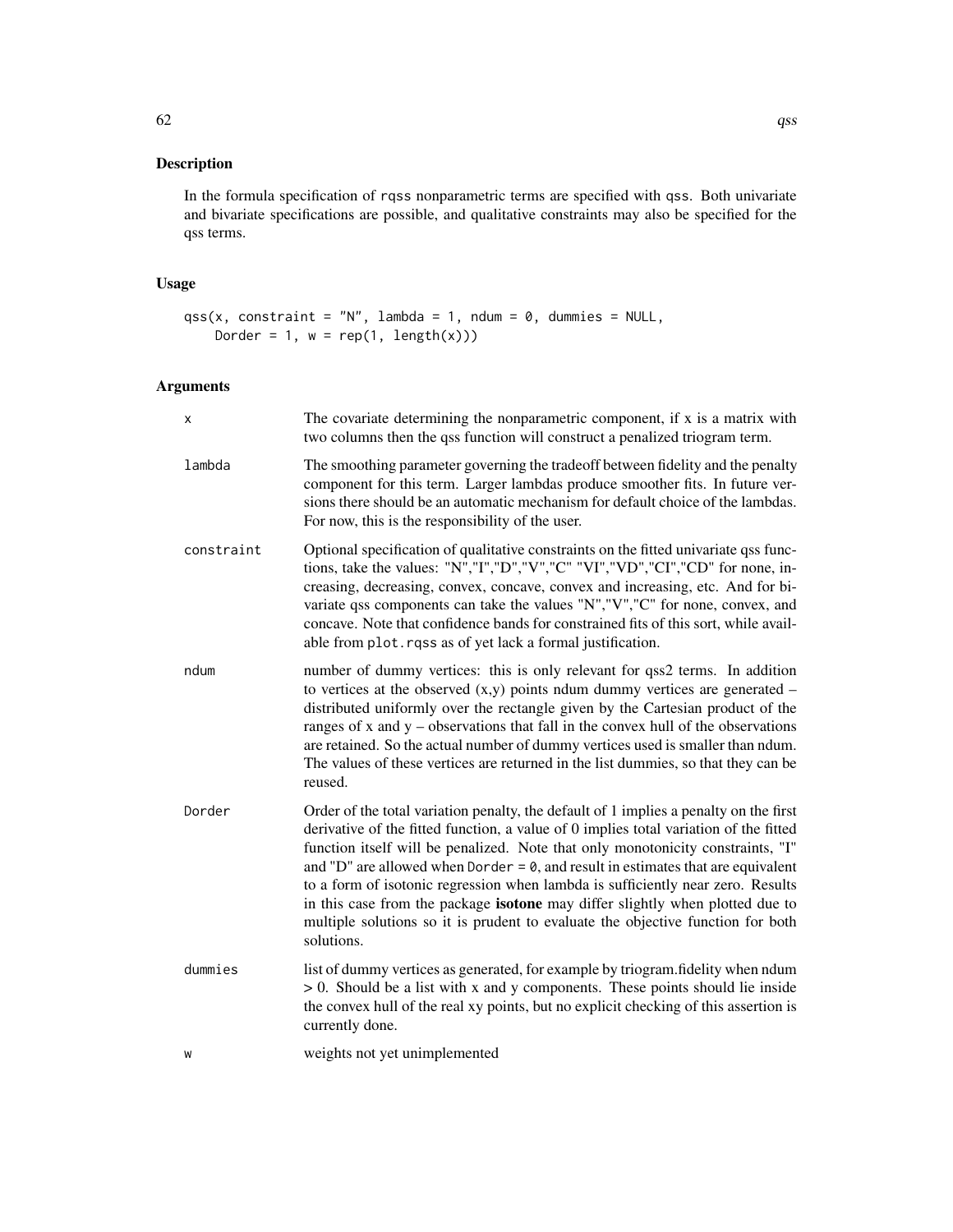#### $QTECox$  63

# Details

The various pieces returned are stored in sparse matrix.csr form. See [rqss](#page-93-0) for details on how they are assembled. To preserve the sparsity of the design matrix the first column of each qss term is dropped. This differs from the usual convention that would have forced qss terms to have mean zero. This convention has implications for prediction that need to be recognized. The penalty components for qss terms are based on total variation penalization of the first derivative (and gradient, for bivariate x) as described in the references appearing in the help for rqss. When Dorder  $= 0$ , fitting is like the taut string methods of Davies (2014), except for the fact that fidelity is quantilesque rather than quadratic, and that no provision is made for automatic selection of the smoothing parameter.

For the bivariate case, package **tripack** (and for plotting also **akima**) are required (automatically, by the R code).

## Value

| F       | Fidelity component of the design matrix   |
|---------|-------------------------------------------|
| dummies | List of dummy vertices                    |
| A       | Penalty component of the design matrix    |
| R       | Constraint component of the design matrix |
| r       | Constraint component of the rhs           |

## Author(s)

Roger Koenker

## References

Davies, Laurie (2014) *Data Analysis and Approximate Models*, CRC Press.

#### See Also

[rqss](#page-93-0)

QTECox *Function to obtain QTE from a Cox model*

#### Description

Computes quantile treatment effects comparable to those of crq model from a coxph object.

#### Usage

QTECox(x, smooth = TRUE)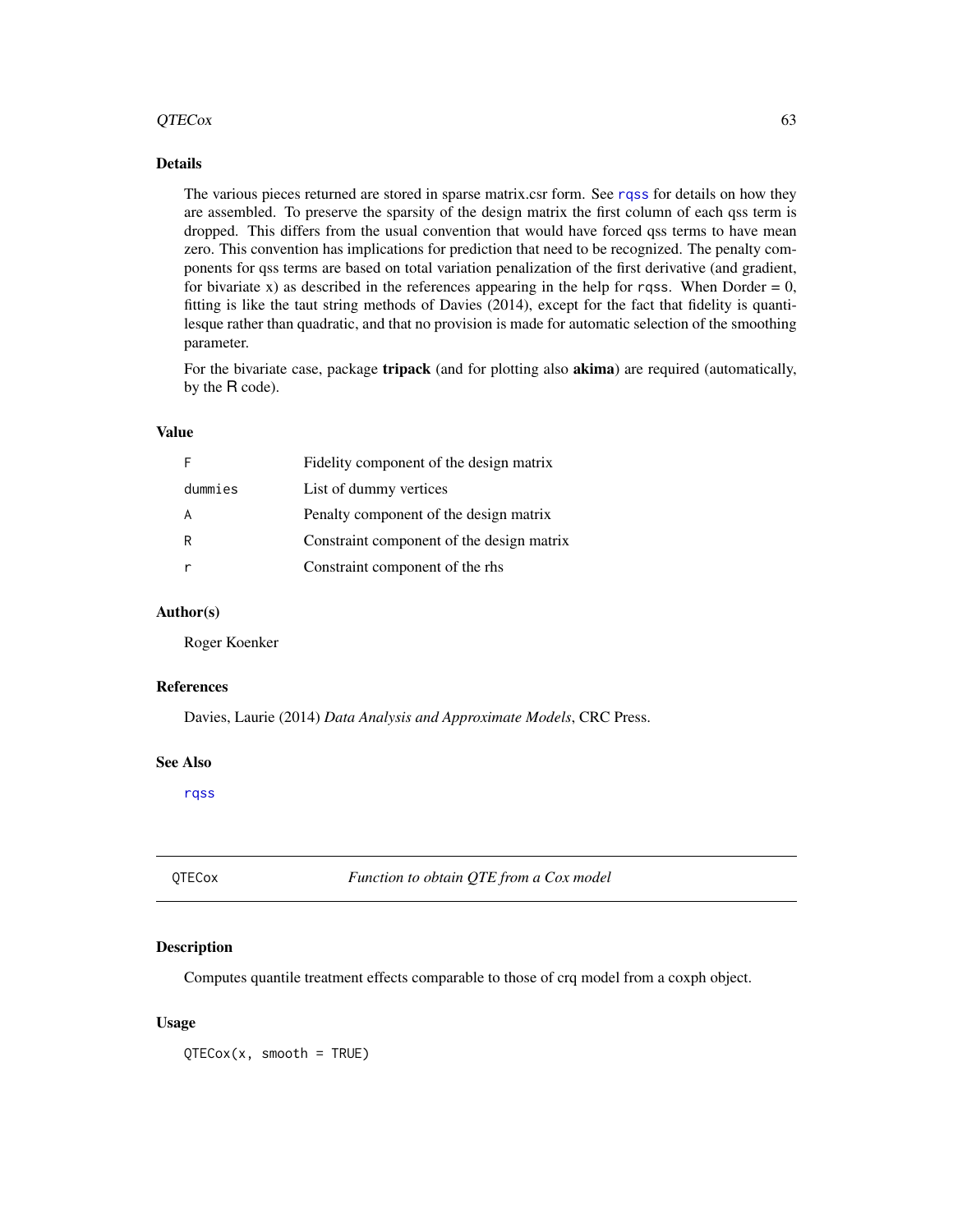#### Arguments

|        | An object of class coxph produced by coxph.                                 |
|--------|-----------------------------------------------------------------------------|
| smooth | Logical indicator if TRUE (default) then Cox survival function is smoothed. |

## Details

Estimates of the Cox QTE,  $\frac{dQ(t|x)}{dx_j}$  at  $x = \bar{x}$ , can be expressed as a function of t as follows:

$$
\frac{dQ(t|x)}{dx_j} = \frac{dt}{dx_j} \frac{dQ(t|x)}{dt}
$$

The Cox survival function,  $S(y|x) = \exp{-H_0(y) \exp(b'x)}$ 

$$
\frac{dS(y|x)}{dx_j}=S(y|x)log\{S(y|x)\}b_j
$$

where  $\frac{dQ(t|x)}{dx_j}$  can be estimated by  $\frac{\Delta(t)}{\Delta(S)}(1-t)$  where \$S\$ and \$t\$ denote the surv and time components of the survfit object. Note that since  $t = 1-S(y|x)$ , the above is the value corresponding to the argument \$(1-t)\$; and furthermore

$$
\frac{dt}{dx_j} = -\frac{dS(y|x)}{dx_j} = -(1-t)\log(1-t)b_j
$$

Thus the QTE at the mean of x's is:

$$
(1 - S) = \frac{\Delta(t)}{\Delta(S)} S \log(S) b_j
$$

Since  $\Delta S$  is negative and \$log (S)\$ is also negative this has the same sign as  $b_j$ . The crq model fits the usual AFT form Surv(log(Time),Status), then

$$
\frac{dlog(Q(t|x))}{dx_j} = \frac{dQ(t|x)}{dx_j}/Q(t|x)
$$

This is the matrix form returned.

#### Value

| taus | points of evaluation of the OTE.                                              |
|------|-------------------------------------------------------------------------------|
| 0TE  | matrix of OTEs, the ith column contains the OTE for the ith covariate effect. |
|      | Note that there is no intercept effect, see plot, summary, cross for usage.   |

## Author(s)

Roger Koenker Stephen Portnoy & Tereza Neocleous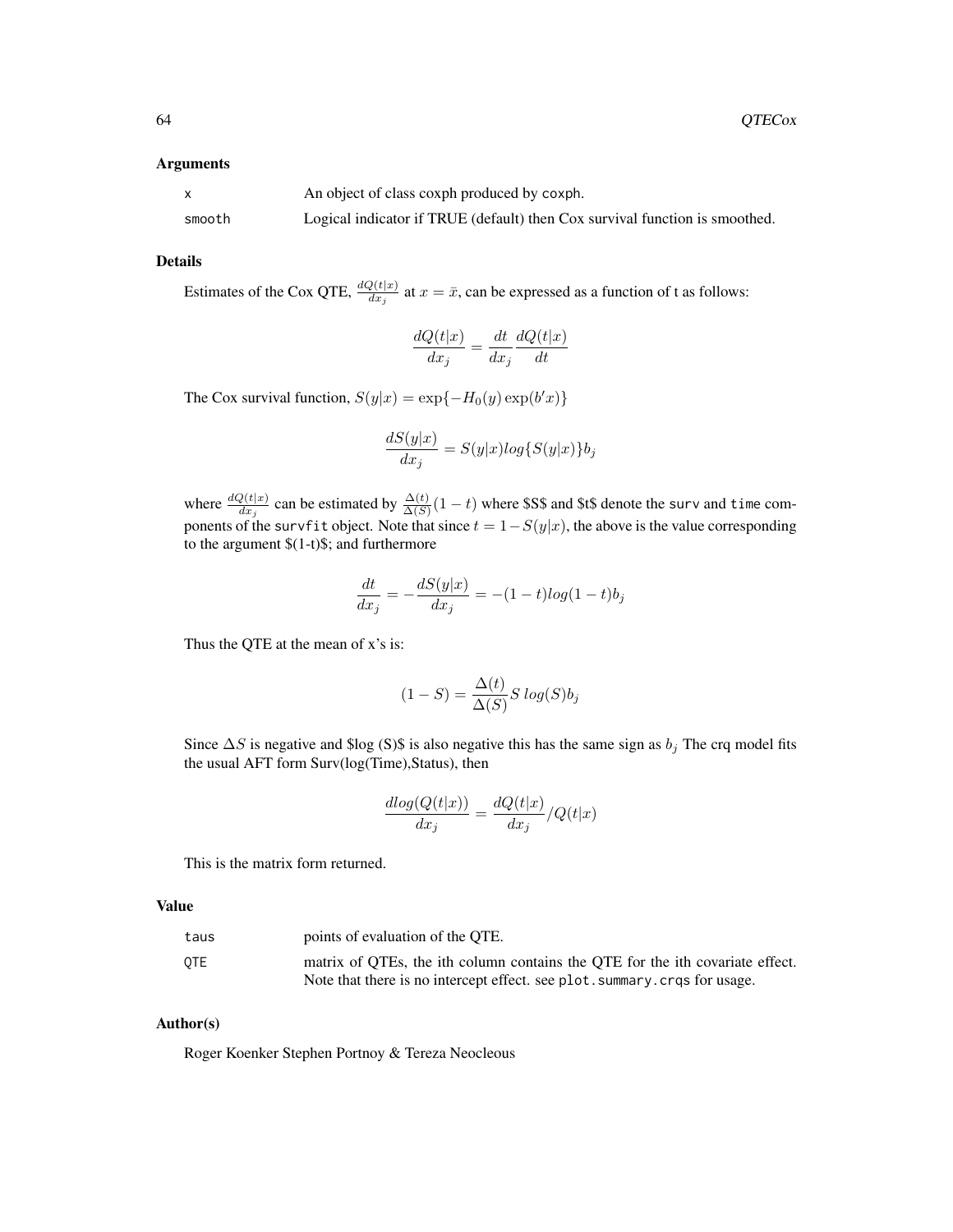#### **ranks** 65

# References

Koenker, R. and Geling, O. (2001). Reappraising Medfly longevity: a quantile regression survival analysis, J. Amer. Statist. Assoc., 96, 458-468

## See Also

## [crq](#page-18-0)

ranks *Quantile Regression Ranks*

# Description

Function to compute ranks from the dual (regression rankscore) process.

# Usage

```
ranks(v, score="wilcoxon", tau=0.5, trim = NULL)
```
## Arguments

| $\mathsf{V}$ | object of class "rq.process" generated by rq()                                                                                                                                                                                                                                                                                                                                                                                                                                                                                                                                                                                                                                                                            |
|--------------|---------------------------------------------------------------------------------------------------------------------------------------------------------------------------------------------------------------------------------------------------------------------------------------------------------------------------------------------------------------------------------------------------------------------------------------------------------------------------------------------------------------------------------------------------------------------------------------------------------------------------------------------------------------------------------------------------------------------------|
| score        | The score function desired. Currently implemented score functions are "wilcoxon",<br>"normal", and "sign" which are asymptotically optimal for the logistic, Gaus-<br>sian and Laplace location shift models respectively. The "normal" score func-<br>tion is also sometimes called van der Waerden scores. Also implemented are the<br>"tau" which generalizes sign scores to an arbitrary quantile, "interquartile"<br>which is appropriate for tests of scale shift, normal scale for Gaussian scale<br>shift, halfnormalscale for Gaussian scale shift only to the right of the median,<br>and 1 ehmann for Lehmann local alternatives. See Koenker (2010) for further<br>details on the last three of these scores. |
| tau          | the optional value of tau if the "tau" score function is used.                                                                                                                                                                                                                                                                                                                                                                                                                                                                                                                                                                                                                                                            |
| trim         | optional trimming proportion parameter(s) – only applicable for the Wilcoxon<br>score function – when one value is provided there is symmetric trimming of<br>the score integral to the interval (trim, 1-trim), when there are two values<br>provided, then the trimming restricts the integration to $(\text{trim}[1], \text{trim}[2])$ .                                                                                                                                                                                                                                                                                                                                                                               |

# Details

See GJKP(1993) for further details.

## Value

The function returns two components. One is the ranks, the other is a scale factor which is the  $L_2$ norm of the score function. All score functions should be normalized to have mean zero.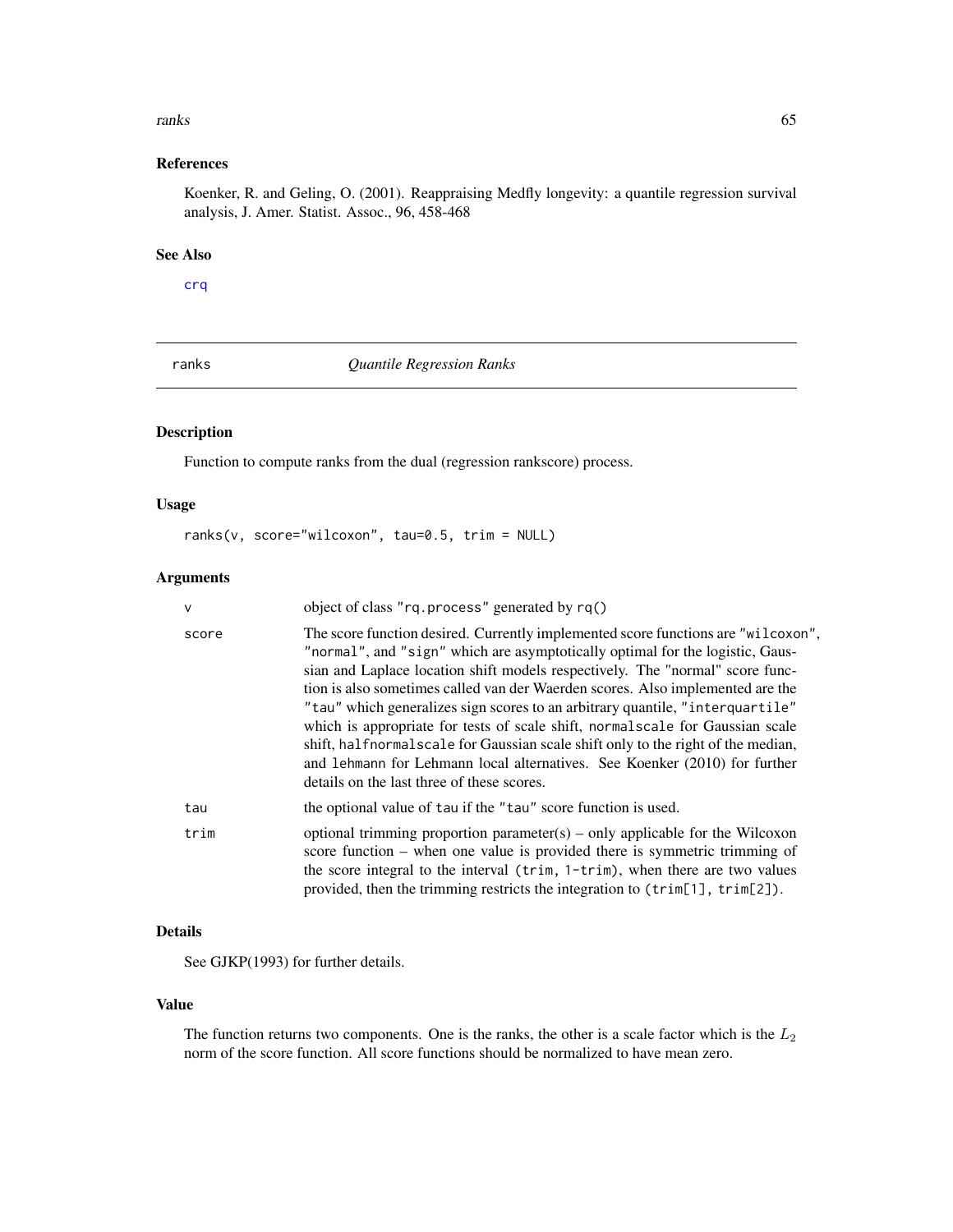## References

Gutenbrunner, C., J. Jureckova, Koenker, R. and Portnoy, S. (1993) Tests of linear hypotheses based on regression rank scores, *Journal of Nonparametric Statistics*, (2), 307–331.

Koenker, R. Rank Tests for Heterogeneous Treatment Effects with Covariates, preprint.

## See Also

[rq](#page-67-0), [rq.test.rank](#page-4-0) [anova](#page-0-0)

# Examples

```
data(stackloss)
ranks(rq(stack.loss ~ stack.x, tau=-1))
```
<span id="page-65-0"></span>rearrange *Rearrangement*

#### Description

Monotonize a step function by rearrangement

# Usage

rearrange(f,xmin,xmax)

## Arguments

|      | object of class stepfun                    |
|------|--------------------------------------------|
| xmin | minimum of the support of the rearranged f |
| xmax | maximum of the support of the rearranged f |

# Details

Given a stepfunction  $Q(u)$ , not necessarily monotone, let  $F(y) = \int \{Q(u) \leq y\} du$  denote the associated cdf obtained by randomly evaluating Q at  $U \sim U[0, 1]$ . The rearranged version of Q is  $\hat{Q}(u) = \inf\{u : F(y) \geq u\}$ . Therearrangedfunctioninheritstherightorleft continuity of original stepfunction.

# Value

Produces transformed stepfunction that is monotonic increasing.

# Author(s)

R. Koenker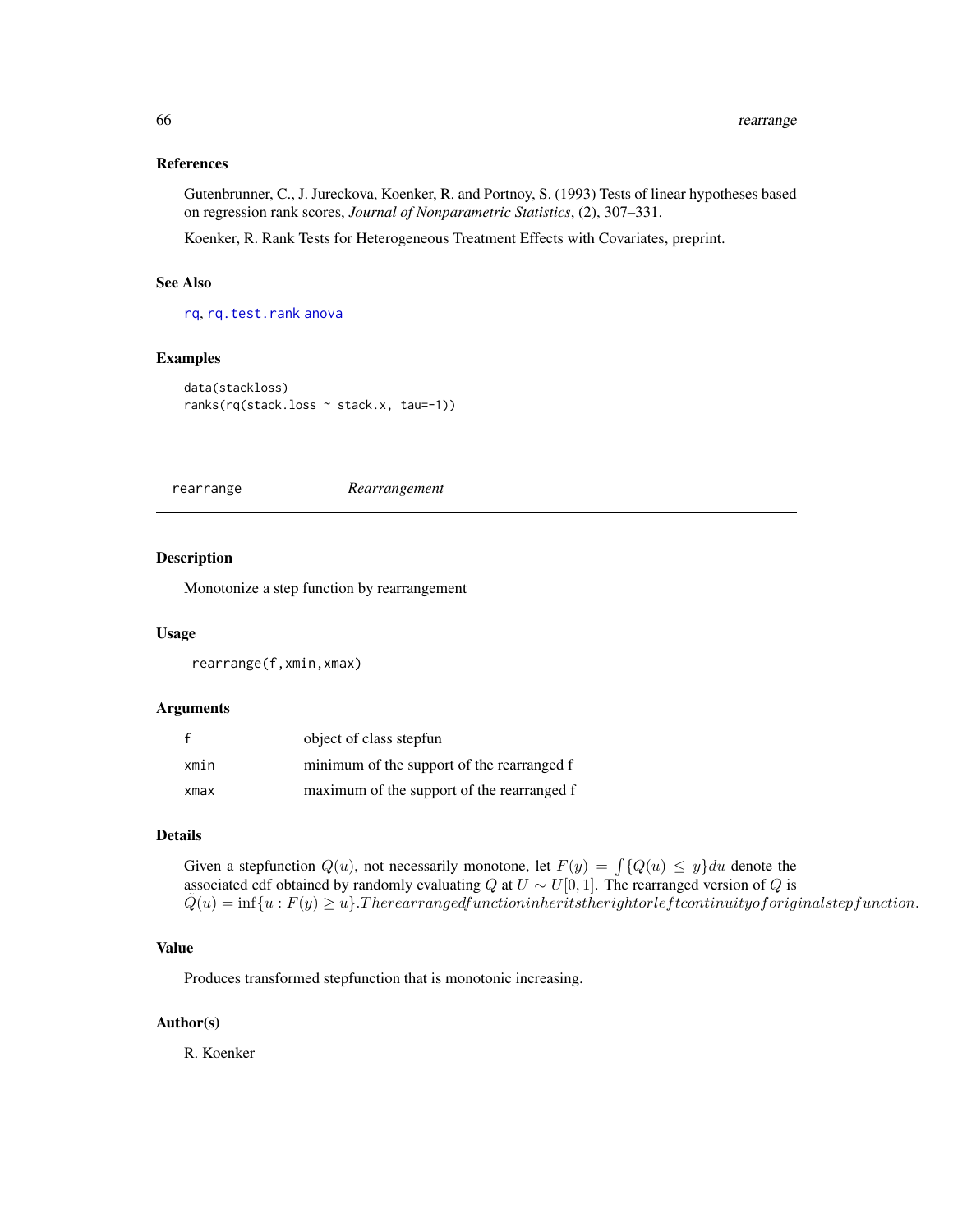# residuals.nlrq 67

## References

Chernozhukov, V., I. Fernandez-Val, and A. Galichon, (2006) Quantile and Probability Curves without Crossing, Econometrica, forthcoming.

Chernozhukov, V., I. Fernandez-Val, and A. Galichon, (2009) Improving Estimates of Monotone Functions by Rearrangement, Biometrika, 96, 559–575.

Hardy, G.H., J.E. Littlewood, and G. Polya (1934) Inequalities, Cambridge U. Press.

#### See Also

[rq](#page-67-0) [rearrange](#page-65-0)

## Examples

```
data(engel)
z \leq r q(foodexp \sim income, tau = -1, data = engel)zp <- predict(z,newdata=list(income=quantile(engel$income,.03)),stepfun = TRUE)
plot(zp,do.points = FALSE, xlab = expression(tau),
        ylab = expression(Q ( tau )), main="Engel Food Expenditure Quantiles")
plot(rearrange(zp),do.points = FALSE, add=TRUE,col.h="red",col.v="red")
legend(.6,300,c("Before Rearrangement","After Rearrangement"),lty=1,col=c("black","red"))
```
<span id="page-66-0"></span>residuals.nlrq *Return residuals of an nlrq object*

## Description

Set algorithmic parameters for nlrq (nonlinear quantile regression function)

#### Usage

```
## S3 method for class 'nlrq'
residuals(object, type = c("response", "rho"), ...)
```
# Arguments

| object  | an 'nlrq' object as returned by function 'nlrq'                                                                                                                                                                                                                                                                                                       |
|---------|-------------------------------------------------------------------------------------------------------------------------------------------------------------------------------------------------------------------------------------------------------------------------------------------------------------------------------------------------------|
| type    | the type of residuals to return: "response" is the distance between observed<br>and predicted values; "rho" is the weighted distance used to calculate the ob-<br>jective function in the minimisation algorithm as tau * pmax(resid, 0) + (1)<br>- tau) $*$ pmin(resid, 0), where resid are the simple residuals as above (with<br>type="response"). |
| $\cdot$ | further arguments passed to or from other methods.                                                                                                                                                                                                                                                                                                    |

## See Also

[nlrq](#page-40-0)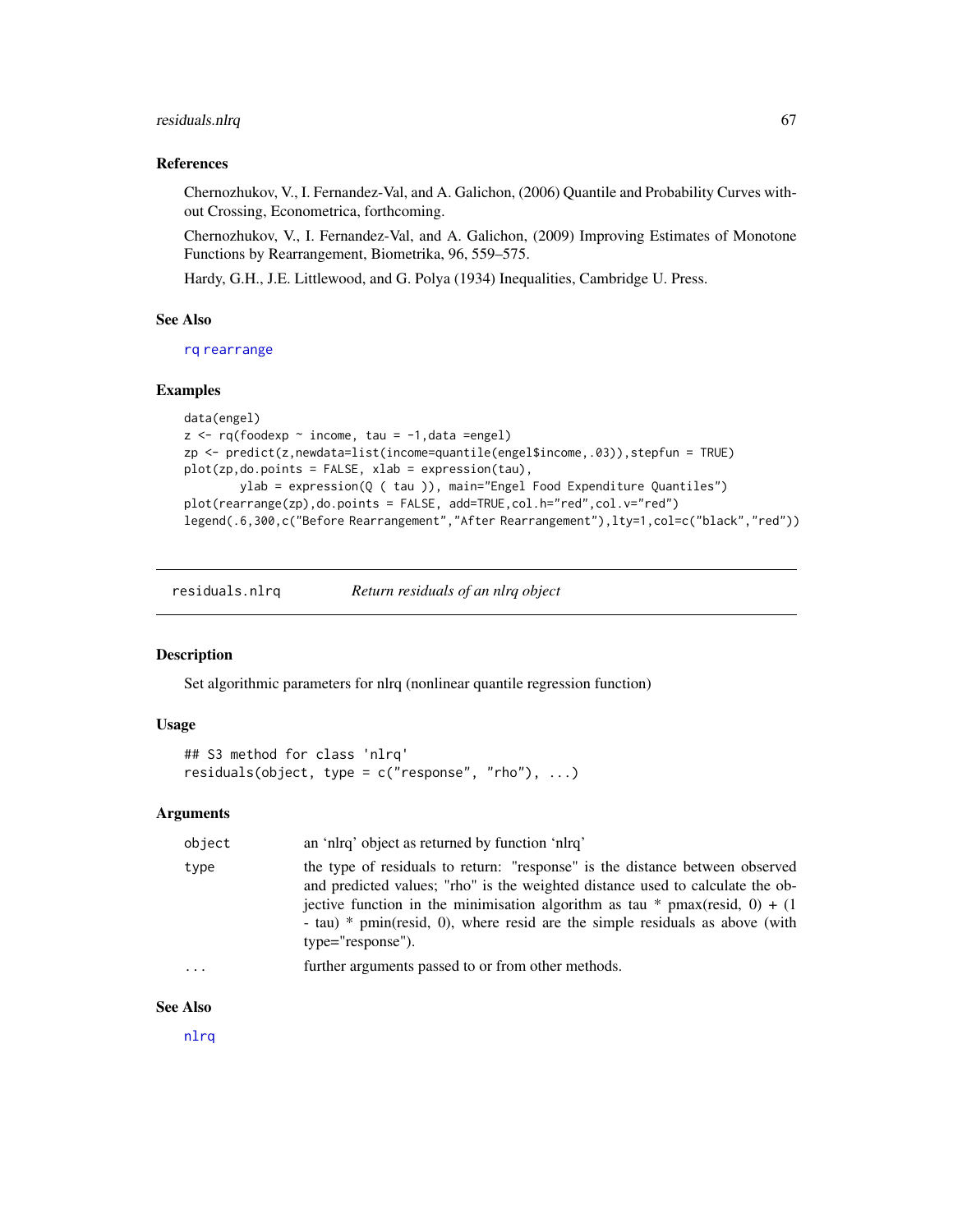# <span id="page-67-0"></span>Description

Returns an object of class "rq" "rqs" or "rq.process" that represents a quantile regression fit.

# Usage

rq(formula, tau=.5, data, subset, weights, na.action, method="br", model = TRUE, contrasts, ...)

# Arguments

| formula   | a formula object, with the response on the left of a $\sim$ operator, and the terms,<br>separated by + operators, on the right.                                                                                                                                                                                                                                                                                                                                                                                                                                                   |
|-----------|-----------------------------------------------------------------------------------------------------------------------------------------------------------------------------------------------------------------------------------------------------------------------------------------------------------------------------------------------------------------------------------------------------------------------------------------------------------------------------------------------------------------------------------------------------------------------------------|
| tau       | the quantile(s) to be estimated, this is generally a number strictly between $0$ and<br>1, but if specified strictly outside this range, it is presumed that the solutions<br>for all values of tau in $(0,1)$ are desired. In the former case an object of class<br>"rq" is returned, in the latter, an object of class "rq.process" is returned. As<br>of version 3.50, tau can also be a vector of values between 0 and 1; in this case<br>an object of class "rqs" is returned containing among other things a matrix of<br>coefficient estimates at the specified quantiles. |
| data      | a data.frame in which to interpret the variables named in the formula, or in the<br>subset and the weights argument. If this is missing, then the variables in the<br>formula should be on the search list. This may also be a single number to handle<br>some special cases – see below for details.                                                                                                                                                                                                                                                                             |
| subset    | an optional vector specifying a subset of observations to be used in the fitting<br>process.                                                                                                                                                                                                                                                                                                                                                                                                                                                                                      |
| weights   | vector of observation weights; if supplied, the algorithm fits to minimize the sum<br>of the weights multiplied into the absolute residuals. The length of weights must<br>be the same as the number of observations. The weights must be nonnegative<br>and it is strongly recommended that they be strictly positive, since zero weights<br>are ambiguous.                                                                                                                                                                                                                      |
| na.action | a function to filter missing data. This is applied to the model. frame after any<br>subset argument has been used. The default (with na. fail) is to create an error<br>if any missing values are found. A possible alternative is na. omit, which deletes<br>observations that contain one or more missing values.                                                                                                                                                                                                                                                               |
| model     | if TRUE then the model frame is returned. This is essential if one wants to call<br>summary subsequently.                                                                                                                                                                                                                                                                                                                                                                                                                                                                         |
| method    | the algorithmic method used to compute the fit. There are several options:                                                                                                                                                                                                                                                                                                                                                                                                                                                                                                        |
|           | 1. "br" The default method is the modified version of the Barrodale and<br>Roberts algorithm for $l_1$ -regression, used by 11f it in S, and is described in<br>detail in Koenker and d'Orey(1987, 1994), default = "br". This is quite ef-<br>ficient for problems up to several thousand observations, and may be used to                                                                                                                                                                                                                                                       |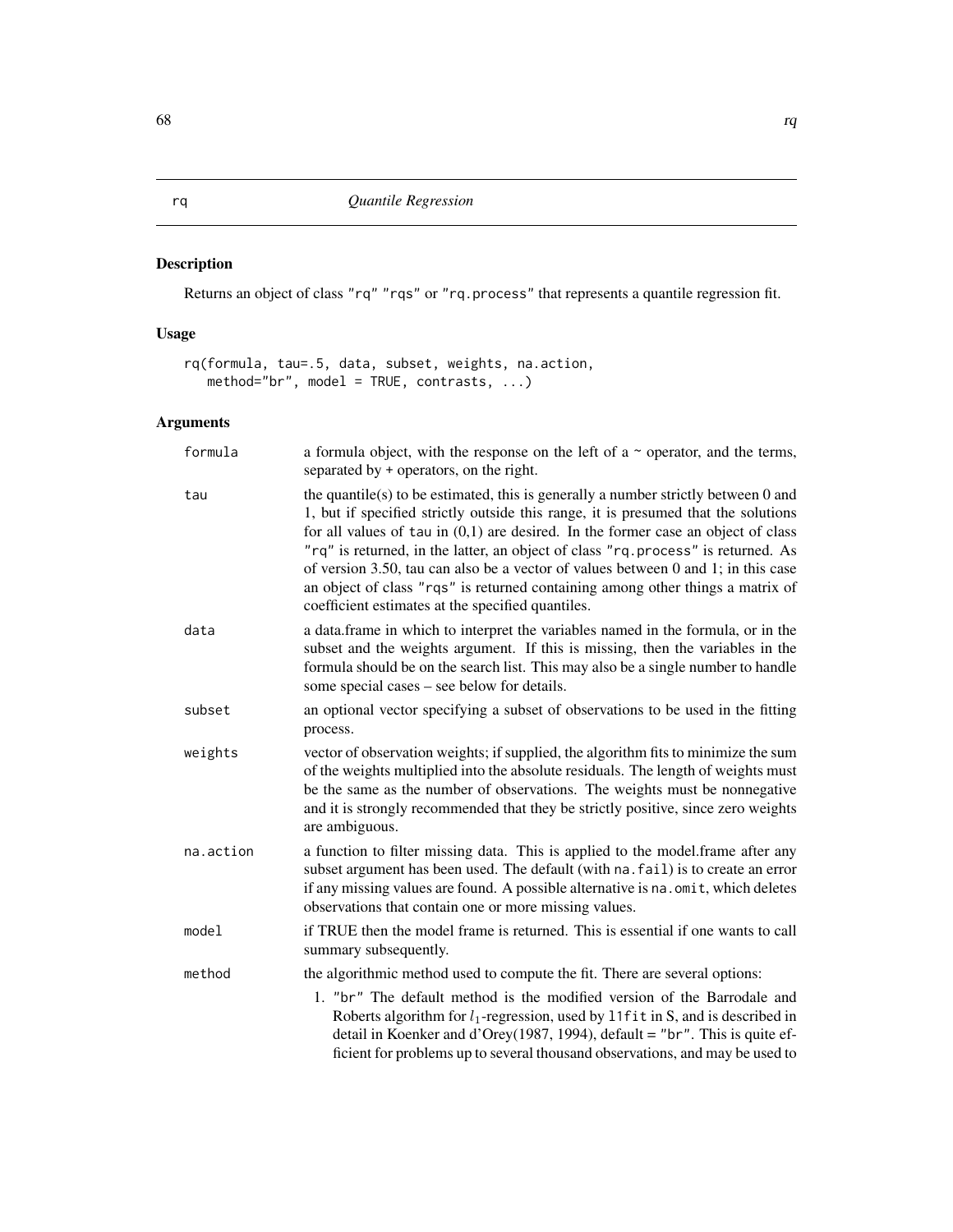compute the full quantile regression process. It also implements a scheme for computing confidence intervals for the estimated parameters, based on inversion of a rank test described in Koenker(1994).

- 2. "fn" For larger problems it is advantageous to use the Frisch–Newton interior point method "fn". This is described in detail in Portnoy and Koenker(1997).
- 3. "pfn" For even larger problems one can use the Frisch–Newton approach after preprocessing "pfn". Also described in detail in Portnoy and Koenker(1997), this method is primarily well-suited for large n, small p problems, that is when the parametric dimension of the model is modest.
- 4. "sfn" For large problems with large parametric dimension it is often advantageous to use method "sfn" which also uses the Frisch-Newton algorithm, but exploits sparse algebra to compute iterates. This is especially helpful when the model includes factor variables that, when expanded, generate design matrices that are very sparse. At present options for inference, i.e. summary methods are somewhat limited when using the "sfn" method. Only the option se = "nid" is currently available, but I hope to implement some bootstrap options in the near future.
- 5. "fnc" Another option enables the user to specify linear inequality constraints on the fitted coefficients; in this case one needs to specify the matrix R and the vector r representing the constraints in the form  $Rb \ge r$ . See the examples below.
- 6. "conquer" For very large problems especially those with large parametric dimension, this option provides a link to the conquer of He, Pan, Tan, and Zhou (2020). Calls to summary when the fitted object is computed with this option invoke the multiplier bootstrap percentile method of the conquer package and can be considerably quicker than other options when the problem size is large. Further options for this fitting method are described in the conquer package. Note that this option employs a smoothing form of the usual QR objective function so solutions may be expected to differ somewhat from those produced with the other options.
- 7. "pfnb" This option is intended for applications with large sample sizes and/or moderately fine tau grids. It uses a form of preprocessing to accelerate the solution process. The loop over taus occurs inside the Fortran call and there should be more efficient than other methods in large problems.
- 8. "qfnb" This option is like the preceeding one except that it doesn't use the preprocessing option.
- 9. "ppro" This option is an R prototype of the pfnb and is offered for historical/interpretative purposes, but probably should be considered deprecated.
- 10. "lasso" There are two penalized methods: "lasso" and "scad" that implement the lasso penalty and Fan and Li smoothly clipped absolute deviation penalty, respectively. These methods should probably be regarded as experimental. Note: weights are ignored when the method is penalized.
- contrasts a list giving contrasts for some or all of the factors default = NULL appearing in the model formula. The elements of the list should have the same name as the variable and should be either a contrast matrix (specifically, any full-rank matrix with as many rows as there are levels in the factor), or else a function to compute such a matrix given the number of levels.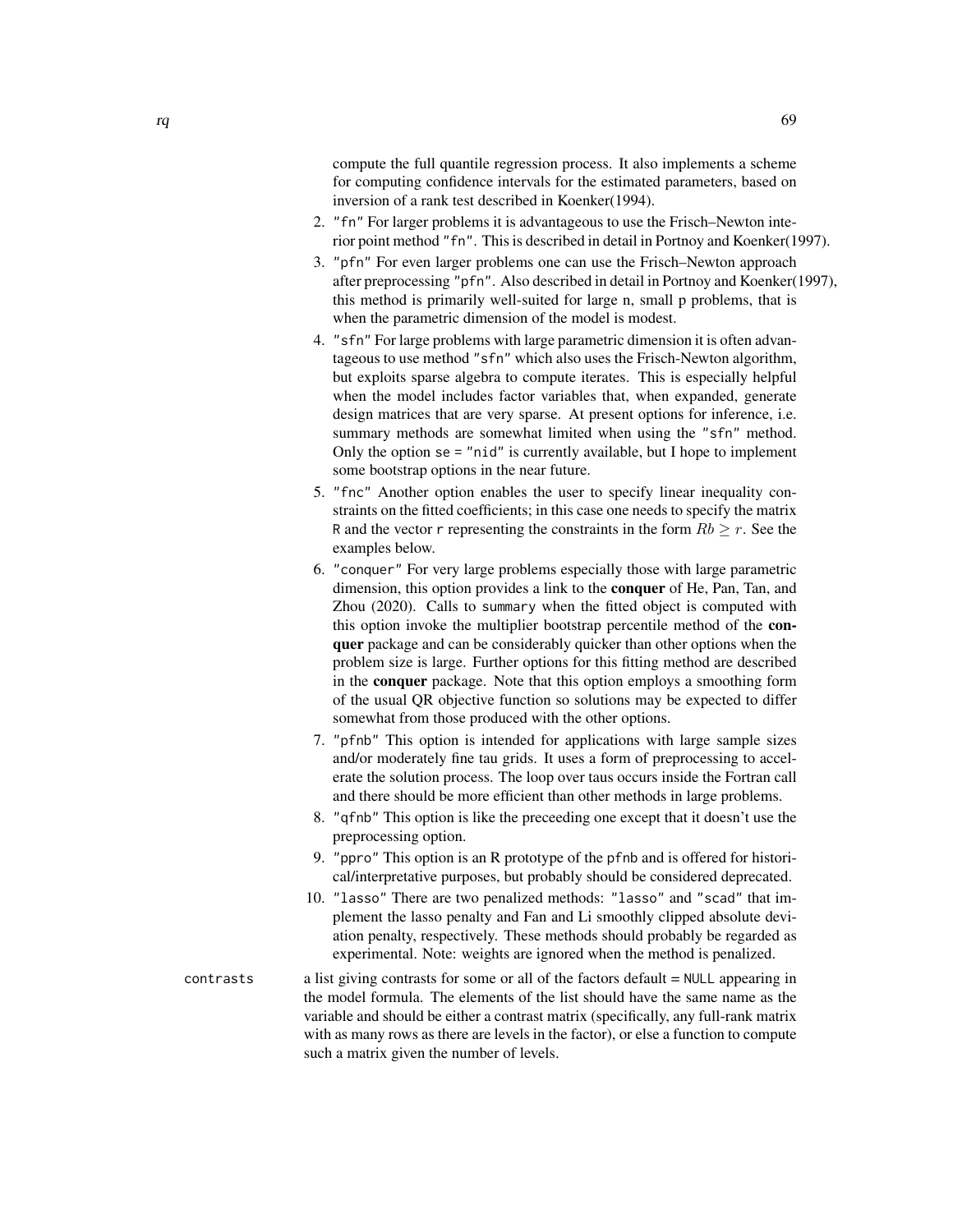... additional arguments for the fitting routines (see [rq.fit.br](#page-71-0) and [rq.fit.fnb](#page-74-0), etc. and the functions they call).

## Details

For further details see the vignette available from R with vignette("rq", package="quantreg") and/or the Koenker (2005). For estimation of nonlinear (in parameters) quantile regression models there is the function nlrq and for nonparametric additive quantile regression there is the function rqss. Fitting of quantile regression models with censored data is handled by the crq function.

## Value

See rq. object and [rq.process.object](#page-89-0) for details. Inferential matters are handled with [summary](#page-0-0). There are extractor methods logLik and AIC that are potentially relevant for model selection.

## Method

The function computes an estimate on the tau-th conditional quantile function of the response, given the covariates, as specified by the formula argument. Like  $lm()$ , the function presumes a linear specification for the quantile regression model, i.e. that the formula defines a model that is linear in parameters. For non-linear (in parameters) quantile regression see the package nlrq(). The function minimizes a weighted sum of absolute residuals that can be formulated as a linear programming problem. As noted above, there are several different algorithms that can be chosen depending on problem size and other characteristics. For moderate sized problems ( $n \ll 5,000, p \ll 20$ ) it is recommended that the default "br" method be used. There are several choices of methods for computing confidence intervals and associated test statistics. See the documentation for [summary.rq](#page-101-0) for further details and options.

## References

[1] Koenker, R. W. and Bassett, G. W. (1978). Regression quantiles, *Econometrica*, 46, 33–50.

[2] Koenker, R.W. and d'Orey (1987, 1994). Computing regression quantiles. *Applied Statistics*, 36, 383–393, and 43, 410–414.

[3] Gutenbrunner, C. Jureckova, J. (1991). Regression quantile and regression rank score process in the linear model and derived statistics, *Annals of Statistics*, 20, 305–330.

[4] Xuming He and Xiaoou Pan and Kean Ming Tan and Wen-Xin Zhou, (2020) conquer: Convolution-Type Smoothed Quantile Regression, <https://CRAN.R-project.org/package=conquer>

[4] Koenker, R. W. (1994). Confidence Intervals for regression quantiles, in P. Mandl and M. Huskova (eds.), *Asymptotic Statistics*, 349–359, Springer-Verlag, New York.

[5] Koenker, R. and S. Portnoy (1997) The Gaussian Hare and the Laplacean Tortoise: Computability of Squared-error vs Absolute Error Estimators, (with discussion). *Statistical Science,* 12, 279- 300.

[6] Koenker, R. W. (2005). *Quantile Regression*, Cambridge U. Press.

There is also recent information available at the URL: <http://www.econ.uiuc.edu/~roger/>.

## See Also

[FAQ](#page-27-0), [summary.rq](#page-101-0), [nlrq](#page-40-0), [rq.fit](#page-70-0), [rq.wfit](#page-90-0), [rqss](#page-93-0), [rq.object](#page-88-0), [rq.process.object](#page-89-0)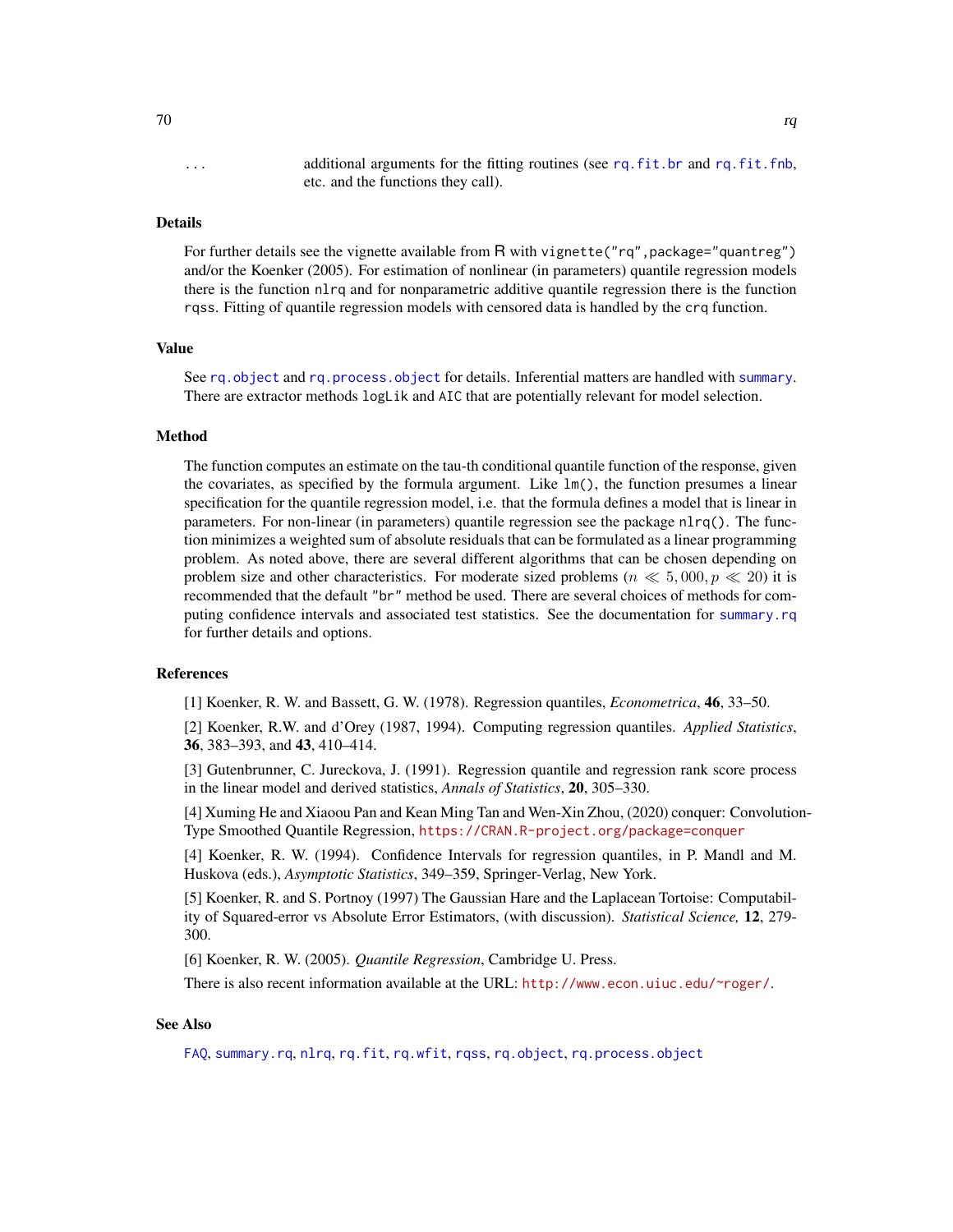## Examples

```
data(stackloss)
rq(stack.loss ~ stack.x,.5) #median (l1) regression fit for the stackloss data.
rq(\text{stack.loss} \sim \text{stack.x,.25}) #the 1st quartile,
        #note that 8 of the 21 points lie exactly on this plane in 4-space!
rq(stack.loss ~ stack.x, tau=-1) #this returns the full rq process
rq(rnorm(50) ~ 1, ci=FALSE) #ordinary sample median --no rank inversion ci
rq(rnorm(50) ~ 1, weights=runif(50),ci=FALSE) #weighted sample median
#plot of engel data and some rq lines see KB(1982) for references to data
data(engel)
attach(engel)
plot(income,foodexp,xlab="Household Income",ylab="Food Expenditure",type = "n", cex=.5)
points(income,foodexp,cex=.5,col="blue")
taus <- c(.05,.1,.25,.75,.9,.95)
xx <- seq(min(income),max(income),100)
f <- coef(rq((foodexp)~(income),tau=taus))
yy \le cbind(1,xx)%*%f
for(i in 1:length(taus)){
        lines(xx, yy[, i], col = "gray")}
abline(lm(foodexp ~ nicone), col="red", lty = 2)abline(rq(foodexp \sim income), col="blue")legend(3000,500,c("mean (LSE) fit", "median (LAE) fit"),
col = c("red", "blue"), lty = c(2,1))#Example of plotting of coefficients and their confidence bands
plot(summary(rq(foodexp~income,tau = 1:49/50,data=engel)))
#Example to illustrate inequality constrained fitting
n < -100p \le -5X \leq - matrix(rnorm(n*p),n,p)
y \le - .95*apply(X,1,sum)+rnorm(n)
#constrain slope coefficients to lie between zero and one
R \leftarrow \text{cbind}(\emptyset, \text{rbind}(\text{diag}(p), -\text{diag}(p)))r < -c(rep(\theta, p), -rep(1, p))rq(y~X,R=R,r=r,method="fnc")
```
<span id="page-70-0"></span>rq.fit *Function to choose method for Quantile Regression*

## **Description**

Function to choose method for quantile regression

## Usage

rq.fit(x, y, tau=0.5, method="br", ...)

rq.fit  $71$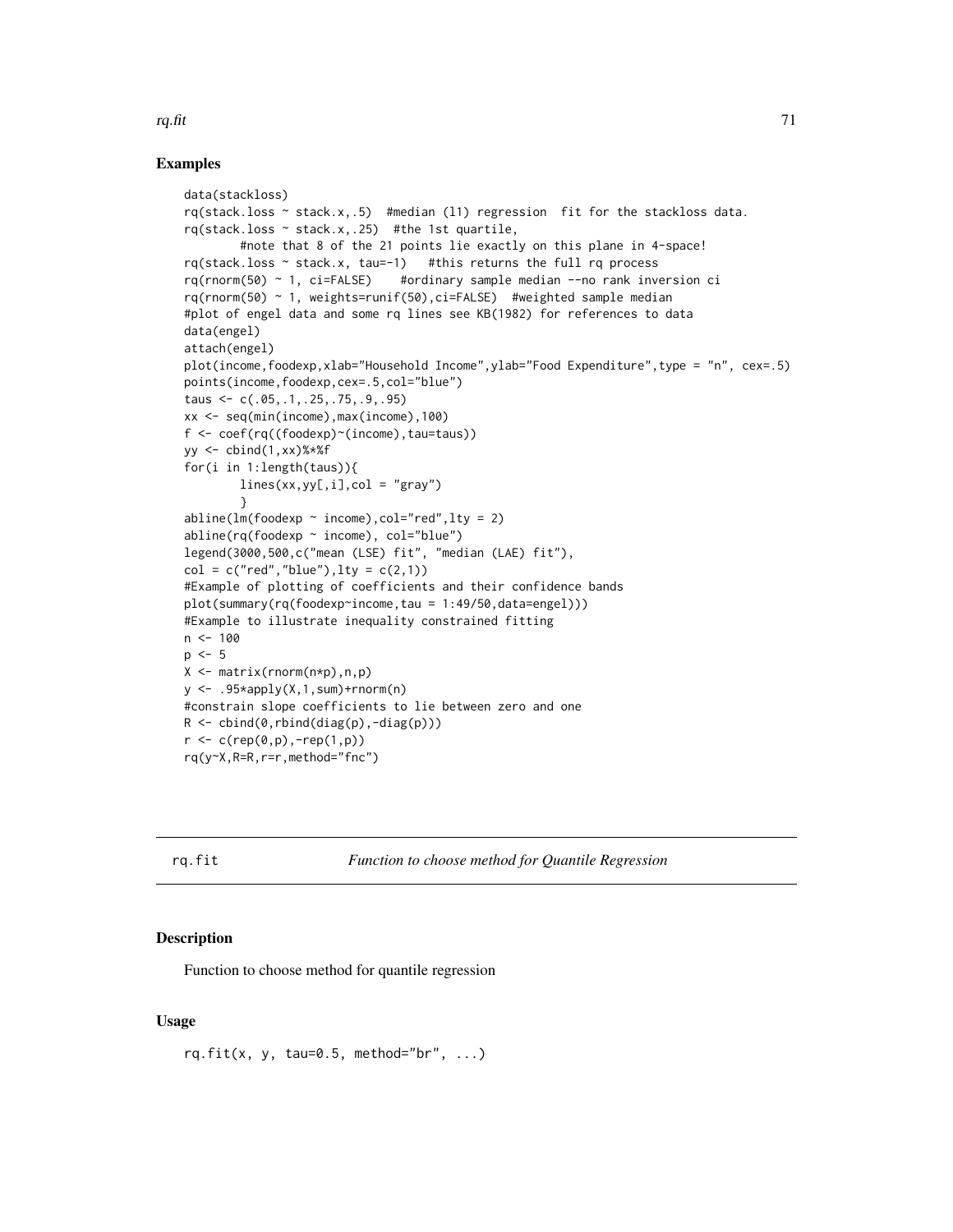## Arguments

| $\mathsf{x}$            | the design matrix                                                                                                       |
|-------------------------|-------------------------------------------------------------------------------------------------------------------------|
| y                       | the response variable                                                                                                   |
| tau                     | the quantile desired, if tau lies outside $(0,1)$ the whole process is estimated.                                       |
| method                  | method of computation: "br" is Barrodale and Roberts exterior point "fn" is the<br>Frisch-Newton interior point method. |
| $\cdot$ $\cdot$ $\cdot$ | Optional arguments passed to fitting routine.                                                                           |

## See Also

[rq](#page-67-0) [rq.fit.br](#page-71-0) [rq.fit.fnb](#page-74-0)

<span id="page-71-0"></span>rq.fit.br *Quantile Regression Fitting by Exterior Point Methods*

# Description

This function controls the details of QR fitting by the simplex approach embodied in the algorithm of Koenker and d'Orey based on the median regression algorithm of Barrodale and Roberts. Typically, options controlling the construction of the confidence intervals would be passed via the ...{} argument of rq().

## Usage

rq.fit.br(x, y, tau=0.5, alpha=0.1, ci=FALSE, iid=TRUE, interp=TRUE, tcrit=TRUE)

# Arguments

| $\mathsf{x}$ | the design matrix                                                                                                                                                                                                                                                                                                                                                                                                       |
|--------------|-------------------------------------------------------------------------------------------------------------------------------------------------------------------------------------------------------------------------------------------------------------------------------------------------------------------------------------------------------------------------------------------------------------------------|
| У            | the response variable                                                                                                                                                                                                                                                                                                                                                                                                   |
| tau          | the quantile desired, if tau lies outside $(0,1)$ the whole process is estimated.                                                                                                                                                                                                                                                                                                                                       |
| alpha        | the nominal noncoverage probability for the confidence intervals, i.e. 1-alpha is<br>the nominal coverage probability of the intervals.                                                                                                                                                                                                                                                                                 |
| ci           | logical flag if T then compute confidence intervals for the parameters using the<br>rank inversion method of Koenker (1994). See $rq()$ for more details. If F then<br>return only the estimated coefficients. Note that for large problems the default<br>option $ci = TRUE$ can be rather slow. Note also that rank inversion only works<br>for $p>1$ , an error message is printed in the case that ci=T and $p=1$ . |
| iid          | logical flag if T then the rank inversion is based on an assumption of ide-<br>ror model, if F then it is based on an nid error assumption. See Koenker and<br>Machado (1999) for further details on this distinction.                                                                                                                                                                                                  |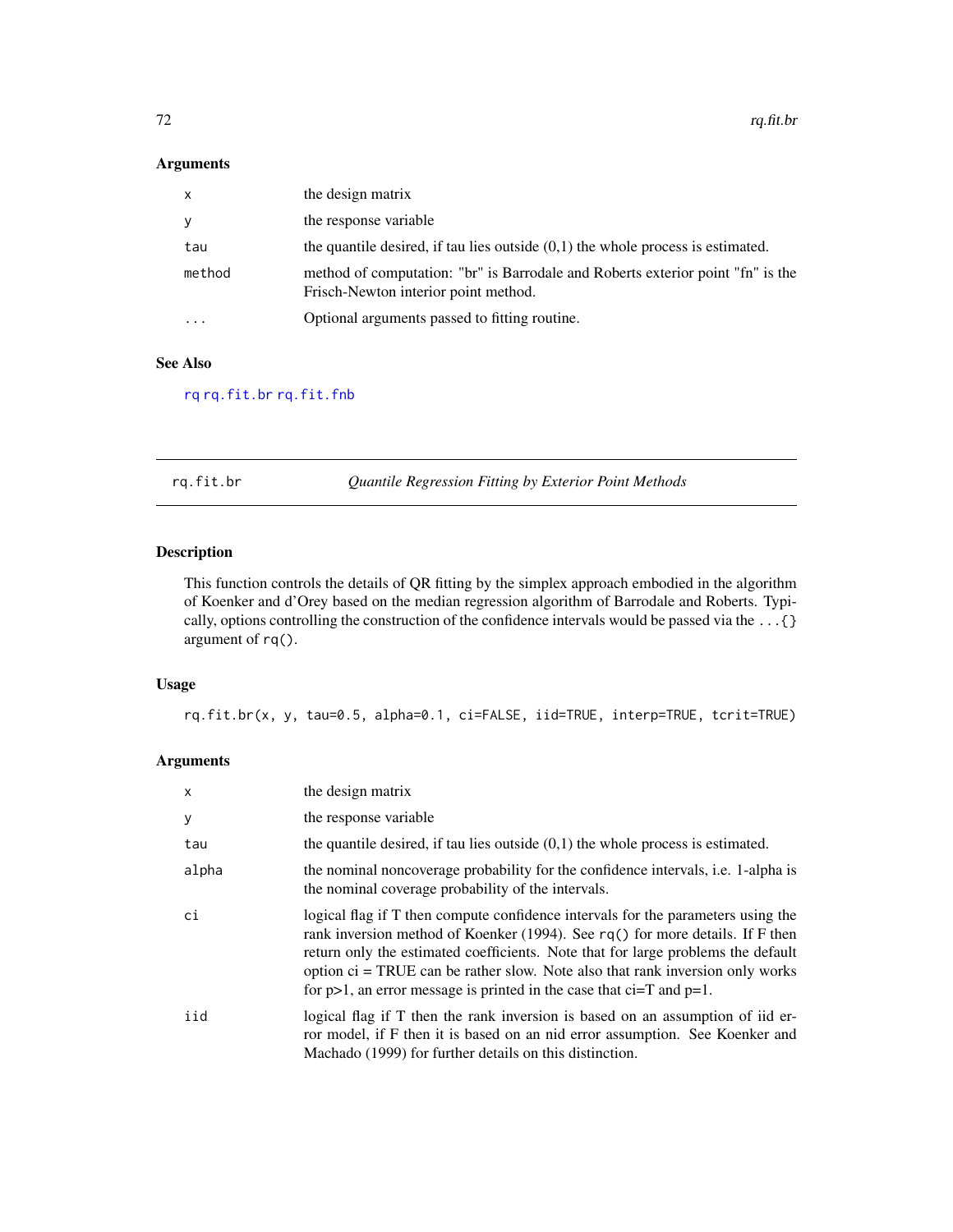## rq.fit.conquer 73

| interp | As with typical order statistic type confidence intervals the test statistic is dis-<br>crete, so it is reasonable to consider intervals that interpolate between values of                                       |
|--------|-------------------------------------------------------------------------------------------------------------------------------------------------------------------------------------------------------------------|
|        | the parameter just below the specified cutoff and values just above the specified<br>cutoff. If interp = $F$ then the 2 "exact" values above and below on which the<br>interpolation would be based are returned. |
| tcrit  | Logical flag if T - Student t critical values are used, if F then normal values are<br>used.                                                                                                                      |

#### Details

If tau lies in (0,1) then an object of class "rq" is returned with various related inference apparatus. If tau lies outside [0,1] then an object of class rq.process is returned. In this case parametric programming methods are used to find all of the solutions to the QR problem for tau in (0,1), the p-variate resulting process is then returned as the array sol containing the primal solution and dsol containing the dual solution. There are roughly  $O(n \log n)$  distinct solutions, so users should be aware that these arrays may be large and somewhat time consuming to compute for large problems.

#### Value

Returns an object of class " $rq$ " for tau in  $(0,1)$ , or else of class "rq.process". Note that rq.fit.br when called for a single tau value will return the vector of optimal dual variables. See [rq.object](#page-88-0) and [rq.process.object](#page-89-0) for further details.

# References

Koenker, R. and J.A.F. Machado, (1999) Goodness of fit and related inference processes for quantile regression, *J. of Am Stat. Assoc.*, 94, 1296-1310.

## See Also

[rq](#page-67-0), [rq.fit.fnb](#page-74-0)

#### Examples

```
data(stackloss)
rq.fit.br(stack.x, stack.loss, tau=.73 ,interp=FALSE)
```
rq.fit.conquer *Optional Fitting Method for Quantile Regression*

#### Description

This fitting method provides a link to the gradient descent for convolution smoothed quantile regression problem implemented in the **conquer** package of He et al (2020).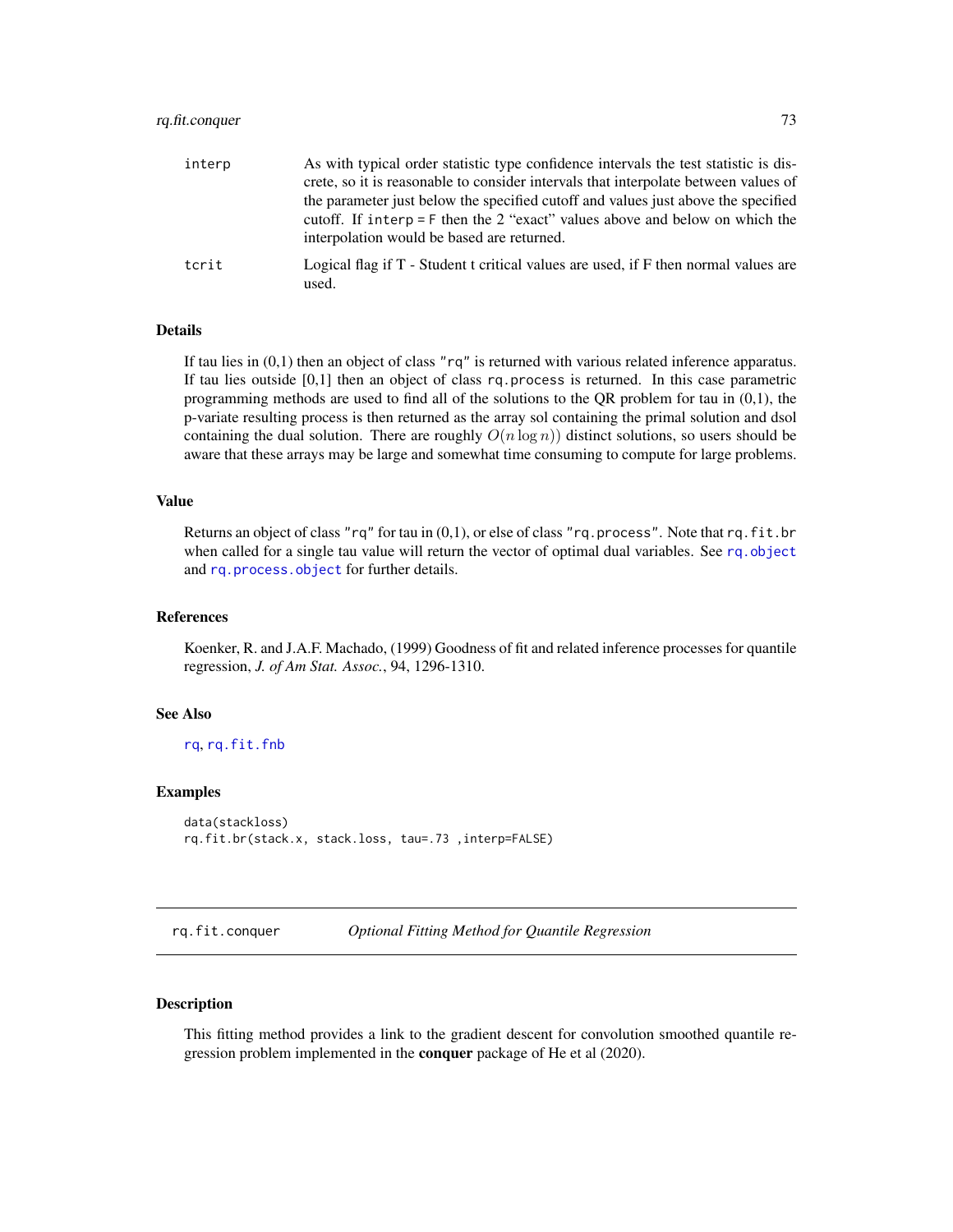## Usage

```
rq.fit.conquer (x, y, tau=0.5, kernel = c("Gaussian", "uniform",
   "parabolic", "triangular"), h = 0, tol = 1e-04,
   iteMax = 5000, ci = FALSE, alpha = 0.05, B = 200)
```
## Arguments

| design matrix usually supplied via $rq()$ , expected to have a intercept as the first<br>column                                                                                                                                                           |
|-----------------------------------------------------------------------------------------------------------------------------------------------------------------------------------------------------------------------------------------------------------|
| response vector usually supplied via $rq()$                                                                                                                                                                                                               |
| quantile of interest                                                                                                                                                                                                                                      |
| A character string specifying the choice of kernel function. Default is "Gaus-<br>sian". Other choices are "uniform", "parabolic" or "triangular".                                                                                                        |
| The bandwidth parameter for kernel smoothing of the QR objective function.<br>Default is max( $(\log(n) + p) / n$ ) ^0.4, 0.05. The default is used if the input value<br>is less than $0.05$ .                                                           |
| Tolerance level of the gradient descent algorithm. The gradient descent algo-<br>rithm terminates when the maximal entry of the gradient is less than "tol". De-<br>fault is 1e-05.                                                                       |
| Maximum number of iterations. Default is 5000.                                                                                                                                                                                                            |
| A logical flag. Default is FALSE. If "ci = TRUE", then three types of confidence<br>intervals (percentile, pivotal and normal) will be constructed via multiplier boot-<br>strap. This option is subsumed in normal use by the summary. rq functionality. |
| Nominal level for confidence intervals, may be passed via the call to summary                                                                                                                                                                             |
| Number of bootstrap replications. May be passed via summary.                                                                                                                                                                                              |
|                                                                                                                                                                                                                                                           |

# Details

See documentation in the conquer package.

### Value

Returns an object of class "rq".

#### References

Xuming He and Xiaoou Pan and Kean Ming Tan and Wen-Xin Zhou, (2020) conquer: Convolution-Type Smoothed Quantile Regression, <https://CRAN.R-project.org/package=conquer>

## See Also

[rq](#page-67-0)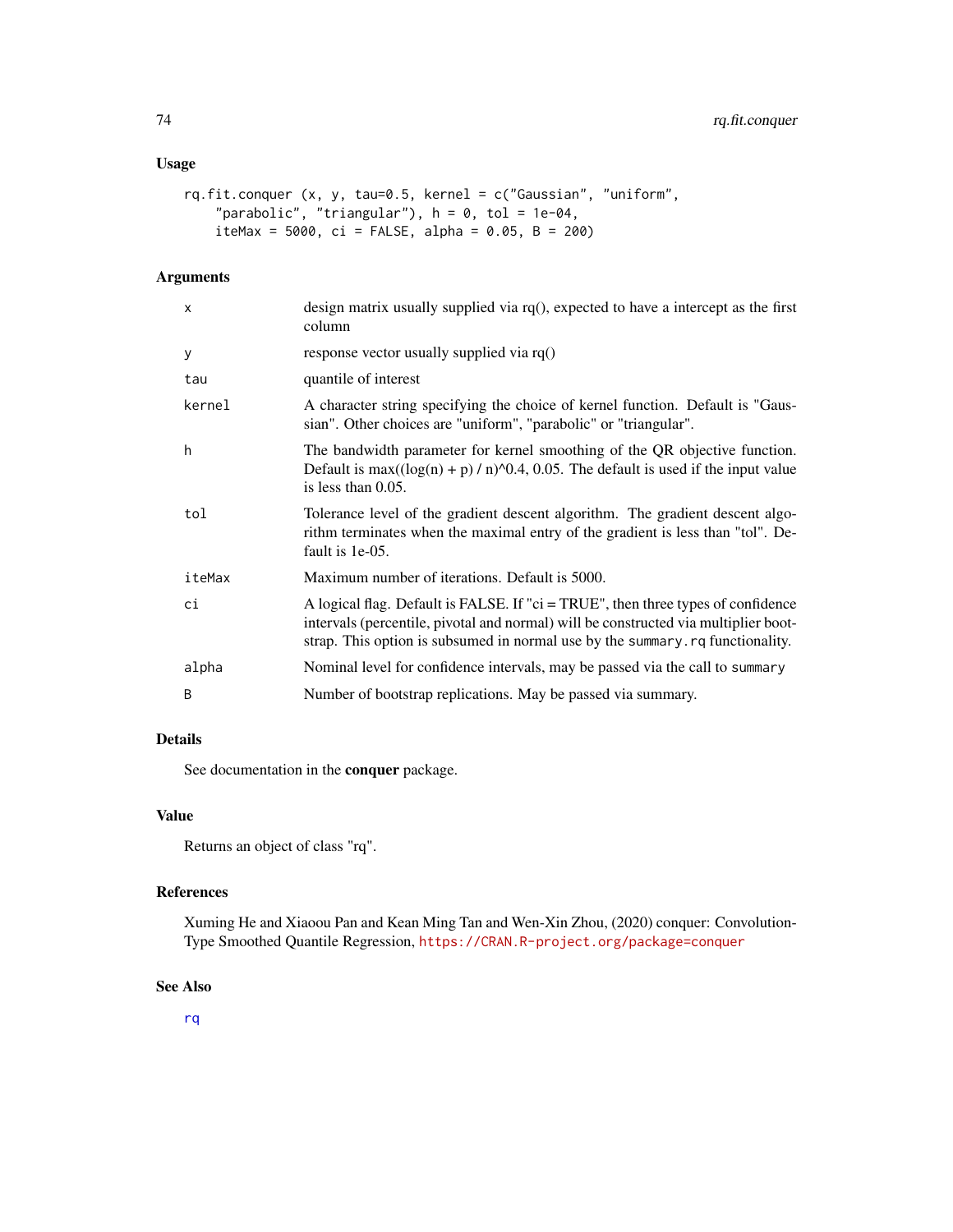<span id="page-74-0"></span>

#### Description

This is a lower level routine called by rq() to compute quantile regression methods using the Frisch-Newton algorithm.

#### Usage

rq.fit.fnb(x, y, tau=0.5, rhs =  $(1-tau)*apply(x,2,sum)$ , beta=0.99995, eps=1e-06)

#### Arguments

| $\mathsf{x}$ | The design matrix                                                                                                                                                                                                                                                                                                            |
|--------------|------------------------------------------------------------------------------------------------------------------------------------------------------------------------------------------------------------------------------------------------------------------------------------------------------------------------------|
| y            | The response vector                                                                                                                                                                                                                                                                                                          |
| tau          | The quantile of interest, must lie in $(0,1)$                                                                                                                                                                                                                                                                                |
| rhs          | The right hand size of the dual equality constraint, modify at your own risk.                                                                                                                                                                                                                                                |
| beta         | technical step length parameter – alter at your own risk!                                                                                                                                                                                                                                                                    |
| eps          | tolerance parameter for convergence. In cases of multiple optimal solutions<br>there may be some discrepancy between solutions produced by method "fn"<br>and method "br". This is due to the fact that "fn" tends to converge to a point<br>near the centroid of the solution set, while "br" stops at a vertex of the set. |

# Details

The details of the algorithm are explained in Koenker and Portnoy (1997). The basic idea can be traced back to the log-barrier methods proposed by Frisch in the 1950's for constrained optimization. But the current implementation is based on proposals by Mehrotra and others in the recent (explosive) literature on interior point methods for solving linear programming problems. This function replaces an earlier one rq.fit.fn, which required the initial dual values to be feasible. This version allows the user to specify an infeasible starting point for the dual problem, that is one that may not satisfy the dual equality constraints. It still assumes that the starting value satisfies the upper and lower bounds.

### Value

returns an object of class "rq", which can be passed to [summary.rq](#page-101-0) to obtain standard errors, etc.

#### References

Koenker, R. and S. Portnoy (1997). The Gaussian Hare and the Laplacian Tortoise: Computability of squared-error vs. absolute-error estimators, with discussion, *Statistical Science*, 12, 279-300.

## See Also

[rq](#page-67-0), [rq.fit.br](#page-71-0), [rq.fit.pfn](#page-78-0)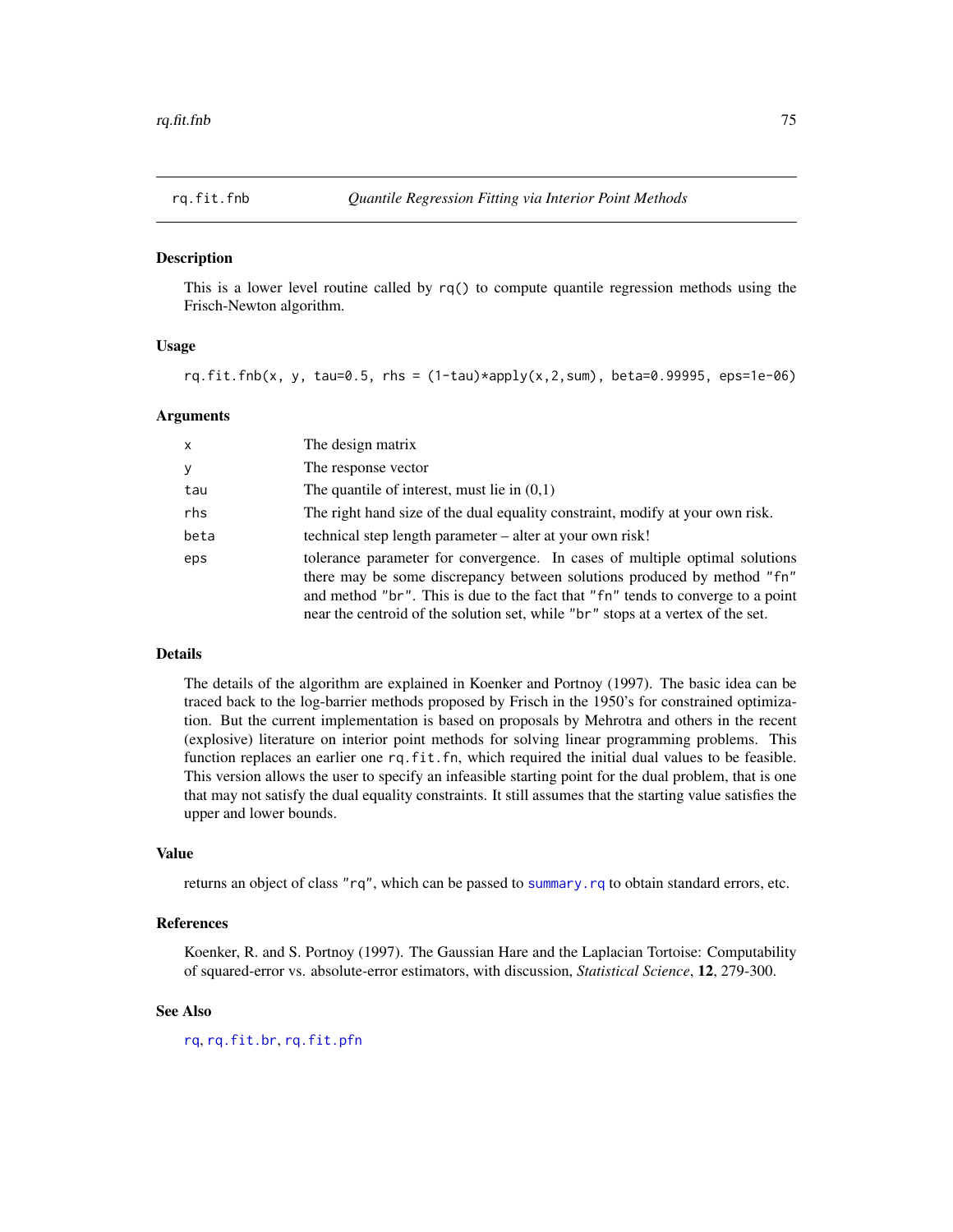## Description

This is a lower level routine called by rq() to compute quantile regression methods using the Frisch-Newton algorithm. It allows the call to specify linear inequality constraints to which the fitted coefficients will be subjected. The constraints are assumed to be formulated as  $Rb \geq r$ .

## Usage

```
rq.fit.fnc(x, y, R, r, tau=0.5, beta=0.9995, eps=1e-06)
```
#### Arguments

| x    | The design matrix                                                                                                                                                                                                                                                                                                            |
|------|------------------------------------------------------------------------------------------------------------------------------------------------------------------------------------------------------------------------------------------------------------------------------------------------------------------------------|
| у    | The response vector                                                                                                                                                                                                                                                                                                          |
| R    | The matrix describing the inequality constraints                                                                                                                                                                                                                                                                             |
| r    | The right hand side vector of inequality constraints                                                                                                                                                                                                                                                                         |
| tau  | The quantile of interest, must lie in $(0,1)$                                                                                                                                                                                                                                                                                |
| beta | technical step length parameter – alter at your own risk!                                                                                                                                                                                                                                                                    |
| eps  | tolerance parameter for convergence. In cases of multiple optimal solutions<br>there may be some discrepancy between solutions produced by method "fn"<br>and method "br". This is due to the fact that "fn" tends to converge to a point<br>near the centroid of the solution set, while "br" stops at a vertex of the set. |

### Details

The details of the algorithm are explained in Koenker and Ng (2002). The basic idea can be traced back to the log-barrier methods proposed by Frisch in the 1950's for constrained optimization. But the current implementation is based on proposals by Mehrotra and others in the recent (explosive) literature on interior point methods for solving linear programming problems. See "rq" helpfile for an example. It is an open research problem to provide an inference apparatus for inequality constrained quantile regression.

#### Value

returns an object of class "rq", which can be passed to [summary.rq](#page-101-0) to obtain standard errors, etc.

#### References

Koenker, R. and S. Portnoy (1997). The Gaussian Hare and the Laplacian Tortoise: Computability of squared-error vs. absolute-error estimators, with discussion, *Statistical Science*, 12, 279-300. Koenker, R. and P. Ng(2005). Inequality Constrained Quantile Regression, *Sankya*, 418-440.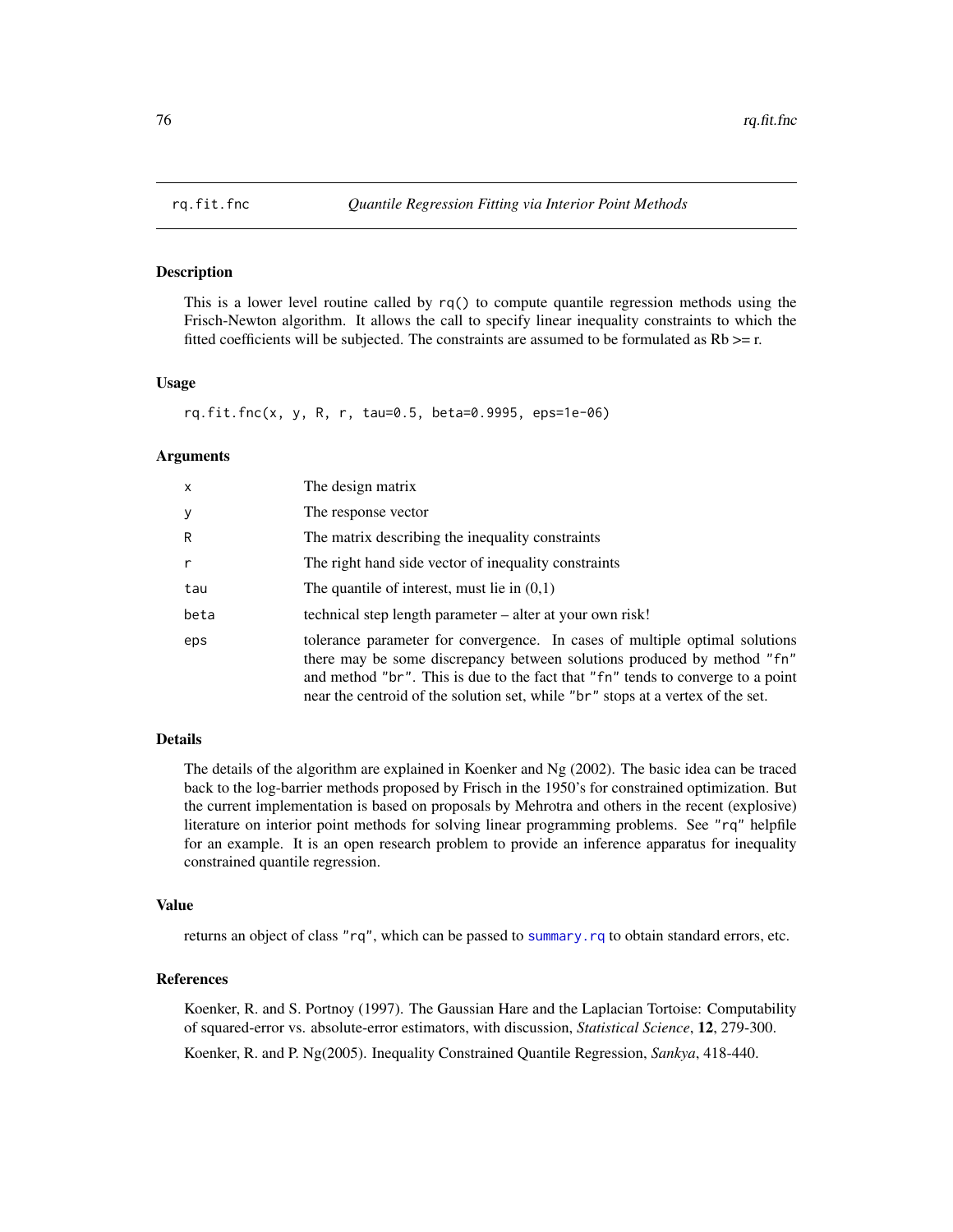# rq.fit.hogg 77

#### See Also

[rq](#page-67-0), [rq.fit.br](#page-71-0), [rq.fit.pfn](#page-78-0)

rq.fit.hogg *weighted quantile regression fitting*

#### Description

Function to estimate a regression mmodel by minimizing the weighted sum of several quantile regression functions. See Koenker(1984) for an asymptotic look at these estimators. This is a slightly generalized version of what Zou and Yuan (2008) call composite quantile regression in that it permits weighting of the components of the objective function and also allows further linear inequality constraints on the coefficients.

#### Usage

 $rq.fit.hogg(x, y, taus = c(0.1, 0.3, 0.5), weights = c(0.7, 0.2, 0.1),$  $R = NULL$ ,  $r = NULL$ , beta = 0.99995, eps = 1e-06)

#### Arguments

| x       | design matrix                                            |
|---------|----------------------------------------------------------|
| v       | response vector                                          |
| taus    | quantiles getting positive weight                        |
| weights | weights assigned to the quantiles                        |
| R       | optional matrix describing linear inequality constraints |
| r       | optional vector describing linear inequality constraints |
| beta    | step length parameter of the Frisch Newton Algorithm     |
| eps     | tolerance parameter for the Frisch Newton Algorithm      |

### Details

Mimimizes a weighted sum of quantile regression objective functions using the specified taus. The model permits distinct intercept parameters at each of the specified taus, but the slope parameters are constrained to be the same for all taus. This estimator was originally suggested to the author by Bob Hogg in one of his famous blue notes of 1979. The algorithm used to solve the resulting linear programming problems is either the Frisch Newton algorithm described in Portnoy and Koenker  $(1997)$ , or the closely related algorithm described in Koenker and Ng $(2002)$  that handles linear inequality constraints. See [qrisk](#page-58-0) for illustration of its use in portfolio allocation.

Linear inequality constraints of the form  $Rb > r$  can be imposed with the convention that b is a  $m + p$  where m is the length(taus) and p is the column dimension of x without the intercept.

#### Value

coefficients estimated coefficients of the model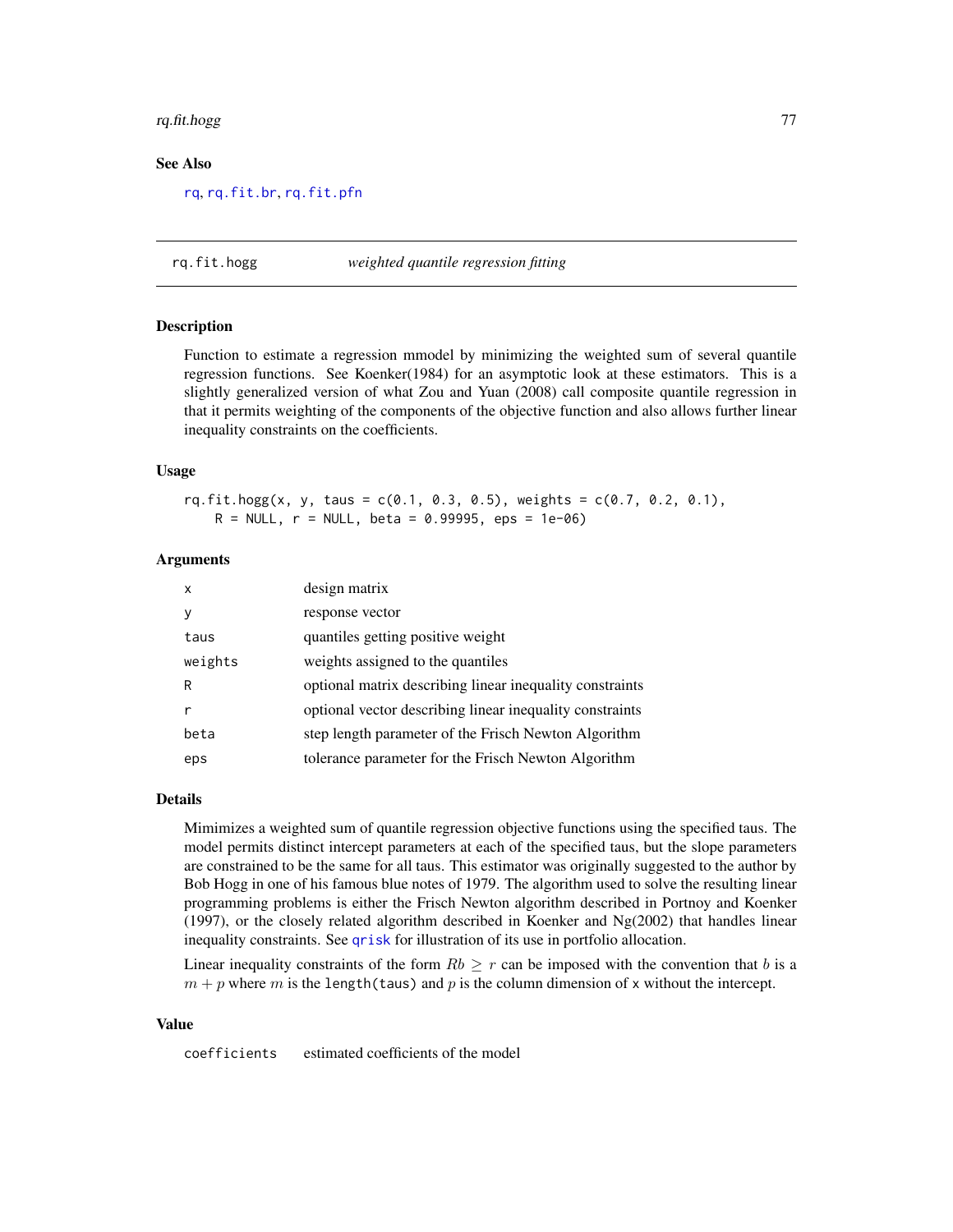#### Author(s)

Roger Koenker

#### References

Zou, Hui and and Ming Yuan (2008) Composite quantile regression and the Oracle model selection theory, Annals of Statistics, 36, 1108–11120.

Koenker, R. (1984) A note on L-estimates for linear models, Stat. and Prob Letters, 2, 323-5.

Portnoy, S. and Koenker, R. (1997) The Gaussian Hare and the Laplacean Tortoise: Computability of Squared-error vs Absolute Error Estimators, (with discussion). Statistical Science, (1997) 12, 279-300.

Koenker, R. and Ng, P (2003) Inequality Constrained Quantile Regression, preprint.

#### See Also

[qrisk](#page-58-0)

<span id="page-77-0"></span>rq.fit.lasso *Lasso Penalized Quantile Regression*

#### **Description**

The fitting method implements the lasso penalty for fitting quantile regression models. When the argument lambda is a scalar the penalty function is the  $11$  norm of the last  $(p-1)$  coefficients, under the presumption that the first coefficient is an intercept parameter that should not be subject to the penalty. When lambda is a vector it should have length equal the column dimension of the matrix x and then defines a coordinatewise specific vector of lasso penalty parameters. In this case lambda entries of zero indicate covariates that are not penalized. If lambda is not specified, a default value is selected according to the proposal of Belloni and Chernozhukov (2011). See LassoLambdaHat for further details. There should be a sparse version of this, but isn't (yet). There should also be a preprocessing version, but isn't (yet).

#### Usage

```
rq.fit.lasso(x, y, tau = 0.5, lambda = NULL, beta = .99995, eps = 1e-06)
```
#### Arguments

| x      | the design matrix                                                                                                                                                                                                                                                                                      |
|--------|--------------------------------------------------------------------------------------------------------------------------------------------------------------------------------------------------------------------------------------------------------------------------------------------------------|
| y      | the response variable                                                                                                                                                                                                                                                                                  |
| tau    | the quantile desired, defaults to $0.5$ .                                                                                                                                                                                                                                                              |
| lambda | the value of the penalty parameter(s) that determine how much shrinkage is<br>done. This should be either a scalar, or a vector of length equal to the column<br>dimension of the x matrix. If unspecified, a default value is chosen according to<br>the proposal of Belloni and Chernozhukov (2011). |
| beta   | step length parameter for Frisch-Newton method.                                                                                                                                                                                                                                                        |
| eps    | tolerance parameter for convergence.                                                                                                                                                                                                                                                                   |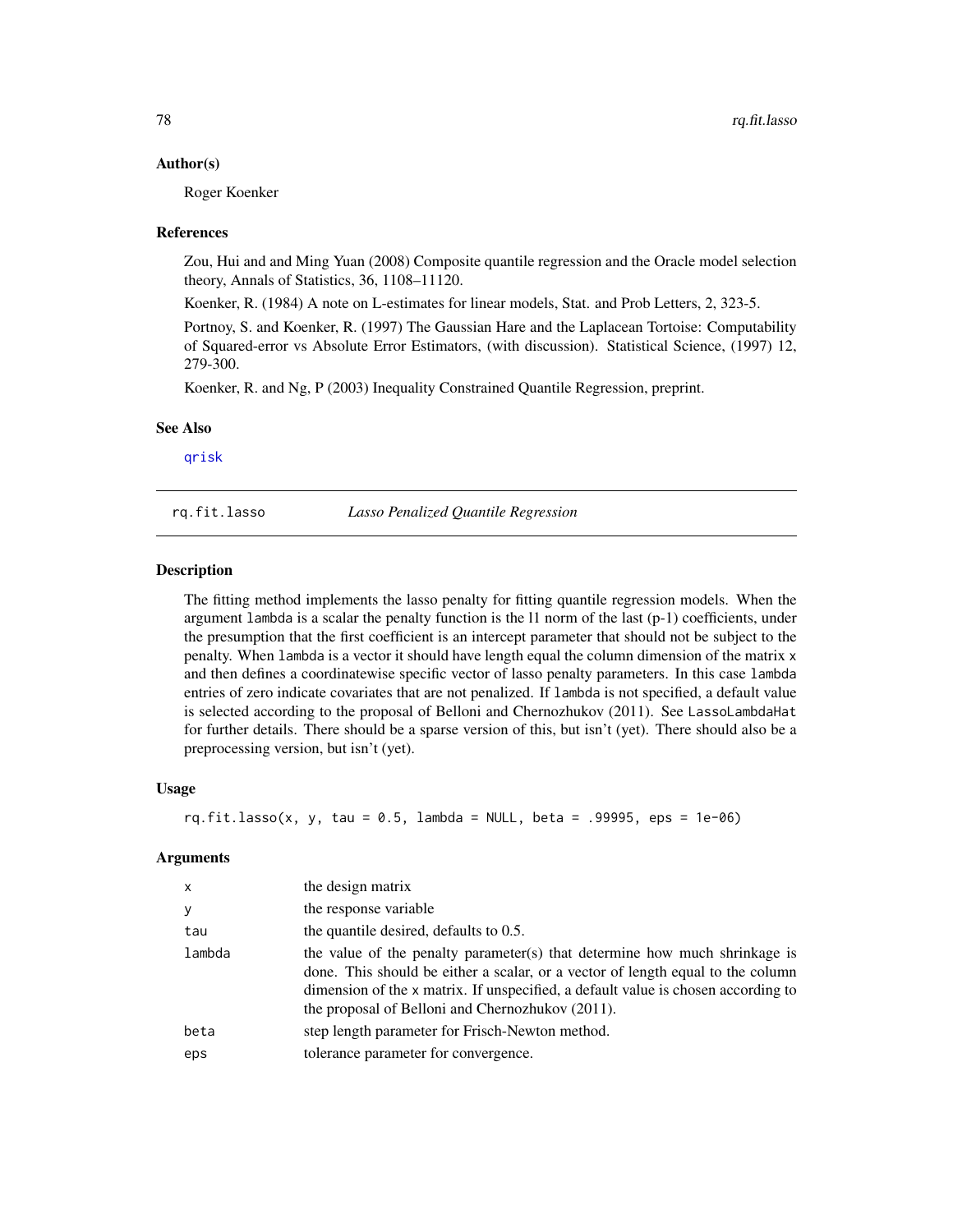#### rq.fit.pfn 79

## Value

Returns a list with a coefficient, residual, tau and lambda components. When called from "rq" (as intended) the returned object has class "lassorqs".

# Author(s)

R. Koenker

## References

Koenker, R. (2005) *Quantile Regression*, CUP.

Belloni, A. and V. Chernozhukov. (2011) l1-penalized quantile regression in high-dimensional sparse models. *Annals of Statistics*, 39 82 - 130.

#### See Also

[rq](#page-67-0)

## Examples

```
n < - 60p \le -7rho <-.5
beta <- c(3,1.5,0,2,0,0,0)
R \leq - matrix(0,p,p)
for(i in 1:p){
         for(j in 1:p){
                  R[i,j] <- rho^abs(i-j)
                  }
         }
set.seed(1234)
x <- matrix(rnorm(n*p),n,p) %*% t(chol(R))
y <- x %*% beta + rnorm(n)
f \leq rq(y \sim x, method="lasso", lambda = 30)
g \leftarrow rq(y \sim x, \text{ method}="lasso", \text{lambda} = c(rep(\theta, 4), rep(3\theta, 4)))
```

```
rq.fit.pfn Preprocessing Algorithm for Quantile Regression
```
## Description

A preprocessing algorithm for the Frisch Newton algorithm for quantile regression. This is one possible method for rq().

#### Usage

rq.fit.pfn(x, y, tau=0.5, Mm.factor=0.8, max.bad.fixups=3, eps=1e-06)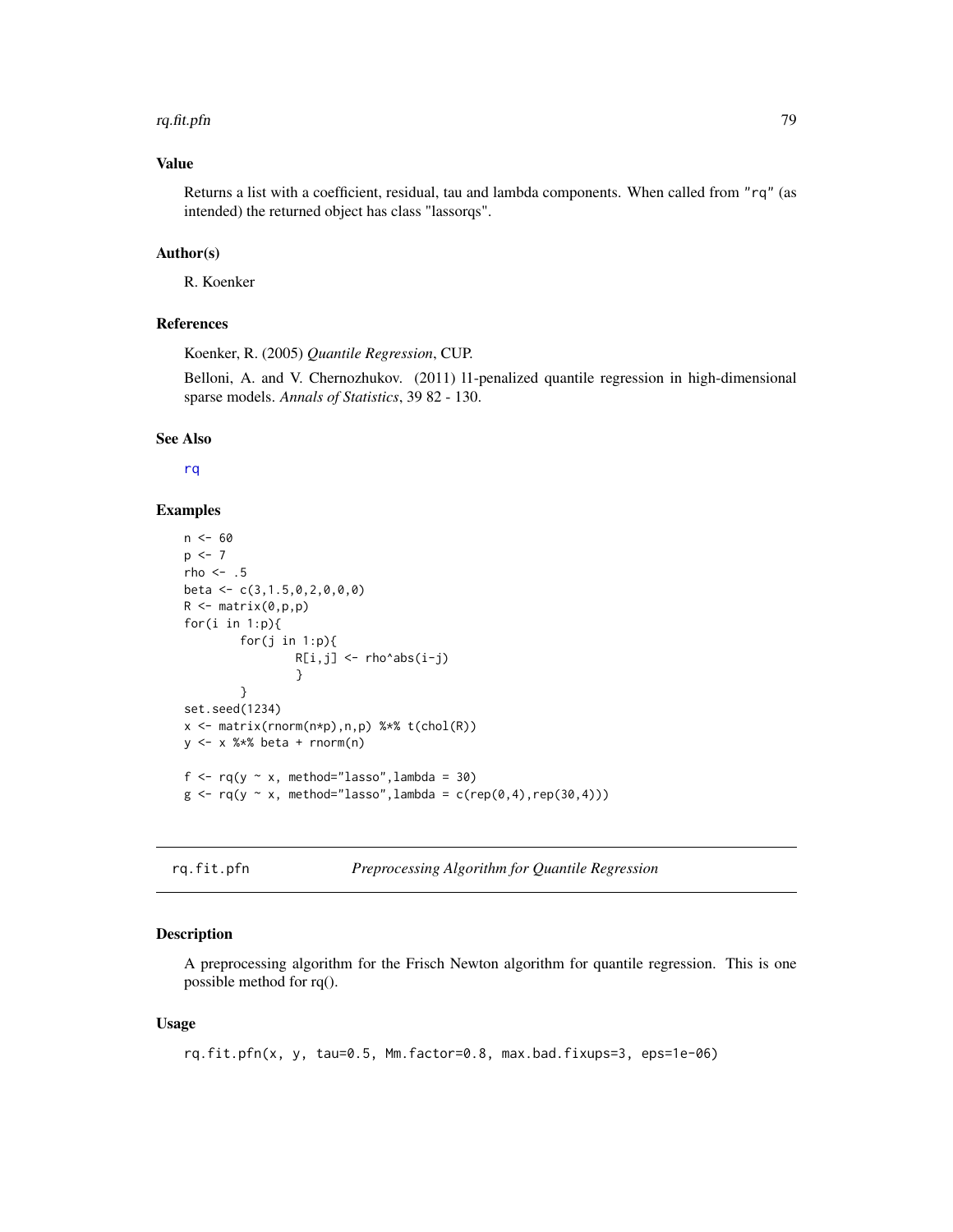#### Arguments

| x         | design matrix usually supplied via $rq()$                         |
|-----------|-------------------------------------------------------------------|
| У         | response vector usually supplied via rq()                         |
| tau       | quantile of interest                                              |
| Mm.factor | constant to determine sub sample size m                           |
|           | max bad. fixups number of allowed mispredicted signs of residuals |
| eps       | convergence tolerance                                             |

## Details

Preprocessing algorithm to reduce the effective sample size for QR problems with (plausibly) iid samples. The preprocessing relies on subsampling of the original data, so situations in which the observations are not plausibly iid, are likely to cause problems. The tolerance eps may be relaxed somewhat.

## Value

Returns an object of type rq

### Author(s)

Roger Koenker <rkoenker@uiuc.edu>

# References

Portnoy and Koenker, Statistical Science, (1997) 279-300

#### See Also

[rq](#page-67-0)

<span id="page-79-0"></span>rq.fit.pfnb *Quantile Regression Fitting via Interior Point Methods*

#### Description

This is a lower level routine called by rq() to compute quantile regression parameters using the Frisch-Newton algorithm. It uses a form of preprocessing to accelerate the computations for situations in which several taus are required for the same model specification.

#### Usage

rq.fit.pfnb(x, y, tau,  $m0 = NULL$ , eps = 1e-06)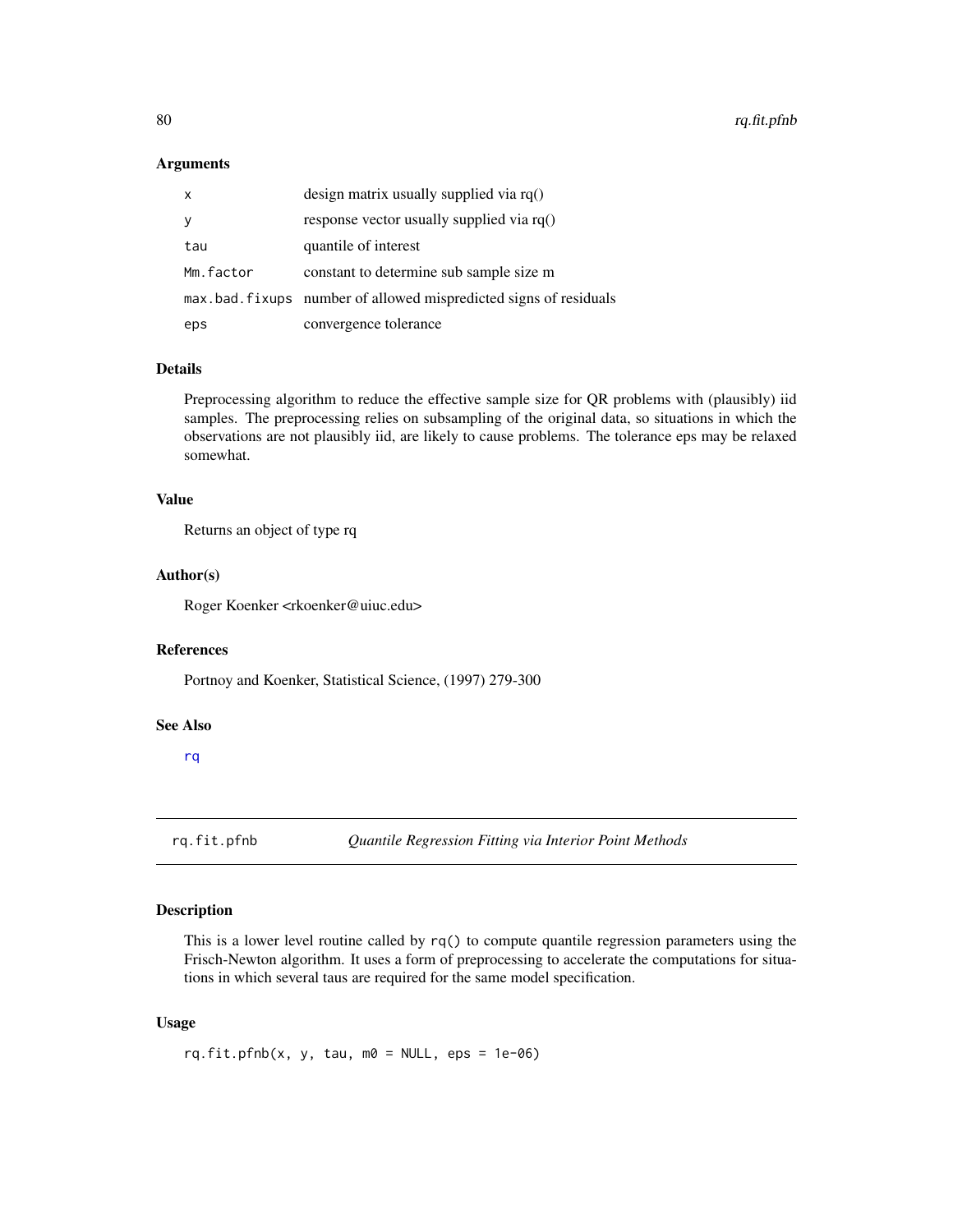#### rq.fit.pfnb 81

#### Arguments

| $\times$ | The design matrix                                                                                                                                                            |
|----------|------------------------------------------------------------------------------------------------------------------------------------------------------------------------------|
| у        | The response vector                                                                                                                                                          |
| tau      | The quantiles of interest, must lie in $(0,1)$ , be sorted and preferably equally<br>spaced.                                                                                 |
| m0       | An initial reduced sample size by default is set to be round( $(n \star (log(p) + 1))$<br>$\binom{1}{2}$ this could be explored further to aid performance in extreme cases. |
| eps      | A tolerance parameter intended to bound the confidence band entries away from<br>zero.                                                                                       |

#### Details

The details of the Frisch-Newton algorithm are explained in Koenker and Portnoy (1997), as is the preprocessing idea which is related to partial sorting and the algorithms such as kuantile for univariate quantiles that operate in time  $O(n)$ . The preprocessing idea of exploiting nearby quantile solutions to accelerate estimation of adjacent quantiles is proposed in Chernozhukov et al (2020). This version calls a fortran version of the preprocessing algorithm that accepts multiple taus. The preprocessing approach is also implemented for a single tau in rq.fit.pfn which may be regarded as a prototype for this function since it is written entirely in R and therefore is easier to experiment with.

#### Value

returns a list with elements consisting of

- 1. coefficientsa matrix of dimension  $ncol(x)$  by length(taus)
- 2. nit a 5 by m matrix of iteration counts: first two coordinates of each column are the number of interior point iterations, the third is the number of observations in the final globbed sample size, and the last two are the number of fixups and bad-fixups respectively. This is intended to aid fine tuning of the initial sample size, m0.
- 3. info an m-vector of convergence flags

## References

Koenker, R. and S. Portnoy (1997). The Gaussian Hare and the Laplacian Tortoise: Computability of squared-error vs. absolute-error estimators, with discussion, *Statistical Science*, 12, 279-300.

Chernozhukov, V., I., Fernandez-Val, and Melly, B. (2020), 'Fast algorithms for the quantile regression process', Empirical Economics, forthcoming.

#### See Also

[rq](#page-67-0), [rq.fit.br](#page-71-0), [rq.fit.pfn](#page-78-0)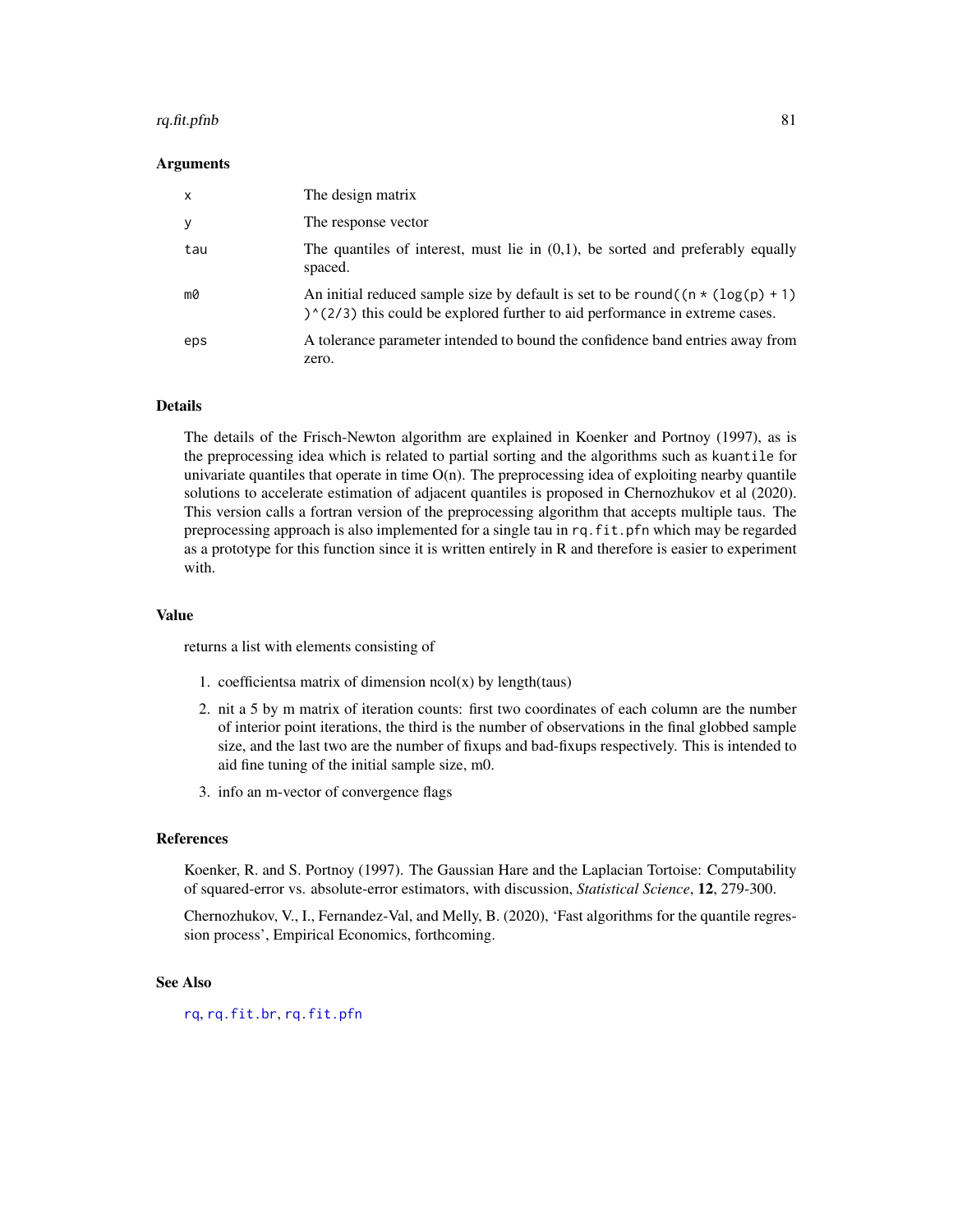## Description

Preprocessing method for fitting quantile regression models that exploits the fact that adjacent tau's should have nearly the same sign vectors for residuals.

#### Usage

 $rq.fit.ppro(x, y, tau, weights = NULL, Mm.factor = 0.8,eps = 1e-06, ...)$ 

## Arguments

| x         | Design matrix                            |
|-----------|------------------------------------------|
| ٧         | Response vector                          |
| tau       | quantile vector of interest              |
| weights   | case weights                             |
| Mm.factor | constant determining initial sample size |
| eps       | Convergence tolerance                    |
|           | Other arguments                          |
|           |                                          |

# Details

See references for further details.

## Value

Returns a list with components:

| coefficients | Matrix of coefficient estimates     |
|--------------|-------------------------------------|
| residuals    | Matrix of residual estimates        |
| rho          | vector of objective function values |
| weights      | vector of case weights              |

## Author(s)

Blaise Melly and Roger Koenker

# References

Chernozhukov, V. I. Fernandez-Val and B. Melly, Fast Algorithms for the Quantile Regression Process, 2020, Empirical Economics.,

Portnoy, S. and R. Koenker, The Gaussian Hare and the Laplacian Tortoise, Statistical Science, (1997) 279-300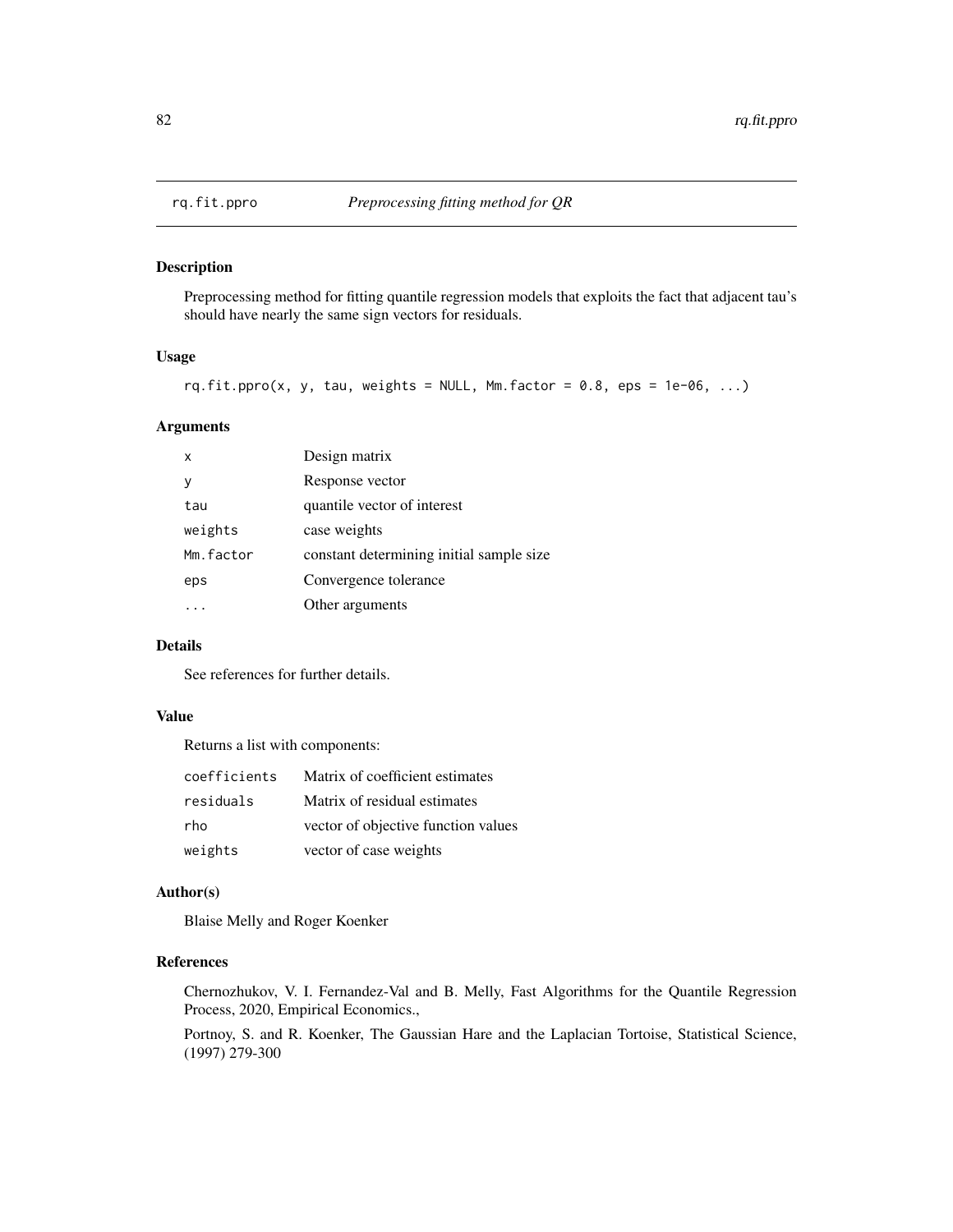#### rq.fit.qfnb 83

## See Also

[rq.fit.pfn](#page-78-0), [boot.rq.pxy](#page-14-0)

#### rq.fit.qfnb *Quantile Regression Fitting via Interior Point Methods*

#### Description

This is a lower level routine called by rq() to compute quantile regression parameters using the Frisch-Newton algorithm. In contrast to method "fn" it computes solutions for all the specified taus inside a fortran loop. See [rq.fit.pfnb](#page-79-0) for further details on a more efficient preprocessing method.

## Usage

rq.fit.qfnb(x, y, tau)

#### Arguments

|     | The design matrix                                                                            |
|-----|----------------------------------------------------------------------------------------------|
|     | The response vector                                                                          |
| tau | The quantiles of interest, must lie in $(0,1)$ , be sorted and preferably equally<br>spaced. |

## Details

The details of the Frisch-Newton algorithm are explained in Koenker and Portnoy (1997). The basic idea can be traced back to the log-barrier methods proposed by Frisch in the 1950's for linear programming. But the current implementation is based on proposals by Mehrotra and others in the recent (explosive) literature on interior point methods for solving linear programming problems. This function replaces an earlier one rq. fit. fn, which required the initial dual values to be feasible. The current version allows the user to specify an infeasible starting point for the dual problem, that is one that may not satisfy the dual equality constraints. It still assumes that the starting value satisfies the upper and lower bounds.

#### Value

returns a list with elements consisting of

- 1. coefficientsa matrix of dimension  $ncol(x)$  by length(taus)
- 2. nit a 3-vector of iteration counts
- 3. info a convergence flag

#### References

Koenker, R. and S. Portnoy (1997). The Gaussian Hare and the Laplacian Tortoise: Computability of squared-error vs. absolute-error estimators, with discussion, *Statistical Science*, 12, 279-300.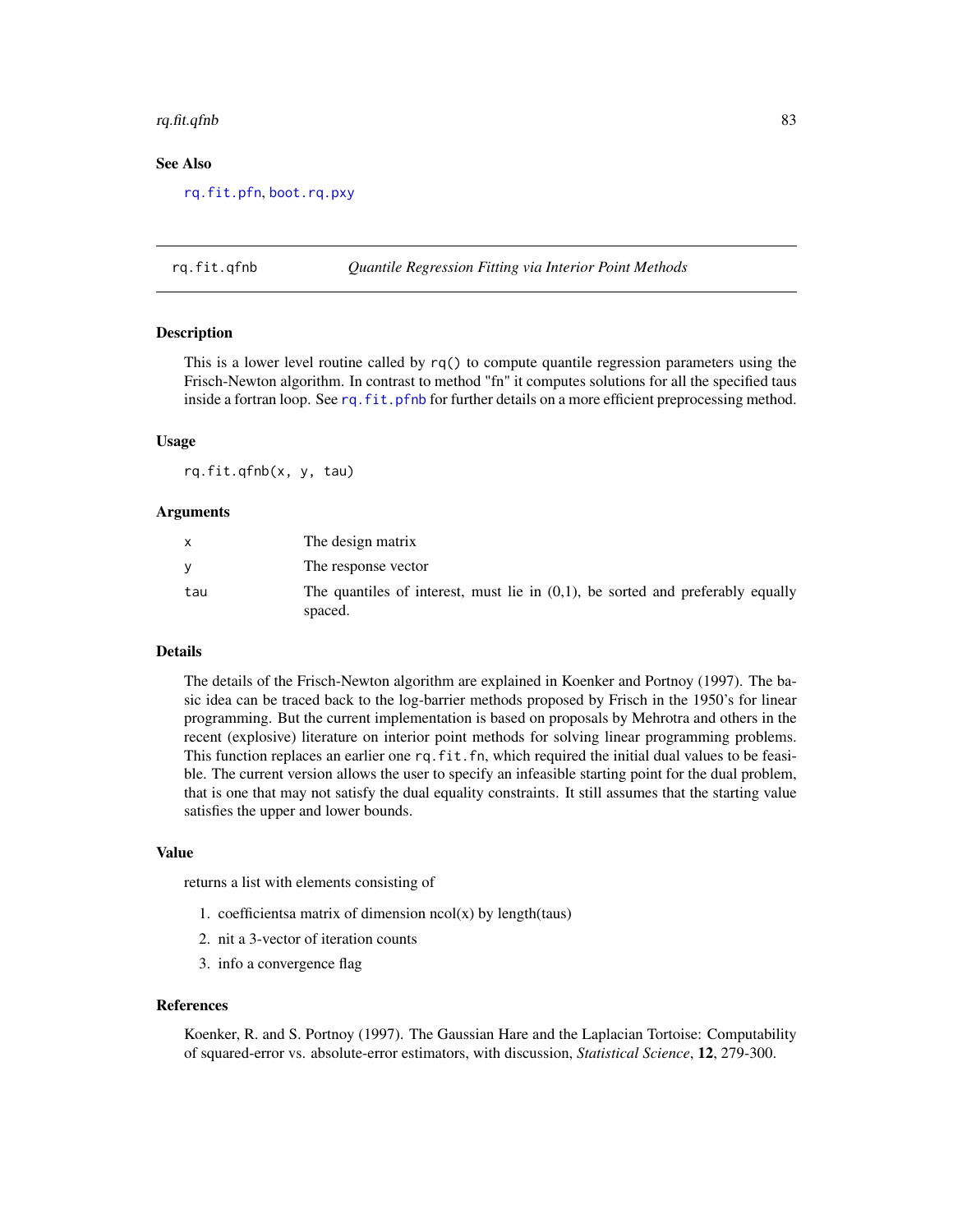## See Also

[rq](#page-67-0), [rq.fit.br](#page-71-0), [rq.fit.pfn](#page-78-0)

## rq.fit.scad *SCADPenalized Quantile Regression*

#### Description

The fitting method implements the smoothly clipped absolute deviation penalty of Fan and Li for fitting quantile regression models. When the argument lambda is a scalar the penalty function is the scad modified 11 norm of the last (p-1) coefficients, under the presumption that the first coefficient is an intercept parameter that should not be subject to the penalty. When lambda is a vector it should have length equal the column dimension of the matrix x and then defines a coordinatewise specific vector of scad penalty parameters. In this case lambda entries of zero indicate covariates that are not penalized. There should be a sparse version of this, but isn't (yet).

## Usage

```
rq.fit.scad(x, y, tau = 0.5, alpha = 3.2, lambda = 1, start="rq",beta = .9995, eps = 1e-06)
```
#### Arguments

| $\mathsf{x}$ | the design matrix                                                                                                                                                                           |
|--------------|---------------------------------------------------------------------------------------------------------------------------------------------------------------------------------------------|
| У            | the response variable                                                                                                                                                                       |
| tau          | the quantile desired, defaults to 0.5.                                                                                                                                                      |
| alpha        | tuning parameter of the scad penalty.                                                                                                                                                       |
| lambda       | the value of the penalty parameter that determines how much shrinkage is done.<br>This should be either a scalar, or a vector of length equal to the column dimen-<br>sion of the x matrix. |
| start        | starting method, default method 'rq' uses the unconstrained rq estimate, while<br>method 'lasso' uses the corresponding lasso estimate with the specified lambda.                           |
| beta         | step length parameter for Frisch-Newton method.                                                                                                                                             |
| eps          | tolerance parameter for convergence.                                                                                                                                                        |

## Details

The algorithm is an adaptation of the "difference convex algorithm" described in Wu and Liu (2008). It solves a sequence of (convex) QR problems to approximate solutions of the (non-convex) scad problem.

#### Value

Returns a list with a coefficient, residual, tau and lambda components. When called from "rq" as intended the returned object has class "scadrqs".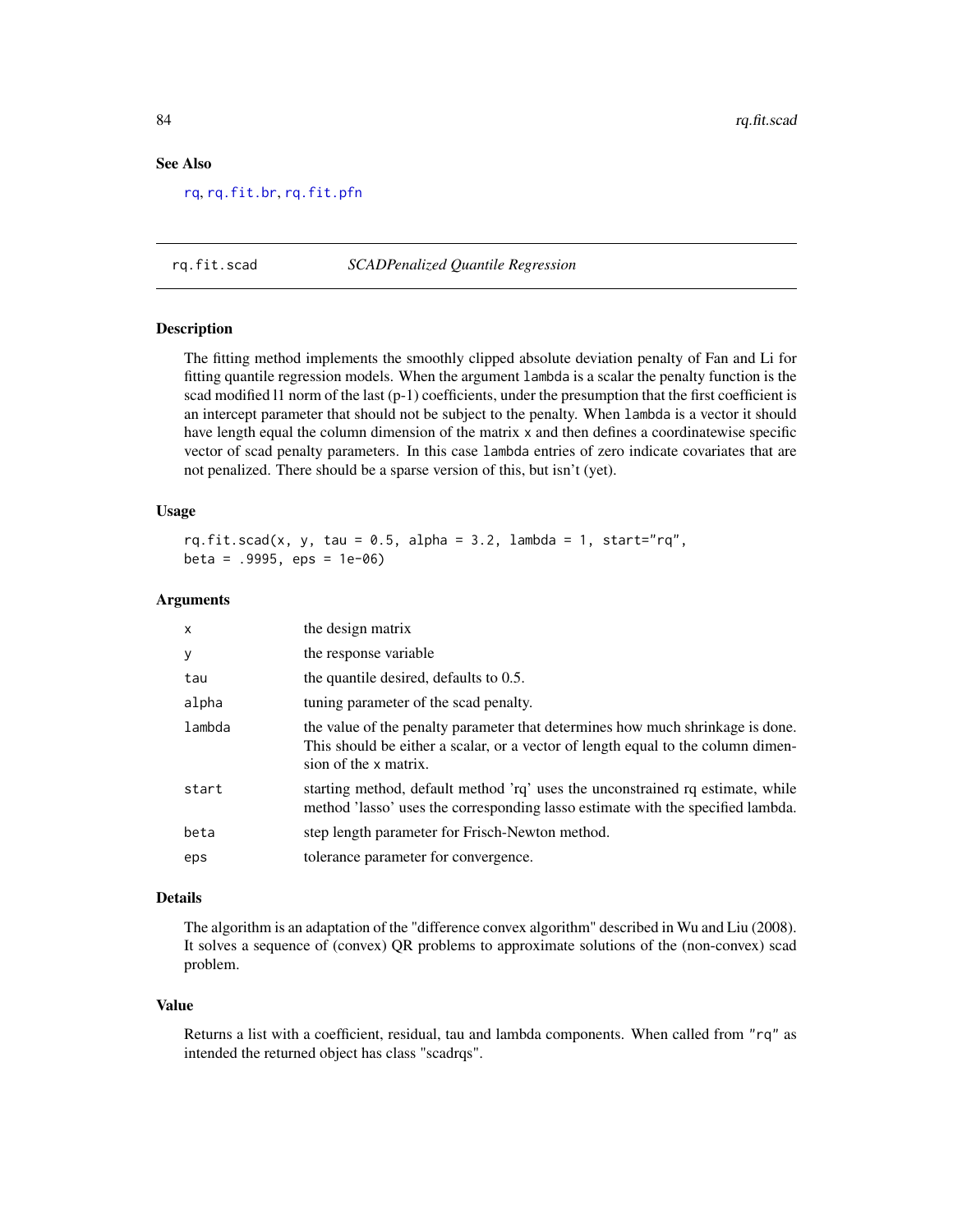#### rq.fit.sfn 85

## Author(s)

R. Koenker

## References

Wu, Y. and Y. Liu (2008) Variable Selection in Quantile Regression, *Statistica Sinica*, to appear.

## See Also

[rq](#page-67-0)

## Examples

```
n < - 60p \le -7rho <-.5
beta <- c(3,1.5,0,2,0,0,0)
R <- matrix(0,p,p)
for(i in 1:p){
        for(j in 1:p){
                 R[i,j] <- rho^abs(i-j)
                 }
        }
set.seed(1234)
x <- matrix(rnorm(n*p),n,p) %*% t(chol(R))
y <- x %*% beta + rnorm(n)
f \leq rq(y \sim x, method="scad", lambda = 30)
g \leq r q(y \sim x, \text{ method="s2a3a" \text{, start = "lasso", lambda = 30})
```
<span id="page-84-0"></span>rq.fit.sfn *Sparse Regression Quantile Fitting*

#### Description

Fit a quantile regression model using a sparse implementation of the Frisch-Newton interior-point algorithm.

## Usage

rq.fit.sfn(a, y, tau = 0.5, rhs =  $(1-tau)*(t(a)$  %\*% rep $(1, length(y)))$ , control)

#### Arguments

| a   | structure of the design matrix X stored in csr format |
|-----|-------------------------------------------------------|
|     | response vector                                       |
| tau | desired quantile                                      |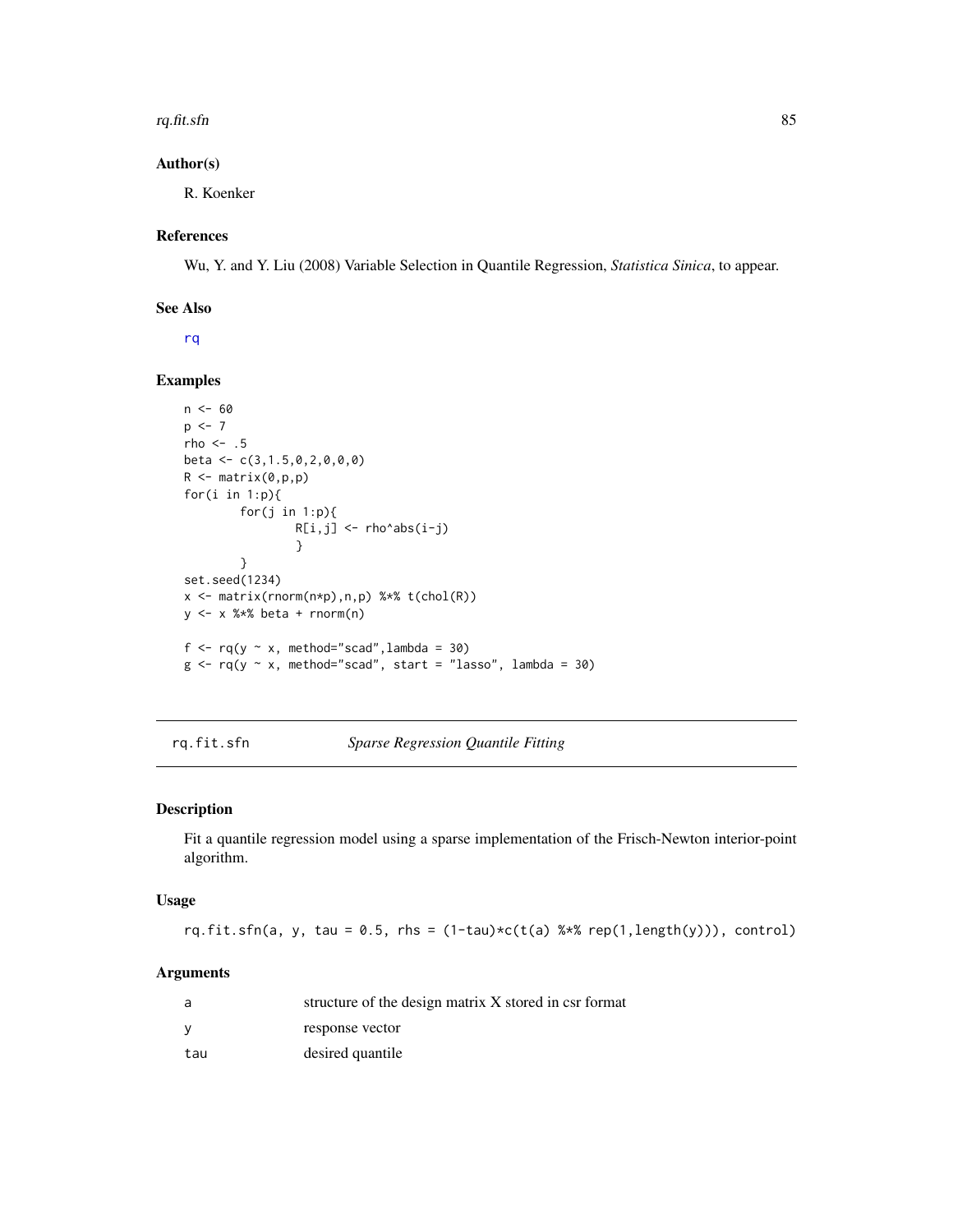| rhs     | the right-hand-side of the dual problem; regular users shouldn't need to specify    |
|---------|-------------------------------------------------------------------------------------|
|         | this, but in special cases can be quite usefully altered to meet special needs. See |
|         | e.g. Section $6.8$ of Koenker $(2005)$ .                                            |
| control | control parameters for fitting routines: see sfn.control                            |

## Details

This is a sparse implementation of the Frisch-Newton algorithm for quantile regression described in Portnoy and Koenker (1997). The sparse matrix linear algebra is implemented through the functions available in the R package SparseM.

#### Value

| coef | Regression quantile coefficients                                                                                                                                                                                                |
|------|---------------------------------------------------------------------------------------------------------------------------------------------------------------------------------------------------------------------------------|
| ierr | Error code for the internal Fortran routine srqfnc:                                                                                                                                                                             |
|      | 1: insufficient work space in call to extract                                                                                                                                                                                   |
|      | 2: $nnzd > nnzdmax$                                                                                                                                                                                                             |
|      | 3: insufficient storage in iwork when calling ordmmd                                                                                                                                                                            |
|      | 4: insufficient storage in iwork when calling sfinit                                                                                                                                                                            |
|      | 5: $nnz1$ > $nnz1$ $mnz1$ $mz1$ $mz1$ $mz1$ $mz1$ $mz1$ $mz1$ $mz1$ $mz1$ $mz1$ $mz1$ $mz1$ $mz1$ $mz1$ $mz1$ $mz1$ $mz1$ $mz1$ $mz1$ $mz1$ $mz1$ $mz1$ $mz1$ $mz1$ $mz1$ $mz1$ $mz1$ $mz1$ $mz1$ $mz1$ $mz1$ $mz1$ $mz1$ $mz1$ |
|      | 6: nsub $>$ nsubmax when calling sfinit                                                                                                                                                                                         |
|      | 7: insufficient work space in iwork when calling symfct                                                                                                                                                                         |
|      | 8: inconsistancy in input when calling symfct                                                                                                                                                                                   |
|      | 9: tmpsiz $>$ tmpmax when calling bfinit; increase tmpmax                                                                                                                                                                       |
|      | <b>10:</b> nonpositive diagonal encountered, not positive definite                                                                                                                                                              |
|      | 11: insufficient work storage in tmpvec when calling blkfct                                                                                                                                                                     |
|      | 12: insufficient work storage in iwork when calling blkfct                                                                                                                                                                      |
|      | 17: tiny diagonals replaced with Inf when calling blkfct                                                                                                                                                                        |
| it   | Iteration count                                                                                                                                                                                                                 |
| time | Amount of time used in the computation                                                                                                                                                                                          |

## Author(s)

Pin Ng

## References

Portnoy, S. and R. Koenker (1997) The Gaussian Hare and the Laplacean Tortoise: Computability of Squared-error vs Absolute Error Estimators, (with discussion). *Statistical Science*, 12, 279-300. Koenker, R and Ng, P. (2003). SparseM: A Sparse Matrix Package for R, *J. of Stat. Software*, 8,

1–9.

Koenker, R. (2005) *Quantile Regression*, Cambridge U. Press.

## See Also

rq.fit.sfnc for the constrained version, SparseM for a sparse matrix package for R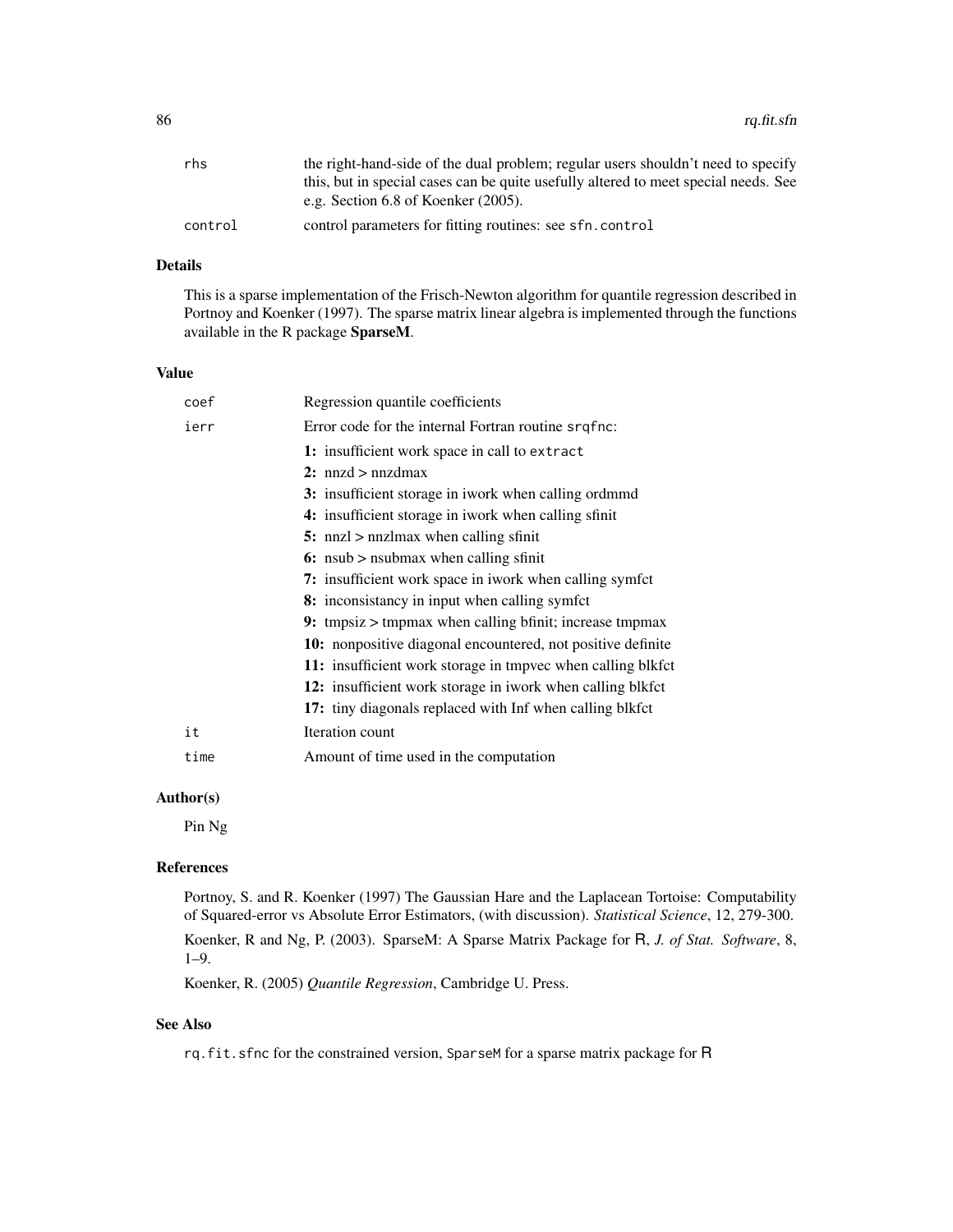#### rq.fit.sfnc 87

## Examples

```
## An artificial example :
n <- 200
p \le -50set.seed(101)
X \leftarrow \text{norm}(n * p)X[abs(X) < 2.0] < -0X \leftarrow \text{cbind}(1, \text{ matrix}(X, n, p))y \le 0.5 * apply(X, 1, sum) + rnorm(n) # true beta = (0.5, 0.5, ...)sX <- as.matrix.csr(X)
try(rq.o <- rq.fit.sfn(sX, y)) #-> not enough tmp memory
(tmpmax <- floor(1e5 + exp(-12.1)*(sX@ia[p+1]-1)^2.35))
## now ok:
rq.o \leftarrow rq.fit.sfn(sX, y, control = list(tmpmax=tmpmax))
```
rq.fit.sfnc *Sparse Constrained Regression Quantile Fitting*

## Description

Fit constrained regression quantiles using a sparse implementation of the Frisch-Newton Interiorpoint algorithm.

## Usage

 $rq.fit.sfnc(x, y, R, r, tau = 0.5,$ rhs =  $(1-tau)*c(t(x)$  %\*% rep $(1, length(y)))$ , control)

## Arguments

| x       | structure of the design matrix X stored in csr format                                     |
|---------|-------------------------------------------------------------------------------------------|
| У       | response vector                                                                           |
| R       | constraint matrix stored in csr format                                                    |
| r       | right-hand-side of the constraint                                                         |
| tau     | desired quantile                                                                          |
| rhs     | the right-hand-side of the dual problem; regular users shouldn't need to specify<br>this. |
| control | control paramters for fitting see sfn.control                                             |

## Details

This is a sparse implementation of the Frisch-Newton algorithm for constrained quantile regression described in Koenker and Portnoy (1996). The sparse matrix linear algebra is implemented through the functions available in the R package SparseM.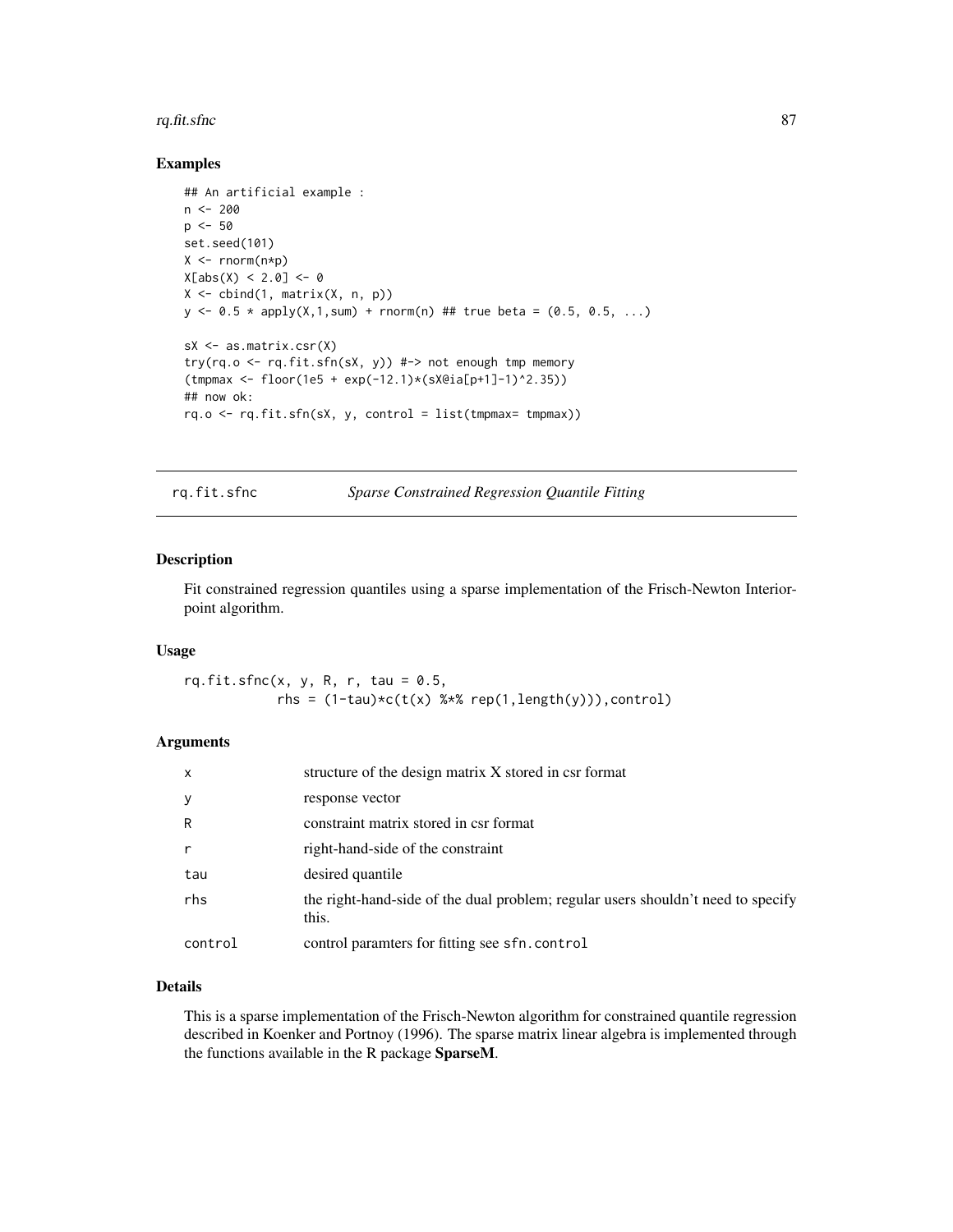## Value

| coef | Regression quantile coefficients                            |
|------|-------------------------------------------------------------|
| ierr | Error code for the internal Fortran routine srqfn:          |
|      | 1: insufficient work space in call to extract               |
|      | 3: insufficient storage in iwork when calling ordmmd        |
|      | 4: insufficient storage in iwork when calling sfinit        |
|      | 5: nnzl $>$ nnzlmax when calling sfinit                     |
|      | 6: nsub $>$ nsubmax when calling sfinit                     |
|      | 7: insufficient work space in iwork when calling symfct     |
|      | 8: inconsistancy in input when calling symfct               |
|      | 9: tmpsiz $>$ tmpmax when calling symfet; increase tmpmax   |
|      | 10: nonpositive diagonal encountered when calling blkfct    |
|      | 11: insufficient work storage in tmpvec when calling blkfct |
|      | 12: insufficient work storage in iwork when calling blkfct  |
|      | 13: nnzd $>$ nnzdmax in e, je when calling amub             |
|      | 14: $nnzd$ > $nnzdmax$ in $g$ , $jg$ when calling amub      |
|      | 15: nnzd $>$ nnzdmax in h <sub>i</sub> h when calling aplb  |
|      | 15: tiny diagonals replaced with Inf when calling blkfct    |
| it   | Iteration count                                             |
| time | Amount of time used in the computation                      |

## Author(s)

Pin Ng

## References

Koenker, R and Ng, P. (2002). SparseM: A Sparse Matrix Package for R; [https://CRAN.R-project](https://CRAN.R-project.org/package=SparseM). [org/package=SparseM](https://CRAN.R-project.org/package=SparseM)

Koenker, R. and P. Ng(2005). Inequality Constrained Quantile Regression, *Sankya*, 418-440.

## See Also

[rq.fit.sfn](#page-84-0) for the unconstrained version, SparseM for the underlying sparse matrix R package.

## Examples

```
## An artificial example :
n < - 200p \le -50set.seed(17)
X \leftarrow \text{norm}(n * p)X[abs(X) < 2.0] < -0X \leftarrow \text{cbind}(1, \text{matrix}(X, n, p))y \le -0.5 * apply(X, 1, sum) + rnorm(n) # true beta = (0.5, 0.5, ...)R \leftarrow rbind(diag(p+1), -diag(p+1))
```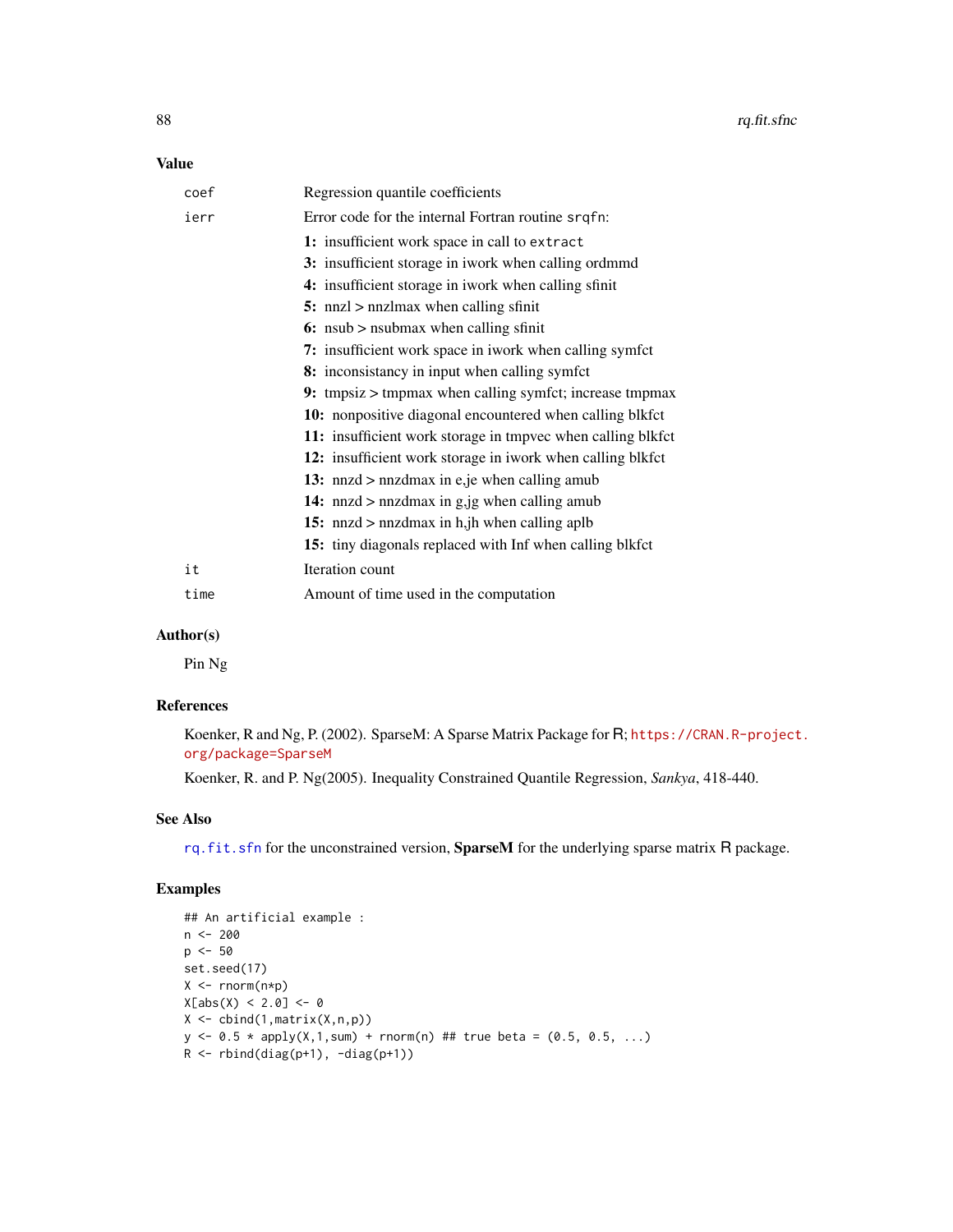#### rq.object 89 and 2012 and 2012 and 2012 and 2012 and 2012 and 2012 and 2012 and 2012 and 2012 and 201

```
r \leq c(rep( 0, p+1), rep(-1, p+1))
sX \leftarrow as.matrix.csr(X)sR <- as.matrix.csr(R)
try(rq.o <- rq.fit.sfnc(sX, y, sR, r)) #-> not enough tmp memory
(tmpmax <- floor(1e5 + exp(-12.1)*(sX@ia[p+1]-1)^2.35))
## now ok:
rq.o \leftarrow rq.fit.sfnc(sX, y, sR, r, control = list(tmpmax = tmpmax))
```
<span id="page-88-0"></span>

```
rq.object Linear Quantile Regression Object
```
#### Description

These are objects of class "rq". They represent the fit of a linear conditional quantile function model.

## Details

The coefficients, residuals, and effects may be extracted by the generic functions of the same name, rather than by the \$ operator. For pure rq objects this is less critical than for some of the inheritor classes. In particular, for fitted rq objects using "lasso" and "scad" penalties, logLik and AIC functions compute degrees of freedom of the fitted model as the number of estimated parameters whose absolute value exceeds a threshold edfThresh. By default this threshold is 0.0001, but this can be passed via the AIC function if this value is deemed unsatisfactory. The function AIC is a generic function in R, with parameter k that controls the form of the penalty: the default value of k is 2 which yields the classical Akaike form of the penalty, while k <= 0 yields the Schwarz (BIC) form of the penalty. Note that the extractor function coef returns a vector with missing values omitted.

#### Generation

This class of objects is returned from the rq function to represent a fitted linear quantile regression model.

#### Methods

The "rq" class of objects has methods for the following generic functions: coef, effects , formula , labels , model.frame , model.matrix , plot , logLik , AIC , extractAIC , predict , print , print.summary , residuals , summary

#### Structure

The following components must be included in a legitimate rq object.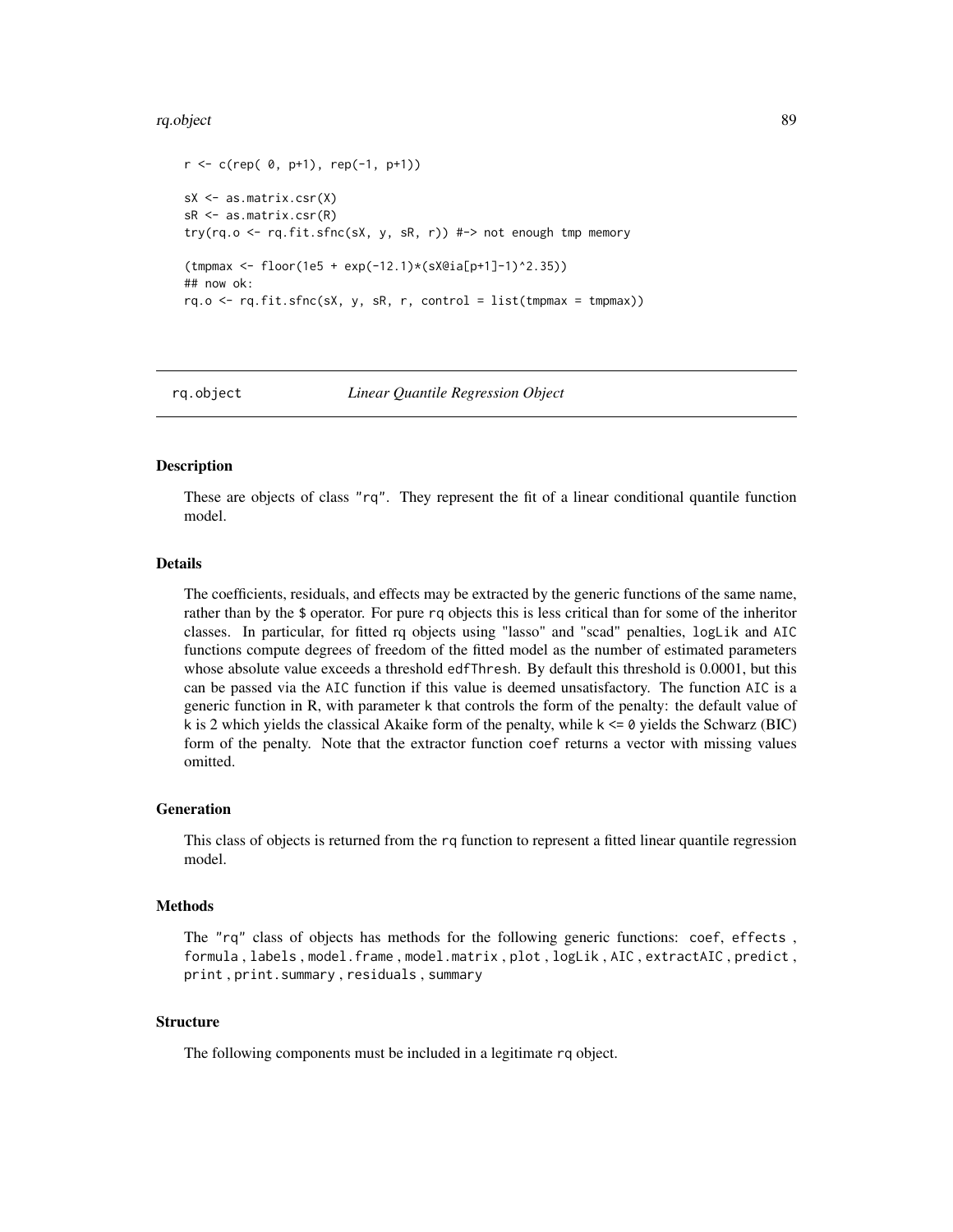- coefficients the coefficients of the quantile regression fit. The names of the coefficients are the names of the single-degree-of-freedom effects (the columns of the model matrix). If the model was fitted by method "br" with ci=TRUE, then the coefficient component consists of a matrix whose first column consists of the vector of estimated coefficients and the second and third columns are the lower and upper limits of a confidence interval for the respective coefficients.
- residuals the residuals from the fit.
- dual the vector dual variables from the fit.
- rho The value(s) of objective function at the solution.
- contrasts a list containing sufficient information to construct the contrasts used to fit any factors occurring in the model. The list contains entries that are either matrices or character vectors. When a factor is coded by contrasts, the corresponding contrast matrix is stored in this list. Factors that appear only as dummy variables and variables in the model that are matrices correspond to character vectors in the list. The character vector has the level names for a factor or the column labels for a matrix.

model optionally the model frame, if model=TRUE.

- x optionally the model matrix, if x=TRUE.
- y optionally the response, if y=TRUE.

#### See Also

[rq](#page-67-0), [coefficients](#page-0-0).

<span id="page-89-0"></span>rq.process.object *Linear Quantile Regression Process Object*

## Description

These are objects of class rq. process. They represent the fit of a linear conditional quantile function model.

#### Details

These arrays are computed by parametric linear programming methods using using the exterior point (simplex-type) methods of the Koenker–d'Orey algorithm based on Barrodale and Roberts median regression algorithm.

## Generation

This class of objects is returned from the rq function to represent a fitted linear quantile regression model.

#### Methods

The "rq.process" class of objects has methods for the following generic functions: effects, formula , labels , model.frame , model.matrix , plot , predict , print , print.summary , summary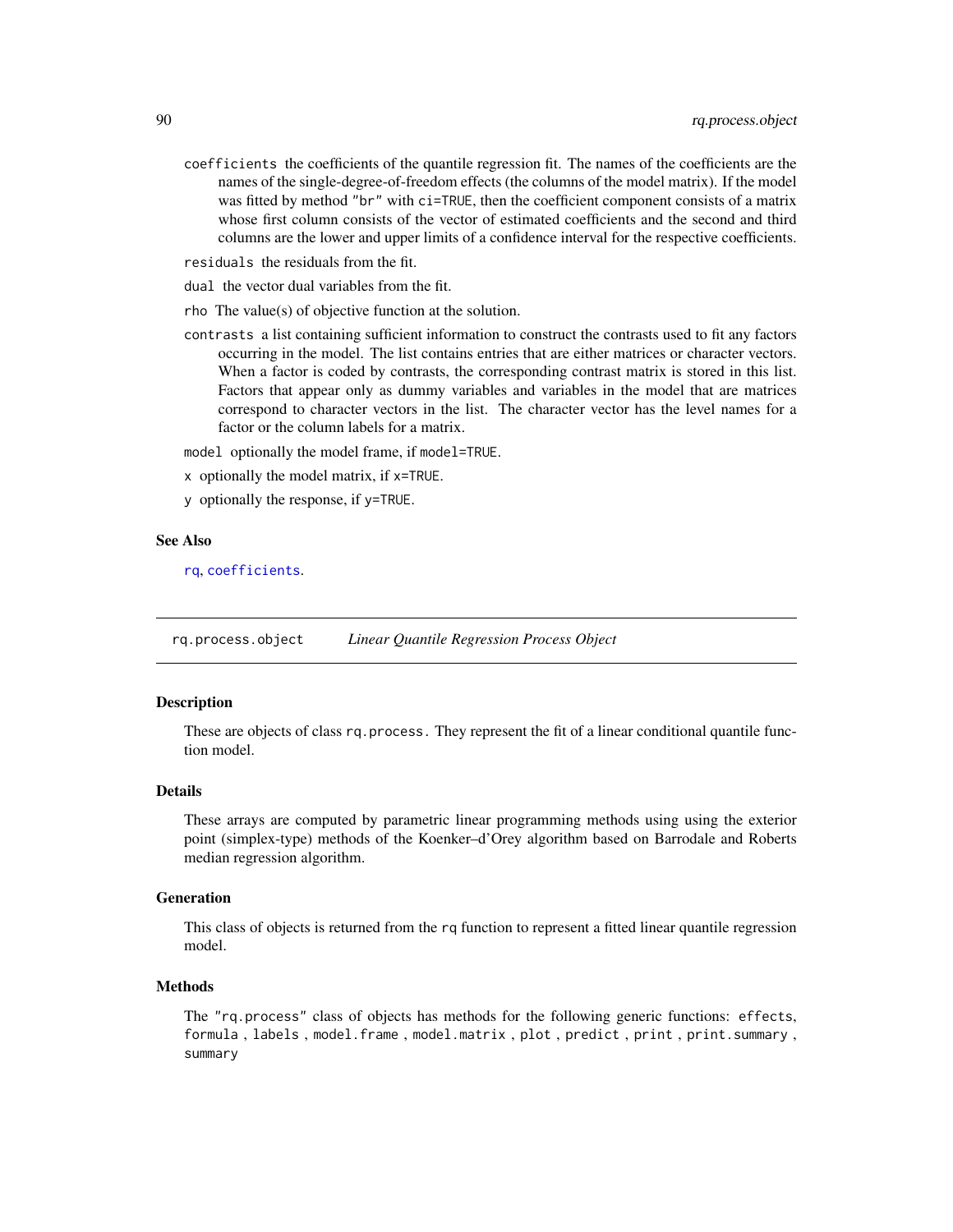#### rq.wfit  $\qquad \qquad \qquad$  91

## **Structure**

The following components must be included in a legitimate rq.process object.

- sol The primal solution array. This is a  $(p+3)$  by J matrix whose first row contains the 'breakpoints'  $tau_1, \tau_2, \ldots, \tau_n,$  of the quantile function, i.e. the values in [0,1] at which the solution changes, row two contains the corresponding quantiles evaluated at the mean design point, i.e. the inner product of xbar and  $b(tau_i)$ , the third row contains the value of the objective function evaluated at the corresponding  $tau_i$ , and the last p rows of the matrix give  $b(tau_i)$ . The solution  $b(tau_i)$  prevails from  $tau_i$  to  $tau_i + 1$ . Portnoy (1991) shows that  $J = O_p(n \log n)$ .
- dsol The dual solution array. This is a n by J matrix containing the dual solution corresponding to sol, the ij-th entry is 1 if  $y_i > x_i b(tau_j)$ , is 0 if  $y_i < x_i b(tau_j)$ , and is between 0 and 1 otherwise, i.e. if the residual is zero. See Gutenbrunner and Jureckova(1991) for a detailed discussion of the statistical interpretation of dsol. The use of dsol in inference is described in Gutenbrunner, Jureckova, Koenker, and Portnoy (1994).

## References

[1] Koenker, R. W. and Bassett, G. W. (1978). Regression quantiles, *Econometrica*, 46, 33–50.

[2] Koenker, R. W. and d'Orey (1987, 1994). Computing Regression Quantiles. *Applied Statistics*, 36, 383–393, and 43, 410–414.

[3] Gutenbrunner, C. Jureckova, J. (1991). Regression quantile and regression rank score process in the linear model and derived statistics, *Annals of Statistics*, 20, 305–330.

[4] Gutenbrunner, C., Jureckova, J., Koenker, R. and Portnoy, S. (1994) Tests of linear hypotheses based on regression rank scores. *Journal of Nonparametric Statistics*, (2), 307–331.

[5] Portnoy, S. (1991). Asymptotic behavior of the number of regression quantile breakpoints, *SIAM Journal of Scientific and Statistical Computing*, 12, 867–883.

## See Also

[rq](#page-67-0).

rq.wfit *Function to choose method for Weighted Quantile Regression*

#### **Description**

Weight the data and then call the chosen fitting algorithm.

#### Usage

rq.wfit(x, y, tau=0.5, weights, method="br", ...)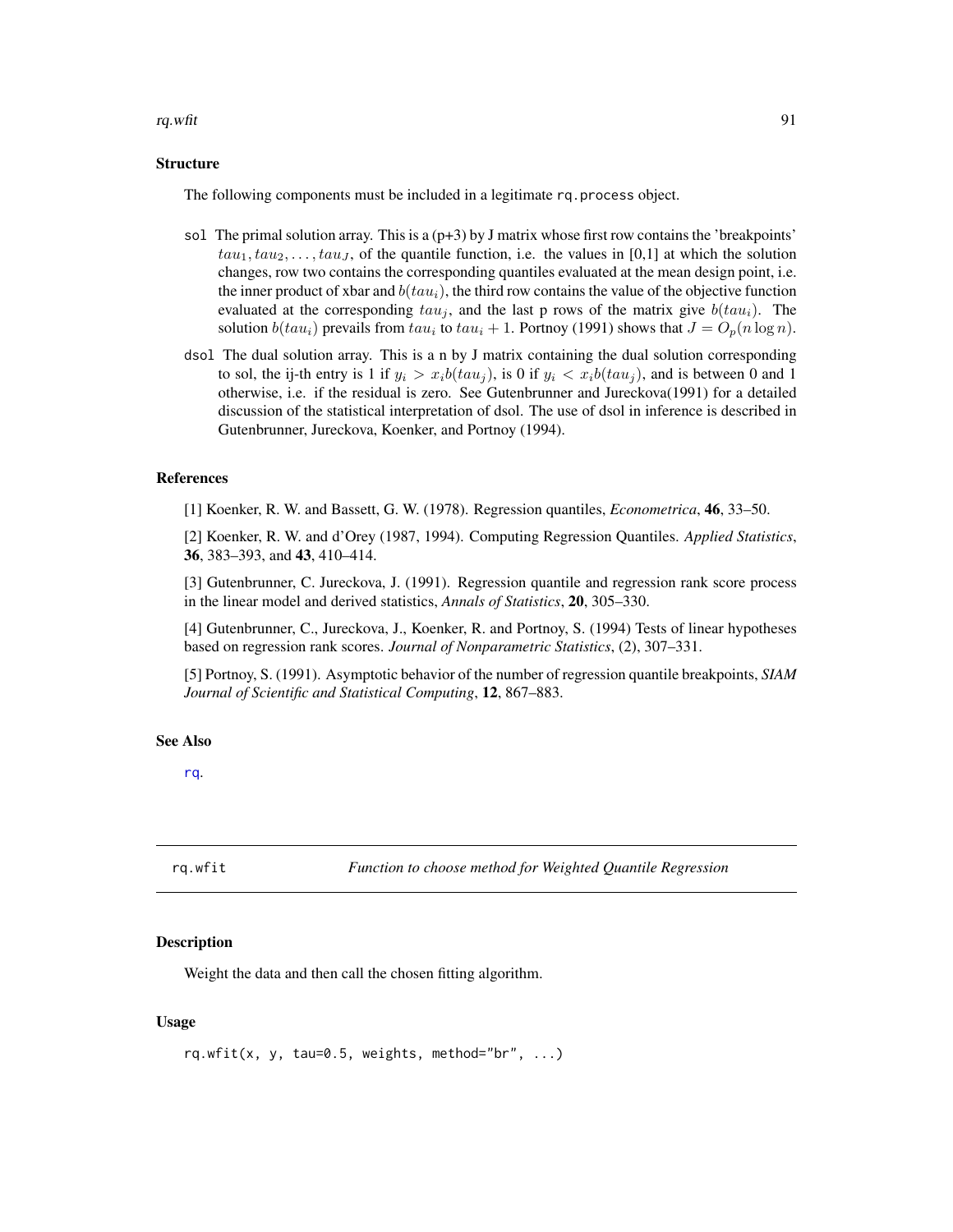92 rqProcess and the contract of the contract of the contract of the contract of the contract of the contract of the contract of the contract of the contract of the contract of the contract of the contract of the contract

#### **Arguments**

| $\mathsf{x}$            | the design matrix                                                                                                       |
|-------------------------|-------------------------------------------------------------------------------------------------------------------------|
| У                       | the response variable                                                                                                   |
| tau                     | the quantile desired, if tau lies outside $(0,1)$ the whole process is estimated.                                       |
| weights                 | weights used in the fitting                                                                                             |
| method                  | method of computation: "br" is Barrodale and Roberts exterior point "fn" is the<br>Frisch-Newton interior point method. |
| $\cdot$ $\cdot$ $\cdot$ | Optional arguments passed to fitting routine.                                                                           |

## See Also

[rq](#page-67-0) [rq.fit.br](#page-71-0) [rq.fit.fnb](#page-74-0)

rqProcess *Compute Standardized Quantile Regression Process*

## Description

Computes a standardize quantile regression process for the model specified by the formula, on the partition of [0,1] specified by the taus argument, and standardized according to the argument nullH. Intended for use in [KhmaladzeTest](#page-28-0).

## Usage

```
rqProcess(formula, data, taus, nullH = "location", ...)
```
#### Arguments

| formula | model formula                                                                                                                                              |
|---------|------------------------------------------------------------------------------------------------------------------------------------------------------------|
| data    | data frame to be used to interpret formula                                                                                                                 |
| taus    | quantiles at which the process is to be evaluated, if any of the taus lie outside<br>$(0,1)$ then the full process is computed for all distinct solutions. |
| nullH   | Null hypothesis to be used for standardization                                                                                                             |
| $\cdot$ | optional arguments passed to summary.rq                                                                                                                    |

## Details

The process computes standardized estimates based on the hypothesis specified in the nullH argument. The Vhat component is rescaled by the Cholesky decomposition of the tau specific covariance matrix, the vhat component is rescaled by the marginal standard errors. The nature of the covariance matrix used for the standardization is controlled arguments passed via the ... argument to [summary.rq](#page-101-0). If the full process is estimated then these covariance options aren't available and only a simple iid-error form of the covariance matrix is used.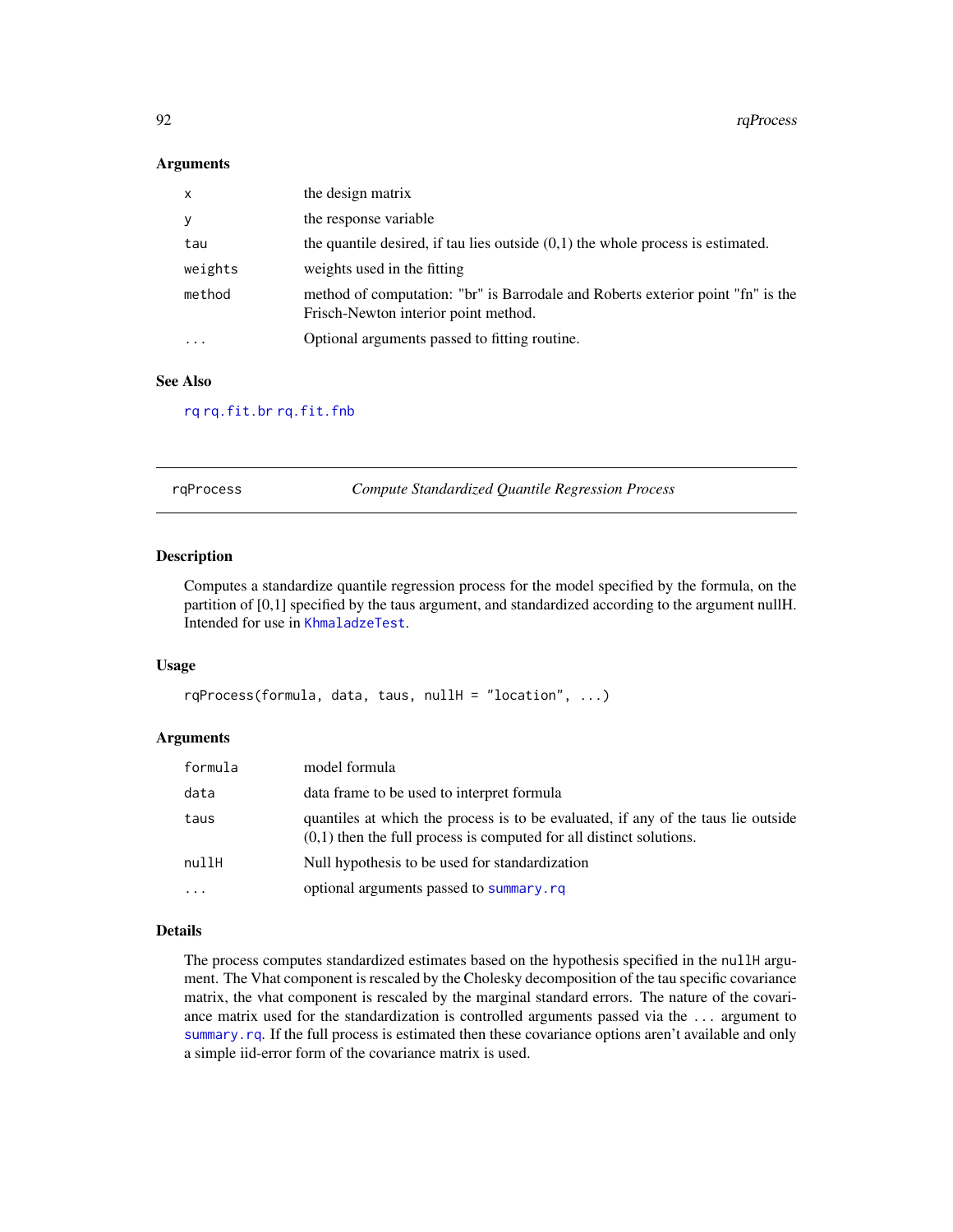#### rqs.fit 93

# Value

| taus  | The points of evaluation of the process |
|-------|-----------------------------------------|
| gtaus | Values of xbar'betahat(taus)            |
| Vhat  | Joint parametric OR process             |
| vhat  | Marginal parametric QR processes        |

# Author(s)

R. Koenker

## See Also

[KhmaladzeTest](#page-28-0)

| Function to fit multiple response quantile regression models<br>rgs.fit |  |
|-------------------------------------------------------------------------|--|
|-------------------------------------------------------------------------|--|

# Description

Function intended for multiple response quantile regression called from boot.rq for wild bootstrap option.

# Usage

rqs.fit(x, y, tau=0.5, tol =  $0.0001$ )

# Arguments

| X   | the design matrix an n by p matrix.                                  |
|-----|----------------------------------------------------------------------|
| y   | the response variable as a n by m matrix                             |
| tau | the quantile desired, if tau lies outside $(0,1)$                    |
| tol | tolerance parameter for Barrodale and Roberts exterior point method. |

# See Also

[boot.rq](#page-10-0)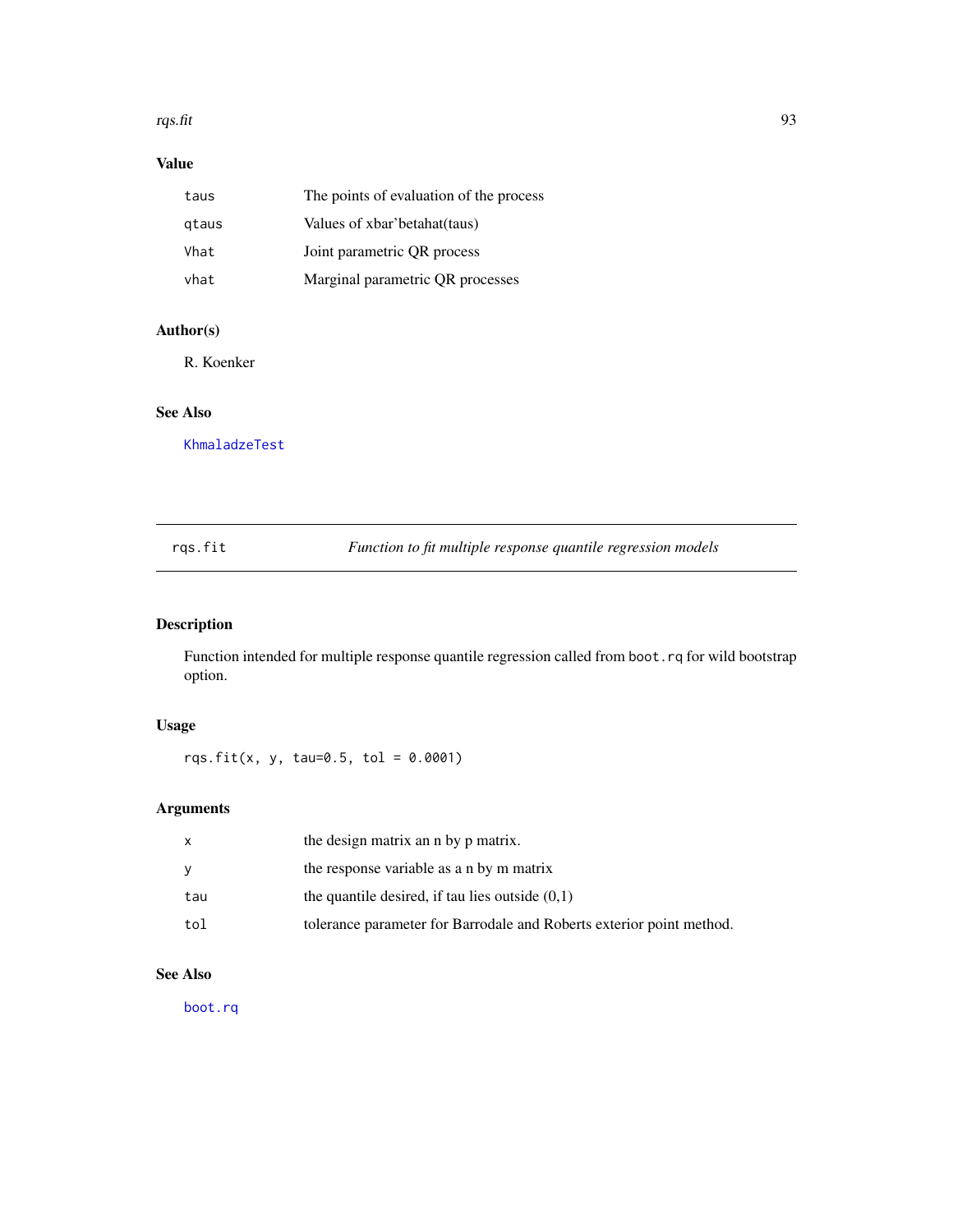## Description

Fitting function for additive quantile regression models with possible univariate and/or bivariate nonparametric terms estimated by total variation regularization. See summary.rqss and plot.rqss for further details on inference and confidence bands.

## Usage

```
rqss(formula, tau = 0.5, data = parent.frame(), weights, subset, na.action,
method = "sfn", lambda = NULL, contrasts = NULL, ztol = 1e-5, control, \dots)
```
## Arguments

| a formula object, with the response on the left of a $\sim$ operator, and terms,<br>separated by '+' operators, on the right. The terms may include qss terms that<br>represent additive nonparametric components. These terms can be univariate or<br>bivariate. See qss for details on how to specify these terms.                                                                                                                                                                                                                                                                                                                                                                                                                                                                                                                                                                                                                               |
|----------------------------------------------------------------------------------------------------------------------------------------------------------------------------------------------------------------------------------------------------------------------------------------------------------------------------------------------------------------------------------------------------------------------------------------------------------------------------------------------------------------------------------------------------------------------------------------------------------------------------------------------------------------------------------------------------------------------------------------------------------------------------------------------------------------------------------------------------------------------------------------------------------------------------------------------------|
| the quantile to be estimated, this must be a number between $0$ and $1$ ,                                                                                                                                                                                                                                                                                                                                                                                                                                                                                                                                                                                                                                                                                                                                                                                                                                                                          |
| a data.frame in which to interpret the variables named in the formula, or in the<br>subset and the weights argument.                                                                                                                                                                                                                                                                                                                                                                                                                                                                                                                                                                                                                                                                                                                                                                                                                               |
| vector of observation weights; if supplied, the algorithm fits to minimize the sum<br>of the weights multiplied into the absolute residuals. The length of weights must<br>be the same as the number of observations. The weights must be nonnegative<br>and it is strongly recommended that they be strictly positive, since zero weights<br>are ambiguous.                                                                                                                                                                                                                                                                                                                                                                                                                                                                                                                                                                                       |
| an optional vector specifying a subset of observations to be used in the fitting.<br>This can be a vector of indices of observations to be included, or a logical vector.                                                                                                                                                                                                                                                                                                                                                                                                                                                                                                                                                                                                                                                                                                                                                                          |
| a function to filter missing data. This is applied to the model.frame after any<br>subset argument has been used. The default (with na. fail) is to create an error<br>if any missing values are found. A possible alternative is na. omit, which deletes<br>observations that contain one or more missing values.                                                                                                                                                                                                                                                                                                                                                                                                                                                                                                                                                                                                                                 |
| the algorithmic method used to compute the fit. There are currently two options.<br>Both are implementations of the Frisch-Newton interior point method described<br>in detail in Portnoy and Koenker(1997). Both are implemented using sparse<br>Cholesky decomposition as described in Koenker and Ng (2003).<br>Option "sfnc" is used if the user specifies inequality constraints. Option "sfn"<br>is used if there are no inequality constraints. Linear inequality constraints on the<br>fitted coefficients are specified by a matrix R and a vector r, specified inside the<br>qss terms, representing the constraints in the form $Rb \ge r$ .<br>The option method = "lasso" allows one to penalize the coefficients of the co-<br>variates that have been entered linearly as in rq. fit. lasso; when this is spec-<br>ified then there should be an additional lambda argument specified that deter-<br>mines the amount of shrinkage. |
|                                                                                                                                                                                                                                                                                                                                                                                                                                                                                                                                                                                                                                                                                                                                                                                                                                                                                                                                                    |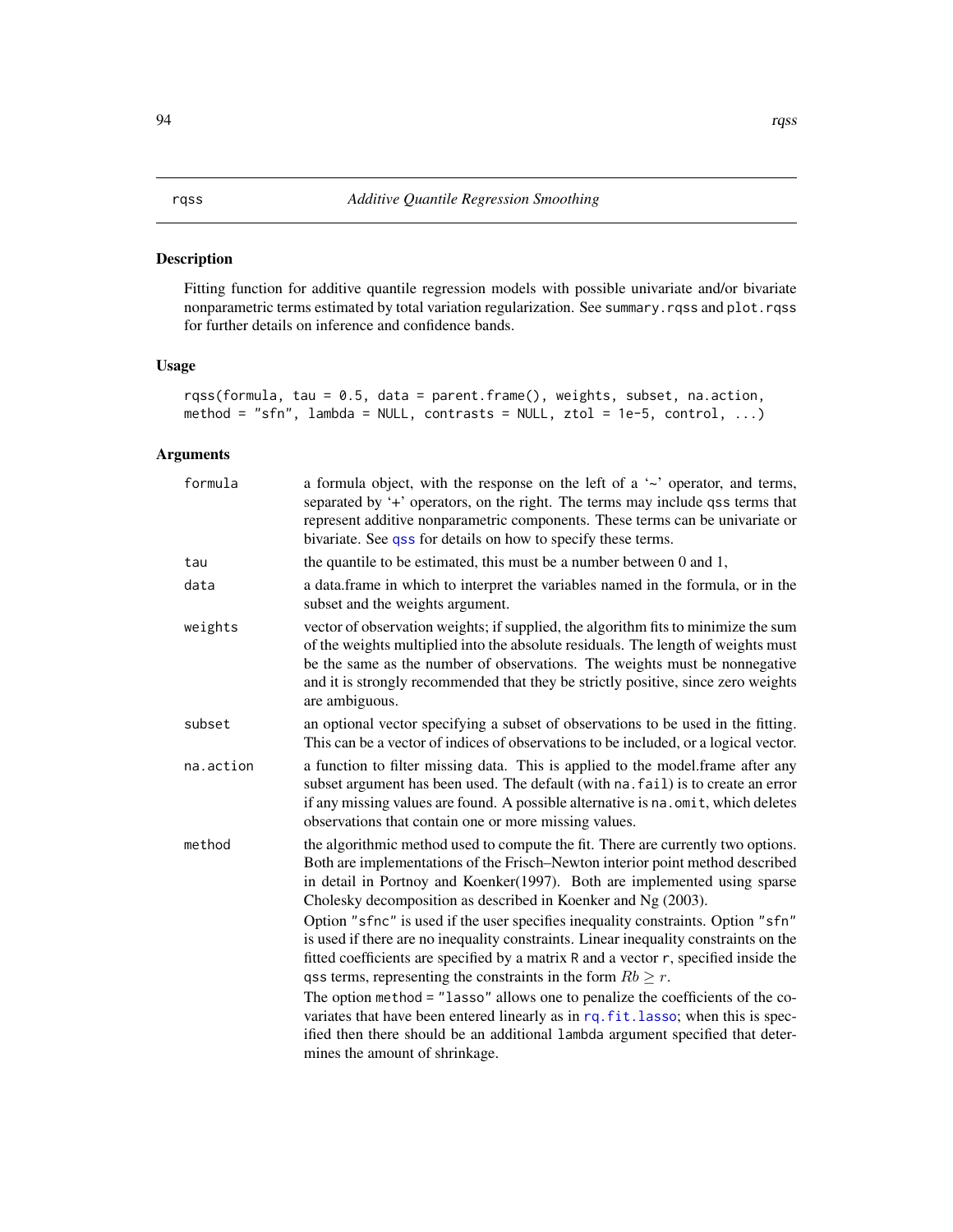rqss 50 a.C. 2006 a.C. 2006 a.C. 2006 a.C. 2006 a.C. 2006 a.C. 2006 a.C. 2006 a.C. 2006 a.C. 2006 a.C. 2006 a.C. 2006 a.C. 2006 a.C. 2006 a.C. 2006 a.C. 2006 a.C. 2006 a.C. 2006 a.C. 2006 a.C. 2006 a.C. 2006 a.C. 2006 a.C.

| lambda    | can be either a scalar, in which case all the slope coefficients are assigned this<br>value, or alternatively, the user can specify a vector of length equal to the number<br>of linear covariates plus one (for the intercept) and these values will be used as<br>coordinate dependent shrinkage factors.                                                                                     |
|-----------|-------------------------------------------------------------------------------------------------------------------------------------------------------------------------------------------------------------------------------------------------------------------------------------------------------------------------------------------------------------------------------------------------|
| contrasts | a list giving contrasts for some or all of the factors default $=$ NULL appearing in<br>the model formula. The elements of the list should have the same name as the<br>variable and should be either a contrast matrix (specifically, any full-rank matrix<br>with as many rows as there are levels in the factor), or else a function to compute<br>such a matrix given the number of levels. |
| ztol      | A zero tolerance parameter used to determine the number of zero residuals in<br>the fitted object which in turn determines the effective dimensionality of the fit.                                                                                                                                                                                                                             |
| control   | control argument for the fitting routines (see sfn. control                                                                                                                                                                                                                                                                                                                                     |
| $\ddots$  | Other arguments passed to fitting routines                                                                                                                                                                                                                                                                                                                                                      |
|           |                                                                                                                                                                                                                                                                                                                                                                                                 |

# Details

Total variation regularization for univariate and bivariate nonparametric quantile smoothing is described in Koenker, Ng and Portnoy (1994) and Koenker and Mizera(2003) respectively. The additive model extension of this approach depends crucially on the sparse linear algebra implementation for R described in Koenker and Ng (2003). There are extractor methods [logLik](#page-0-0) and [AIC](#page-0-0) that is relevant to lambda selection. A more detailed description of some recent developments of these methods is available from within the package with vignette("rq"). Since this function uses sparse versions of the interior point algorithm it may also prove to be useful for fitting linear models without [qss](#page-60-0) terms when the design has a sparse structure, as for example when there is a complicated factor structure.

If the **MatrixModels** and **Matrix** packages are both loadable then the linear-in-parameters portion of the design matrix is made in sparse matrix form; this is helpful in large applications with many factor variables for which dense formation of the design matrix would take too much space.

Although modeling with rqss typically imposes smoothing penalties on the total variation of the first derivative, or gradient, of the fitted functions, for univariate smoothing, it is also possible to penalize total variation of the function itself using the option Dorder  $= 0$  inside qss terms. In such cases, estimated functions are piecewise constant rather than piecewise linear. See the documentation for qss for further details.

#### Value

The function returns a fitted object representing the estimated model specified in the formula. See [rqss.object](#page-95-0) for further details on this object, and references to methods to look at it.

# Note

If you intend to embed calls to rqss inside another function, then it is advisable to pass a data frame explicitly as the data argument of the rqss call, rather than relying on the magic of R scoping rules.

#### Author(s)

Roger Koenker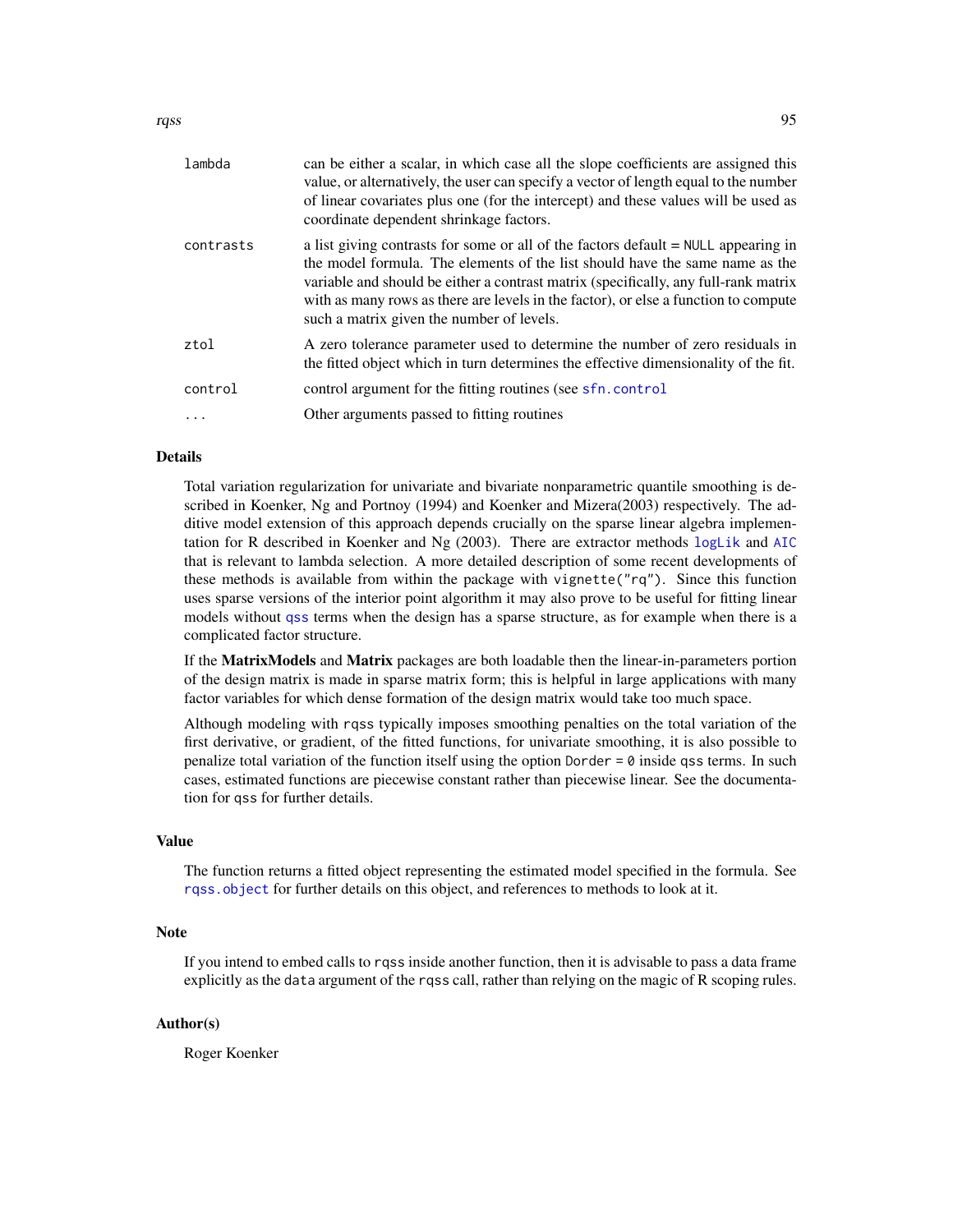## References

[1] Koenker, R. and S. Portnoy (1997) The Gaussian Hare and the Laplacean Tortoise: Computability of Squared-error vs Absolute Error Estimators, (with discussion). *Statistical Science* 12, 279– 300.

[2] Koenker, R., P. Ng and S. Portnoy, (1994) Quantile Smoothing Splines; *Biometrika* 81, 673–680.

[3] Koenker, R. and I. Mizera, (2003) Penalized Triograms: Total Variation Regularization for Bivariate Smoothing; *JRSS(B)* 66, 145–163.

[4] Koenker, R. and P. Ng (2003) SparseM: A Sparse Linear Algebra Package for R, *J. Stat. Software*.

See Also

[qss](#page-60-0)

## Examples

```
n < -200x \leftarrow sort(rchisq(n,4))z \leq x + \text{norm}(n)y \leq log(x) + .1*(log(x))^2 + log(x)*rnorm(n)/4 + zplot(x, y-z)
f.N \leq rqss(y \sim qss(x, constraint= "N") + z)
f.I \leq rqss(y \sim qss(x, constraint= "I") + z)
f.CI \leq rqss(y \sim qss(x, constraint= "CI") + z)
lines(x[-1], f.N $coef[1] + f.N $coef[-(1:2)])
lines(x[-1], f.I $coef[1] + f.I $coef[-(1:2)], col="blue")
lines(x[-1], f.CI$coef[1] + f.CI$coef[-(1:2)], col="red")
## A bivariate example
if(requireNamespace("tripack")){
if(requireNamespace("akima")){
data(CobarOre)
fCO \leq r \text{qss}(z \sim \text{qss}(\text{cbind}(x, y)), \text{lambda} = .08), data=CobarOre)
plot(fCO)
}}
```
<span id="page-95-0"></span>rqss.object *RQSS Objects and Summarization Thereof*

#### Description

Functions to reveal the inner meaning of objects created by rqss fitting.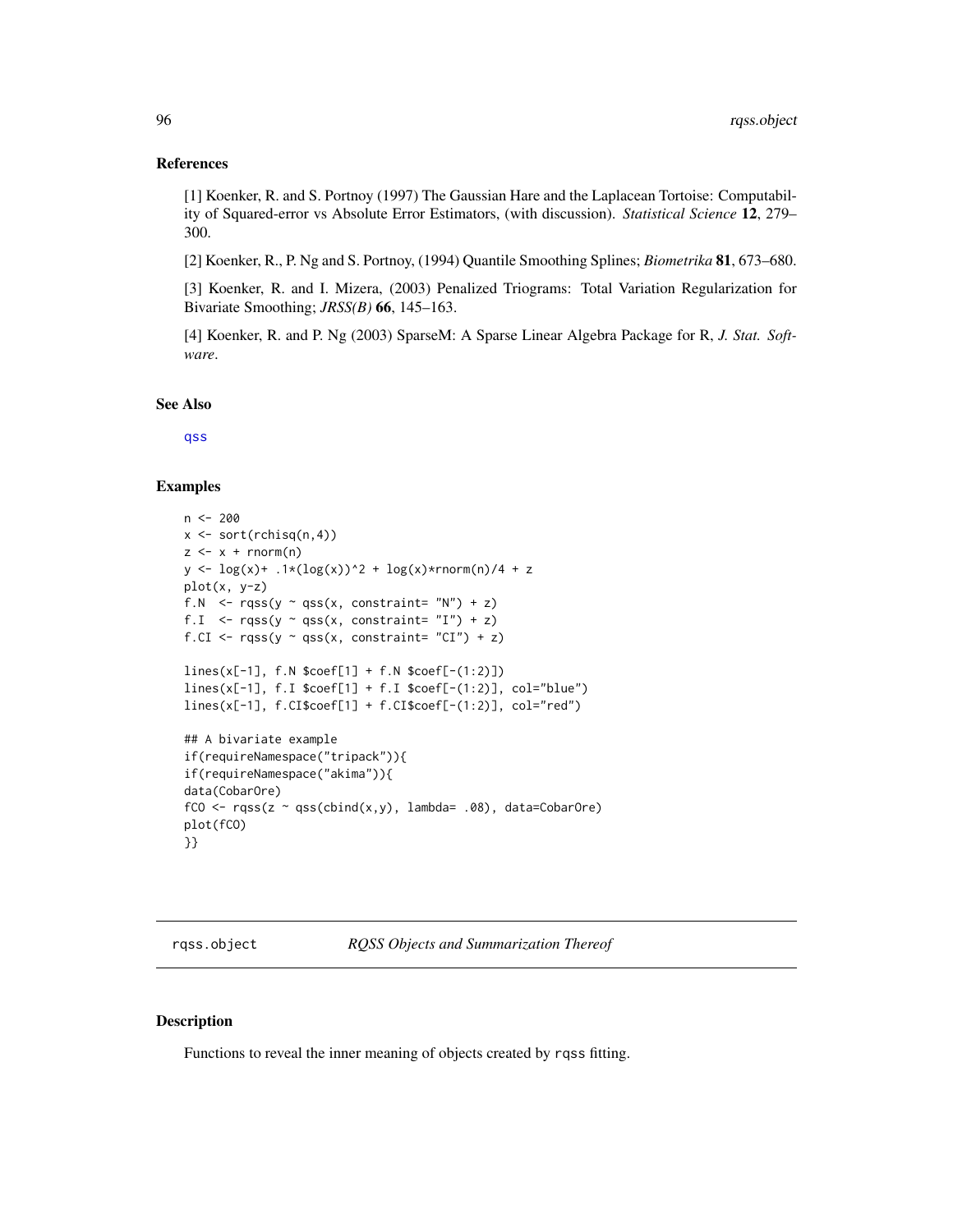## rqss.object 97

# Usage

```
## S3 method for class 'rqss'
logLik(object, ...)
## S3 method for class 'rqss'
AIC(object, ..., k=2)
## S3 method for class 'rqss'
print(x, \ldots)## S3 method for class 'rqss'
resid(object, ...)
## S3 method for class 'rqss'
fitted(object, ...)
```
## Arguments

| object       | an object returned from rqss fitting, describing an additive model estimating a<br>conditional quantile function. See qss for details on how to specify these terms.                                                                                                                         |
|--------------|----------------------------------------------------------------------------------------------------------------------------------------------------------------------------------------------------------------------------------------------------------------------------------------------|
| $\mathsf{x}$ | an rgss object, as above.                                                                                                                                                                                                                                                                    |
| $\mathsf{k}$ | a constant factor governing the weight attached to the penalty term on effective<br>degrees of freedom of the fit. By default $k = 2$ corresponding to the Akaike<br>version of the penalty, negative values indicate that the k should be set to $log(n)$<br>as proposed by Schwarz (1978). |
| $\cdots$     | additional arguments                                                                                                                                                                                                                                                                         |

## Details

Total variation regularization for univariate and bivariate nonparametric quantile smoothing is described in Koenker, Ng and Portnoy (1994) and Koenker and Mizera(2003) respectively. The additive model extension of this approach depends crucially on the sparse linear algebra implementation for R described in Koenker and Ng (2003). Eventually, these functions should be expanded to provide an automated lambda selection procedure.

## Value

The function summary. rqss returns a list consisting of the following components:

| fidelity | Value of the quantile regression objective function.                                                                                                                                               |
|----------|----------------------------------------------------------------------------------------------------------------------------------------------------------------------------------------------------|
| penalty  | A list consisting of the values of the total variation smoothing penalty for each<br>of additive components.                                                                                       |
| edf      | Effective degrees of freedom of the fitted model, defined as the number of zero<br>residuals of the fitted model, Koenker Mizera (2003) for details.                                               |
| gssedfs  | A list of effective degrees of freedom for each of the additive components of<br>the fitted model, defined as the number of non-zero elements of each penalty<br>component of the residual vector. |
| lamdas   | A list of the lambdas specified for each of the additive components of the model.                                                                                                                  |

## Author(s)

Roger Koenker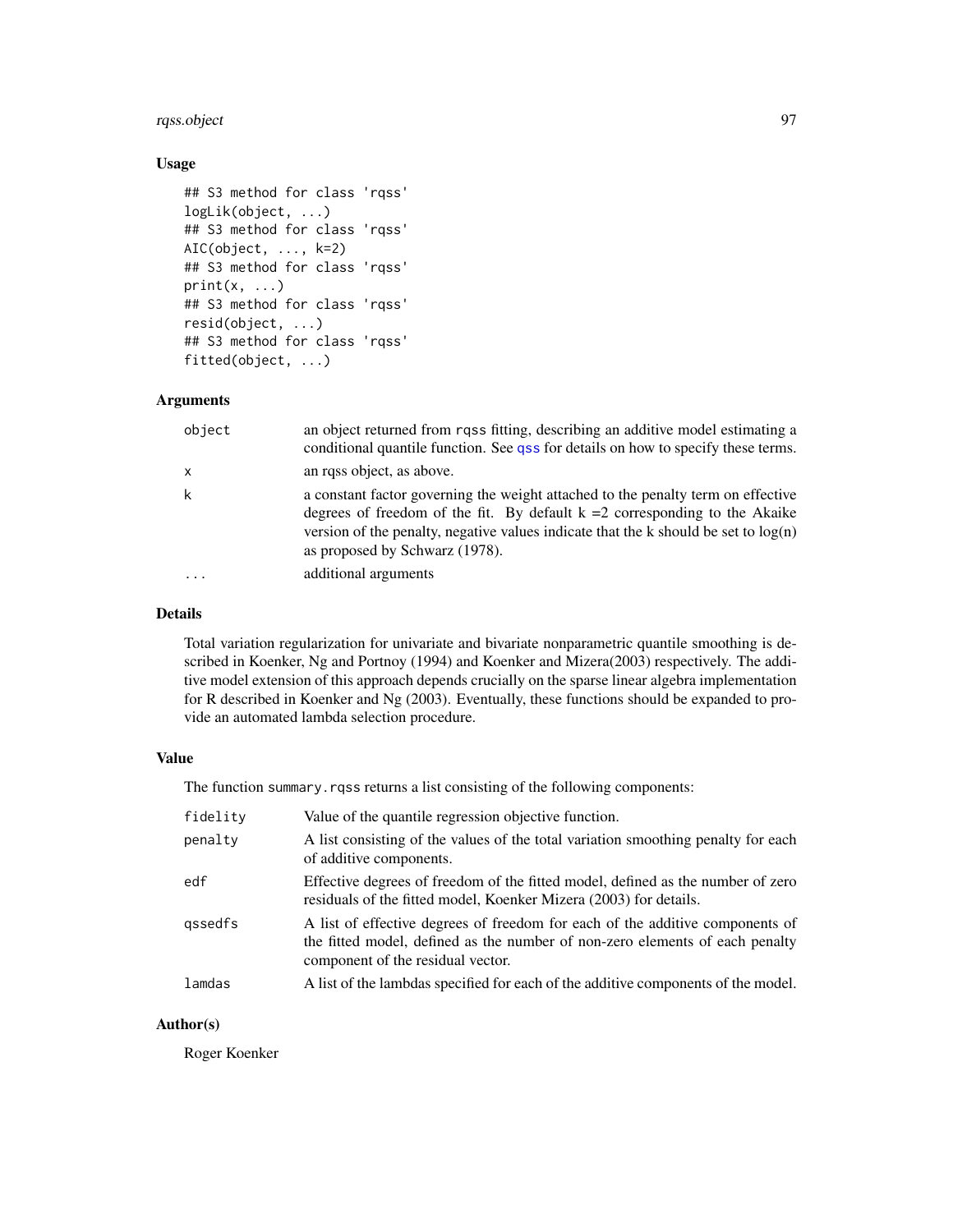## References

[1] Koenker, R. and S. Portnoy (1997) The Gaussian Hare and the Laplacean Tortoise: Computability of Squared-error vs Absolute Error Estimators, (with discussion). *Statistical Science* 12, 279– 300.

[2] Koenker, R., P. Ng and S. Portnoy, (1994) Quantile Smoothing Splines; *Biometrika* 81, 673–680.

[3] Koenker, R. and I. Mizera, (2003) Penalized Triograms: Total Variation Regularization for Bivariate Smoothing; *JRSS(B)* 66, 145–163.

[4] Koenker, R. and P. Ng (2003) SparseM: A Sparse Linear Algebra Package for R, *J. Stat. Software*.

#### See Also

[plot.rqss](#page-48-0)

#### Examples

```
require(MatrixModels)
n < -200x <- sort(rchisq(n,4))
z \leq x + \text{norm}(n)y \leq -\log(x) + .1*(\log(x))^2 + \log(x)*rnorm(n)/4 + zplot(x, y-z)
f.N \leq rqss(y \sim qss(x, constraint= "N") + z)
f.I \leq rqss(y \sim qss(x, constraint= "I") + z)
f.CI \leq rqss(y \sim qss(x, constraint= "CI") + z)
lines(x[-1], f.N $coef[1] + f.N $coef[-(1:2)])
lines(x[-1], f.I $coef[1] + f.I $coef[-(1:2)], col="blue")
lines(x[-1], f.CIscoeff[1] + f.CIscoeff[-(1:2)], col="red")## A bivariate example
if(requireNamespace("tripack")){
if(requireNamespace("akima")){
data(CobarOre)
fCO \leq r \text{qss}(z \sim \text{qss}(\text{cbind}(x, y)), \text{lambda} = .08), data=CobarOre)
plot(fCO)
}}
```
<span id="page-97-0"></span>sfn.control *Set Control Parameters for Sparse Fitting*

#### **Description**

Auxiliary function for setting storage dimensions and other parameters rq.fit.sfn[c]

#### Usage

```
sfn.control(nsubmax = NULL, tmpmax = NULL, nnzlmax = NULL, cachsz = 64,
small = 1e-06, maxiter = 100, warn.mesg = TRUE)
```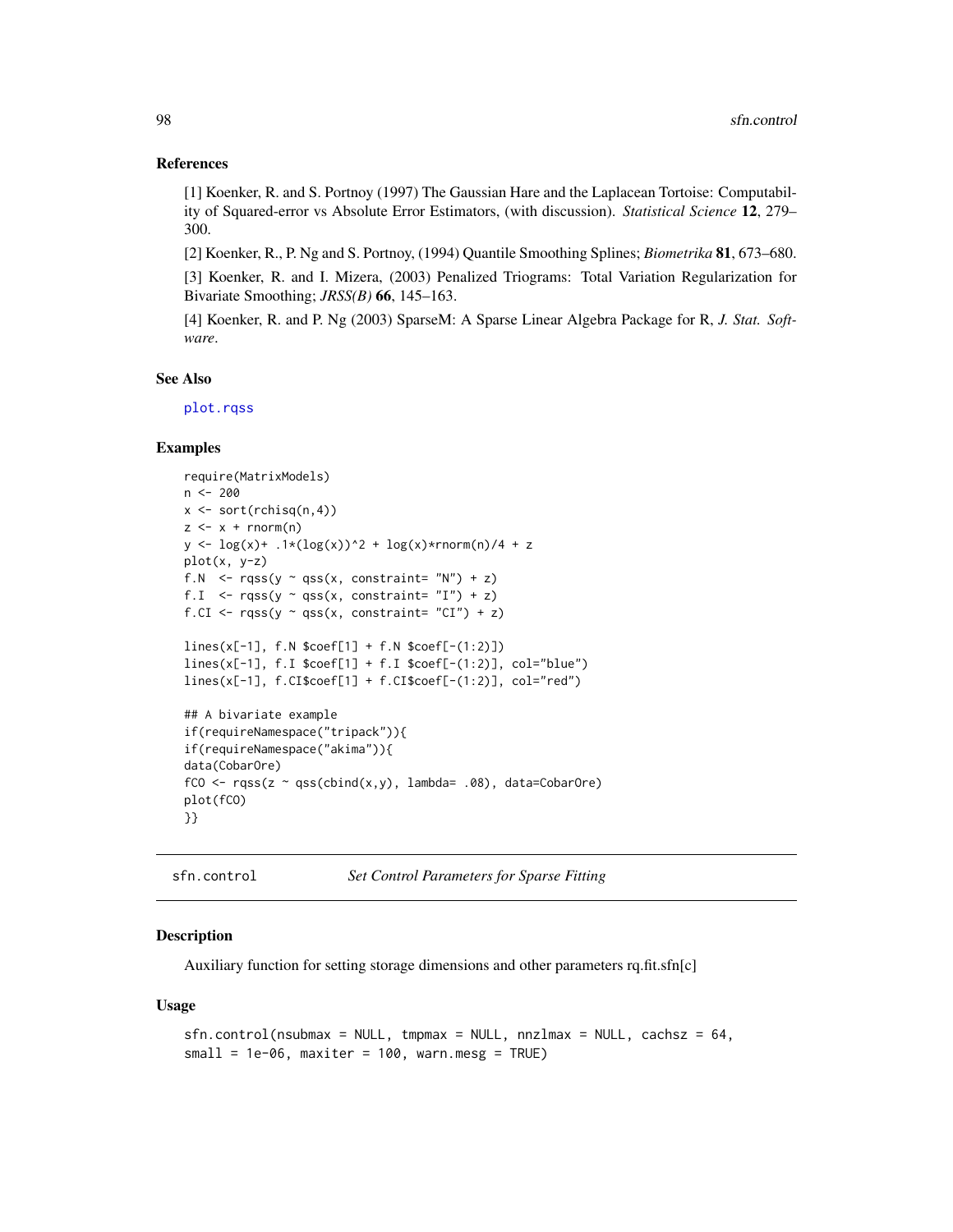#### srisk 99

## Arguments

| nsubmax   | upper bound for dimension of lindx                                      |
|-----------|-------------------------------------------------------------------------|
| tmpmax    | upper bound for dimension of tmpvec                                     |
| nnzlmax   | upper bound for non-zero entries of L stored in lnz, including diagonal |
| cachsz    | size of cache in kbytes on target machine                               |
| small     | convergence tolerance for interior point algorithm                      |
| maxiter   | maximal number of interior point iterations.                            |
| warn.mesg | logical flag controlling printing of warnings.                          |

#### Details

Sparse fitting requires a number of temporary storage arrays whose size depends on problem specific features in somewhat mysterious ways, parameters controlling these sizes and some other fitting aspects can be controlled by specifying elements of this control object.

## Value

List with components named as the arguments given above.

#### Author(s)

Roger Koenker

#### See Also

See Also [rq.fit.sfn](#page-84-0)

srisk *Markowitz (Mean-Variance) Portfolio Optimization*

## Description

This function estimates optimal mean-variance portfolio weights from a matrix of historical or simulated asset returns.

## Usage

 $srisk(x, mu = 0.07, lambda = 1e+08, alpha = 0.1,eps = 1e-04)$ 

#### Arguments

| $\mathsf{x}$ | Matrix of asset returns                                    |
|--------------|------------------------------------------------------------|
| mu           | Required mean rate of return for the portfolio             |
| lambda       | Lagrange multiplier associated with mean return constraint |
| alpha        | Choquet risk parameter, unimplemented                      |
| eps          | tolerance parameter for mean return constraint             |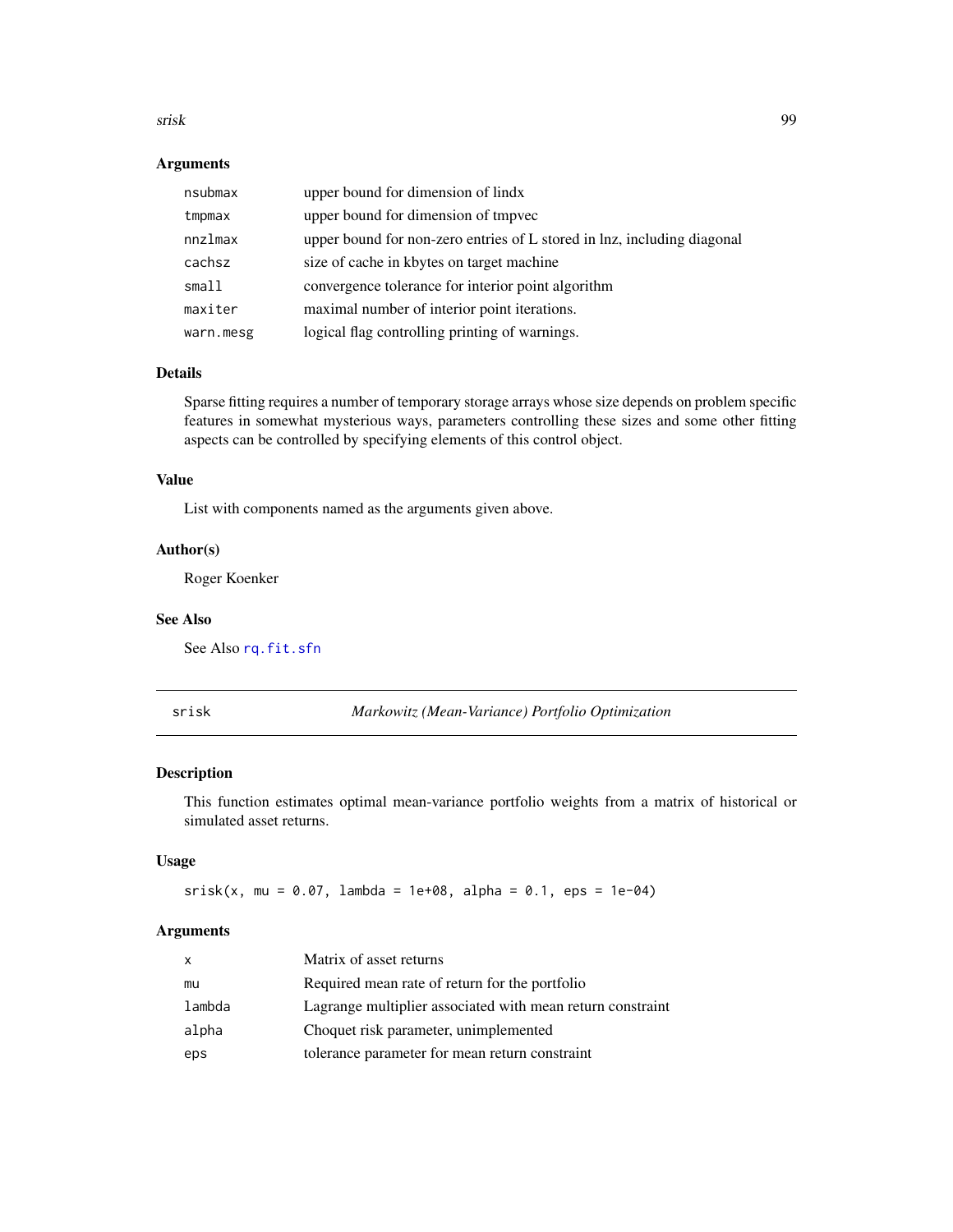## Details

The portfolio weights are estimated by solving a constrained least squares problem.

## Value

| pihat  | Optimal portfolio weights                |
|--------|------------------------------------------|
| muhat  | Mean return in sample                    |
| sighat | Standard deviation of returns in sample. |

## Author(s)

R. Koenker

## See Also

[qrisk](#page-58-0)

summary.crq *Summary methods for Censored Quantile Regression*

## Description

Returns a summary object for a censored quantile regression fit. A null value will be returned if printing is invoked.

## Usage

```
## S3 method for class 'crq'
summary(object, taus = 1:4/5, alpha = .05, se="boot", covariance=TRUE, ...)
## S3 method for class 'summary.crq'
print(x, digits = max(5, .Options$digits - 2), ...)
## S3 method for class 'summary.crqs'
print(x, \ldots)## S3 method for class 'summary.crqs'
plot(x, nrow = 3, ncol = 3, CoxPHit = NULL, ...)
```
## Arguments

| object | An object of class "crq" produced by a call to crq().                                                                                                                                                |
|--------|------------------------------------------------------------------------------------------------------------------------------------------------------------------------------------------------------|
| taus   | Quantiles to be summarized. Specifying only one value can produce annoying<br>error messages harmful to your mental health.                                                                          |
| x      | An object of class "crq" produced by a call to crq().                                                                                                                                                |
| se     | specifies the method used to compute standard standard errors. but the only<br>available method (so far) is "boot". Further arguments to boot. crq and boot. rq<br>can be passed with the  argument. |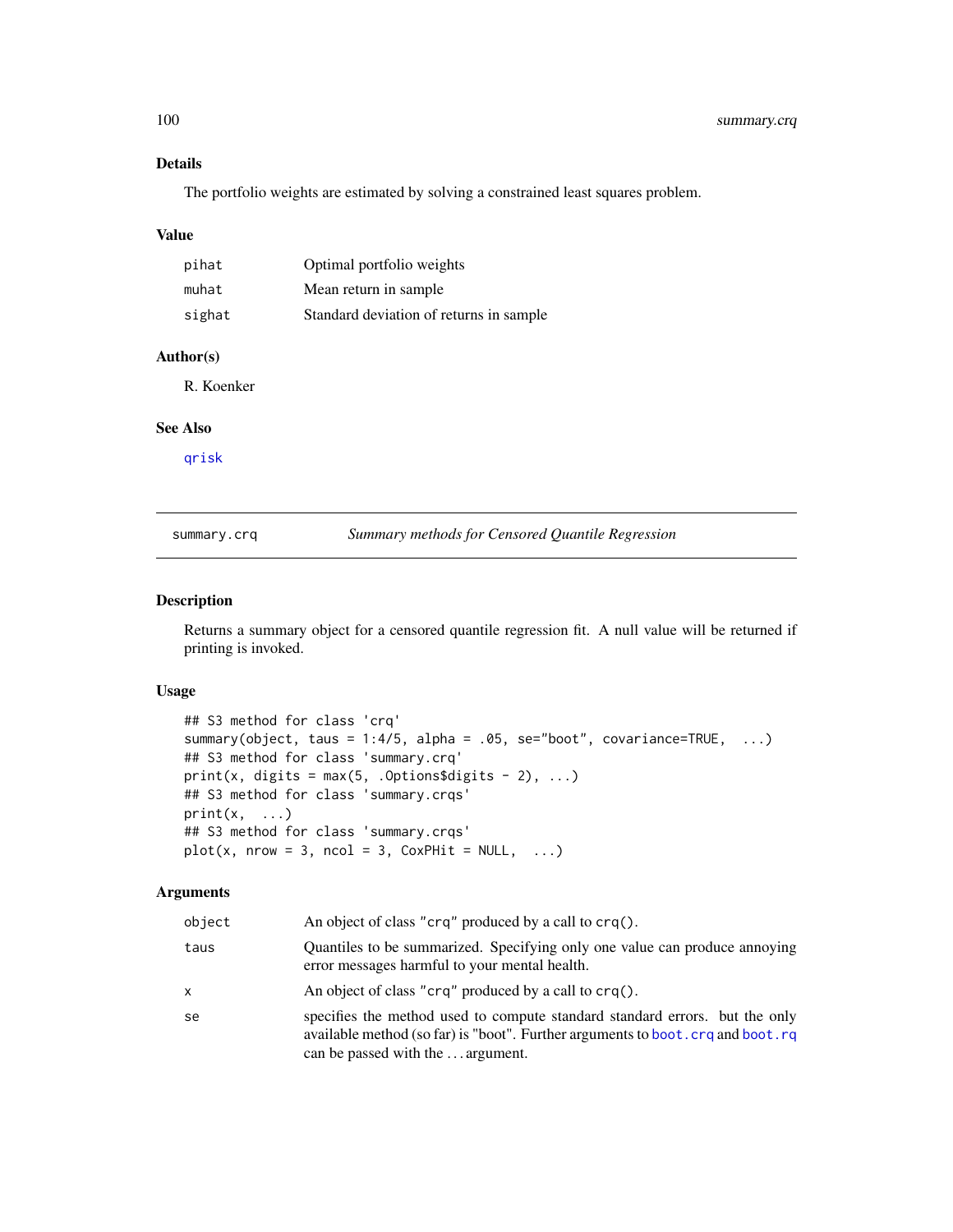## summary.crq 101

| covariance | logical flag to indicate whether the full covariance matrix of the estimated pa-<br>rameters should be returned.  |
|------------|-------------------------------------------------------------------------------------------------------------------|
| nrow       | Number of rows of the plot layout.                                                                                |
| ncol       | Number of columns of the plot layout.                                                                             |
| alpha      | Confidence level for summary intervals.                                                                           |
| digits     | Number of digits to be printed in summary display.                                                                |
| CoxPHit    | An object of class coxph produced by coxph.                                                                       |
| $\cdot$    | Optional arguments to summary, e.g. to specify bootstrap methods sample sizes,<br>etc. see boot. rq and boot. crq |

## Details

For the Powell method the resampling strategy used by the se = "boot" method is based on the Bilias, Chen and Ying (2000) proposal. For the Portnoy and Peng-Huang methods the bootstrapping is by default actually based on a delete-d jackknife, as described in Portnoy (2013), but resampling xy pairs using either conventional multinomial resampling or using exponential weighting as in Bose and Chatterjee (2003) can be used by specifying the bmethod argument. Note that the default number of replications is set at  $R = 100$  a value that is obviously too small for most applications. This is done merely to speed up the examples in the documentation and facilitate testing. Larger, more appropriate values of R can be passed to the bootstrapping functions via the ... argument of the summary method. It is important to recognize that when some of the bootstrap replications are NA they are simply ignored in the computation of the confidence bands and standard errors as currently reported. The number of these NAs is returned as part of the summary.crq object, and when printed is also reported.

# Value

For method "Powell" an object of class summary.crq is returned with the following components:

| coefficients | a p by 4 matrix consisting of the coefficients, their estimated standard errors,<br>their t-statistics, and their associated p-values.                                                                                                                     |
|--------------|------------------------------------------------------------------------------------------------------------------------------------------------------------------------------------------------------------------------------------------------------------|
| COV          | the estimated covariance matrix for the coefficients in the model, provided that<br>covariance = TRUE appears in the calling sequence.                                                                                                                     |
| rdf          | the residual degrees of freedom                                                                                                                                                                                                                            |
| tau          | the quantile estimated                                                                                                                                                                                                                                     |
|              | For the other methods an object of class summary. crq is returned with the following components:                                                                                                                                                           |
| coefficients | a list of p by 6 matrix consisting of the coefficients, upper and lower bounds<br>for a (1-alpha) level confidence interval, their estimated standard errors, their t-<br>statistics, and their associated p-values, one component for each element of the |

cov the estimated covariance matrix for the coefficients in the model, provided that covariance = TRUE in the called sequence.

specified taus vector.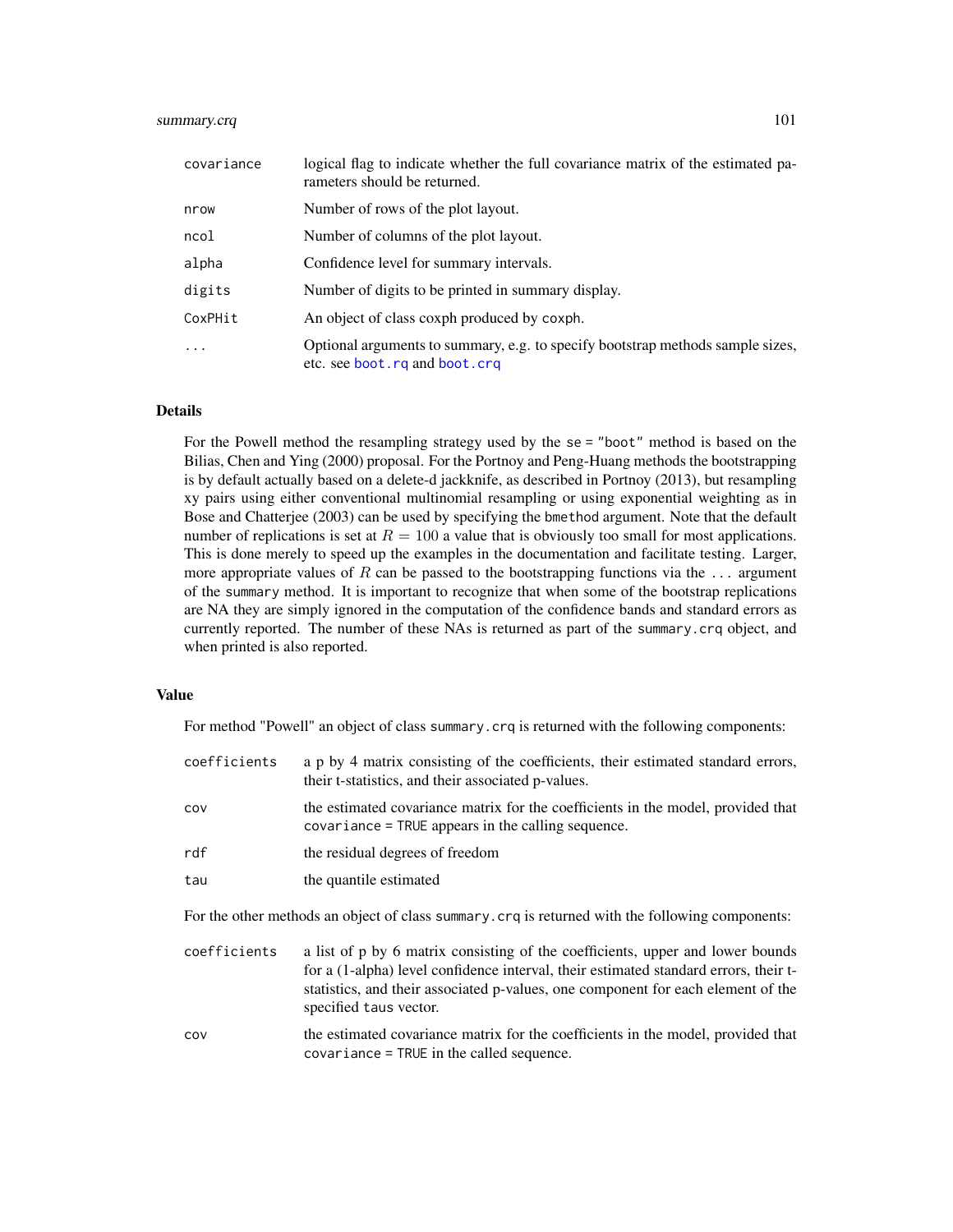## References

Bose, A. and S. Chatterjee, (2003) Generalized bootstrap for estimators of minimizers of convex functions, *J. Stat. Planning and Inf*, 117, 225-239.

Bilias, Y. Chen, S. and Z. Ying, (2000) Simple resampling methods for censored quantile regression, *J. of Econometrics*, 99, 373-386.

Portnoy, S. (2013) The Jackknife's Edge: Inference for Censored Quantile Regression, *CSDA*, forthcoming.

#### See Also

[crq](#page-18-0), [QTECox](#page-62-0)

<span id="page-101-0"></span>summary.rq *Summary methods for Quantile Regression*

## Description

Returns a summary list for a quantile regression fit. A null value will be returned if printing is invoked.

#### Usage

```
## S3 method for class 'rq'
summary(object, se = NULL, covariance=FALSE, hs = TRUE, U = NULL, gamma = 0.7, ...)
## S3 method for class 'rqs'
summary(object, ...)
```
#### Arguments

- object This is an object of class "rq" or "rqs" produced by a call to rq(), depending on whether one or more taus are specified.
- se specifies the method used to compute standard standard errors. There are currently seven available methods:
	- 1. "rank" which produces confidence intervals for the estimated parameters by inverting a rank test as described in Koenker (1994). This method involves solving a parametric linear programming problem, and for large sample sizes can be extremely slow, so by default it is only used when the sample size is less than 1000, see below. The default option assumes that the errors are iid, while the option iid = FALSE implements a proposal of Koenker Machado (1999). See the documentation for rq.fit.br for additional arguments.
	- 2. "iid" which presumes that the errors are iid and computes an estimate of the asymptotic covariance matrix as in KB(1978).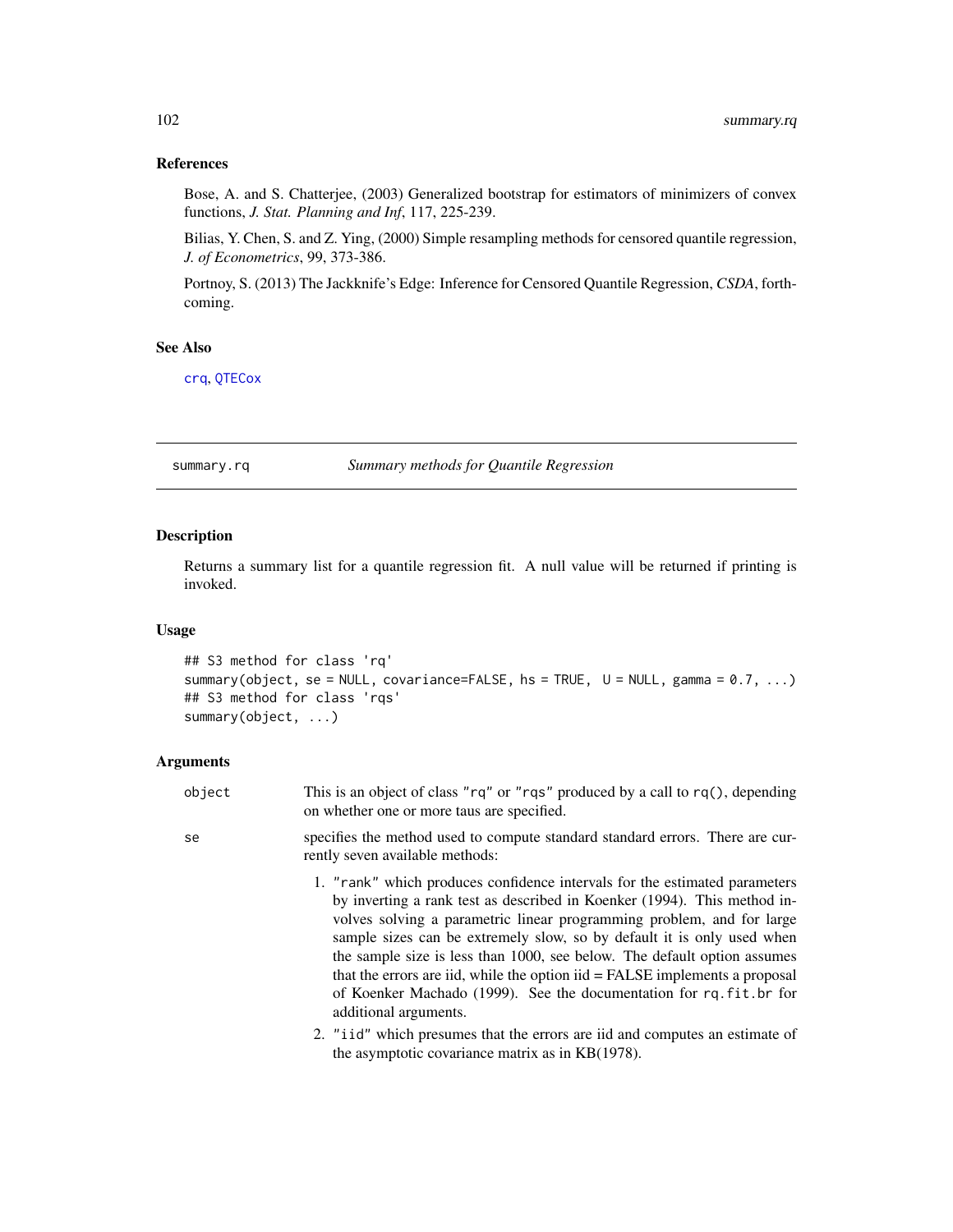|            | 3. "nid" which presumes local (in tau) linearity (in x) of the the conditional<br>quantile functions and computes a Huber sandwich estimate using a local<br>estimate of the sparsity. If the initial fitting was done with method "sfn"<br>then use of $se = "nid"$ is recommended. However, if the cluster option<br>is also desired then se = "boot" can be used and bootstrapping will also<br>employ the "sfn" method.                                                                                                                                                                                                                                                                                                                                                                                                                                                                                                          |
|------------|--------------------------------------------------------------------------------------------------------------------------------------------------------------------------------------------------------------------------------------------------------------------------------------------------------------------------------------------------------------------------------------------------------------------------------------------------------------------------------------------------------------------------------------------------------------------------------------------------------------------------------------------------------------------------------------------------------------------------------------------------------------------------------------------------------------------------------------------------------------------------------------------------------------------------------------|
|            | 4. "ker" which uses a kernel estimate of the sandwich as proposed by Pow-<br>ell(1991).                                                                                                                                                                                                                                                                                                                                                                                                                                                                                                                                                                                                                                                                                                                                                                                                                                              |
|            | 5. "boot" which implements one of several possible bootstrapping alterna-<br>tives for estimating standard errors including a variate of the wild bootstrap<br>for clustered response. See boot.rq for further details.                                                                                                                                                                                                                                                                                                                                                                                                                                                                                                                                                                                                                                                                                                              |
|            | 6. "BLB" which implements the bag of little bootstraps method proposed in<br>Kleiner, et al (2014). The sample size of the little bootstraps is controlled<br>by the parameter gamma, see below. At present only bsmethod = " $xy$ " is<br>sanction, and even that is experimental. This option is intended for applica-<br>tions with very large n where other flavors of the bootstrap can be slow.                                                                                                                                                                                                                                                                                                                                                                                                                                                                                                                                |
|            | 7. "conquer" which is invoked automatically if the fitted object was created<br>with method = "conquer", and returns the multiplier bootstrap percentile<br>confidence intervals described in He et al (2020).                                                                                                                                                                                                                                                                                                                                                                                                                                                                                                                                                                                                                                                                                                                       |
|            | 8. "extreme" which uses the subsampling method of Chernozhukov Fernandez-<br>Val, and Kaji (2018) designed for inference on extreme quantiles.                                                                                                                                                                                                                                                                                                                                                                                                                                                                                                                                                                                                                                                                                                                                                                                       |
|            | If $se = NULL$ (the default) and covariance = FALSE, and the sample size is less<br>than 1001, then the "rank" method is used, otherwise the "nid" method is used.                                                                                                                                                                                                                                                                                                                                                                                                                                                                                                                                                                                                                                                                                                                                                                   |
| covariance | logical flag to indicate whether the full covariance matrix of the estimated pa-<br>rameters should be returned.                                                                                                                                                                                                                                                                                                                                                                                                                                                                                                                                                                                                                                                                                                                                                                                                                     |
| hs         | Use Hall Sheather bandwidth for sparsity estimation If false revert to Bofinger<br>bandwidth.                                                                                                                                                                                                                                                                                                                                                                                                                                                                                                                                                                                                                                                                                                                                                                                                                                        |
| U          | Resampling indices or gradient evaluations used for bootstrap, see boot.rq.                                                                                                                                                                                                                                                                                                                                                                                                                                                                                                                                                                                                                                                                                                                                                                                                                                                          |
| gamma      | parameter controlling the effective sample size of the bag of little bootstrap sam-<br>ples that will be $b = n$ gamma where n is the sample size of the original model.                                                                                                                                                                                                                                                                                                                                                                                                                                                                                                                                                                                                                                                                                                                                                             |
|            | Optional arguments to summary, e.g. bsmethod to use bootstrapping. see boot.rq.<br>When using the "rank" method for confidence intervals, which is the default<br>method for sample sizes less than 1000, the type I error probability of the in-<br>tervals can be controlled with the alpha parameter passed via "", thereby con-<br>trolling the width of the intervals plotted by plot.summary.rqs. Similarly, the<br>arguments alpha, mofn and kex can be passed when invoking the "extreme"<br>option for "se" to control the percentile interval reported, given by estimated<br>quantiles [alpha/2, 1 - alpha/2]; kex is a tuning parameter for the extreme value<br>confidence interval construction. The size of the bootstrap subsamples for the<br>"extreme" option can also be controlled by passing the argument mofm via "".<br>Default values for kex, mofn and alpha are 20, floor(n/5) and 0.1, respec-<br>tively. |

## Details

When the default summary method is used, it tries to estimate a sandwich form of the asymptotic covariance matrix and this involves estimating the conditional density at each of the sample ob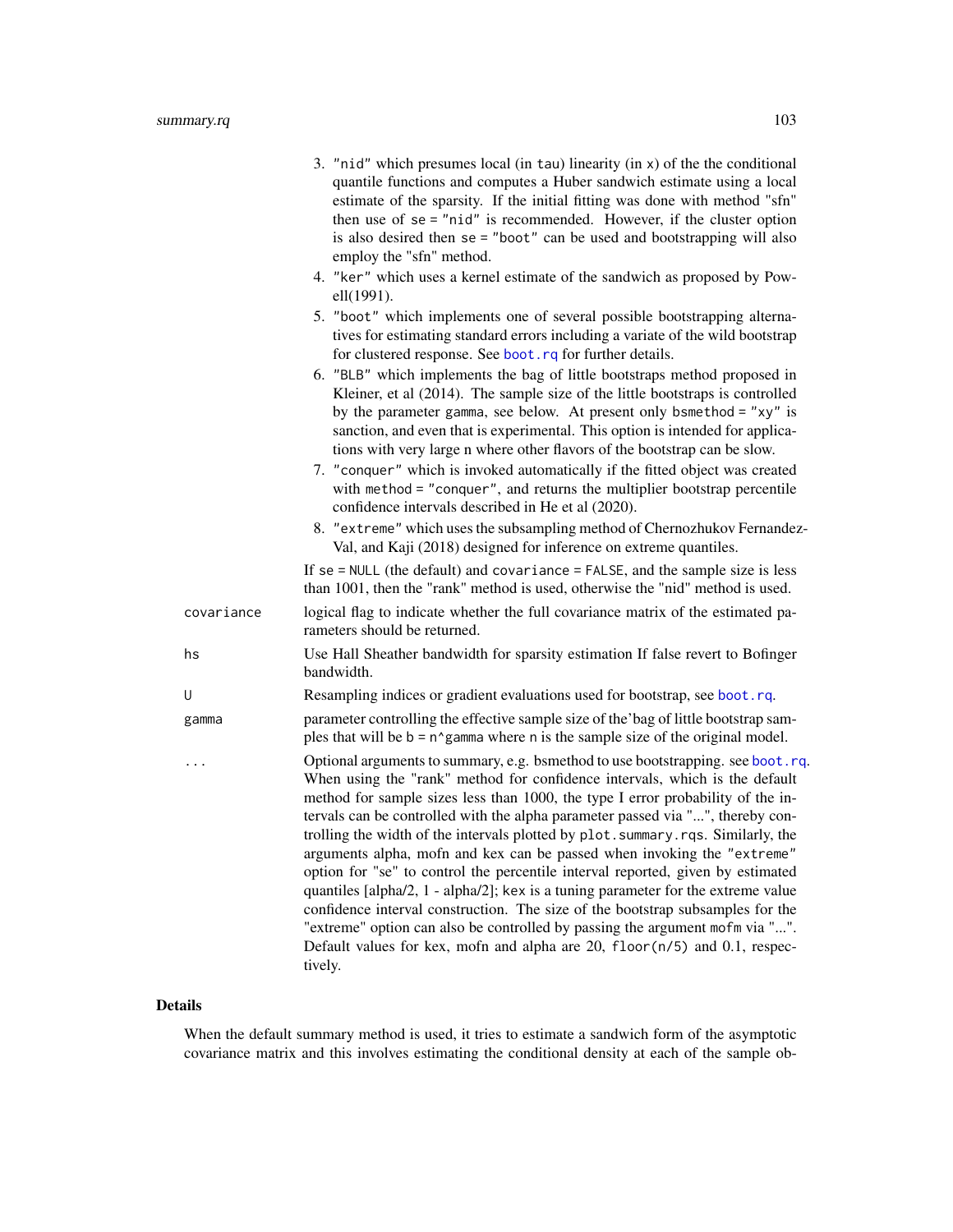servations, negative estimates can occur if there is crossing of the neighboring quantile surfaces used to compute the difference quotient estimate. A warning message is issued when such negative estimates exist indicating the number of occurrences – if this number constitutes a large proportion of the sample size, then it would be prudent to consider an alternative inference method like the bootstrap. If the number of these is large relative to the sample size it is sometimes an indication that some additional nonlinearity in the covariates would be helpful, for instance quadratic effects. Note that the default se method is rank, unless the sample size exceeds 1001, in which case the rank method is used. There are several options for alternative resampling methods. When summary.rqs is invoked, that is when summary is called for a rqs object consisting of several taus, the B components of the returned object can be used to construct a joint covariance matrix for the full object.

#### Value

a list is returned with the following components, when object is of class "rqs" then there is a list of such lists.

| coefficients | a p by 4 matrix consisting of the coefficients, their estimated standard errors,<br>their t-statistics, and their associated p-values, in the case of most "se" methods.<br>For methods "rank" and "extreme" potentially asymetric confidence intervals are<br>return in lieu of standard errors and p-values.                     |
|--------------|------------------------------------------------------------------------------------------------------------------------------------------------------------------------------------------------------------------------------------------------------------------------------------------------------------------------------------|
| COV          | the estimated covariance matrix for the coefficients in the model, provided that<br>$cov=TRUE$ in the called sequence. This option is not available when $se = "rank".$                                                                                                                                                            |
| Hinv         | inverse of the estimated Hessian matrix returned if cov=TRUE and se % in% c("nid", "ker")<br>, note that for se = "boot" there is no way to split the estimated covariance ma-<br>trix into its sandwich constituent parts.                                                                                                        |
| J            | Unscaled Outer product of gradient matrix returned if cov=TRUE and se!=<br>"iid". The Huber sandwich is $cov = tau(1-tau)$ Hinv $% *$ J $*$ $*$ Hinv. as<br>for the Hinv component, there is no J component when $se == "boot".$ (Note<br>that to make the Huber sandwich you need to add the tau (1-tau) mayonnaise<br>yourself.) |
| B            | Matrix of bootstrap realizations.                                                                                                                                                                                                                                                                                                  |
| U            | Matrix of bootstrap randomization draws.                                                                                                                                                                                                                                                                                           |

### References

Chernozhukov, Victor, Ivan Fernandez-Val, and Tetsuya Kaji, (2018) Extremal Quantile Regression, in Handbook of Quantile Regression, Eds. Roger Koenker, Victor Chernozhukov, Xuming He, Limin Peng, CRC Press.

Koenker, R. (2004) *Quantile Regression*.

Bilias, Y. Chen, S. and Z. Ying, Simple resampling methods for censored quantile regression, *J. of Econometrics*, 99, 373-386.

Kleiner, A., Talwalkar, A., Sarkar, P. and Jordan, M.I. (2014) A Scalable bootstrap for massive data, *JRSS(B)*, 76, 795-816.

Powell, J. (1991) Estimation of Monotonic Regression Models under Quantile Restrictions, in Nonparametric and Semiparametric Methods in Econometrics, W. Barnett, J. Powell, and G Tauchen (eds.), Cambridge U. Press.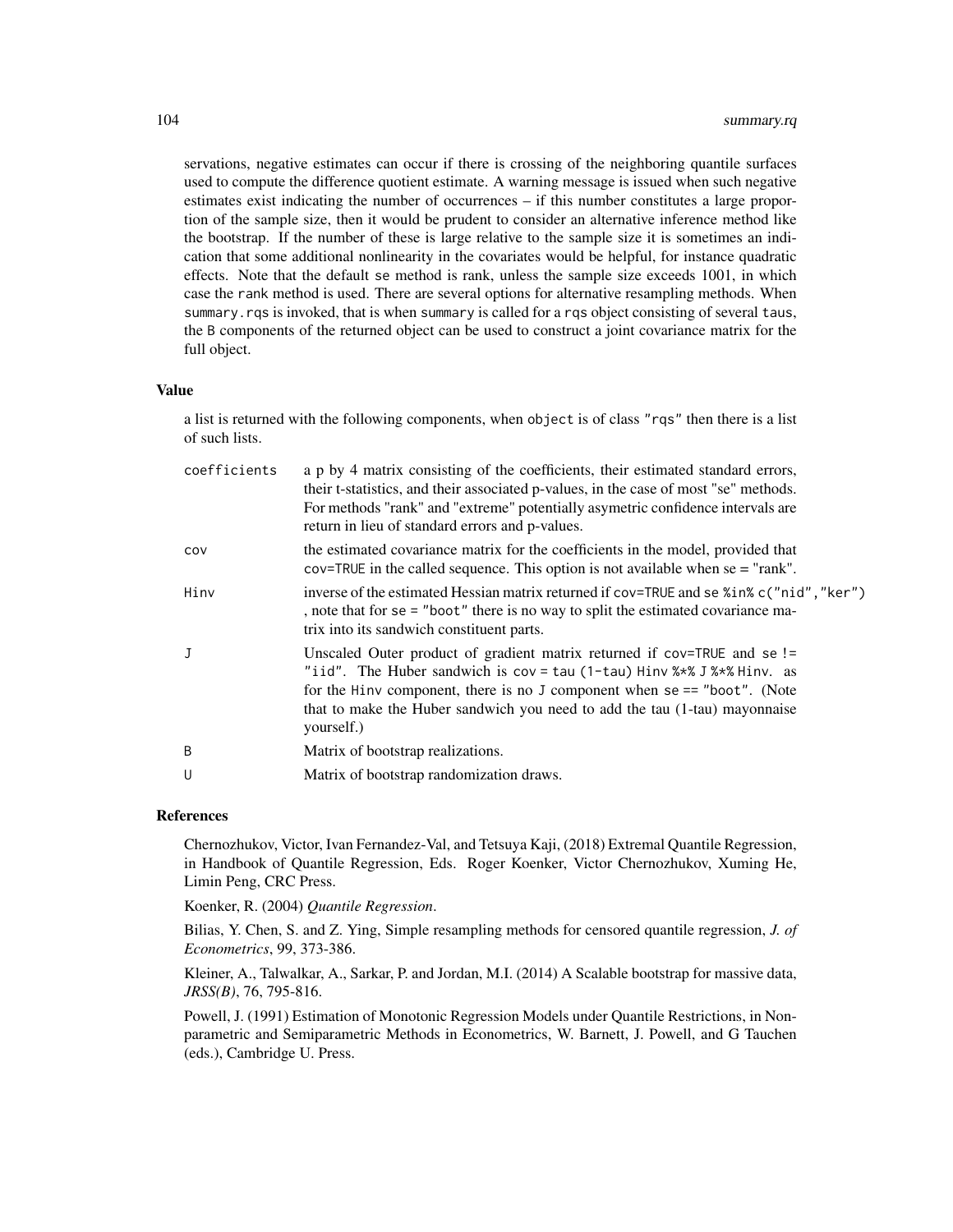## summary.rqss 105

#### See Also

[rq](#page-67-0) [bandwidth.rq](#page-7-0)

#### Examples

```
data(stackloss)
y <- stack.loss
x <- stack.x
summary(rq(y \sim x, method="fn")) # Compute se's for fit using "nid" method.
summary(rq(y ~ x, ci=FALSE), se="ker")
# default "br" alg, and compute kernel method se's
```
summary.rqss *Summary of rqss fit*

## Description

Summary Method for a fitted rqss model.

#### Usage

```
## S3 method for class 'rqss'
summary(object, cov = FALSE, ztol = 1e-5, ...)
```
#### Arguments

| object | an object returned from rqss fitting, describing an additive model estimating a<br>conditional quantile function. See gss for details on how to specify these terms.                    |
|--------|-----------------------------------------------------------------------------------------------------------------------------------------------------------------------------------------|
| COV    | if TRUE return covariance matrix for the parametric components as Vcov and a<br>list of covariance matrices for the nonparametric components as Vgss                                    |
| ztol   | Zero tolerance parameter used to determine the number of zero residuals indi-<br>cating the estimated parametric dimension of the model, the so-called effective<br>degrees of freedom. |
|        | additional arguments                                                                                                                                                                    |

## Details

This function is intended to explore inferential methods for rqss fitting. The function is modeled after summary.gam in Simon Wood's (2006) mgcv package. (Of course, Simon should not be blamed for any deficiencies in the current implementation. The basic idea is to condition on the lambda selection and construct quasi-Bayesian credibility intervals based on normal approximation of the "posterior," as computed using the Powell kernel estimate of the usual quantile regression sandwich. See summary, rq for further details and references. The function produces a conventional coefficient table with standard errors t-statistics and p-values for the coefficients on the parametric part of the model, and another table for additive nonparametric effects. The latter reports F statistics intended to evaluate the significance of these components individually. In addition the fidelity (value of the QR objective function evaluated at the fitted model), the effective degrees of freedom, and the sample size are reported.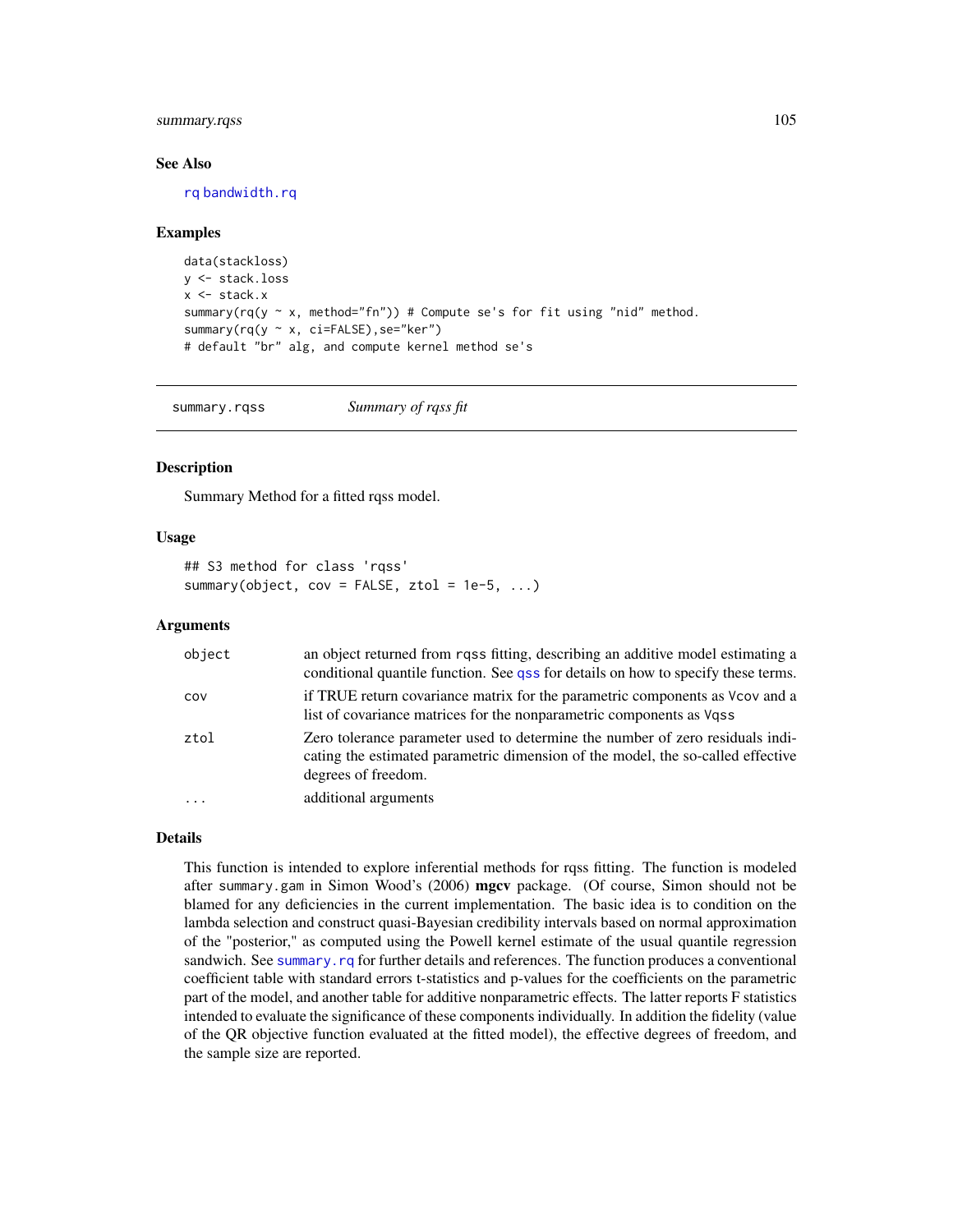## Value

| coef        | Table of estimated coefficients and their standard errors, t-statistics, and p-values<br>for the parametric components of the model                                                                           |
|-------------|---------------------------------------------------------------------------------------------------------------------------------------------------------------------------------------------------------------|
| gsstab      | Table of approximate F statistics, effective degrees of freedom and values of the<br>penalty terms for each of the additive nonparametric components of the model,<br>and the lambda values assigned to each. |
| fidelity    | Value of the quantile regression objective function.                                                                                                                                                          |
| tau         | Quantile of the estimated model                                                                                                                                                                               |
| formula     | formula of the estimated model                                                                                                                                                                                |
| edf         | Effective degrees of freedom of the fitted model, defined as the number of zero<br>residuals of the fitted model, see Koenker Mizera (2003) for details.                                                      |
| n           | The sample size used to fit the model.                                                                                                                                                                        |
| <b>Vcov</b> | Estimated covariance matrix of the fitted parametric component                                                                                                                                                |
| Vgss        | List of estimated covariance matrices of the fitted nonparametric component                                                                                                                                   |

#### Author(s)

Roger Koenker

## References

[1] Koenker, R., P. Ng and S. Portnoy, (1994) Quantile Smoothing Splines; *Biometrika* 81, 673–680.

[2] Koenker, R. and I. Mizera, (2003) Penalized Triograms: Total Variation Regularization for Bivariate Smoothing; *JRSS(B)* 66, 145–163.

[3] Wood, S. (2006) *Generalized Additive Models*, Chapman-Hall.

# See Also

[plot.rqss](#page-48-0)

## Examples

```
n < - 200x \leftarrow sort(rchisq(n,4))z \leq x + \text{norm}(n)y \leq -\log(x) + .1*(\log(x))^2 + \log(x)*rnorm(n)/4 + zf \leq rqss(y \sim qss(x) + z)
summary(f)
```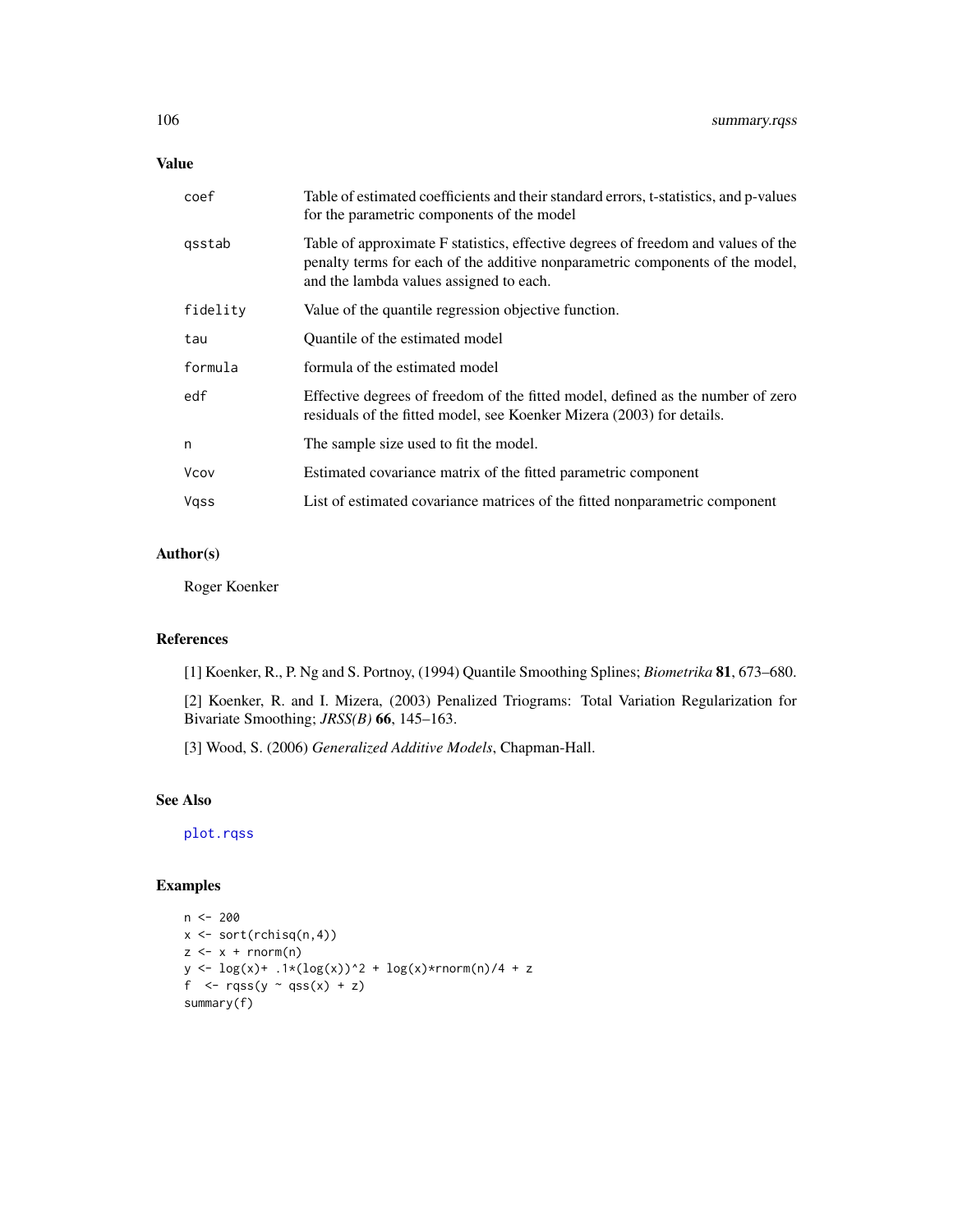## Description

Defunct Function to produce a table of quantile regression results for a group of specified quantiles. See rq which now permits multiple taus.

## Usage

 $table.rq(x, ...)$ 

## Arguments

| X        | input                    |
|----------|--------------------------|
| $\cdots$ | other optional arguments |

# Value

None.

#### See Also

[rq](#page-67-0),

uis *UIS Drug Treatment study data*

# Description

There are 628 data points in the original data, 575 of which have no missing values. Variable descriptions:

| Variable    | Description                     | Codes/Values                     |
|-------------|---------------------------------|----------------------------------|
| ID          | <b>Identification Code</b>      | 1 - 628                          |
| AGE         | Age at Enrollment               | Years                            |
| <b>BECK</b> | <b>Beck DepressionScore</b>     | $0.000 - 54.000$                 |
| HC          | Heroin/Cocaine Use During       | $1 =$ Heroin & Cocaine           |
|             | 3 Months Prior to Admission     | $2 =$ Heroin Only                |
|             |                                 | $3 =$ Cocaine Only               |
|             |                                 | $4$ = Neither Heroin nor Cocaine |
| <b>IV</b>   | History of IV Drug Use          | $1 =$ Never                      |
|             |                                 | $2$ = Previous                   |
|             |                                 | $3 =$ Recent                     |
| NDT         | Number of Prior Drug Treatments | $0 - 40$                         |
|             |                                 |                                  |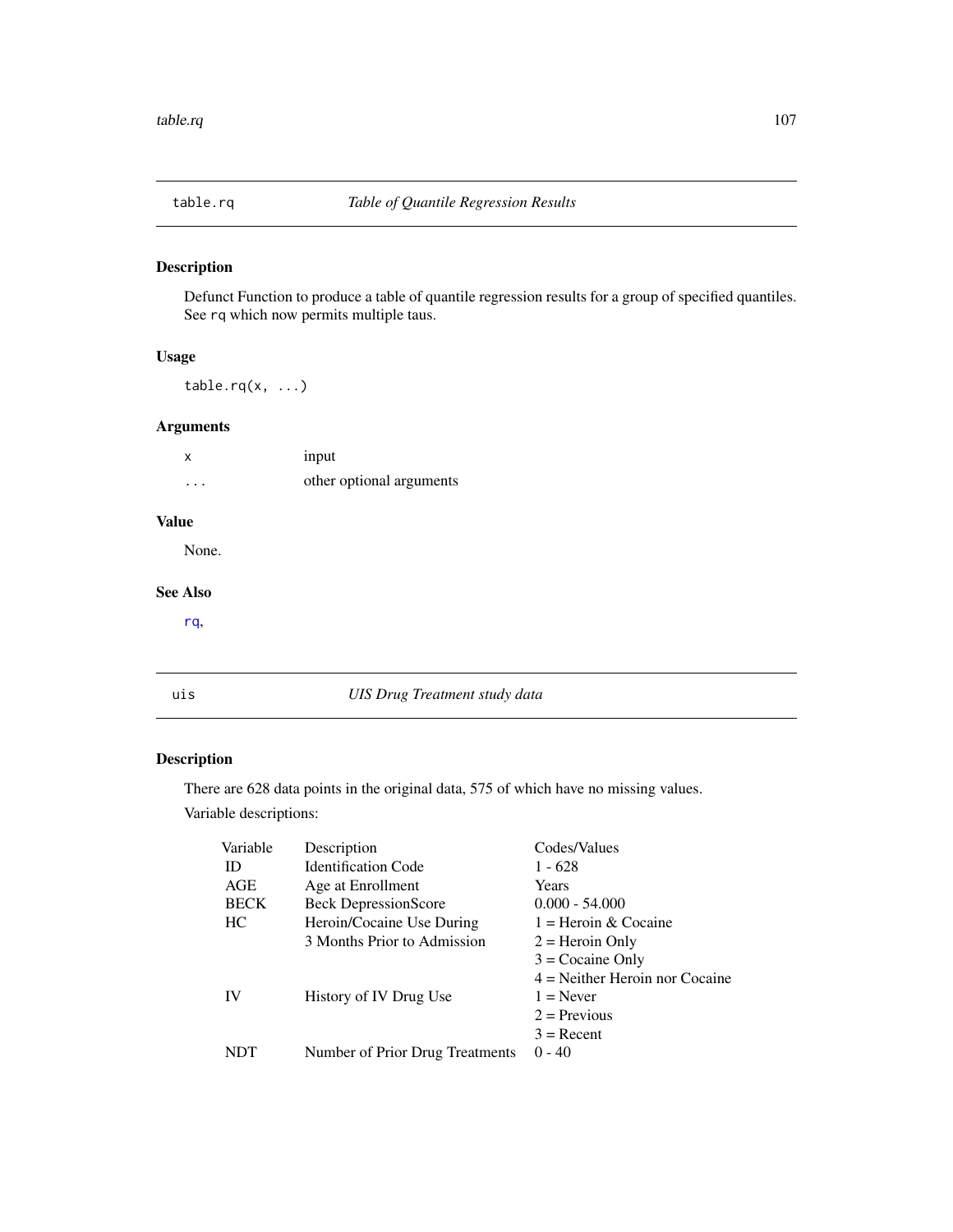| <b>RACE</b>   | Subject's Race                 | $0 =$ White             |
|---------------|--------------------------------|-------------------------|
|               |                                | $1 = \text{Non-White}$  |
| <b>TREAT</b>  | <b>Treatment Randomization</b> | $0 = Short$             |
|               | Assignment                     | $1 = Long$              |
| <b>SITE</b>   | <b>Treatment Site</b>          | $0 = A$                 |
|               |                                | $1 = B$                 |
| LEN.T         | Length of Stay in Treatment    | Days                    |
|               | (Admission Date to Exit Date)  |                         |
| TIME          | Time to Drug Relapse           | Days                    |
|               | (Measured from Admission Date) |                         |
| <b>CENSOR</b> | Event for Treating Lost to     | $1 =$ Returned to Drugs |
|               | Follow-Up as Returned to Drugs | or Lost to Follow-Up    |
|               |                                | $0 =$ Otherwise         |
| Y             | log of TIME                    |                         |
| ND1           | Component of NDT               |                         |
| ND2           | Component of NDT               |                         |
| LNDT          |                                |                         |
| <b>FRAC</b>   | Compliance fraction            | LEN.T/90 for short trt  |
|               |                                | LEN.T/180 for long trt  |
| IV3           | Recent IV use                  | $1 = Yes$               |
|               |                                | $0 = No$                |

## Usage

data(uis)

# Format

A data frame with dimension 575 by 18.

# Source

Table 1.3 of Hosmer,D.W. and Lemeshow, S. (1998)

## References

Hosmer,D.W. and Lemeshow, S. (1998) Applied Survival Analysis: Regression Modeling of Time to Event Data, John Wiley and Sons Inc., New York, NY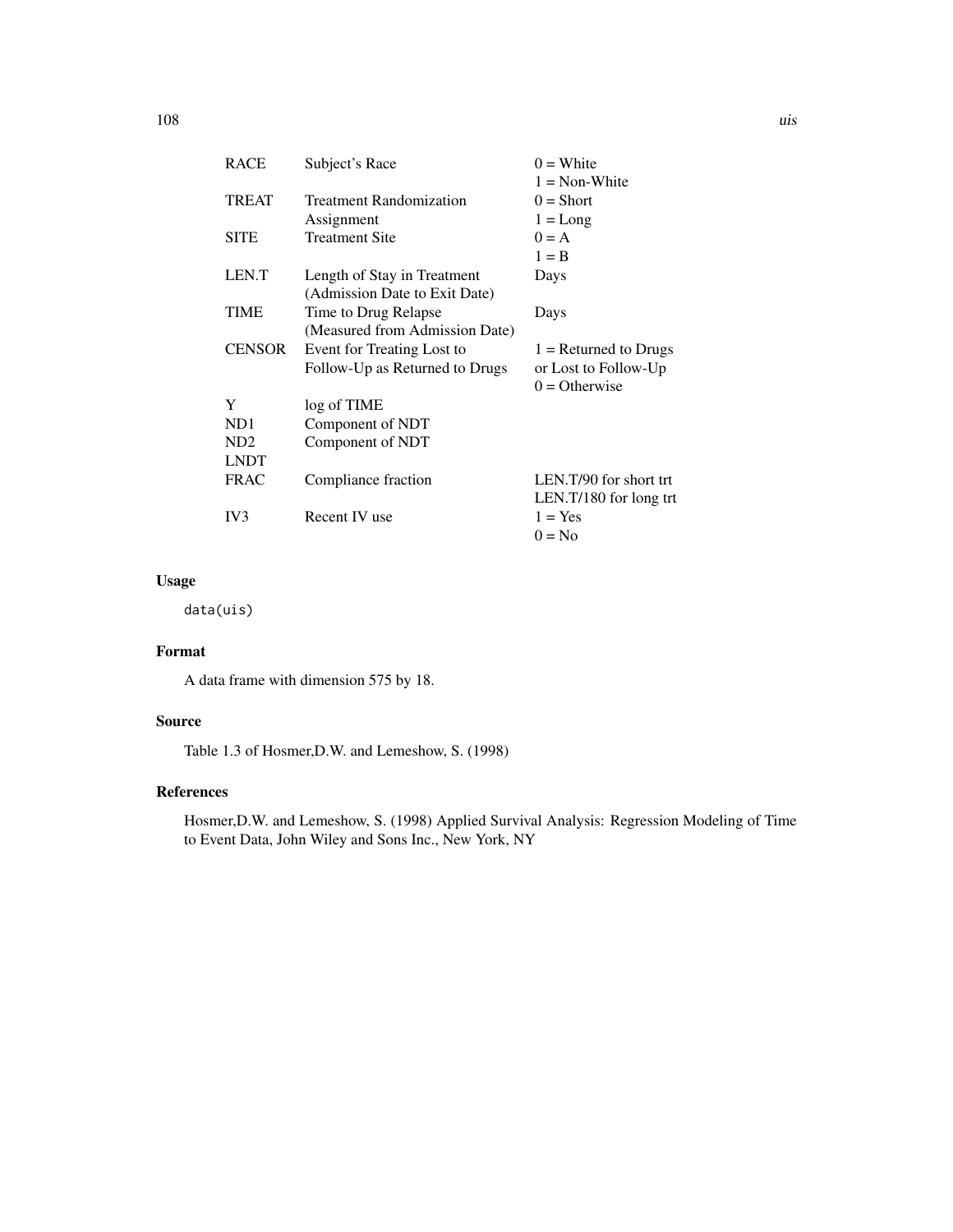# Index

∗ IO latex, [33](#page-32-0) latex.summary.rqs, [33](#page-32-0) ∗ ~manip Munge, [40](#page-39-0) ∗ bootstrap boot.rq.pwxy, [14](#page-13-0) boot.rq.pxy, [15](#page-14-0) ∗ datasets barro, [9](#page-8-0) Bosco, [16](#page-15-0) CobarOre, [17](#page-16-0) engel, [27](#page-26-0) gasprice, [29](#page-28-0) Mammals, [38](#page-37-0) MelTemp, [39](#page-38-0) Peirce, [45](#page-44-0) uis, [107](#page-106-0) ∗ documentation FAQ, [28](#page-27-0) ∗ environment nlrq.control, [43](#page-42-0) ∗ hplot plot.rq, [47](#page-46-0) plot.rqs, [48](#page-47-0) plot.summary.rqs, [51](#page-50-0) ∗ htest anova.rq, [5](#page-4-0) KhmaladzeTest, [29](#page-28-0) ParetoTest, [44](#page-43-0) ∗ iplot plot.rqss, [49](#page-48-0) ∗ manip dither, [23](#page-22-0) ∗ methods lm.fit.recursive, [36](#page-35-0) ∗ models nlrq, [41](#page-40-0) residuals.nlrq, [67](#page-66-0)

∗ nonlinear nlrq, [41](#page-40-0) residuals.nlrq, [67](#page-66-0) ∗ regression anova.rq, [5](#page-4-0) bandwidth.rq, [8](#page-7-0) boot.crq, [10](#page-9-0) boot.rq, [11](#page-10-0) critval, [18](#page-17-0) crq, [19](#page-18-0) dynrq, [24](#page-23-0) nlrq, [41](#page-40-0) plot.KhmaladzeTest, [47](#page-46-0) plot.rqss, [49](#page-48-0) predict.rq, [53](#page-52-0) predict.rqss, [55](#page-54-0) print.KhmaladzeTest, [57](#page-56-0) print.rq, [57](#page-56-0) print.summary.rq, [58](#page-57-0) qrisk, [59](#page-58-0) ranks, [65](#page-64-0) rearrange, [66](#page-65-0) residuals.nlrq, [67](#page-66-0) rq, [68](#page-67-0) rq.fit, [71](#page-70-0) rq.fit.br, [72](#page-71-0) rq.fit.conquer, [73](#page-72-0) rq.fit.fnb, [75](#page-74-0) rq.fit.fnc, [76](#page-75-0) rq.fit.hogg, [77](#page-76-0) rq.fit.lasso, [78](#page-77-0) rq.fit.pfn, [79](#page-78-0) rq.fit.pfnb, [80](#page-79-0) rq.fit.ppro, [82](#page-81-0) rq.fit.qfnb, [83](#page-82-0) rq.fit.scad, [84](#page-83-0) rq.fit.sfn, [85](#page-84-0) rq.fit.sfnc, [87](#page-86-0) rq.object, [89](#page-88-0)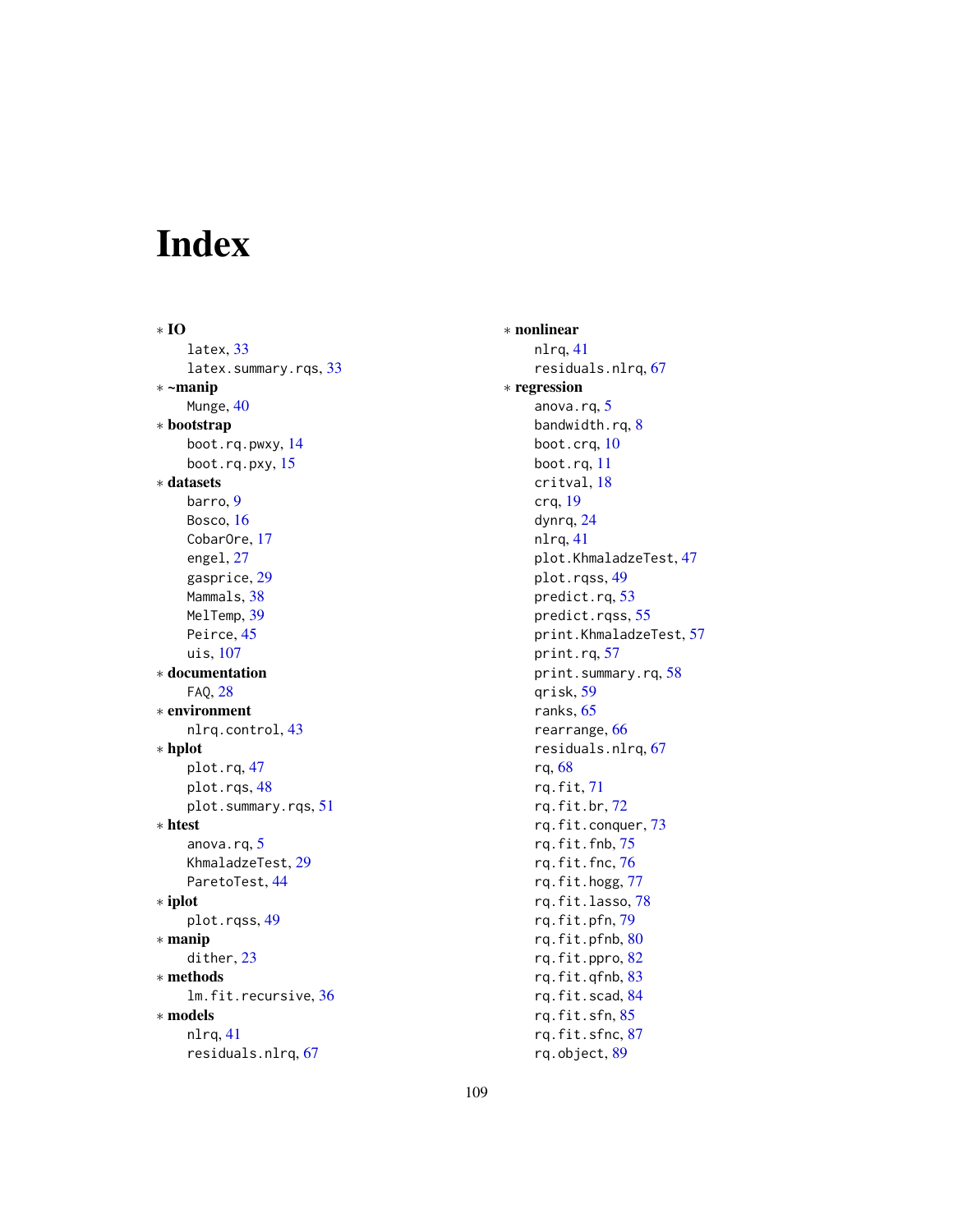# 110 INDEX

```
rq.process.object
, 90
    rq.wfit
, 91
    rqProcess
, 92
    rqs.fit
, 93
    rqss
, 94
    rqss.object
, 96
    srisk
, 99
    100
    102
    105
    107
∗ robust
    5
    lprq
, 37
    nlrq
, 41
    predict.rqss
, 55
    qrisk
, 59
    qss
, 61
    rq.fit.hogg
, 77
    rqss
, 94
    rqss.object
, 96
    105
∗ smooth
    akj
,
4
    lprq
, 37
    plot.rqss
, 49
    55
    qss
, 61
    rqss
, 94
    rqss.object
, 96
    105
∗ survival
    crq
, 19
    QTECox
, 63
∗ univar
    kuantile
, 30
    q489
, 58
∗ utilities
    combos
, 17
    34
    sfn.control
, 98
94
AIC
, 95
AIC.nlrq
(nlrq
)
, 41
AIC.rq
(rq.object
)
, 89
AIC.rqs
(rq.object
)
, 89
AIC.rqss
(rqss.object
)
, 96
```
akj , [4](#page-3-0) , *[29](#page-28-0)*

anova , *[66](#page-65-0)* anova.rq, [5](#page-4-0) anova.rqlist *(*anova.rq *)* , [5](#page-4-0) anova.rqs *(*anova.rq *)* , [5](#page-4-0) bandwidth.rq , [8](#page-7-0) , *[105](#page-104-0)* barro, [9](#page-8-0) boot.crq , [10](#page-9-0) , *[100](#page-99-0) , [101](#page-100-0)* boot.rq , *[11](#page-10-0)* , [11](#page-10-0) , *[93](#page-92-0)* , *[100](#page-99-0) , [101](#page-100-0)* , *[103](#page-102-0)* boot.rq.pwxy , [14](#page-13-0) boot.rq.pxy , *[14](#page-13-0) , [15](#page-14-0)* , [15](#page-14-0) , *[83](#page-82-0)* Bosco, [16](#page-15-0) ChangeLog *(*FAQ *)* , [28](#page-27-0) CobarOre, [17](#page-16-0)

coef.crq *(*crq *)* , [19](#page-18-0) coef.nlrq *(*nlrq *)* , [41](#page-40-0) coefficients , *[90](#page-89-0)* combos , [17](#page-16-0) critval , [18](#page-17-0) crq , [19](#page-18-0) , *[65](#page-64-0)* , *[102](#page-101-0)* Curv *(*crq *)* , [19](#page-18-0)

dcauchy , *[4](#page-3-0)* deviance.nlrq *(*nlrq *)* , [41](#page-40-0) dither, [23](#page-22-0) dynrq , [24](#page-23-0)

end.dynrq *(*dynrq *)* , [24](#page-23-0) engel , [27](#page-26-0) extractAIC.nlrq *(*nlrq *)* , [41](#page-40-0) extractAIC.rq *(*rq.object *)* , [89](#page-88-0)

# FAQ , [28](#page-27-0) , *[70](#page-69-0)* fitted.nlrq *(*nlrq *)* , [41](#page-40-0) fitted.rqss *(*rqss.object *)* , [96](#page-95-0) formula.nlrq *(*nlrq *)* , [41](#page-40-0) formula.rq *(*rq.object *)* , [89](#page-88-0)

gasprice , [29](#page-28-0)

Hill *(*ParetoTest *)* , [44](#page-43-0)

index.dynrq *(*dynrq *)* , [24](#page-23-0)

jitter , *[24](#page-23-0)*

KhmaladzeTest , *[8](#page-7-0)* , [29](#page-28-0) , *[36](#page-35-0)* , *[47](#page-46-0)* , *[57](#page-56-0)* , *[92](#page-91-0) , [93](#page-92-0)* kselect *(*kuantile *)* , [30](#page-29-0) kuantile , [30](#page-29-0)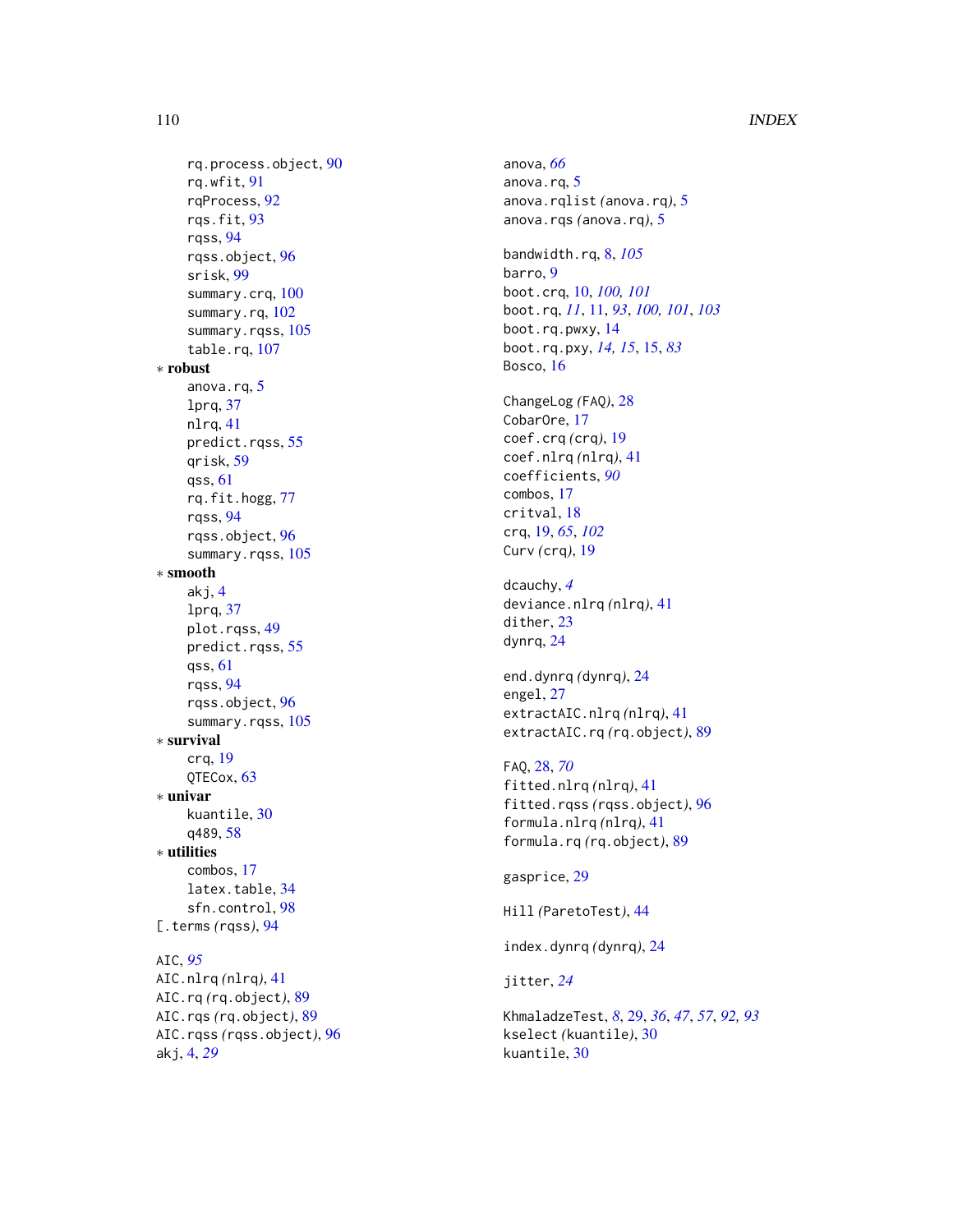### INDEX 111

kunique *(*kuantile*)*, [30](#page-29-0) LassoLambdaHat, [32](#page-31-0) latex, [33](#page-32-0) latex.summary.rqs, *[33](#page-32-0)*, [33](#page-32-0) latex.table, *[33,](#page-32-0) [34](#page-33-0)*, [34](#page-33-0) latex.table.rq *(*table.rq*)*, [107](#page-106-0) list, *[4](#page-3-0)* lm, *[48](#page-47-0)*, *[52](#page-51-0)* lm.fit.recursive, [36](#page-35-0) logLik, *[95](#page-94-0)* logLik.nlrq *(*nlrq*)*, [41](#page-40-0) logLik.rq *(*rq.object*)*, [89](#page-88-0) logLik.rqs *(*rq.object*)*, [89](#page-88-0) logLik.rqss *(*rqss.object*)*, [96](#page-95-0) lprq, [37](#page-36-0) Mammals, [38](#page-37-0) MelTemp, [39](#page-38-0) merge.zoo, *[26](#page-25-0)* Munge, [40](#page-39-0) na.approx, *[25](#page-24-0)* na.contiguous, *[25](#page-24-0)* na.fail, *[25](#page-24-0)* na.locf, *[25](#page-24-0)* na.omit, *[25](#page-24-0)* nlrq, [41,](#page-40-0) *[43](#page-42-0)*, *[67](#page-66-0)*, *[70](#page-69-0)* nlrq.control, *[42](#page-41-0)*, [43](#page-42-0) nlrqModel *(*nlrq*)*, [41](#page-40-0) optim, *[41](#page-40-0)* options, *[25](#page-24-0)* ParetoTest, [44](#page-43-0) Peirce, [45](#page-44-0) Pickands *(*ParetoTest*)*, [44](#page-43-0) plot.KhmaladzeTest, [47](#page-46-0) plot.qss1 *(*plot.rqss*)*, [49](#page-48-0) plot.qss2 *(*plot.rqss*)*, [49](#page-48-0) plot.qts1 *(*plot.rqss*)*, [49](#page-48-0) plot.rq, [47](#page-46-0) plot.rqs, [48,](#page-47-0) *[52](#page-51-0)* plot.rqss, *[19](#page-18-0)*, [49,](#page-48-0) *[98](#page-97-0)*, *[106](#page-105-0)* plot.summary.crqs *(*summary.crq*)*, [100](#page-99-0) plot.summary.rq *(*plot.summary.rqs*)*, [51](#page-50-0) plot.summary.rqs, *[48](#page-47-0)*, [51,](#page-50-0) *[52](#page-51-0)* plot.summary.rqss *(*plot.rqss*)*, [49](#page-48-0) plot.table.rq *(*table.rq*)*, [107](#page-106-0)

points, *[52](#page-51-0)* predict.crq *(*crq*)*, [19](#page-18-0) predict.crqs *(*crq*)*, [19](#page-18-0) predict.nlrq *(*nlrq*)*, [41](#page-40-0) predict.qss1 *(*predict.rqss*)*, [55](#page-54-0) predict.qss2 *(*predict.rqss*)*, [55](#page-54-0) predict.rq, [53](#page-52-0) predict.rqs *(*predict.rq*)*, [53](#page-52-0) predict.rqss, [55](#page-54-0) print.anova.rq *(*anova.rq*)*, [5](#page-4-0) print.crq *(*crq*)*, [19](#page-18-0) print.dynrq *(*dynrq*)*, [24](#page-23-0) print.dynrqs *(*dynrq*)*, [24](#page-23-0) print.Hill *(*ParetoTest*)*, [44](#page-43-0) print.KhmaladzeTest, [57](#page-56-0) print.nlrq *(*nlrq*)*, [41](#page-40-0) print.Pickands *(*ParetoTest*)*, [44](#page-43-0) print.rq, [57](#page-56-0) print.rqs *(*print.rq*)*, [57](#page-56-0) print.rqss *(*rqss.object*)*, [96](#page-95-0) print.summary.crq *(*summary.crq*)*, [100](#page-99-0) print.summary.crqs *(*summary.crq*)*, [100](#page-99-0) print.summary.dynrq *(*dynrq*)*, [24](#page-23-0) print.summary.dynrqs *(*dynrq*)*, [24](#page-23-0) print.summary.Hill *(*ParetoTest*)*, [44](#page-43-0) print.summary.nlrq *(*nlrq*)*, [41](#page-40-0) print.summary.Pickands *(*ParetoTest*)*, [44](#page-43-0) print.summary.rq, [58](#page-57-0) print.summary.rqs *(*print.summary.rq*)*, [58](#page-57-0) print.summary.rqss *(*summary.rqss*)*, [105](#page-104-0)

q489, [58](#page-57-0) qrisk, [59,](#page-58-0) *[77,](#page-76-0) [78](#page-77-0)*, *[100](#page-99-0)* qss, [61,](#page-60-0) *[94](#page-93-0)[–97](#page-96-0)*, *[105](#page-104-0)* qss1 *(*qss*)*, [61](#page-60-0) qss2 *(*qss*)*, [61](#page-60-0) QTECox, [63,](#page-62-0) *[102](#page-101-0)* qts1 *(*qss*)*, [61](#page-60-0) quantile, *[31](#page-30-0)*, *[59](#page-58-0)*

ranks, *[7,](#page-6-0) [8](#page-7-0)*, [65](#page-64-0) rearrange, *[54](#page-53-0)*, [66,](#page-65-0) *[67](#page-66-0)* resid.rqss *(*rqss.object*)*, [96](#page-95-0) residuals.nlrq, *[42](#page-41-0)*, [67](#page-66-0) rq, *[8](#page-7-0)*, *[25](#page-24-0)*, *[44](#page-43-0)*, *[47,](#page-46-0) [48](#page-47-0)*, *[52](#page-51-0)*, *[54](#page-53-0)*, *[58](#page-57-0)*, *[66,](#page-65-0) [67](#page-66-0)*, [68,](#page-67-0) *[72](#page-71-0)[–75](#page-74-0)*, *[77](#page-76-0)*, *[79](#page-78-0)[–81](#page-80-0)*, *[84,](#page-83-0) [85](#page-84-0)*, *[90](#page-89-0)[–92](#page-91-0)*, *[105](#page-104-0)*, *[107](#page-106-0)* rq.fit, *[24](#page-23-0)*, *[70](#page-69-0)*, [71](#page-70-0) rq.fit.br, *[70](#page-69-0)*, *[72](#page-71-0)*, [72,](#page-71-0) *[75](#page-74-0)*, *[77](#page-76-0)*, *[81](#page-80-0)*, *[84](#page-83-0)*, *[92](#page-91-0)*